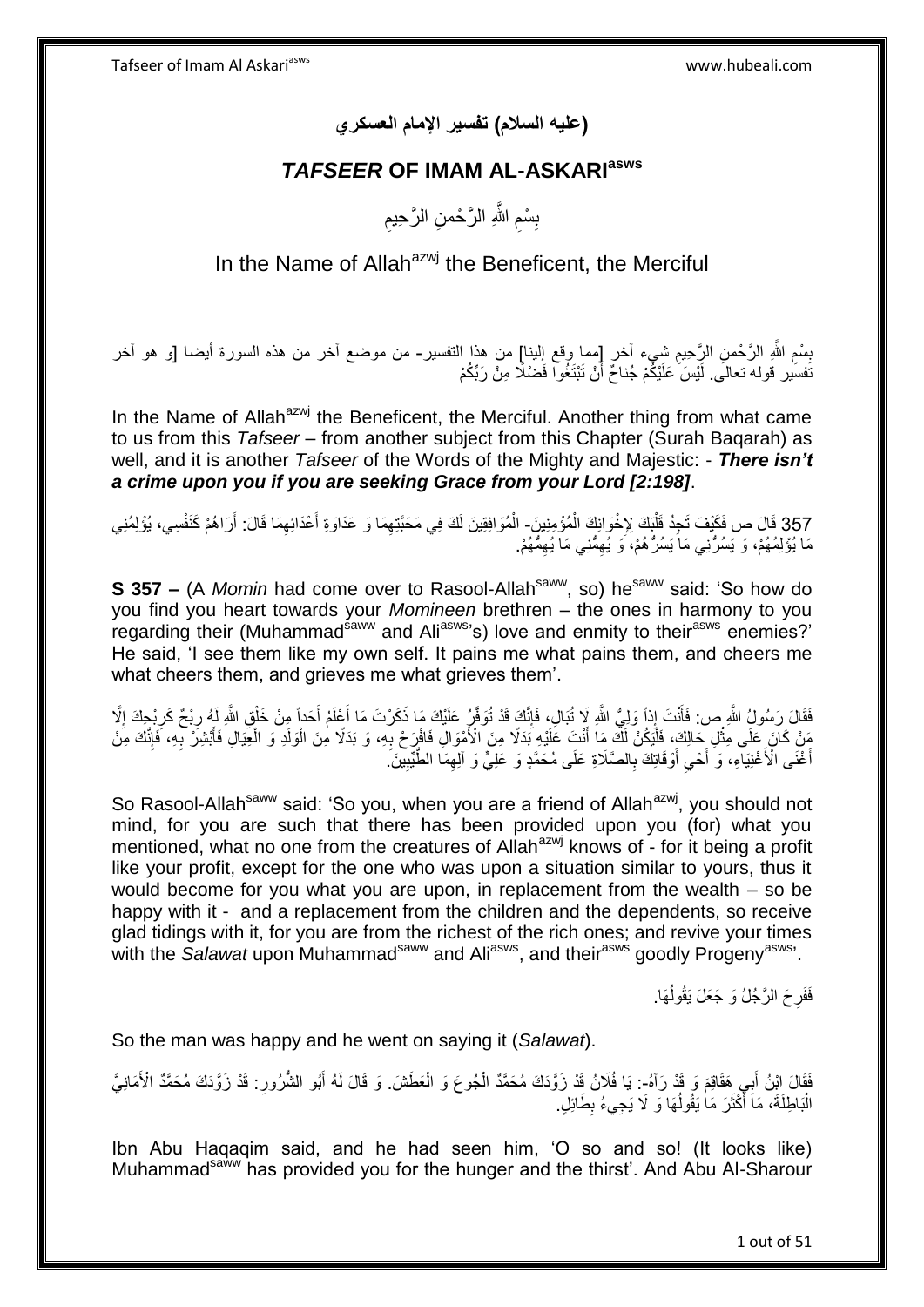said to him, '(It looks like Muhammad<sup>saww</sup> has provided you with false hopes. However, frequently you say it (the *Salawat*), it would still not come with any riches'.

> وَ قَدْ حَضَرَ الرَّجُلُ السُّوقَ فِي غُدُوٍّ ، وَ قَدْ حَضَرَا، فَقَالَ أَحَدُهُمَا لِلْأَخَرِ : هَلُمَّ نَطْنُزُ بِهَذَا الْمَغْرُورِ بِمُحَمَّدٍ. ْ ِ ُ ِ َ ِ **ٍ**

And the man attended the market in the morning, and they were (also) present. So one of them said to the other, 'Come, we shall look at this one priding with Muhammad<sup>saww</sup>'.

فَقَالَ لَمُ أَبُو الشُّرُورِ : يَا عَبْدَ اللَّهِ- قَدِ اتَّجَرَ النَّاسُ الْيَوْمَ وَ رَبِحُوا، فَمَا ذَا كَانَتْ تِجَارَتُكَ قَالَ الرَّجُلُ: كُنْتُ مِنَ النَّظَّارَةِ، وَ لَمْ ِ َ ِ ْ ِّيكُنْ لِي مَا أَشْتَرِيِّي ۖ وَ لَا مَا أَبِيعُ، لَكِنِّي كُنْتُ أُصَلِّي عَلَىٰ مُحَمَّدٍ وَ عَلِيٍّ وَ اَلِهِمَا الطَّيِّبِينَ ِ ِ ا<br>ا **!** َ َ

Abu Al-Sharour said to him, 'O servant of Allah<sup>azwj</sup>! The people (traders) has already traded today and profited, so what is that which you were trading?' The man said, 'I was from the beholders and there did not happen to be for me what I could buy (with) nor (anything) what I could sell. But, I was sending *Salawat* upon Muhammad<sup>saww</sup> and Ali<sup>asws</sup>, and their<sup>asws</sup> goodly Progeny<sup>asws</sup>'.

ِ فَقَالَ لَهُ أَبُو الشُّرُورِ : قَدْ رَبِحْتَ الْخَيْبَةَ، وَ اِكْتَسَنْتَ الْخِرْقَةَ وَ الْحِرْمَانَ، وَ سَبَقَكَ إِلَى مَنْزِلِكَ مَائِدَةُ الْجُوعِ- عَلَيْهَا طَعَامٌ مِنَ ِ ْ ْ ْ **∶** ِ َ ِ التَّمَنِّي وَ إِدَامٌ- وَ أَلْوَانٍ مِنْ أَطْعِمَةِ الْخَيْبَةِ الَّتِي تَتَّخِذُهَا لَكَ الْمَلَائِكَةُ- الْأِينَ يَنْزِلُونَ عَلَى أَصْحَابِ مُحَمَّدٍ بِالْخَيْبَةِ- وَ الْجُوعِ وَ ِ ْ ه ْ ْ ْ ِ َ **∶** ِ ْ الْعَطَشِّ وَ الْمُٰرْمِيِّ وَ الذِّلَّةِ. ه  $\ddot{\phantom{0}}$ ْ ْ

Abu Al- Sharour said to him, 'You have profited the disappointment, and earned the rags and the deprivation, and there has preceded to your house, the meal of the hunger – upon it being the food and sauce of the wishful thinking – and the varieties of the disappointments which the Angels have taken it for you – which they would be descending upon the companions of Muhammad<sup>saww</sup> with the disappointment – and the hunger, and the thirst, and the bareness, and the disgrace'.

فَقَالَ الرَّجُلُ: كَلَّا وَ اللَّهِ إِنَّ مُحَمَّداً رَسُولُ اللَّهِ، وَ إِنَّ مَنْ آمَنَ بِهِ فَمِنَ الْمُحِقِّينَ السَّعِيدِينَ، سَيُوَفِّنُ اللَّهُ مَنْ آمَنَ بِهِ بِمَا يَشَاءُ- مِنْ ِ ِ ِ.<br>پ ْ **∶** ֧<u>׀</u> سَعَةٍ يَكُونُ بِهَا مُتَفَضِّلًا، َو مِنْ ضِيقٍ يَكُونُ بِهِ عَادِلًا وَ مُحْسِنَاً لِلنَّظَرِ لَهُ، وَ أَفْضَلُهُمْ عِنْدَهُ أَحْسَنُهُمْ تَسْلِيماً لِحُكْمِهِ ۖ **∶** َ ُ َ لَ ِ ِ

So the man said, 'Never! By Allah<sup>azwj</sup>, Muhammad<sup>saww</sup> is a Rasool<sup>saww</sup> of Allah<sup>azwj</sup>, and the one who believes in him, he would be from the truly fortunate ones. Allah<sup>azwj</sup> would be Bestowing upon the one who believes in him<sup>saww</sup> with whatever He<sup>azwj</sup> so Desires to – from the Expansion (of livelihood) for him to be a merit with him, and from constriction (of livelihood) so he can become a just and favouring (person) for Considering him; and the most superior in His<sup>azwj</sup> Presence is the one most excellent in submission to His<sup>azwj</sup> Judgment'.

فَلَمْ يَلْبَثِ الرَّجُلُ أَنْ مَرَّ بِهِمْ رَجُلٌ بِيَدِهِ سَمَكَةٌ قَدْ أَرَاحَتْ، فَقَالَ أَبُو الشُّرُورِ وَ هُوَ يَطْنُزُ : بِعْ هَذِهِ السَّمَكَةَ مِنْ صَاحِبَنَا هَذَا. ِ َ **!** ِ َ :<br>ا ِ يَعْنِي صَاحِبَ رَسُولِ اللَّهِ صَ

It was not long with the man before a man passed by them, and in his hand was a fish which had gone off. So Abu Sharour said, and he was looking, 'Sell this fish to this companion of ours' – meaning, companion of Rasool-Allah<sup>saww</sup>.

> فَقَالَ الرَّجُلُ: اشْتَرِ هَا مِنِّي فَقَدْ بَارَتْ عَلَيَّ. فَقَالَ: لَا شَيْءَ مَعِي. ِ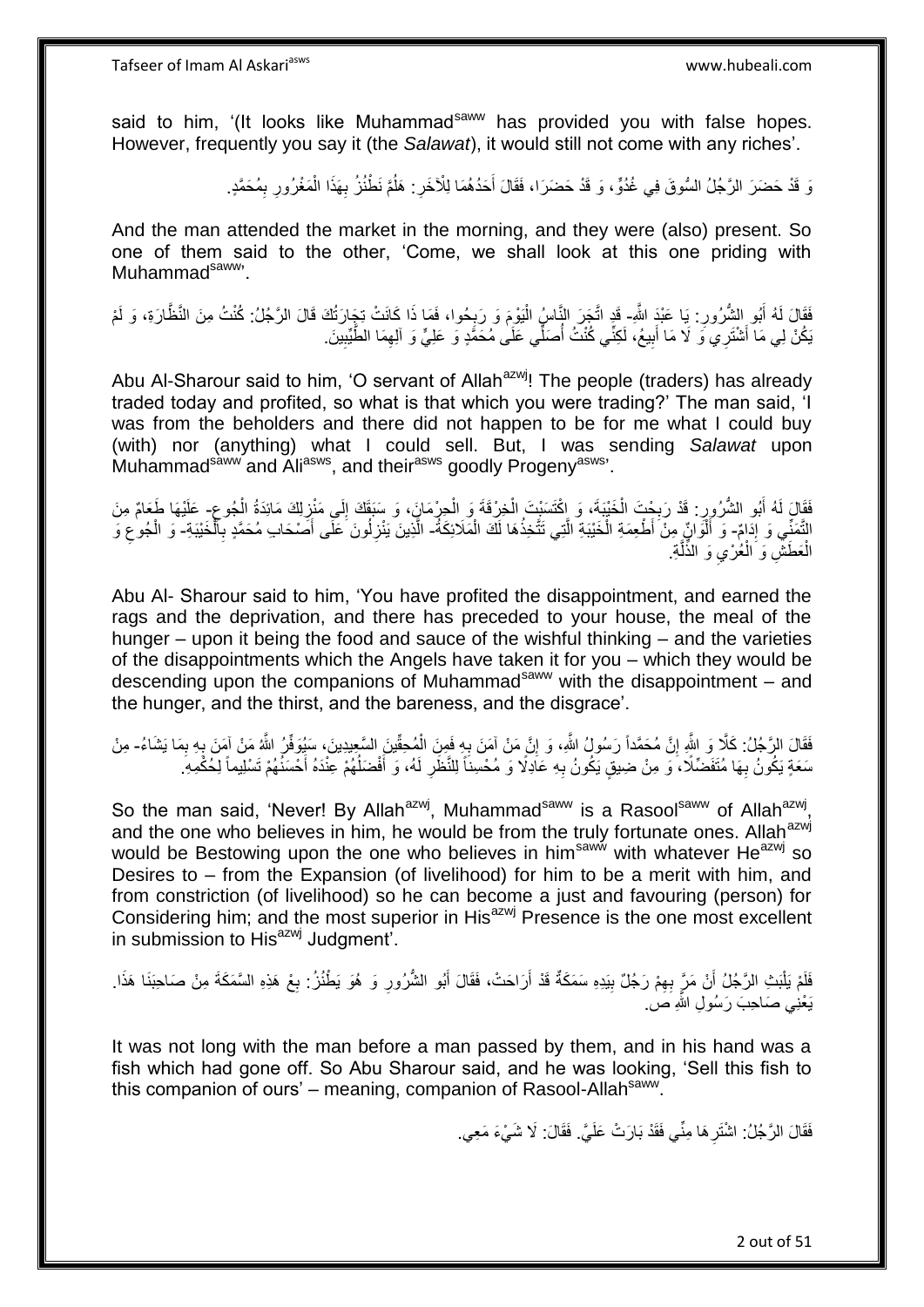The man said, 'Buy it from me, for it has gone off upon me'. He said, 'I have nothing with me'.

فَقَالَ أَبُو الشُّرُورِ : اشْتَرِهَا- لَيُؤَدِّي ثَمَنَهَا رَسُولُ اللَّهِ وَ هُوَ يَطْنُزُ- أَ لَسْتَ تَتْقُ بِرَسُولِ اللَّهِ أَ فَلَا تَبَسَّطُ إِلَيْهِ فِي هَذَا الْقَدْرِ فَقَالَ: ֦֧֦֧ ِ َ ان<br>ا ِ لَ َ ِ ْ لَ ِ َ نَعَمْ بِعْنِيهَا. فَقَالَ الرَّجُلُ: قَدْ بِعْتُكَهَا بِدَانِقٍ. فَاشْتَرَاهَا بِدَانِقَيْنِ عَلَى أَنْ يُحِيلَهُ عَلَى رَسُولِ اللَّهِ ص ِ ِ **∶** اُ **∣** 

So Abu Al-Sharour said, 'Buy it! Rasool-Allah<sup>saww</sup> would pay its price' - and he was mocking – 'Aren't you trusting Rasool-Allah<sup>saww</sup>? Will he<sup>saww</sup> not extend to him this amount?' He said, 'Yes, exactly'. So the man said, 'I will sell it for a 'Daniq' (a sixth of a Dirham), but (although) I had bought it with two 'Daniqs', upon (a stipulation) that he makes it to be upon Rasool-Allah<sup>saww</sup>.

فَيَعَتَ بِهِ إِلَى رَسُولِ اللَّهِ، فَأَمَرَ رَسُولُ اللَّهِ أَسَامَةَ [بْنَ حَارِثٍ] أَنْ يُعْطِيَهُ دِرْهَماً. فَجَاءَ الرَّجُلُ فَرِحاً مَسْرُوراً بِالدِّرْهَمِ- وَ قَالَ: ِ :<br>ا َ ِ **∶** َ ِ ِ إِنَّهُ أَصْنَعَافَ قِيمَةِ سَمَكَتِي. َ ِ

So he went with him to Rasool-Allah<sup>saww</sup>, and Rasool-Allah<sup>saww</sup> ordered Asama Bin Haris that he gives him a (full) Dirham. So the man went away happy, joyful with the Dirham, and said, 'It is more than the price of my fish'.

فَشَقَّهَا الِرَّجُلُ بَيْنَ أَيْدِيهِمْ، فَوَجَدَ فِيهَا جَوْهَرَتَيْنِ نَفِيسَتَيْنِ- قُوِّمَتَا مِائَتَيْ أَلْفِ دِرْهَمٍ فَعَظُمَ ذَلِكَ عَلَى أَبِي الشُّرُورِ وَ ابْنِ أَبِي ِ َ ْ َ ِ َ ِ َ ׇ֖֖֦֧֚֚֚֚֚֩֘֝֝֓֝ لَ  $\frac{1}{2}$ هَقَاقِمَ، فَسَعَيَا إِلَى الرَّجُلِ صَاحِبِ الْسَّمَكَةِ وَ قَالاً لَهُ: أَ لَمْ تَرَ الْجَوْهَرَتَيْنِ إِنَّمَا بِعْثَهُ أَلْسَّمَكَةَ لَا مَا فِي جَوْفِهَا فَخُذْهُمَا مِنْهُ. ِ ِ ْ لَ َ

Then the man cut the fish in front of them, and he found therein two precious jewels – their value being two hundred thousand Dirhams. So that was grievous upon Abu Al-Sharour and Ibn Abu Haqaqim, and they both sprinted to the man who was the owner of the fish and said to him, 'Did you not see the two jewels? But rather you sold him the fish, not what was inside it. Go and take it back from him!'

فَتَنَاوَلَهُمَا الرَّجُلُ مِنَ الْمُشْتَرِي، فَأَخَذَ إِحْدَاهُمَا بِيَمِينِهِ، وَ الْأُخْرَى بِشِمَالِهِ، فَحَوَّلَهُمَا اللَّهُ عَقْرَبَيْنِ لَدَغَتَاهُ، فَتَأَوَّهُ وَ صَاحَ وَ رَمَى  $\frac{1}{2}$ ِ ·<br>∶ َ ْ آ بِهِمَا مِنْ يَدِهِ، فَقَالَ: مَا أَعْجَبَ سِحْرَ مُحَمَّدٍ. ِ َ

So the man grabbed it (back) from the buyer, and took one of them in his right hand and the other one in his left, and Allah<sup>azwj</sup> Converted the two (jewels) into two scorpions to sting him, and he wailed and shrieked and threw the two (jewels) from his hand, and he said, 'How strange is the sorcery of Muhammad<sup>saww</sup>!' (God Forbid!)

ثُمَّ أَعَادَ الرَّجُلُ نَظَرَهُ إِلَى بَطْنِ السَّمَكَةِ، فَإِذَا جَوْهَرَتَانِ أُخْرَيَانِ، فَأَخَذَهُمَا، فَقَالا لِصَاحِبِ السَّمَكَةِ: خُذْهُمَا فَهُمَا لَكَ أَيْضاً. َ ا<br>ا  $\frac{1}{2}$ َ ُ َ **ٔ** فَذُهَبَ يَأْخُذُهُمَا فَتَحَوَّلَنَا حَيَّتَيْنِ، ۖ وَ وَثَبَنَا عَلَيْهِۖ وَ لَسَعَنَاهُ، فَصَاحَ وَ تَأَوَّهَ وَ صَرَخَ، وَ قَالَ لِلرَّجُلِ: خُذْهُمَا عَنِّي. َ اً<br>ا :<br>.<br>. **ٔ** 

Then the man returned looking at the belly of the fish, and there were two other jewels. So he took them and said to the owner (seller) of the fish, 'Take them, for these two are for you as well'. He went to take them, but they converted into two snakes, and they both leapt upon him and to attack him, and he shrieked and wailed and shouted and said to the man, 'Take them both away from me!'

َفَقَالَ الرَّجُلُ: هُمَا لَكَ عَلَى مَا زَعَمْتَ، وَ أَنْتَ أَوْلَى بِهِمَا. فَقَالَ الرَّجُلُ: خُذْ وَ اللَّهِ جَعَلْتُهُمَا لَكَ. فَتَنَاوَلَهُمَا الرَّجُلُ عَنْهُ، وَ ْ **ٔ** ِ َ َ لَ خَلَّصَهُ مِنْهُمَا، فَإِذَا هُمَا قَدْ عَادَتَا جَوْهَرَتَيْنِ وَ تَذَاوَلَ الْعَقَّرَبَيْنِ فَعَادَتَا جَوْهَرَتَيْنِ. ْ

So the man said, 'They are yours upon what you claimed, and you are foremost with them'. The man (fish-seller) said, 'By Allah<sup>azwj</sup>, (you) take, and I make these two to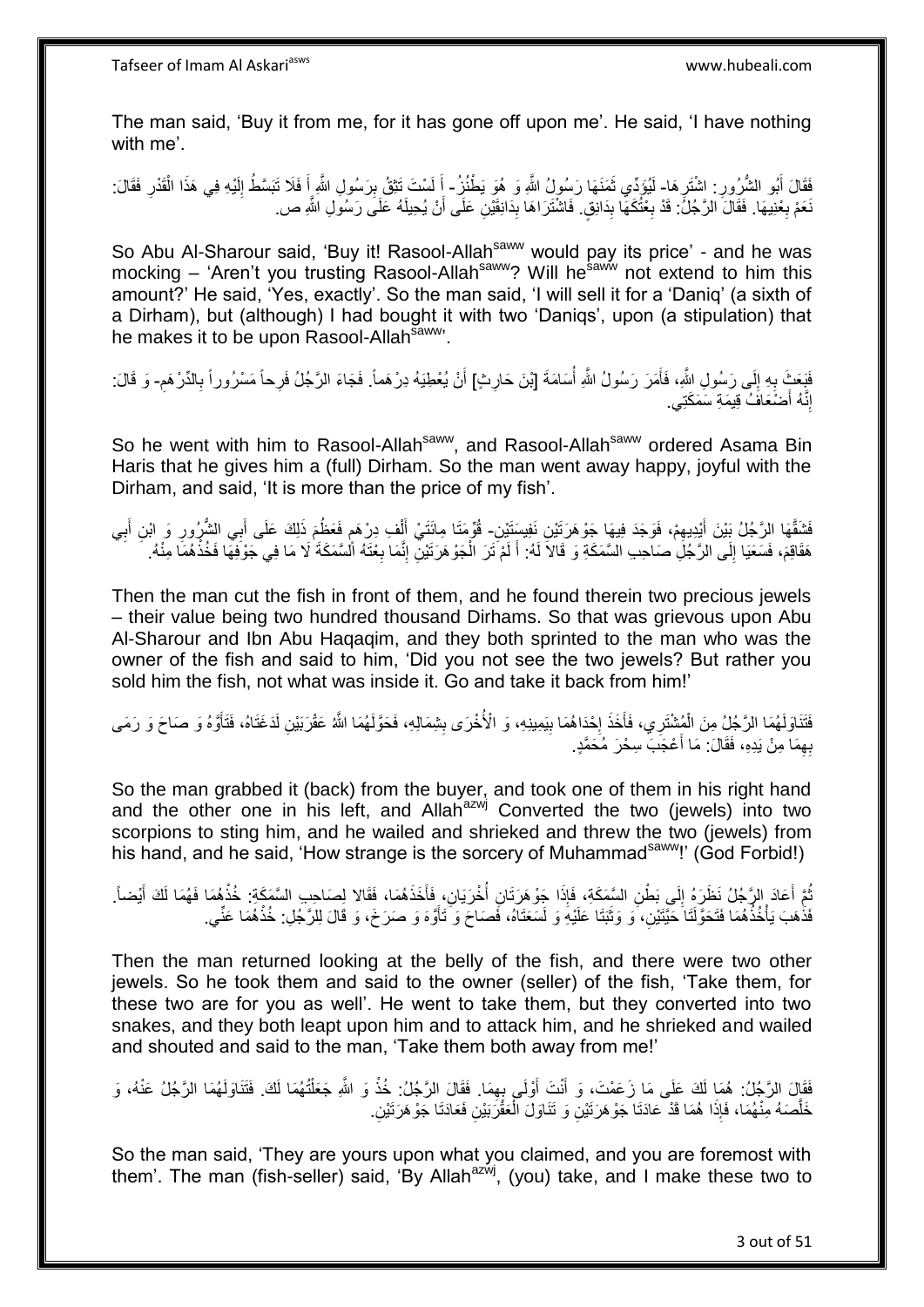be for you'. So the man grabbed them from him and finished him off from them, and they had returned to be two jewels. And he grabbed the two scorpions, and they had returned to be two jewels.

فَقَالَ أَبُو الشُّرُورِ لِأَبِي الدَّوَاهِيِ أَ مَا تَرَي سِجْرَ مُحَمَّدٍ وَ مَهَارَتَهُ فِيهِ وَ حِذْقَهُ بِهِ فَقَالَ الرَّجُلُ الْمُسْلِمُ: يَا عَدُوَّ اللَّهِ أَ وَ سِجْراً ِ َ َ ْ ¦ **ٔ** َ َنَ مِ هَذَا لَئِنْ كَانَ هَذَا سِحْراً فْالْجَنَّةُ وَ النَّارُ أَيْضاً تَكُونَانِ بِالسِّحْرِ! فَالْوَيْلُ لَكُمَاَ فِي مَقَامِكُمَا- عَلَى تَكْذِيبِ مَنْ يَسْحَرُ بِمِثْلِ ْ ِ ِ َ ْ ْ ِ الْجَنَّةِ وَ النَّارِ ِ ْ

So Abu Al-Sharour said to Abu Al-Dawwahy, 'Did you not see the sorcery of Muhammad<sup>saww</sup> and his<sup>saww</sup> expertise in it, and his<sup>saww</sup> proficiency with it?' The Muslim man said, 'O enemy of Allah<sup>azwj</sup>! Or do you see this as sorcery? If this was sorcery, then the Paradise and the Fire as well would happen to be with sorcery! Woe be unto both of you with regards to your stance – upon your belying the one who can conjure the like of the Paradise and the Fire'.

> فَانْصَرَفَ الرَّجُلُ صَاحِبُ السَّمَكَةِ- وَ تَرَكَ الْجَوَاهِرَ الْأَرْبَعَةَ عَلَى الرَّجُلِ. ْ

So the man, the owner (seller) of the fish went and left the four jewels with the man.

فَقَالَ الرَّجُلُ لِأَبِي الشُّرُورِ وَ لِأَبِي الذَّوَاهِي: يَا وَيْلَكُمَا آمِنَا بِمَنْ آثَرَ نِعَمَ اللَّهِ عَلَيْهِ ص وَ عَلَى مَنْ يُؤمِنُ بِهِ، أَ مَا رَأَيْتُمَا ِ َ َ ِ َ ِ الْعَجَبَ الْعَجِيبَ ْ ْ

So the man said to Abu Al-Sharour and to Abu Al-Dawahy, 'O woe be unto you both! Believe in the one<sup>saww</sup> whom Allah<sup>azwj</sup> has Favoured upon, and upon the one whom believes in him<sup>saww</sup>. Didn't you both see the wonder of the wonders?'

> نُّمَّ جَاءَ بِالْجَوَاهِرِ الْأَرْبَعَةِ إِلَى رَسُولِ اللَّهِ، وَ جَاءَ تُجَّارٌ غُرَبَاءُ يَتَّجِرُونَ- فَاشْتَرَوْهَا مِنْهُ بِأَرْبَعِمِائَةِ أَلْفِ دِرْهَمٍ ِ ِ ْ **∶** ֧֖֧֖֖֖֖֖֧֖֖֧֧֧֧ׅ֧֧֧֧֧֧֧֧֧֧֧֧֚֚֚֚֚֚֚֚֝֝֟֓֝֓֝֓֝֬֟֓֟֓֝֬֝֬֝֓֝֬֜֓֝֬֜֓֝֬֝֓֝֬֝֓֝֬֝֬֓֝֬֝֬֝ ْ َ َ ِ

Then he came over with the four jewels to Rasool-Allah<sup>saww</sup>, and foreign traders came to trade, and they bought these from him for four hundred thousand Dirhams.

فَقَالَ الرَّجُلُ: مَا كَانَ أَعْظَمَ بَرَكَةً سُوقِيَ الْيَوْمَ يَا رَسُولَ اللَّهِ! فَقَالَ رَسُولَ اللَّهِ ص: هَذَا بِتَوْقِيرِكَ مُحَمَّداً رَسُولِ اللَّهِ، وَ ْ َ ِ ِ َخْطِيمَكَ عَلِيّاً ع، أَخِا رَسُولِ اللَّهِ وَ وَصِيَّهُ، وَ هُوَ عَاجِلُ ثَوَابِ اللَّهِ لَكَ، وَ رِبْحُ عَمَلِكَ الَّذِي َعَمِلْتَهُ، أَ فَتُحِبُّ أَنْ أَدُلَّكَ عَلَى َ أ َ ْ ه **ٍ** ه َ نِجَارَةٍ تَشْغَلُ هَذِهِ الْأَمْوَالَ بِهَا قَالَ: بَلَى يَا رَسُولَ اللَّهِ. **∶** 

So the man said, 'How great was the Blessing of my market today, O Rasool-Allah<sup>saww</sup>!' Rasool-Allah<sup>saww</sup> said: 'This is due to your revering Muhammad<sup>saww</sup>, Rasool<sup>saww</sup> of Allah<sup>azwj</sup>, and your magnifying Ali<sup>asws</sup>, brother<sup>asws</sup> of Rasool-Allah<sup>saww</sup> and his<sup>saww</sup> successor<sup>asws</sup>, and it is the current Reward of Allah<sup>azwj</sup> for you, and a profit for your deed which you performed. Would you like it if I<sup>saww</sup> point you upon a trade you can exploit with this wealth?' He said, 'Yes, O Rasool-Allah<sup>saww</sup>!'

قَالَ رَسُولُ اللَّهِ ص: اجْعَلْهَا بُذُورَ أَشْجَارِ الْجِنَانِ. قَالَ: كَيْفَ أَجْعَلُهَا قَالَ: وَإِسٍ مِنْهَا إِخْوَانَكَ الْمُؤْمِنِينَ [الْمُسَاوِينَ لَكَ فِي ا.<br>\* ُ َ ْ ِ َ ْ ِ ْ ْ مُوَالاتِنَا- وَ مُوَالاةِ أُوْلِيَائِنَا وَ مُعَادَاةِ أَعْدَانِنَا، وَ أَثِرْ بِهَا إِخْوَانَكَ الْمُؤْمِنِينَ] الْمُقَصِّرِينَ عَنْكَ فِي رُتَبِ مَِحَبَّتِنَا، وَ سَاوِ فِيهَا ْ ·<br>∶\* ِ َ َ ِ ِ ْ إِخْوَانَكَ الْمُؤْمِنِينَ- الْفَاصِلِينَ عَلَيْكَ فِي الْمَعْرِفَةِ بِحَقَّنَا، وَ التَّوْقِيرِ لِشَأْنِنَا، وَ للتَّعْظِيمِ لِأَمْرِنَا، وَ مُعَادَاةِ أَعْدَائِنَا، لِيَكُونَّ ذَلِكَ ْ ·<br>∶ ِ ِ ْ َ ِ ِ ْ ِ بُذُورَ شَجَرِ الْجِنَانِ. ْ ِ

Rasool-Allah<sup>saww</sup> said: 'Make it to be seeds for the trees of the Gardens (of Paradise)'. He said, 'How can I make these (to be as such)?' He<sup>saww</sup> said: 'Help you *Momineen* brethren from it, the ones same as you regarding our<sup>asws</sup> Wilayah, and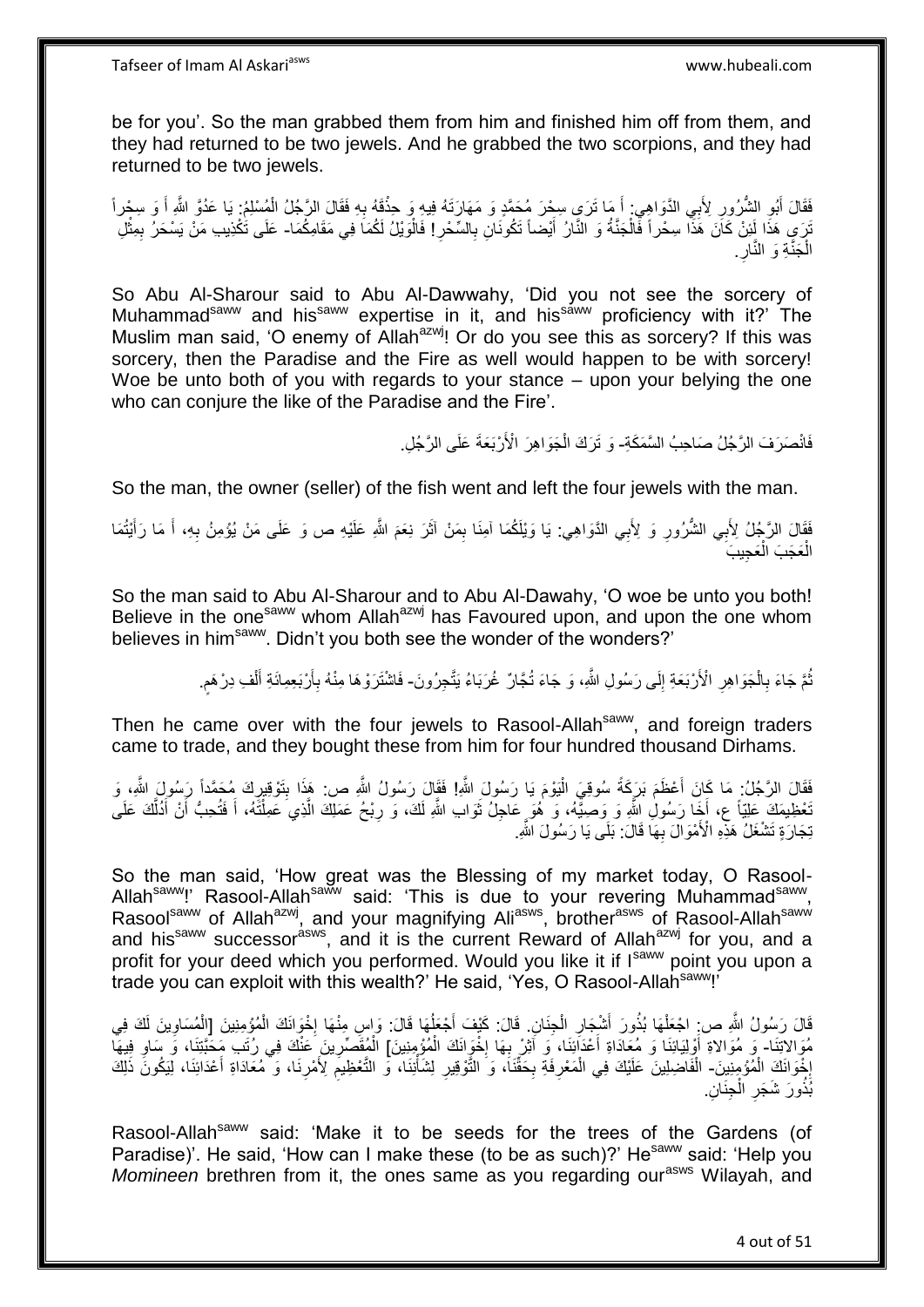Tafseer of Imam Al Askariasws www.hubeali.com

friendship of our<sup>asws</sup> friends and enmity to our<sup>asws</sup> enemies, and prefer your *Momineen* brethren with it, the ones deficient from you regarding the rank of our<sup>asws</sup> love, and equalise your *Momineen* brethren during it, the ones more meritorious upon you regarding the recognition of our rights, and the dignity of our<sup>asws</sup> glory, and the reverence to our<sup>asws</sup> matter, and enmity to our<sup>asws</sup> enemies, if order for that to become seeds of the trees of the Gardens.

أَمَا إِنَّ كُلَّ حَبَّةٍ تُنْفِقُهَا عَلَي إِخْوَانِكَ الْمُؤْمِنِينَ- الَّذِينَ ذَكَرْتُهُمْ- لَتُرَبَّى لَكَ حَتَّى تُجْعَلَ كَأَلْفِ ضِعْفِ أَبِي قُبَيْسٍ، وَ أَلْفِ ضِعْفِ ْ ·<br>∶ ِ ْ َ َ ْ َ لَ أُخُدٍ وَ ثَوْرٍ وَ ثَبِيرٍ فَتُبْنَى لَكَ بِهَا قُصُورٌ فِي الْجَذَّةِ شُرَفُهَا الْيَاقُوتُ، وَ قُصُورُ الْجَذَّةِ شُرَفُهَا الزَّبَرْجَدُ. روبا<br>سا ابل<br>المسابق ْ ْ ْ ِ **!** َ

But, every grain you spend upon your *Momineen* brethren – those whom Isaww mentioned to you – it would be grown for you until it would be made to be like a thousand multiple of (mount) Abu Qubays, and a thousand multiple of (mount) Ohad, and Sawr and Sabeyr, and there would be built for you, due to it, castles embedded with sapphire, and castles of the Paradise embedded with the aquamarine'.

َفَقَامَ رَجُلٌ وَ قَالَ: يَا رَسُولَ اللَّهِ فَأَنَا فَقِيرٌ ، وَ لَمْ أَجِدْ مِثْلَ مَا وَجَدَ هَذَا، فَمَا لِي فَقَالَ رَسُولُ اللَّهِ ص: لَكَ مِنَّا الْحُبُّ الْخَالِصُ، وَ **ٔ** َ َ ْ ْ الشَّفَاعَةُ النَّافِعَةُ الْمُبَلِّغَةُ أَرْفَعَ دَرَجَاتِ الْعُلَى- بِمُوَالَاتِكَ لَنَا أَهْلَ الْبَيْتِ، وَ مُعَادَاتِكَ أَعْدَاءَنَا ْ ْ اُ َ ْ َ ِ

So a man stood up and said, 'O Rasool-Allah<sup>saww</sup>! I am a poor man, and did not find the likes of what this one has found. So what is for me?' Rasool-Allah<sup>saww</sup> said: 'For you, from us<sup>asws</sup> is the sincere love, and the beneficial intercession reaching the lofty levels – due to your Wilayah for usasws, the Peopleasws of the Household, and your enmity towards our<sup>asws</sup> enemies'.

قَوْلُهُ عَزَّ وَ جَلَ فَإِذا أَفَضْتُمْ مِنْ عَرَفاتٍ فَاذْكُرُوا اللَّهَ عِنْدَ الْمَشْعَرِ الْحَرامِ وَ اذْكُرُوهُ كَما هَداكُمْ وَ إِنْ كُنْتُمْ مِنْ قَبْلِهِ لَمِنَ ا<br>ا ِ ِ **ٔ** ِ ْ **∶** ْ **ٔ** الْضَالِّينِ ثُمَّ أَفِيضُوا مِنْ حَيْثُ أَفَاضَ النَّاسُ وَ اسْتَغْفِرُوا اللَّهَ إِنَّ اللَّهَ غَفُولٌ رَحِيمٌ فَإِذا قَضَيْتُمْ مَناسِكَكُمْ فَاذْكُرُوا اللَّهَ كَذِكْرِكُمْ ِّ ∣اٍ ِ َ ِ **ٔ** ابِاءَكُمْ أَوْ أَشَدَّ ذِكْراً فَمِنَ النَّاسِ مَنْ يَقُولُ رَبَّنا آتِنا فِي الدُّنْيا وَ ما لَهُ فِي الْآخِرَةِ مَبِنْ خَلاقٍ وَ مِنْهُمْ مَنْ يَقُولُ رَبَّنا آتِنا َفِي َ َ النُّنْيا حَسَنَةً وَ فِي الْأَخِرَةِ حَسَنَةً وَ قِنا عَذابَ النَّارِ أُولئِكَ لَهُمْ نَصِيبٌ مِمَّا كَسَبُوا وَ اللَّهُ سَرِيعُ الْحِسابِ ْ ِ ُ **∶** 

The Words of Mighty and Majestic: *So when you hasten on from Arafat, then remember Allah near the Sacred Monuments, and remember Him just as He has Guided you (to do so), although before that you were from the straying ones [2:198]*

*Then hasten on from where the people (Ibrahim and Ismail) hastened on, and seek the Forgiveness of Allah; surely Allah is Forgiving, Merciful [2:199]*

*So when you have fulfilled your rituals, then mention Allah as you mentioned your forefathers, or with a more intense mentioning. So, from the people there is one who is saying, 'Our Lord! Give us in the world', and there would not be for him a portion in the Hereafter [2:200]*

*And among them is one who is saying, 'Our Lord! Grant us good in the world and good in the Hereafter, and Save us from the Punishment of the Fire [2:201]*

*Those, for them is a share from what they are earning; and Allah is Swift in the Reckoning [2:202]*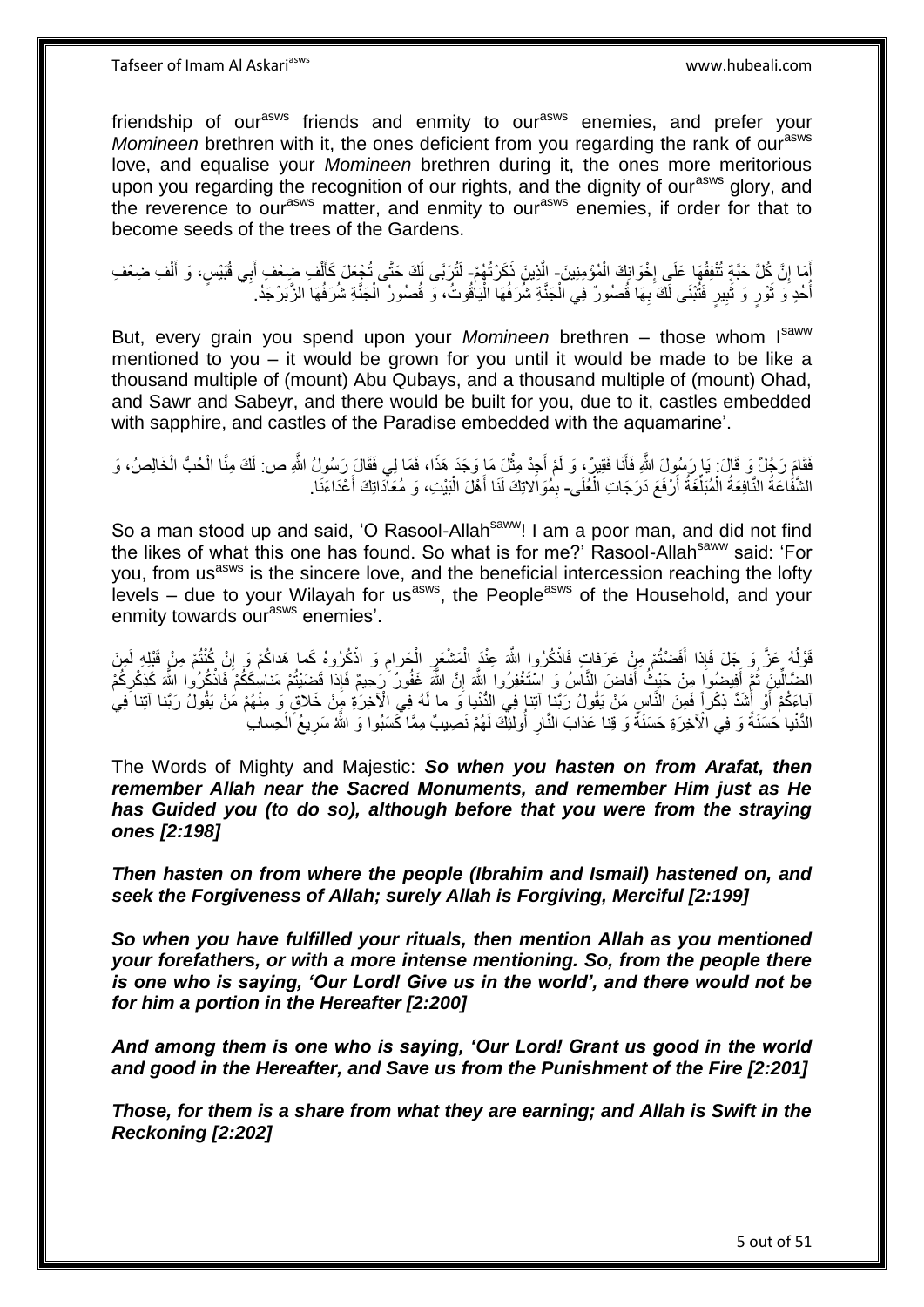Tafseer of Imam Al Askariasws www.hubeali.com

358 قَالَ الْإِمَامُ عِ قَالَ اللَّهُ عَنَّ وَ جَلَّ لِلْحَاجِّ: فَإِذا أَفَضْتُمْ مِنْ عَرَفاتٍ وَ مَضَيْتُمْ إِلَى الْمُزْدَلِفَةِ فَاذْكُرُوا اللَّهَ عِنْدَ الْمَشْعَرِ ْ **ٔ** ْ ِ َ ْ **ُ** الْحَرامِ بِٱلْأَنِهِ ۖ وَ نَعْمَائِهِ، وَ الصَّلَاةِ عَلَى مُحَمَّدٍ سَيِّدِ أُنْبِيَائِهِ، وَ عَلَى سَيِّدِ أَصْفِيَائِهِ، وَ اذْكُرُوا اللَّهَ كَما هَداكُمْ لِدِينِهِ وَ ْ ِ َ **∶ ٔ:** َ الْإِيمَانِۢ بِرَسُولِهِ وَ إِنْ كُنْتُمْ مِنْ قَبْلِهِ لَمِنَ الضَّالِّينَ عَنْ دِينَهِ- مِنْ قَبْلِ أَنْ يَهْدِيَكُمْ إِلَى دِينِهِ. ِ ِّ ِ لَ ِ َ

**S 358 -** The Imam (Hassan Al-Askari<sup>asws</sup>) said: 'Allah<sup>azwj</sup> Said to the Pilgrims: So *when you hasten on from Arafat [2:198]* Hasten on to Muzdalifa *then remember*  Allah near the Sacred Monuments by His<sup>azwj</sup> Signs and Bounties, and send salutations on Muhammad<sup>saww</sup> the Chief of the Prophets<sup>asws</sup> and on Ali<sup>asws</sup> the Chief of the Trustees<sup>as</sup> and remember Him just as He has Guided you (to do so) - to His Religion and the belief in His<sup>azwj</sup> Prophet<sup>saww</sup> **although before that you were** *from the straying ones – away from His<sup>azwj</sup> Religion before He<sup>azwj</sup> Guided you* His<sup>azwj</sup> Religion.

ُمَّ أَفِيضُوا مِنْ حَيْثُ أَفاضَ النَّاسُ ارْجِعُوا مِنَ الْمَشْعَرِ الْحَرَامِ مِنْ حَيْثُ رَجَعَ النَّاسُ مِنْ «جَمْعِ» وَ النَّاسُ هَاهُنَا فِي هَذَا َ ِ ْ **∶** ْ ٍ الْمَوْضِعِ الْحَاجُّ غَيْرُ الْحُمْسِ فَإِنَّ الْحُمْسَ كَانُوا لَا يُفِيضُونَ مِنْ جَمْعٍ. وَ اسْتَغْفِرُوا اللَّهَ لِذُنُوبِكُمْ إِنَّ أَلَّمَ غَفُورٌ رَحِيمٌ لِلتَّائِبِيْنَ. ْ ْ  $\zeta$ ْ ْ ِ ٍ ๎ ِ ِ ِ

(Imam Hassan Al-Askari<sup>asws</sup> said): **Then hasten on from where the people** *(Ibrahim and Ismail) hastened on* '*[2:199]* - Return from the Sacred Monuments from wherever the people return from "altogether". By the 'people' here is meant the Pilgrims apart from *'Al-Hamas*' for these did not used to hasten on from *Muzdalifa*. *and seek the Forgiveness of Allah* - for your sins, *surely Allah is Forgiving, Merciful* - to your repentance.

َفَإِذا قَصَيْتُمْ مَناسِكَكُمْ الَّذِي سُنَّتْ لَكُمْ فِي حَجِّكُمْ فَاذْكُرُوا اللَّهَ كَذِكْرِكُمْ آباءَكُمْ اِنْكُرُوا اللَّهَ بِآلَائِهِ لَدَيْكُمْ وَ إِحْسَانِهِ إِلَيْكُمْ- فِيمَا ِ **ٔ** لَ ِ ן<br>י **∶ ٔ** وَفَّقَكُمْ لَهُ مِنَ الْإِيمَانِٰ بِنُبُوَّةٍ مُحَمَّدٍ صلٰ سَنِّدِ الْأَنَامِ- وَ اعْتِقَادِ وَصِيِّهِ أَخِيلِهِ عَلِيٍّ زَيْنِ أَهْلِ الْإِسْلَامِ ِ ِ ِ َ

(Imam Hassan Al-Askari<sup>asws</sup> said): 'So when you have fulfilled your rituals - which have been enacted for you during your Hajj, *then mention Allah as you mentioned*  your forefathers – remember Allah<sup>azwj</sup> by His<sup>azwj</sup> Blessings to you and His<sup>azwj</sup> Favours to you in what He<sup>azwj</sup> Inclined you to the *Eman* in the Prophet-hood of Muhammad<sup>saww</sup>, Chief of the people, and the belief in his<sup>saww</sup> successor, his<sup>saww</sup> brother Ali<sup>asws</sup>, adornment of the people of Al-Islam.

كَذِكْرِكُمْ آبَاءَكُمْ بِأَفْعَالِهِمْ وَ مَآثِرِ هِمُ الَّتِي تَذْكُرُونَهَا أَوْ أَشَدَّ ذِكْراً مَنْهُمْ أَن يَكُونُوا لَهُ أَشَدَّ ذِكْراً مِنْهُمْ َ اُ **ٔ** ه ֦֧֦֦֦֦֦֦֦֦֦֦֦֦֦֦֝֝֝֜֜֜֜֜ ِ َ ِ ِ َ اُ ِ لِآبَائِهِمْ-ٰ وَ ۚ إِنْ كَانَتْ نِعَمُٰ اللَّهِ عَلَيْهِمْ أَكْثَرَ ۖ وَ أَعْظَمَ مِنْ نِعَمِ آبَائِهِمْ. ِ ِ ِ َ َ َ ِ ِ

As was your remembrance of your forefathers with their deeds and their memories which you are remembering, *or with a more intense mentioning* – would be better for them between that, and it is not Necessitate for them that they should have more intense remembrance for Him<sup>azwj</sup> than for their forefathers, and even though the Bounties of Allah<sup>azwj</sup> upon them are more and greater than the bounties of their forefathers.

تُمَّ قَالَ [الثَّهُ] عَزَّ وَ جَلَ فَمِنَ النَّاسِ مَنْ يَقُولُ رَبَّنا آتِنا فِي الدُّنْيا أَمْوَالَهَا وَ خَيْرَاتِهَا وَ ما لَهُ فِي الْآخِرَةِ مِنْ خَلاقٍ نَصِيبٍ-َ لِأَنَّهُ لَا يَعْمَلُ لَهَا عَمَلًا وَ لَا يَطْلُبُ فِيهَا خَيْراً. ا<br>ا ُ

The Allah<sup>azwj</sup> Mighty and Majestic Said: So, from the people there is one who is *saying, 'Our Lord! Give us in the world'* – its wealth and its good things, *and there would not be for him a portion in the Hereafter [2:200]* – a share, because he neither worked a deed for it nor did he seek goodness with regards to it.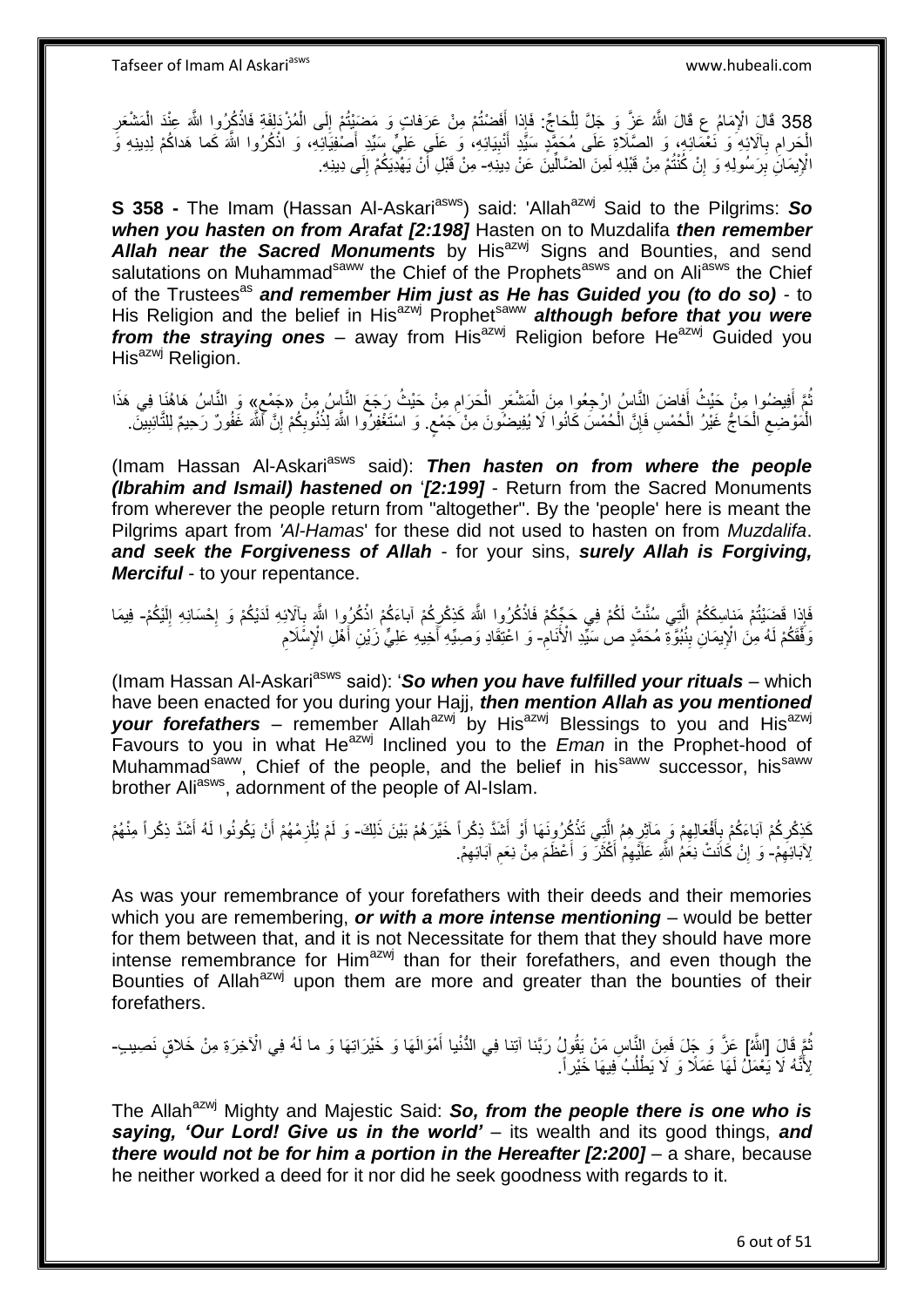وَ مِنْهُمْ مَنْ يَقُولُ رَبَّنا آتِنا فِي الثُّنْيا حَسَنَةً خَيْرَاتِهَا وَ فِي الْآخِرَةِ حَسَنَةً مِنْ نِعَم جَنَّاتِهَا وَ قِنا عَذابَ النَّارِ نَجّنَا مِنْ عَذَاب ្ទ្រ ِ النَّارِ وَ هُمْ بِاللَّهِ مُؤْمِنُوِنَ، وَ يِطَاعَتِهِ عَامِلُوٖنَ وَ لِمَعَاصِيَّهِ مُجَانِبُونَ، أُولَئِكَ الذَّاعُونَ بِهَذَا الذَّعَاءِ عَلَى هَذَا الْوَصْفِ لَهُمْ ُ ِ ِ ِ ْ ِ لَ نَصِيَبٌ مِمَّا كَسَبُوا مِنْ ثَوَابِ مَاَ كَسَبُوا فِي الدُّنْيَا وَ فِي الْآخِرَةِ.  $\ddot{\phantom{0}}$ 

*And among them is one who is saying, 'Our Lord! Grant us good in the world –* its good things, *and good in the Hereafter* – from the Bounties of its Gardens, *and Save us from the Punishment of the Fire' [2:201]* – Save us from the Punishment of the Fire, and they, by Allahazwj, are the *Momineen* being in Hisazwj obedience, and keeping aside from disobeying Him<sup>azwj</sup>, **Those,** - the ones who supplicate with this supplication, upon this description, *for them is a share from what they are earning; -* from the Rewards what they earned in the world and in the Hereafter.

َوَ اللَّهُ سَرِيعُ الْحِسابِ لِأَنَّهُ لَا يَشْغَلُهُ شَأْنٌ عَنْ شَأْنٍ، وَ لَا مُحَاسَبَةً أَحَدٍ مِنْ مُحَاسَبَةِ آخَرٍ، فَإِذَا حَاسَبَ وَاحِداً فَهُوَ فِي تِلْكَ<br>وَيُوْمُ الْمَرْضَى الْمُؤْسَسِ الْمُؤْسَسِ الْمَسْئَ ْ ِ َ ْ ْ ُ ْ الْحَالِ مُكَاسِبٌ لِلْكُلِّ، يُتِمُّ حِسَابَ الْكُلَّ بِتَمَامِ حِسَابِ ۖ وَاحِدٍ، وَ هُوَ كَقَوْلِهِ ما خَلْقُكُمْ وَ لا بَعْثُكُمْ إِلَّا كَنَفْسٍ واحِدَةٍ لَا يَشْغَلُهُ خَلْقُ ِ **!** ْ  $\overline{a}$ ِ ا پایا<br>سال ْ وَاحِدٍ عَنْ خَلْقِ آخَرَ [وَ لَا بَعْثُ وَاحِدٍ عََنْ بَعْثِ آخَرَ]. ْ

And Allah is Swift in the Reckoning [2:202] – because He<sup>azwj</sup> does not get too preoccupied by one affair from another, nor with the Reckoning of anyone from the Reckoning of anyone (else). So when He<sup>azwj</sup> Reckons one, So He<sup>azwj</sup>, during that state, is Reckoning for all. He<sup>azwj</sup> would Complete the Reckoning of all by completion of the Reckoning of one, and it is like Hisazwj Words: *He did not Create you all nor would He Resurrect you except like one soul [31:28]*. The Creation of one does not pre-occupy Him<sup>azwj</sup> from Creation of another – nor would the Resurrection of one (pre-occupy Him<sup>azwj</sup>) from the Resurrection of another'.

# ] **و َن لِ ُم َح َّمٍد َو َعلِ ٍّي ع:[ ُمَوالُ َحا َّج ُه ُم الْ َّن الْ فِي أ**

## **Re: 'The Hajis (performers of Hajj), they are the friends of Muhammadsaww and Aliasws**

359 قَالَ عَلِيُّ بِنُ الْحُسَيْنِ عِ وَ هُوَ وَاقِفٌ بِعَرَفَاتٍ لِلزُّهْرِيِّ: كَمْ تُقَدِّرُ هَاهُنَا مِنَ النَّاسِ. قَالَ: أُقَدِّرُ أَرْبَعَةَ آلَافِ أَلْفٍ وَ َ ْ ُخَمْسَمِائَةِ أَلْفٍ- ۚ كُلُّهُمْ حُجَّاجٌ ۖ قَصَدُوا اللَّهَ بِآمَالِهِمْ وَ يَدْعُونَهُ بِضَجِّيجِ أَصْوَاتِهِمْ. ْ َ ِ ِ ُّ ِ َ  $\zeta$ ِ

**S 359 -** Ali<sup>asws</sup> Bin Al-Husayn<sup>asws</sup> said to Al-Zuhry, and he<sup>asws</sup> standing at (plains of) Arafat: 'How many do you reckon are here, from the people?' He said, 'I reckon there are four million five hundred thousand, all of them Pilgrims, aiming for Allah<sup>azwj</sup> with their deeds, and supplicating to  $\lim_{n \to \infty}$  (judging) by the commotion of their voices'.

#### [فَقَالَ لَهُ: يَا زُهْرِيُّ مَا أَكْثَرَ الضَّجِيجَ وَ أَقَلَّ الْجَجِيجَ! فَقَالَ الزُّهْرِيُّ. كُلُّهُمْ حُجَّاجٌ، أَ فَهُمْ قَلِيلٌ]. فَقَالَ لَهُ: يَا زُهْرِيُّ أُدْنِ لِي َ ُّ ِ ْ َ ٔ, َ **∶** َ ِ وَّجْهَكَ. فَأَذْنَاهُ إِلَيْهِ، فَمَسَحَ بِيَدِهِ وَجْهَهُ، ثُمَّ قَالَ: انْظُرْ ۖ [فَنَظَرَ] إِلَى النِّاسِ، **!** لَ ِ َ ُ ِ

So he<sup>asws</sup> said to him: 'O Zuhry! How much is the commotion, and (how) less are the Pilgrims!' So Al-Zuhry said, 'All of them are Pilgrims, (and) you<sup>asws</sup> are taking them to be few?' So he<sup>asws</sup> said to him: 'O Zuhry! Bring your face closer to me<sup>asws</sup>'. So he brought it closer to him<sup>asws</sup>, and he<sup>asws</sup> wiped his face by his<sup>asws</sup> hand, then said: 'Then he<sup>asws</sup> said: 'Look!' So he looked – at the people.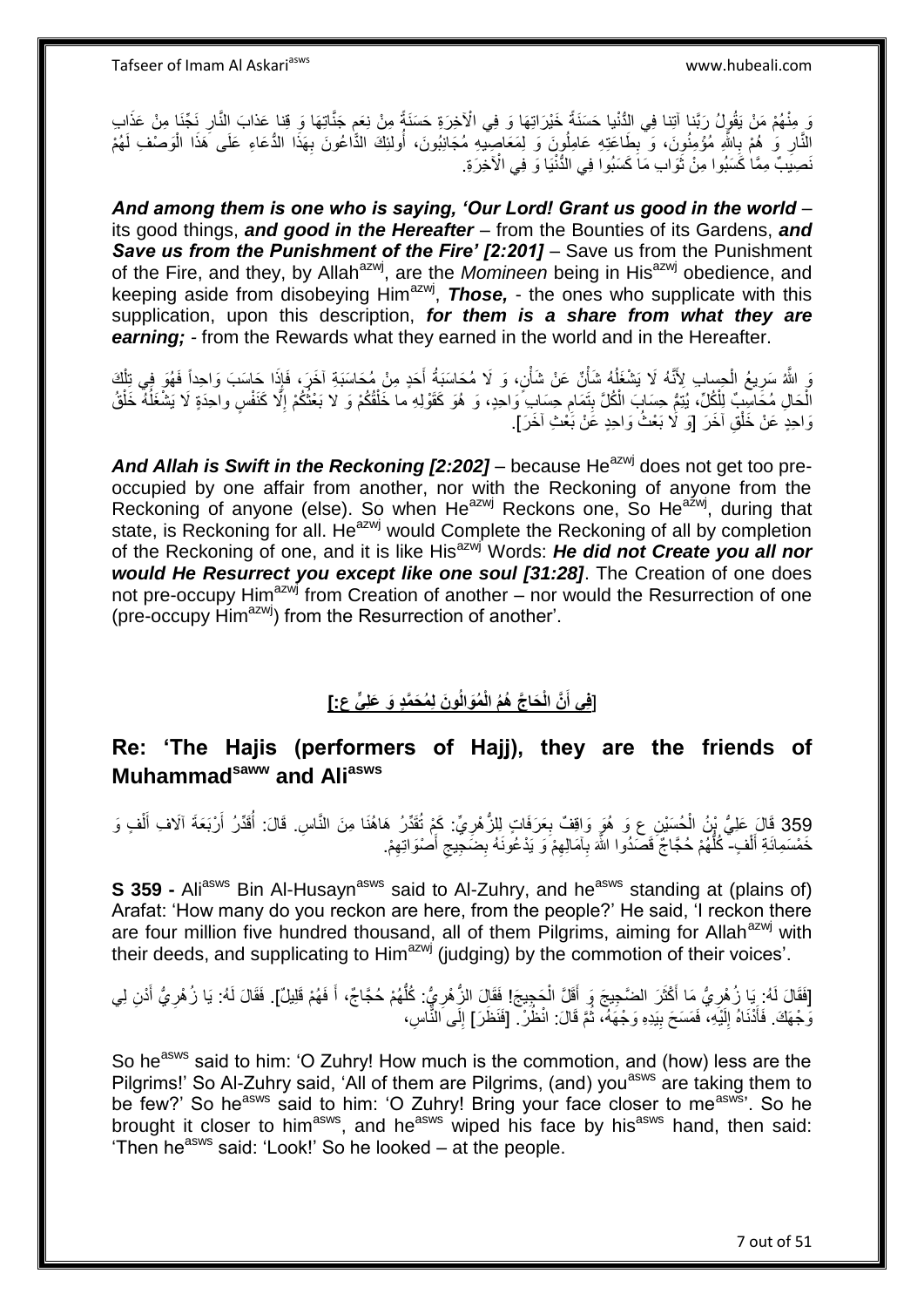قَالَ الزُّهْرِيُّ: فَرَأَيْتُ أُولَئِكَ الْخَلْقَ كُلَّهُمْ قِرَدَةً، لَا أَرَى فِيهِمْ إِنْسَاناً- إِلَّا فِي كُلِّ عَشَرَةِ آلَافٍ وَاحِداً مِنَ النَّاسِ ْ ْ ُ َ **∶** ِ ِ َ ه ِ

Al-Zuhry said, 'So I saw those people, all of them as apes. I did not see a human being among them except among every ten thousand, one from the people'.

> ُّمَّ قَالَ لِيَ: ادْنُ مِنِّي يَا زُهْرِيُّ. ِ ُ

فَذَوْتُ مِنْهُ، فَمَسَحَ بِبَدِهِ رَجْهِي- ثُمَّ قَالَ: انْظُرْ فَنَظَرْتُ إِلَى النَّاسِ، قَالَ الزُّهْرِيُّ. فَرَأَيْتُ أُولَئِكَ الْخَلْقَ كُلِّهُمْ إِخَذَازِيِرَ، ثُمَّ قَالَ **!** ِ ِ ُ **ٍ** ه ْ ْ ا<br>ا َ لِي. أَدْنِ لِي وَجْهَكَ ۚ فَأَدْنَيْتُ مِنّْهُ، فَمَسَحَ بِيَدِهِ وَجْهِي، فَإِذَا هُمْ كُلُّهُمْۤ] ذِنْبَةٌ- إِلَّا تِلْكَ الْخَصَائِصَ مِنَ النَّاسِ نَفَراْ يَسِيرَ ٱ ۚ ُّ ِ َ ْ ْ ِ

Then he<sup>asws</sup> said to him: Come near me<sup>asws</sup>, O Zuhry'. So I went near him<sup>asws</sup>, and he<sup>asws</sup> wiped my face with his<sup>asws</sup> hand, then said: 'Look!' So I looked at the people'. Al-Zuhry said, 'So I saw those people, all of them as pigs. Then he<sup>asws</sup> said to me: 'Bring your face near me<sup>asws</sup>'. So I went near him<sup>asws</sup>, and he<sup>asws</sup> wiped my face with his<sup>asws</sup> hand, and all of them were wolves, except for those special ones from the people, a small number.

فَقُلْتُ: بِأَبِي وَ أُمِّي يَا ابْنَ رَسُولٍ اللَّهِ قَدْ أَدْهَشَنْتِي آيَاتُكَ، وَ حَيَّرَتْنِي عَجَائِبُكَ! قَالَ: يَا زُهْرِيُّ مَا الْحَجِيجُ مِنْ هَؤُلَاءِ إِلَّا النَّفَرُ َ ُ َ **∶** .<br>ا ْ ِ ِ الْيَسِيرُ - اَلَّذِينَ رَأِيَّتَهُمْ بَيْنَ هَذَا الْخَلْقِ الْجَمِّ الْغَفِيرِ ۖ. ثُمَّ قَالَ لِي: امْسَحْ يَذَكَ عَلَى وَجْهِكَ. فَفَعَلْتُ، فَعَادَ أُولَئِكَ الْخَلْقُ فِي عَيْنِي :<br>ا ِ ْ ْ ْ ْ َ ِ ْ ْ اُ ْ نَاساً- كَمَا كَانُوا أَوَّلًا ۢ َ

So I said, '(I swear) by my father and my mother, O son<sup>asws</sup> of Rasool-Allah<sup>saww</sup>! Yourasws signs have surprised me and your<sup>asws</sup> wonders have confused me!' He<sup>asws</sup> said: 'O Zuhry! There are no Pilgrims from these ones except for a small number, those whom you saw between these people, the vast number'. Then he<sup>asws</sup> said to me: 'Wipe your hand upon your face'. So I did, and those creatures returned in my eyes as being human beings, just as they were at first.

ُمَّ قَالَ لِي. مَِنْ جَجَّ وَ وَالَى مُوَالِيَنَا، وَ هَجَرَ مُعَادِيَنَا، وَ وَطَّنَ نَفْسَهُ عَلَى طَاعَتِنَا، ثُمَّ حَضَرَ هَذَا الْمَوْقِفَ مُسَلِّماً إِلَى الْحَجَرِ ُ ِ ْ ِ ِّ ْ ُ الْأَسْوَدِ مَا قَلَّدَهُ اللَّهُ مِنْ أَمَانَاتِنَا، وَ وَفِيّاً بِمَا أَلْزَمَهُ مِنْ عُهُودِنَا، فَذَلِكَ هُوَ الْحَاجُ، وَ الْبَاقُونَ هُمْ مَنْ قَدْ رَأَيْتَهُمْ. ْ َ ِ َ ه ْ ْ َ

Then he<sup>asws</sup> said to me: 'The one who performs Hajj and befriends our<sup>asws</sup> friends, and is away from our<sup>asws</sup> enemies, and submits his self upon our<sup>asws</sup> obedience, then attends this juncture, submitting to the Black Stone what Allah<sup>azwj</sup> has Collared them with from our<sup>asws</sup> Imamate, and is loyal with what is Necessitated for him from our<sup>asws</sup> pact, so that one, he is the Pilgrim, and the remainder, they are from the ones you have seen''.

يَا زُهْرِيُّ حَدَّثَنِي أَبِي عَنْ جَدِّي رَسُولِ اللَّهِ ص أَنَّهُ قَالَ: لَيْسَ الْحَاجُّ الْمُنَافِقِينَ الْمُعَادِينَ لِمُحَمَّدٍ وَ عَلِيٍّ وَ مُحِبِّيهِمَا- الْمُوَالِينَ َ َ ِ َ ْ ْ ْ ْ َما. ِ <u>ل</u>ِشَانِئِهِ

O Zuhry! My<sup>asws</sup> father<sup>asws</sup> narrated to me<sup>asws</sup> from my<sup>asws</sup> grandfather<sup>saww</sup> Rasool-Allah<sup>saww</sup>, that he<sup>saww</sup> said: 'They aren't Pilgrims (performers of Hajj), the hypocrite, the enemies to Muhammad<sup>saww</sup> and Ali<sup>asws</sup>, and those that love them<sup>asws</sup>, the ones that love their<sup>asws</sup> Shias.

وَ إِنَّمَا الْحَاجُّ الْمُؤْمِنُونَ الْمُخْلِصُونَ- الْمُوَالُونَ لِمُحَمَّدٍ وَ عَلِيٍّ وَ مُحِبِّيهِمَا، الْمُعَادُونَ لِشَانِئِهِمَا، إِنَّ هَؤُلَاءِ الْمُؤْمِنِينَ الْمُوَالِينَ ْ ْ ْ ِ ا<br>ا ْ ْ ِ ِ ْ لَنَاءَ الْمُعَادِينَ لِأَعْدَائِنَا ۖ لَتَسْطَعُ أَنْوَارُ هُمْ فِي عَرَصَاتِ الْقِيَامَةِ ۖ عَلَى قَدْرِ ۖ مُوَالاتِهِمْ لَنَا ۖ ْ ِ **ٍ** ْ َ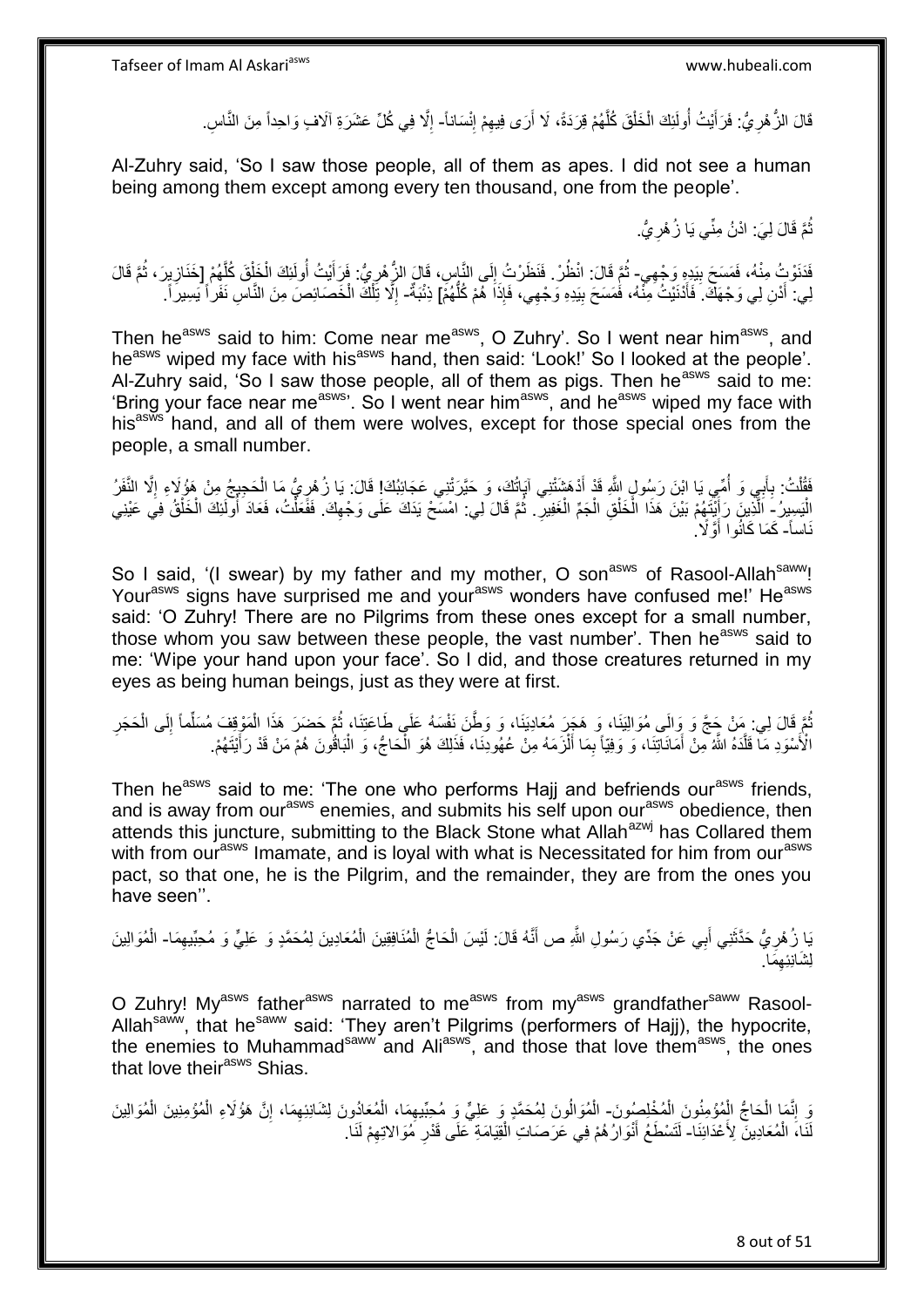And rather, the Pilgrims are the *Momineen*, the sincere ones, the friends to Muhammad<sup>saww</sup> and Ali<sup>asws</sup> and those that love them<sup>asws</sup>, the enemies to their<sup>asws</sup> adversaries. These *Momineen*, the friends to us<sup>asws</sup> and the enemies to our<sup>asws</sup> enemies, their lights would spread in the plains of the (Day of the) Judgment upon a measurement of their Wilayah to us<sup>asws</sup>.

فَمِنْهُمْ مَنْ يَسْطَعُ نُورُهُ مَسِيرَةَ أَلْفِ سَنَةٍ. وَ مِنْهُمْ مَنْ يَسْطَعُ نُورُهُ مَسِيرَةَ ثَلَاثِمِائَةِ أَلْفِ سَنَةٍ- وَ هُوَ جَمِيعُ مَسَافَةِ تِلْكَ ْ َ ْ َ ْ العَرَصَاتِ. ْ

So, from them would be one who light would spread to a travel distance of a thousand years. And from them would be one who light would spread to a travel distance of three hundred thousand years – and it is all the distance of those plains.

وَ مِنْهُمْ مَنْ يَسْطَعُ نُورُهُ إِلَى مَسَافَاتٍ بَيْنَ ذَلِكَ- يَزِيدُ بَعْضُهَا عَلَى بَعْضٍ – عَلَى قَدْرِ مَرَاتِبِهِمْ فِي مُوَالاتِنَا وَ مُعَادَاةِ أَعْدَائِنَا، ِ ¦ َ ِ **ٍ** يَعْرِ فُهُمْ أَهْلُ الْعَرَصَاتِ مِنَ الْمُسْلِمِينَ وَ الْكَافِرِينَ بِأَنَّهُمُ الْمُوَالُونَ الْمُتَوَلِّونَ وَ الْمُتَبَرِّءُونَ ـ ْ ْ َ ِ ِ ْ ْ ْ َ ِ ْ

And from them would be one who light would spread to the distance between that – increasing some of them upon the others – upon a measurement of their ranks regarding our<sup>asws</sup> Wilayah and enmity towards our<sup>asws</sup> enemies. The people of the plains from the Muslims and the *Kafirs* would recognise them, that they are the friends, the ones friendly (to us<sup>asws</sup>), the ones disavowing (from our<sup>asws</sup> enemies.

ُفِّالُ لِكُلِّ وَاحِدٍ مِنْهُمْ: يَا وَلِيَّ اللَّهِ- انْظُرْ فِي هَذِهِ الْعَرَصَاتِ- إِلَى كُلِّ مَنْ أَسْدَى إِلَيْكَ فِي الدُّنْيَا مَعْرُوفاً، أَوْ نَفَّسَ عَنْكَ كَرْباً، ْ ِ َ لَ  $\frac{1}{2}$ َ أَوْ أَغَاثَكَ إِذْ كُنْتَ مَلْهُوفاً، أَوْ كَفَّ عَنْكَ عَدُوّاً، أَوْ أَحْسَنَ إِلَيْكَ فَِي مُعَامَلَتِهِ، فَأَنْتَ شَفِيعُهُ. َ لَ ِ َ َ َ ْ **ٔ** ٔ، اً<br>ا َ

It would be said to each one of them, 'O friend of Allah<sup>azwj</sup>! Look among these plains – to everyone who had done a good to you, or removed a worry from you, or helped you when you were grieving, or restrained an enemy from you, or did a favour to you in your dealings, so you can intercede for him'.

فَإِنْ كَانَ مِنَ الْمُؤْمِنِينَ الْمُحِقِّينَ- زِيدَ بِشَفَاعَتِهِ فِي نِعَم اللَّهِ عَلَيْهِ، وَ إِنْ كَانَ مِنَ الْمُقَصِّرِينَ كُفِيَ تَقْصِيرَهُ بِشَفَاعَتِهِ، وَ إِنْ كَانَ ْ ْ ِ ِ ِ ِ ْ ِ ِ **∣ ∶** مِنَ الْكَافِرِينَ خُفِّفَ مِنْ عَذَابِهِ بِقَدْرِ ۖ إِحْسَانِهِ إِلَيْهِ. لَ יִי<br>י ¦<br>∶ ِ **∣** ِ **∶** ْ

So if he was from the true *Momineen*, there would be an increase in his Bounties due to his intercession; and if he was from the derogators, his shortcomings would be sufficed due to his intercession; and if he was from the *Kafirs*, there would be a lightening from his Punishment in accordance to his favour upon him.

يَ كَأَنِّي بِشِيعَتِنَا هَؤُلاءِ يَطِيرُونَ فِي تِلْكَ الْعَرَصَاتِ- كَالْبُزَاةِ وَ الصُّقُورِ، فَيَنْقَصُونَ عَلَى مَنْ أَحْسَنَ فِي الدُّنْيَا إِلَيْهِمْ-ْ ْ ِ َ ِ لَ ِ َ ِ **∶** انْقِِضَاضَّ الْبُزَاةِ وَ الصُّقُورِ عَلَى اللُّحُومِ تَتَلَقَّفُهَا وَ تَحْفَظُهَا فَكَذَلِكَ يَلْتَقِطُونَ مِنْ شَدَائِدِ الْعَرَصَاتِ- مَنْ كَانَ أَحْسَنَ إِلَيْهِمْ فَي ْ ْ ْ ِ ُّ ِ لَ ِ َ الدُّنْيَا- فَيَرْفَعُونَهُمْ إِلَى جَنَّاتِ النَّعِيمِ. ِ  $\frac{1}{2}$ 

And it is as if l<sup>asws</sup> am with our<sup>asws</sup> Shias, these ones, flying in those plains, like the buzzards and hawks, so they would be swooping upon the ones who had done a favour to them in the world – like the swooping of the buzzards and the hawks upon the meat, picking them up quickly. So, like that, they would be cutting off from the difficulties of the plains – the ones who had done a favour to them in the world – and they would be lifting them up to the Gardens of Bliss.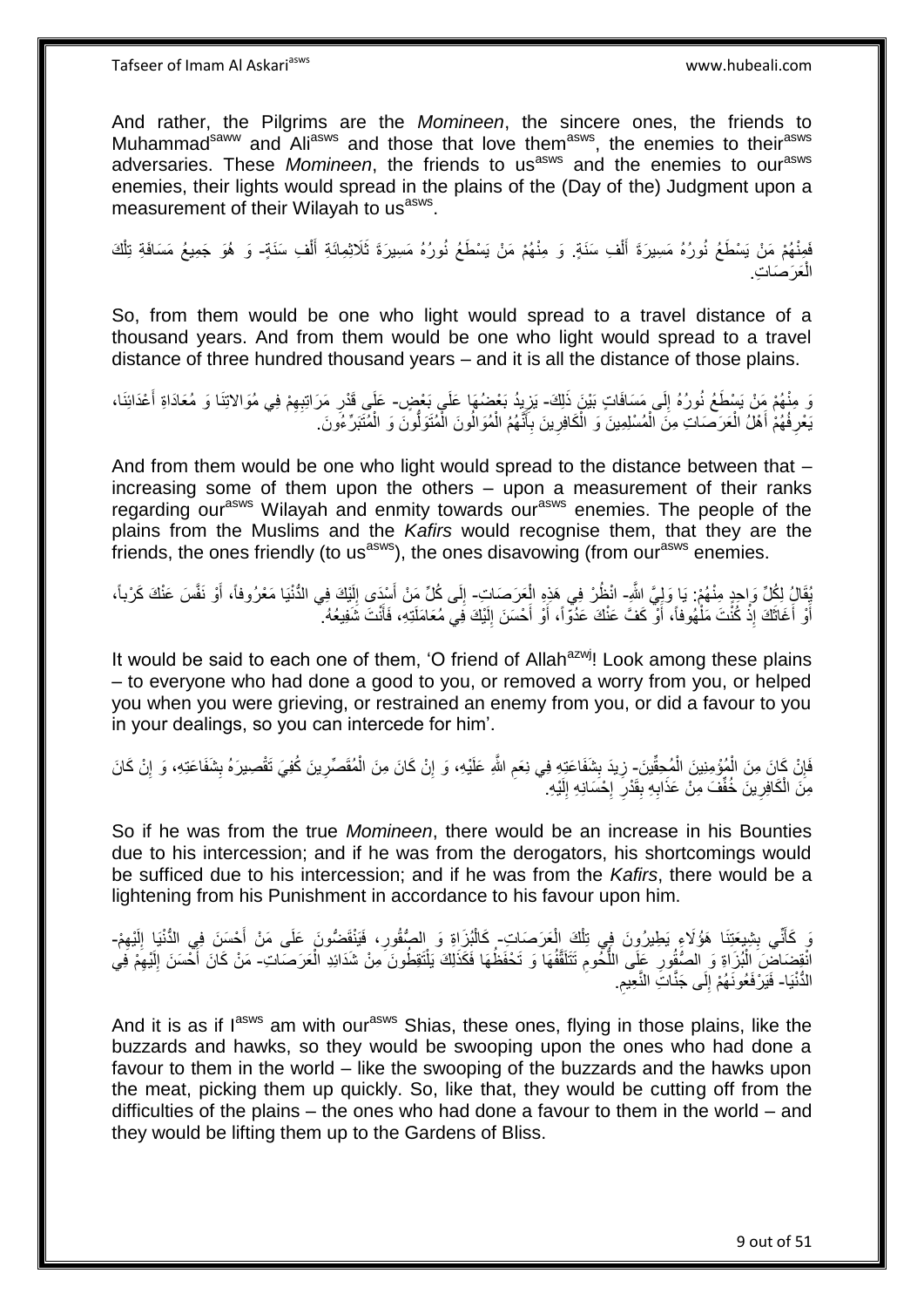إِدَ] قَالَ رَجُلٌ لِعَلِيِّ بْنِ الْحُسَيْنِ عِرْ يَا ابْنَ رَسُولٍ النَّهِ صِ إِنَّا إِذَا وَقَفْنَا بِعَرَفَاتٍ وَ بِمِنًى، ذَكَرْنَا اللَّهَ وَ مَجَّدْنَاهُ، وَ صَلَّيْنَا عَلَى ِ ْ ه ِ ِ مُ مَمَّدٍ وَ الَّهِ الطَّّيِّبِينَّ الطَّاهِرِينَ، وَ ذَكَرْنَا آبَاءَنَا أَيْضاً بِمَآثِرِ هِمْ وَ مَنَاقِبِهِمْ- وَ شَرِيفِ أَعْمَالِهِمْ نُرِيدُ بِذَلِكَ قَضَاءَ حُقُوقِهِمْ ِ ِ ِ َ ِ **!** ِ َ ِ ِ ِ

And a man said to Ali<sup>asws</sup> Bin Al-Husayn<sup>asws</sup>, 'O son<sup>asws</sup> of Rasool-Allah<sup>saww</sup>! Whenever we pause at Arafat and at Mina, we mention Allah<sup>azwj</sup> and we Glorify Him<sup>azwj</sup>, and we send Salawat upon Muhammad<sup>saww</sup> and his<sup>saww</sup> goodly Progeny<sup>asws</sup>, the clean, and we mention our forefathers as well with their impacts and their virtues, and their noble deeds, intending by that the fulfilment of their rights'.

> فَقَالَ عَلِيُّ بْنُ الْحُسَيْنِ ع: أَ وَ لَا أُنَبِّئُكُمْ بِمَا هُوَ أَبْلَغُ فِي قَضَاءِ الْحُقُوقِ مِنْ ذَلِكَ قَالُوا: بَلَى يَا ابْنَ رَسُولِ اللَّهِ. ْ َ ِ ُ َ ْ

Ali<sup>asws</sup> Bin Al-Husayn<sup>asws</sup> said: 'Shall l<sup>asws</sup> inform you with what is more reaching regarding the fulfilment of the rights than that?' They said, 'Yes, O son<sup>asws</sup> of Rasool-Allah<sup>saww</sup>!'

قَالَ: أَفْضَلُ مِنْ ذَلِكَ أَنْ تُجَدِّدُوا عَلَي أَنْفُسِكُمْ- ذِكْرَ تَوْجِيدِ اللَّهِ وَ الشَّهَادَةَ بِهِ، وَ ذِكْرِ مُحَمَّدٍ ص رَسُولِ اللَّهِ، وَ الشَّهَادَة لَهُ بِأَنَّهُ َ َ َ َ ِ **∶** سَيِّدُ النَّبِيِّينَ، وَ ذِكْرَ عَلِّيٍّ ع وَلِّيٍّ الثَّمِ، وَ الشُّهَادَةَ لَّهُ بِأَنَّهُ سَيِّدُ الْوَصِيِّينَ، وَ ذِكْرَ الْأَئِمَّةِ الطَّاهِرِينَ مِنْ آلِ مُحَمَّدٍ الطَّيِّبِينَ بِأَنَّهُمْ ْ َ ِ **!** َ **∶** ِ ِ عِبَادُ اللَّهِ الْمُخْلَصِينَ ْ

He<sup>asws</sup> said: 'Superior that that is your renewal upon yourselves, the mention of the *Tawheed* of Allah<sup>azwj</sup> and the testifying with it, and mention of Muhammad<sup>saww</sup> Rasool<sup>saww</sup> of Allah<sup>azwj</sup>, and the testimony for him<sup>saww</sup> that he<sup>saww</sup> is the Chief of the Prophets<sup>as</sup>, and mentioning Ali<sup>asws</sup> as Guardian<sup>asws</sup> of Allah<sup>azwj</sup>, and the testifying for him<sup>asws</sup> that he<sup>asws</sup> is the Chief of the successors<sup>as</sup>, and mentioning the Imams<sup>asws</sup>, the clean ones from the Progeny<sup>asws</sup> of Muhammad<sup>saww</sup>, the goodly, that they<sup>asws</sup> are the sincere servants of Allah<sup>azwj,</sup>

#### **]: َعَرفَةَ ُوقُو ِف ب ْضلُ الْ ]فَ ِ**

#### **Merits of the pausing at Arafat**

إِنَّ اللَّهَ تَعَالَى إِذَا كَانَ عَشِيَّةُ عَرَفَةَ وَ ضَخِوَةُ يَوْمِ مِنًى، بَاهَى كِرَامَ مَلَائِكَتِهِ بِالْوَاقِفِينَ بِعَرَفَاتٍ وَ مِنًى وَ قَالَ لَهُمْ: هَؤُلَاءِ اٍ **∶** ْ **∶** ِ َعِبَادِي وَ إِمَائِيَ حَضَرُونِي هَاهُنَا- مِنَ الْبِلَادِ السَّحِيقَةِ، شُعْثًا غُبْراً، فَدْ فَارَقُوا َشَهَوَاتِهِمْ، وَ بِلَادَهُمْ وَ أَوْطَانَهُمْ، وَ إِخْوَانَهُمُ ِ ِ **∶** ן<br>י َ ِ ابْتِغَاءَ مَرْضََاتِي، أَلَا فَانْظُرُوا إِلَى قُلُوبِهِمْ وَ مَا فِيهَا، فَقَدْ قَوِيَتْ أَبْصَارُكُمْ يَا مَلَائِكَتِي عَلَى الِالْطَّلَاعِ عَلَيْهَا. َ **∶** ِ  $\frac{1}{2}$ َ ِ

Whenever it is evening of Arafat and forenoon on the day of Mina, Allah<sup>azwj</sup> the Exalted Boasts to the His<sup>azwj</sup> prestigious Angels with the ones pausing at Arafat and Mina and Says to them: "They are My<sup>azwj</sup> servants and My<sup>azwj</sup> maids! They have presented to  $Me^{a z w j}$  over here – from the distant countries, dishevelled, dusty, having separated their personal desires, and their countries, and their homelands, and their brethren – seeking My<sup>azwj</sup> Pleasure. Indeed! Look into their hearts and whatever is in these, for  $I^{azmj}$  have Strengthened your insights, O My<sup>azwj</sup> Angels, upon notification upon these".

قَالَ: فَتَطَّلِعُ الْمَلَائِكَةُ عَلَى قُلُوبِهِمْ، فَيَقُولُونَ: يَا رَبَّنَا اطَّلَعْنَا عَلَيْهَا، وَ بَعْضُهَا سُودٌ مُذْلَهِمَّةٌ يَرْتَفِعُ عَنْهَا دُخَانٌ كَدُخَانِ جَهَنَّمَ ِ ْ ِ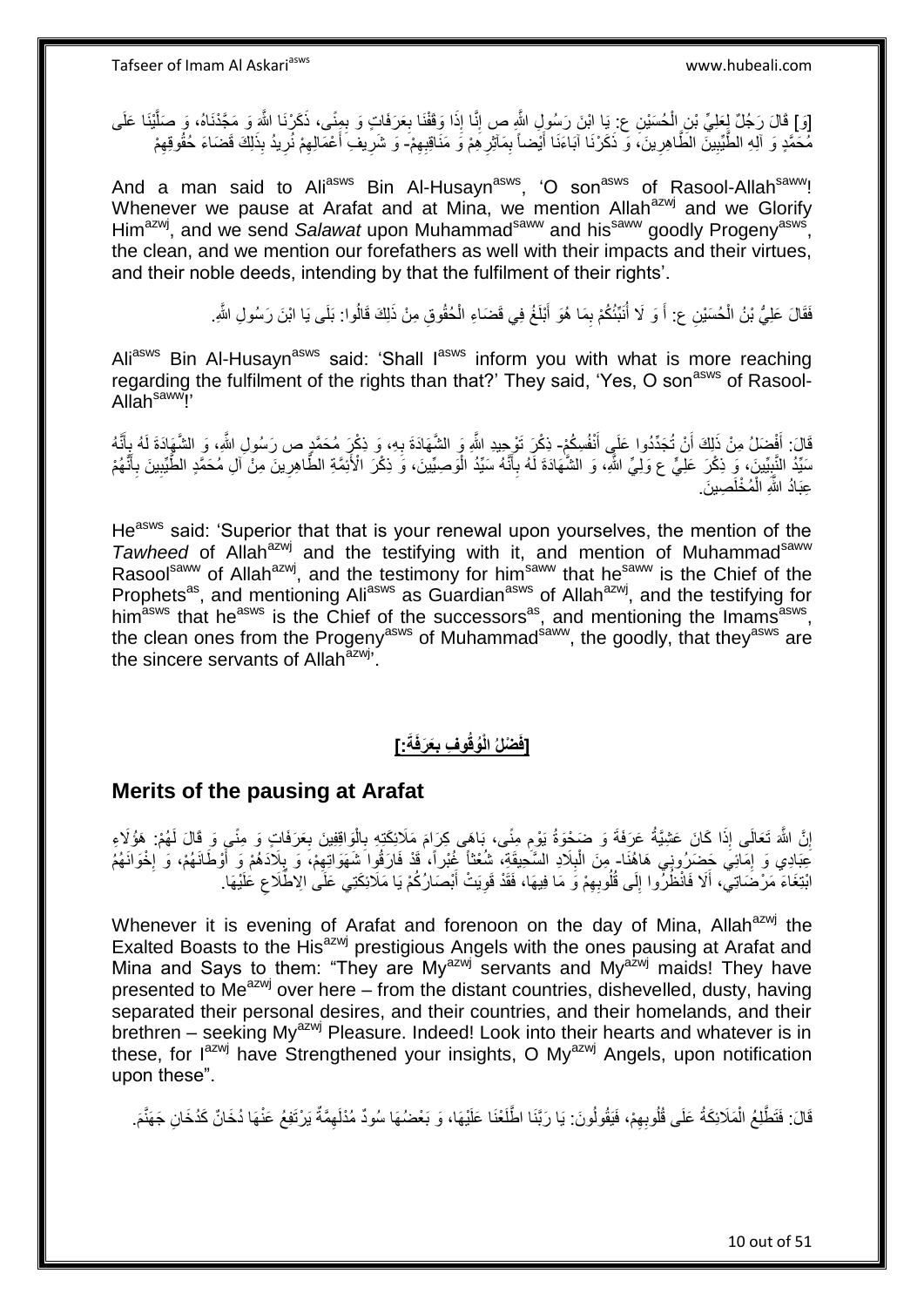He<sup>asws</sup> said: 'So the Angels get notified upon their hearts (contents), and they are saying, 'O our Lord<sup>azwj</sup>! We noticed upon these, and some of them are pitch black (with) smoke rising from these like the smoke of Hell'.

فَيَقُولُ [اللَّهُ]: أُولَئِكَ الْأَشْقِِيَاءُ الَّذِينَ صَلِّ سَعْيُهُمْ فِي الْحَياةِ الدُّنْيا، وَ هُمْ يَحْسِبُونَ أَنَّهُمْ بِكِعْسِنُونَ صَنْعاً تِلْكَ قُلُوبٌ خَاوِيَةٌ مِنَ ه ِ ْ َ ْ الْخَيْرَاتِ، خَالِيَةٌ مِنَ الطَّاعَاتِ، مُصِرَّةٌ عَلَى الْمُرْدِّيَاتِ الْمُحَرَّمَاتِ، تَعْتُقِدُ تَعْظِيمَ مَنْ أَهَنَّاهُ، وَ تَصْغِيرَ مَنْ فَخَّمْنَاهُ وَ بَجَّلْنَاهُ، َ ْ ْ ْ ْ ئِنْ وَافَوْنِي كَذَٰلِكَ لَأَشْدِّدَنَّ عَذَابَهُمْ، وَ لَأُطِيلَنَّ حِسَابَهَمْ. لَ

So Allah<sup>azwj</sup> is Saying: "They are the wretched ones **They whose labour is lost in** *the life of the world and they are reckoning that they are good in what they do [18:104]* – those are hearts devoid of goodness, empty from the obedience, insistent upon committing the Prohibitions, believing in revering the one lazwj Disgraced, and belittling the one lazwj Consider grand and Venerate. If they were to Meet Meazwj being like that, l<sup>azwj</sup> shall Intensify their Punishment and Prolong their Reckoning".

بَلْكَ قُلُوبٌ اعْتَقَدَتْ أَنَّ مُحَمَّداً رَبِسُولُ [اللَّهِ ص] كَذَبَ عَلَى اللَّهِ أَوْ غَلَطَ عَنِ اللَّهِ فِي تَقْلِيدِهِ أَخَاهُ وَ وَصِيَّهُ إِقَامَةٍ أَوَدِ عِبَادِ اللَّهِ، وَ ْ َ ِ َ َ الْقِيَامَ بِسِيَاسَاتِِهِمْ، حَتَّى يَرَوُا الْأَمْنَ فِي إِقَامَةِ الْدِّينِ فِي إِنْقَاذِ الْهَالِكِينَ، وَ تَعْلِيمِ الْجَاهِلِينَ، وَ تَنْبِيهِ الْغَافِلِينَ الَّذِينَ بِئْسَ الْمَطَايَا ْ ِ ْ ِ ِ ِ ِ ِ ه ْ ِ ْ إِلَى جَهَّنَّمَ مَطَلَيَاٰهُمْ. ِ

Those are hearts believing that Muhammad<sup>saww</sup>, the Rasool<sup>saww</sup> of Allah<sup>azwj</sup> lied upon Allah<sup>azwj</sup> or was mistaken from Allah<sup>azwj</sup> regarding his<sup>saww</sup> establishing the *Taqleed* of his<sup>saww</sup> brother<sup>asws</sup> and his<sup>saww</sup> successor<sup>asws</sup> upon the servants of Allah<sup>azwj</sup>, and as the custodian of their affairs, until they see the security in the establishment of the Religion in rescuing the perishing ones and teaching the ignorant ones, and hisasws alerting the heedless ones, those with the most evils of the rides to Hell, being their rides.'

نُّمَ يَقُولُ اللَّهُ عَنَّ وَ جَلَيَّ: يَا مَلَائِكَتِي انْظُرُوا. فَبَنْظُرُونَ فَيَقُولُونَ. يَا رَبَّنِا- قَدِ اطَّلَعْنَا عَلَى قُلُوبِ هَؤُلَاءِ الْآخَرِينَ، وَ هِيَ بِيضٌ ِ ِ مُضِيئَةٌ- تُرْفَعُ عَنْهَا الْأَنْوَارُ إِلَى الشَّمَاوَاتِ وَ الْحُجُدِ، وَ تَخْرِقُهَا إِلَى أَنْ تَسْتَقِرَّ عِنْدَ سَاقِ عَرْشِكَ يَا رَحْمَانُ ۖ ْ  $\frac{1}{2}$ َ ِ ِ

Then Allah<sup>azwj</sup> Mighty and Majestic is Saying: "O My<sup>azwj</sup> Angels, Look!" So they are looking and they are saying, 'O our Lord<sup>azwj</sup> We have noticed upon the hearts of those others, and these are shining white – the lights are rising from these up to the sky and the Veils and breach these until they settle at the Base of Your<sup>azwj</sup> Throne. O Beneficent!'

يْقُولُ اللَّهُ عَنَّ وَ جَلَّ: أُولَئِكَ السُّعَدَاءُ- الَّذِينَ تَقَبَّلَ اللَّهُ أَعْمَالَهُمْ وَ شَكَرَ سَعْيَهُمْ فِي الْحَيَاةِ الدُّنْيَا؛ فَإِنَّهُمْ قَدْ أَحْسَنُوا فِيهَا صُنْعاً تِلْكَ ِ<br>ُ َ ْ َ  $\frac{1}{2}$ ْ ِفْلُونِيٌّ خَاوِيَةٌ لِلْخَيْرَاتِ، مُشْتَمِلَةٌ عَلَى الطَّاعَاتِ، مُدْمِنَةٌ عَلَى الْمُنْجِيَاتِ الْمُشْرِّفَاتِ، تَعْتَقِدُ تَعْظِّيمَ مَنْ عَظَّمْنَاهُ، وَ إِهَانَةَ مَنْ ِ ْ ْ ْ ِ ِ َناه،ُ ْ ل رْذَا اً أ

Allah<sup>azwj</sup> Mighty and Majestic is Saying: "They are the fortunate ones - those, whose deeds Allah<sup>azwj</sup> has Accepted, and Thanked for their striving in the life of the world. They have been doing good therein with those hearts as containers of goodness, inclusive upon the acts of obedience, habitual upon Salvaging noble deeds, believing in magnifying the one whom  $I^{azwj}$  Magnify, and humiliating the one whom  $I^{azwj}$ Disgrace.

َلِّنِْ وَافَوْنِي كَذَلِكَ لَأُثَقَّلَنَّ مِنْ جِهَةِ الْحَسَنَاتِ مَوَازِينَهُمْ، وَ لَأُخَفَّفَنَّ مِنْ جِهَةِ السَّيِّئَاتِ مَوَازِينَهُمْ، وَ لَأُعَظِّمَنَّ أَنْوَارَهُمْ، وَ لَ ٌٔ وَ َ **ٍ** ِ ْ لَأُجْعَلَنَّ فِي دَارِ كَرَامَتِي- وَ مُسْتَقَرِّ رَحْمَتِي مَحَلَّهُمْ وَ قَرَارَهُمْ. **∶** َ ه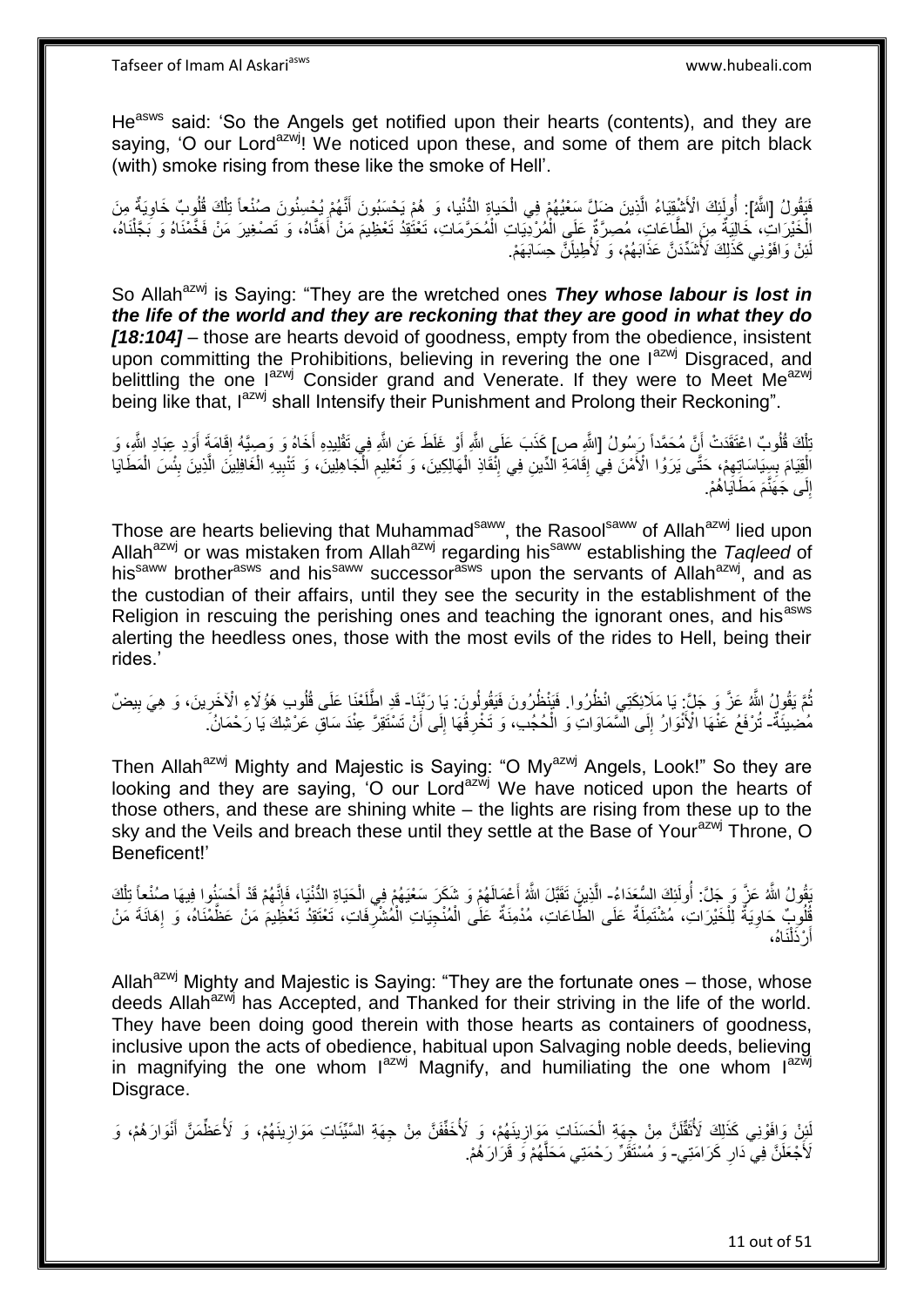If they were to meet Me $^{azwj}$  being like that,  $1^{azwj}$  Cause their scale to be heavy from the aspect of the good deeds, and  $I^{azwj}$  shall Cause their scales to be light from the aspect of the evil deeds, and  $I^{azwj}$  shall Magnify their lights and Make them to be in the House of My<sup>azwj</sup> Prestige – and Settle My<sup>azwj</sup> Mercy on their places and their dwellings".

بَلْكَ قُلُوبٌ اعْتَقَدَتْ أَنَّ مُحَمَّداً رَسُولُ اللَّهِ صِ هُوَ الصَّادِقُ فِي كُلِّ أَقْوَالِهِ، الْمُحِقُّ فِي كُلِّ أَفْعَالِهِ، الشَّرِيفِۢ فِي كُلِّ خِلَالِهِ، َ ْ َ َ ِ الْمُبَرِّزُ بِالْفَضْلِ فِي جَمِيعِ خِصَالِهِ وَ أَنَّهُ قَدْ أَصَابَ فِي نَصْبِهِ أَمِيرَ الْمُؤْمِنِينَ عَلِيّاً إِمَاماً، وَ عَلَماً عَلَى دِينِ اللَّهِ وَاضِحاً، ْ **∶** ْ ِ ْ َ **∶** َ  $\zeta$ 

Those are hearts believing that Muhammad<sup>saww</sup> is a Rasool<sup>saww</sup> of Allah<sup>azwj</sup>, he<sup>saww</sup> is truthful in every word of his<sup>saww</sup>, the rightful in every deed of his<sup>saww</sup>, the noble in every characteristic of his<sup>saww</sup>, the surpassing with the merits in the entirety of his<sup>saww</sup> every virtues, and that he<sup>saww</sup> was correct in his<sup>saww</sup> appointing Amir Al-Momineen Ali<sup>asws</sup> as an Imam<sup>asws</sup>, and as a clear flag upon the Religion of Allah<sup>azwj</sup>.

وَ اتَّخَذُوا أَمِيرَ الْمُؤْمِنِينَ عِ إِمَامَ هُدًى، وَاقِياً مِنَ الرَّدَى، الْحَقُّ مَا دَعَا إِلَيْهِ، وَ الصَّوَابُ وَ الْحِكْمَةُ مَا دَلَّ عَلَيْهِ، وَ السَّعِيدُ مَنْ لَ ِ ْ ِ ْ َ ْ َرَ صَلَ حَبْلَهُ بِحَبْلِهِ، وَ الشَّقِّيُّ الْهَالِكُ مَنْ خَرَجَ مِنْ جُمْلَةِ الْمُؤْمِنِينَ بِهِ وَ اَلْمُطِيعِينَ لَهُ. ِ ْ ِ ْ ْ

And they took Amir Al-Momineen<sup>asws</sup> as an Imam<sup>asws</sup> of Guidance, a saviour from the destruction, the truth being whatever he<sup>asws</sup> called to, and the correct and wise is whatever he<sup>asws</sup> pointed upon, and the fortunate is the one linked his rope with his<sup>asws</sup> rope, and the wretched is the one who exited from the entirety of the believers in him<sup>asws</sup> and the ones obedient to him<sup>asws</sup>.

ْبِعْمَ الْمَطَايَا إِلَي الْجِنَانِ مَطَايَاهُمْ، سَوْفَ نُنْزِلُهُمْ مِنْهَا أَشْرَفَ غُرَفِ الْجِنَانِ، وَ نُسْقِيهِمْ مِنَ الرَّحِيقِ الْمَخْتُومِ- مِنْ أَيْدِي ْ  $\frac{1}{2}$ ْ **ื** ْ ِ ْ ٔ<br>ا **ٍ** َ الْوَصَائِفِ وَ اَلْوِلْدَانِ، وَ سَوْفَ نَجْعَلُهُمْ فِي دَارِ الْسَّلَامِ مِنْ رُفَقَاءِ مُحَمَّدٍ نَبِيِّهِمْ زَيْنِ أَهْلِ الْإِسْلَامِ، وَ سَوْفَ يَضُمُّهُمُ الثَّهُ تَعَالَى ِ ِ ِ **∶** ٔ<br>ا ْ ِ ِ َ **ُ** إِلَى جُمْلَةِ شِيعَةِ عَلِيٌّ الْقَرْمِ الْهُمَامِ، ْ ِ ِ ْ

The best rides to the Gardens, are their rides. Soon they would be descending from these to the most nobles of towers of the Gardens, and they would be quenching from the Sealed Nectar – from the hands of young attendants; and soon we<sup>asws</sup> shall make them to be in the House of Peace, to be from the friends of Muhammad<sup>saww</sup>, their Prophet<sup>saww</sup>, as adornments of the people of Al-Islam; and soon Allah<sup>azwj</sup> the Exalted will Combine them to the entirety of the Shias of Ali<sup>asws</sup>, the honourable, the stately.

فَنَجْعَلُهُمْ بِذَلِكَ [مِنْ] مُلُوكِ جَنَّاتِ النَّعِيمِ، الْخَالِدِينَ فِي الْعَيْشِ السَّلِيمِ وَ النَّعِيمِ الْمُقِيمِ. هَنِيئاً لَهُمْ هَنِيئاً جَزَاءً بِمَا اعْتَقَدُوهُ وَ ا<br>ا ْ ِ ِ ْ ِ ِ لَ ِ قَالُوا، بِفَضَّلِ [اللَّهِ] الْكَرِيمِ الرَّحِيمِ نَالُوا مَّا نَالُوهُ. **∣** ا<br>ا ِ ِ ِ ْ

So we<sup>asws</sup> would make them, due to that, to be from the kings of the Gardens of Bliss, abiding eternally in a life of safety, and the Blissful staying. Congratulations to them! Congratulations! A Recompense due to what they had been believing in, and they would be saying that It is by the Grace of Allah<sup>azwj</sup>, the Benevolent, the Merciful, they attained what they attained'.

قَوْلُهُ عَنَّ وَ جَلٍّ وَ اذْكُرُوا اللَّهَ فِي أَيَّامٍ مَعْدُوداتٍ فَمَنْ تَعَجَّلَ فِي يَوْمَيْنِ فَلا إِثْمَ عَلَيْهِ وَ مَنْ تَأَخَّرَ فَلا إِثْمَ عَلَيْهِ لِمَنِ اتَّقى وَ اتَّقُوا ْ ِ َ **ٔ** ِ ٍ َ اللَّهَ وَ اعْلَمُوا أَنَّكُمْ إِلَيْهِ تُحْشَرُونَ لَ ِ َ

The Words of Mighty and Majestic: *And mention Allah during the numbered days; so the one who hastens off in two days, there would be no sin on him,* 

12 out of 51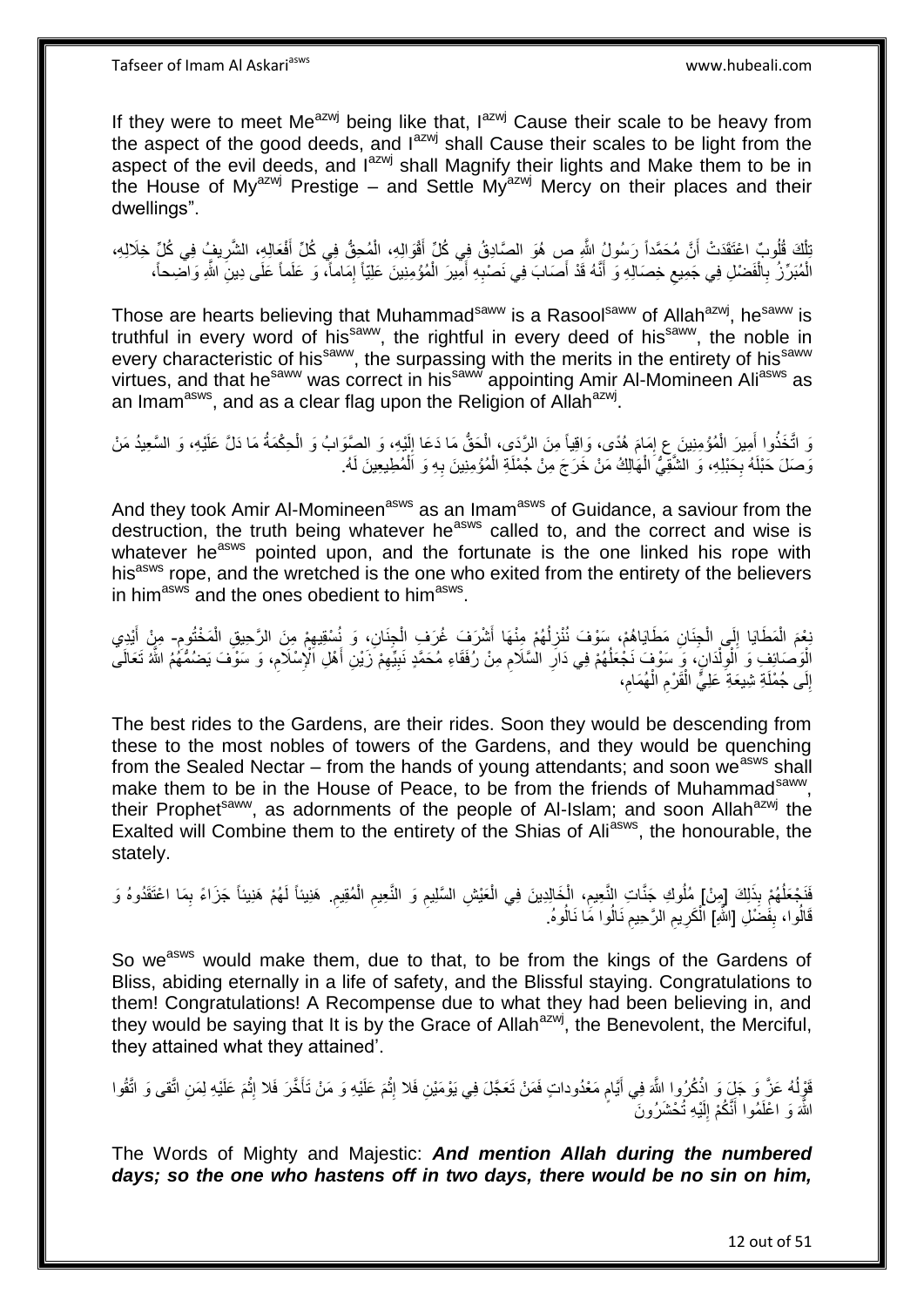#### *and the one who delays, there would be no sin on him, (this is) for the one who fears; and fear Allah, and know that to Him you shall be Gathering together [2:203]*

360 قَالَ الْإِمَامُ عِ وَ اذْكُرُوا اللَّهَ فِي أَيَّامٍ مَعْدُوداتٍ وَ هِيَ الْأَيَّامُ الثَّلاَثَةُ الَّتِي هِيَ أَيَامُ التَّقْلُرِيقِ بَعْدَ يَوْمِ النَّحْرِ، وَ هَذَا الذُّكْرُ<br>وَيَدَوْنَ قَالِمَ الْإِمَامُ عَزَمٍ ا َ ِ ِ ِ َ ه َ ه هُوَ التَّكْبِيرُ بَغُدَ الْصِّلَوَاتِ الْمَكْتُوِبَاتِ بَيْنَدِّيٍّ) مِنْ صِمَلَاةِ الظُّهْرِ يَوْم النَّحْرِ إِلَى صَكَلَّةِ الظُّهْرِ مِنَ آخِرِ أَيَّامِ التَّشْرِيَقِ. «اللَّهُ أَكْبَرُ، ْ **!** ِ ِ َ ِ ِ ِ ِ ِ َ اللَّهُ أَكْبَرُ، لَا إِلَـهَ إِلَّا اللَّهُ، وَ اللَّهُ أَكْبَرُ، اللَّهُ أَكْبَرُ وَ لِلَّهِ الْحَمْدُ». ْ َ َ ِ لَ ِ َ

**S 360 -** The Imam (Hassan<sup>asws</sup> Al-Askari<sup>asws</sup>) said with regard to [2:203] And *remember Allah during the numbered days* - These are three days of *'Tashreek*'  $(11<sup>th</sup>, 12<sup>th</sup>,$  and  $13<sup>th</sup>$  of Zilhaji) which come after the day of sacrifice. And this remembrance is the *Takbeer* after the prescribed *Salat*s, starting from the *Zuhr Salat*s on the day of sacrifice to the *Zuhr Salat* of the last day of *Tashreek*, and it is: 'Allah<sup>azwj</sup> is Greatest!, Allah<sup>azwj</sup> is Greatest! There is no god except Allah<sup>azwj</sup>, Allah<sup>azwj</sup> is Greatest! Allah<sup>azwj</sup> is Greatest! And for Allah<sup>azwj</sup> is Praise'.

فَمَنْ تَعَجَّلَ فِي يَوْمَيْنِ مِنْ أَيَّامِ التَّشْرِيِقِ فَانْصِدَفٍ مِنْ حَجِّهِ إِلَى بِلَادِهِ الَّتِي هُوَ مِنْهَا «فَلا إِثْمَ عَلَيْهِ». «وَ مَنْ تَأَخَّرَ» إِلَى ه **∶** ِ ِ ِ َ **ٔ**  $\frac{1}{2}$ لَ ِ تَمَامِ الْيَوْمِ الثَّالِثِ ۖ. «فَّلا إِثْمَ عَلَيْهِ» [أَيْ لَا إِثْمَ عَلَيْهِ] مِنْ ذُنُوبِهِ السَّالِفَةِ، لِأَنَّهَا قَدْ غُفِرَتْ لَهُ كُلُّهَا بِحَجَّتِهِ هَذِهِ- الْمُقَارَنَةُ لِنَذَمِهِ ه ِ :<br>ا ِ ْ ِ ْ ِ ِ ُّ **∶** ْ عَلَيْهَا وَ تَوَقِّيهِ مِنْهَا.

**Then whoever hastens off in two days** from the days of *Tashreek* (11<sup>th</sup>, 12<sup>th</sup>, and  $13<sup>th</sup>$  of Zilhaji) and completes his Hajj and returns to his city which he came from *there would be no sin on him*. *And the one who delays* - and completes the third day, *there is no sin on him*. I.e., there would be no sin (left) upon him – from the previous sins, because these have been Forgiven for him, all of them by this Hajj of his, the (sins) which were paired with regret over it and his preventing (himself) from these.

«لِمَنِ اتَّقى» أَنْ يُوَاقِعَ الْمُوبِقَاتِ بَعْدَهَا، فَإِنَّهُ إِنْ وَاقَعَهَا كَانَ عَلَيْهِ إِثْمُهَا، وَ لَمْ تُغْفَرْ لَهُ [...] تِلْكَ الذَنُوبُ السَّالِفَةُ- بِتَوْبَةٍ قَدْ ِ ُ َ<br>∶ُ ْ ْ ِ ِ ه ِ **∣** ْ أَبْطَلَهَا بِمُوبِقَاتٍ بَعْدَهَا، وَ إِنَّمَا يَغْفِرُهَا بِتَوْبَةٍ يُجَدِّدُهَا. **∣** ِ **ِ** ِ َ

*(This is) for the one who fears* – if he saves (himself) from the graves sins after it, for if he does indulge in these, its sin would be upon him, and would not be Forgiven for him – those previous sins with repentance which has been invalidated by graves sins committed after it. And rather, these would be Forgiven by the renewed repentance.

«وَ اتَّقُوا اللَّهَ» يَا أَيُّهَا الْحَاجُ- الْمَغْفُورُ لَهُمْ سَالِفُ ذُنُوبِهِمْ- بِحَجِّهِمُ الْمَقْرُونِ بِتَوْبَنِهِمْ، فَلَا تُعَاوِدُوا الْمُوبِقَاتِ فَيَعُودَ الِّذْكُمْ<br>تَقِيمُ الْمَقْسَمُ مِنْ أَيُّهَا الْحَاج لَ ِ ِ ْ ْ ِ ِ ْ ْ َ أَثْقَالُهَا، وَ يُثَقَّلُكُمُ احْتِمَالُهَا، فَلَا يُغْفَرُ لَكُمْ إِلَّا بِتُوْبَةٍ بَعْدَهَا. وَ اعْلَمُوا أَنَّكُمْ إِلَيْهِ تُحْتَرَرُونَ فَيُنْظُرُ فِي أَعْمَالِكُمْ فَيُجَازِيكُمْ عَلَيْهَا. ُ ْ َ  $\frac{1}{2}$ ِ ا<br>ا لَ ِ َ ِ َ

*And fear Allah* – O you Pilgrims, the ones whose past sins have been Forgiven for them due to their Hajj paired with their repentance! Therefore, do not be repeating the grave sins, for its weight would be returning to you, and carrying these would weigh you down, so these would not be Forgiven for you except by a (renewed) repentance after it. *And know that to Him you shall be Gathering together*   $[2:203]$  – so He<sup>azwj</sup> would be Looking into your deeds, and would be Recompensing you upon these.

361 قَالَ عَلِيُّ بْنُِ الْجُسَيْنِ عِ عِبَادَ اللَّهِ اجْعَلُوا حَجَّتَكُمْ مَقْبُولَةً مَبْرُورَةً، وَ إِيَّاكُمْ وَ أَنْ تَجْعَلُوهَا مَرْدُودَةً عَلَيْكُمْ أَقْبَحَ الرَّدِّ، وَ ْ َ َ ֖֧֦֧֦֧֦֧֦֧֦֧֦֧֦֧ׅ֧֦֧ׅ֧֦֧֦֧֦֧֦֧֦֧֦֧֦֧֦֧֦֧֦֧֦֧֦֧֦֧֦֧֦֧֦֧֚֜֓֓֜֓֓֓֞֡<br>֧֜֩֞֘ ْ أَنْ تُصَدُّوا عَنْ ۖ جَذَّةِ اللَّهِ يَوْمَ الْمِّقِيَامَةِ أَقْبَحَ الصَّدِّ َ ْ اً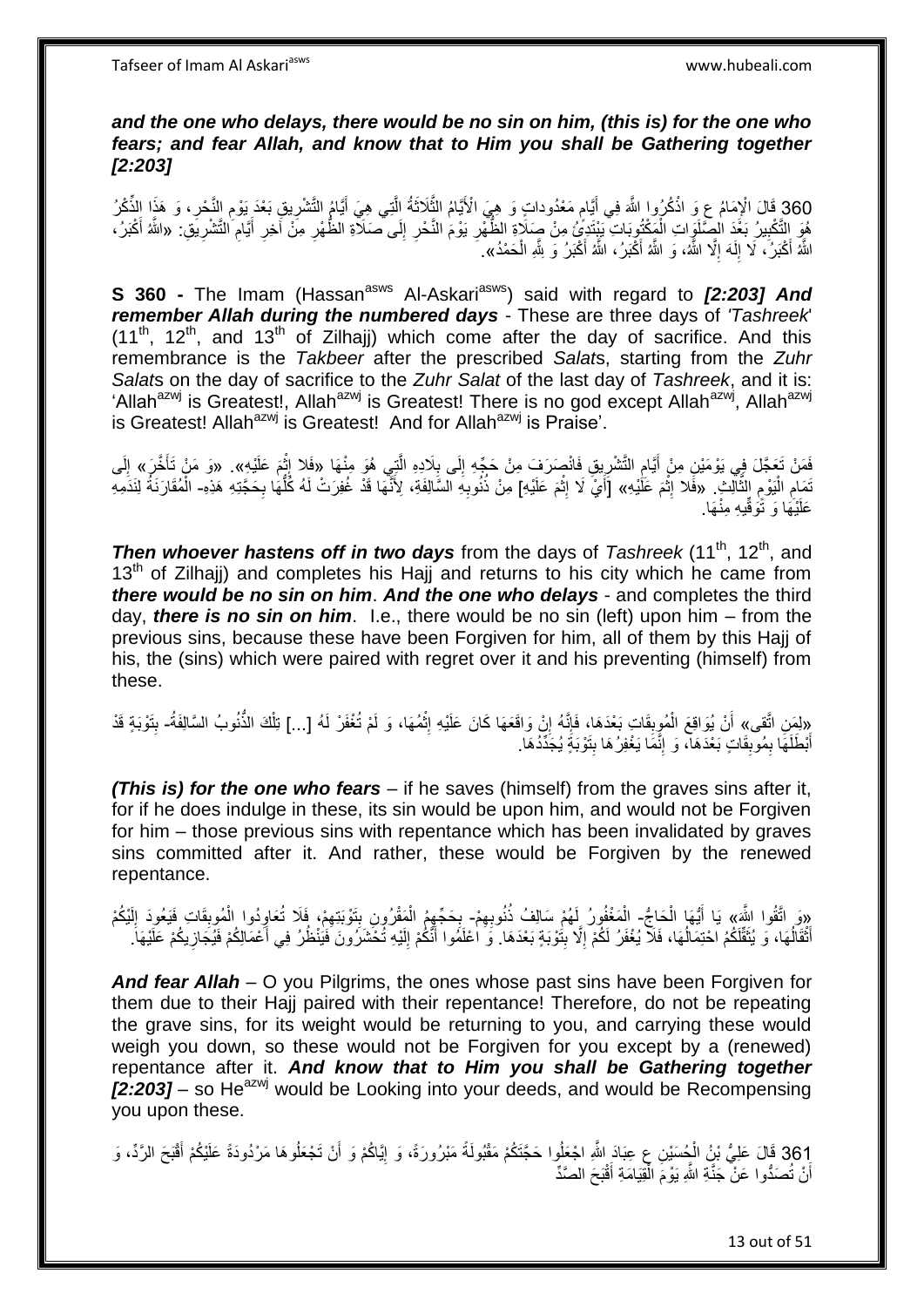**S 361 -** Ali<sup>asws</sup> Bin Al-Husayn<sup>asws</sup> said: 'Servants of Allah<sup>azwj</sup>! Make you Hajj to be Accepted, correct, and beware of make these rejected upon you with an ugly repelling, and you would be Blocked from the Shield of Allah<sup>azwj</sup> on the Day of Judgment with an ugly blocking.

أَلَا وَ إِنَّ مَا يُحِلُّهَا مَحَلَّ الْقَبُولِ- مَا يَقْتَرِنُ بِهَا مِنْ مُوَالاةٍ مُحَمَّدٍ وَ عَلِيٍّ وَ ألِهِمَا الطَّيِّبِينَ وَ إِنَّ مَا يُسَفِّلُهَا وَ يُرْذِلُهَا مَا يَقْتَرِنُ ْ ُّ َ ِ ِ ِ ِ ُ ُ ِ بِهَا- مِنِّ اتِّخَاذِ الْأَنْدَادِ مِنْ دُونِ أَئِمَّةِ الْحَقِّ-َ وَ وُلَاةِ الصِّدْقِ: عَلِيٍّ بْنِ ۖ أَبِي طَّالِبِ عَ وَ الْمُنْتَّجَبِينَ مِمَّنْ يَخْتَارُهُ مِنْ ذُرِّيَّتِهِ وَ **∶** ْ َ ِ ْ َ ي ِه. ذَو ِ

Indeed! What permits it to be in the place of Acceptance is what is paired with it from the Wilayah of Muhammad<sup>saww</sup> and Ali<sup>asws</sup>, and their<sup>asws</sup> goodly Progeny<sup>asws</sup>; and that what lowers it and makes it despicable is what is paired with it from the taking of the rivals from besides the Imams<sup>asws</sup> of the Truth, and friendship of the truthful, Ali<sup>asws</sup> Bin Abu Talib<sup>asws</sup>, and the Chosen ones from what He<sup>azwj</sup> Chose from his<sup>asws</sup> offspring and his<sup>asws</sup> relatives.

نُّمَّ قَالَ: قَالَ رَسُولُ إِللَّهِ صِ: طُوبَي لِلْمُوَالِينَ عَلِيَّاً إِيمَاناً بِمُحَمَّدٍ وَ تَصْدِيقاً لِمَقَالِهِ كَيْفَ يُذَكِّرُهُمُ اللَّهُ بِأَشْرَف الذِّكْرِ مِنْ فَوْقِ ُ ِ ِ ْ ِ َ ِ عَرْشِهِ ۚ وَ كَيْفَ يُصَلِّي عَلَيْهِمْ مَلَائِكَةُ الْعَرْشِ وَ الْكُرْسِيِّ وَ الْحُجُدِ وَ الْسَّمَاوَاتِ وَ الْأَرْضِ وَ الْهَوَاءِ، وَ مَا بَيْنَ ذَلِكَ وَ مَا ْ ِ ْ ْ تَحْتَهَا إِلَى الثَّرَى. ه ِ

Then Rasool-Allah<sup>saww</sup> said: 'Beatitude is for the friends of Ali<sup>asws</sup> who believe in Muhammad<sup>saww</sup> and ratify His<sup>azwj</sup> Words how He<sup>azwj</sup> Mentions them<sup>asws</sup> with the noblest of the mentions, from above His<sup>azwj</sup> Throne. And how they send *Salawat* upon them<sup>asws</sup>, the Angels of the Throne, and the Chair, and the Veils, and the skies, and the earth, and the atmosphere, and what is in between that, and what is beneath it to the ground.

وَ كَيْفَ يُصَلِّي عَلَيْهِمْ أَمْلَاكُ الْغُيُومِ وَ الْأَمْطَارِ، وَ أَمْلَاكُ الْبَرَارِيِ وَ الْبِحَارِ، وَ شَمْسُ السَّمَاءِ وَ قَمَرُهَا وَ يُجُومُهَا، وَ حَصْبَاءُ ِ **∶** ْ ْ َ ِ ِ ْ َ ِ اْلْأَرْضِ وَ رِمَالُهَا، وَ سَائِرُ مَا يَدِنُ مِنَ الْحَيِّوَانَاتِ فَيُشَرِّفُ اَلَّةٌ ثَعَالَى بِصَلَاةِ كُلِّ وَاحِدٍ مِنْهَا لَدَيْهِ مَحَالَهُمْ، وَ يُعَظِّمُ عِنْدَهُ ْ ا<br>ا ِ ه ِ جَلَالَهُمْ حَتَّىَ بَرِدُوا عَلَيْهِ بَوْمَ الْقِيَامَةِ. وَ قَدْ شُهِرُوا بِكَرَامَاتِ اللَّهِ عَلَى رُءُوسِ الْأَشْهَادِ، وَ جُعِلُوا مِنْ رُفَقَاءِ مُحَمَّدٍ وَ علِيٍّ ِ ِ ْ ِ صَفِيِّ رَبٍّ الْعَالَمِينَ ْ

And how the Angels of the clouds and the rain, and the Angels of the lands and the seas, and sun of the sky and its moon and its stars, and the gravels of the earth and its sands, and the rest of what are crawling from the animals. So, Allah<sup>azwj</sup> the Exalted Ennobled with the *Salawat* of each one of these from their respective places, and magnificent is their<sup>asws</sup> majesty in His<sup>azwj</sup> Presence, until they<sup>asws</sup> would return to Him<sup>azwj</sup> on the Day of Judgment. And they are well-known with the Prestige of Allah<sup>azwj</sup>, upon heads of the ones present, and they would make to be from the friends of Muhammad<sup>saww</sup> and Ali<sup>asws</sup>, elite of the Lord<sup>azwj</sup> of the worlds.

وَ الْوَيْلُ لِلْمُعَانِدِينَ عَلِيّاً كُفْراً بِمُحَمَّدٍ وَ تَكْذِيباً بِمَقَالِهِ كَيْفٍ يَلْعَنُهُمْ لِلَّهُ بِأَخْزَى اللَّعْنِ مِنْ فَوْقِ عَرْشِهِ. وَ كَيْفَ بَإْعَنُهُمْ حَمَلَةُ ْ ْ ه َ ِ ْ ِ ِ ْ الْعَرْشِ وَ الْكُرْسِيِّ وَ الْحُجُبِّ وَ السَّمَاوَاتِ وَ الْأَرْضِ وَ الْهَوَاءِ، وَ مَا بَيْنَ ذَلِكَ، وَ مَا تَحْتَهَا إِلَي الثَّرَيِ. وَ كَيْفَ يَلْعَنُهُمْ أَمْلَاكُ ْ ْ ْ ه ِ َ ْ الْخُيُومِ ۖ وَ الْأَهْطَالِ ۚ، وَ أَهْلَاكُ الْبَرَارِي وَ الْبِحَارِ ، وَ شَّمْسُ السَّمَاءِ وَ قَمَرُهَا وَ نُجُومُهَا، وَ حَصَّبْبَاءُ الْأَرْضِ وَ رِمَالُهَا، وَ سَائِرُ ِ ِ ْ ا<br>ا َ ِ ِ ∫<br>∫ ِ مَا يَدِبُّ مِنَ الْحَيَوَٰانَاتِ. ْ

And woe be unto the enemies of Ali<sup>asws</sup>, doing *Kufr* with Muhammad<sup>saww</sup> and belying his<sup>saww</sup> worlds, how Allah<sup>azwj</sup> Curses them with the most disgraceful of the Curses from above His<sup>azwj</sup> Throne. And how they curse them, the bearers of the Thrones and the Chair, and the Veils, and the skies, and the earth, and the atmosphere, and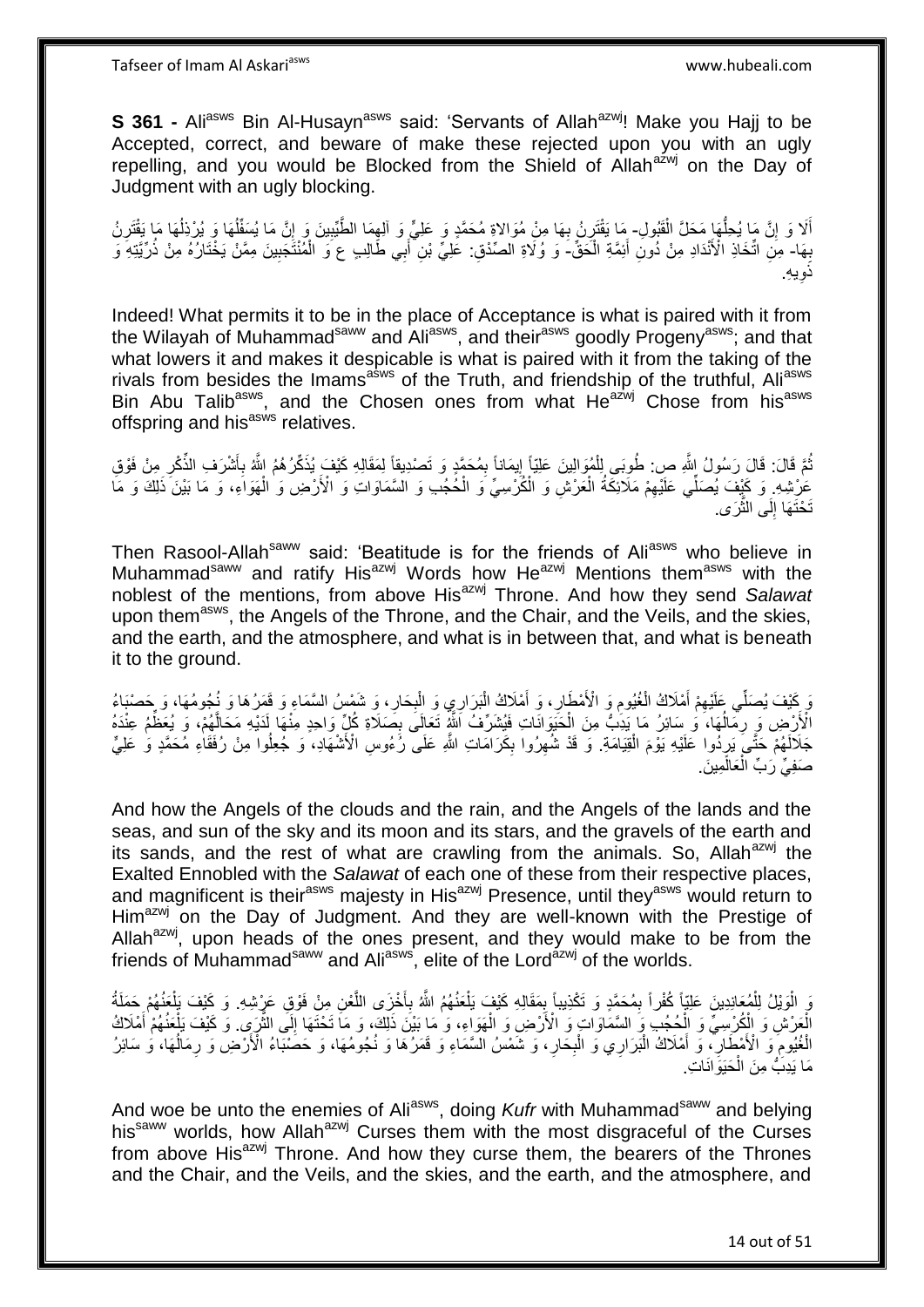what is in between that, and what is beneath it up to the ground. And how they curse them, the Angels of the clouds and the rains, and the Angels of the lands and the seas, and the sun of the sky and its moor and its stars, and the gravel of the earth and its sands, and the rest of what crawls from the animals.

فَيْسَفِّلُ اللَّهُ بِلَعْنِ كُلِّ وَاحِدٍ مِنْهُمْ لَدَيْهِ مَحَالَهُمْ، وَ يُقَبِّحُ عِنْدَهُ أَحْوَالَهُمْ، حَتَّى يَرِدُوا عَلَيْهِ يَوْمَ الْقِيَامَةِ وَ قَدْ شُهِرُوا بِلَعْنِ اللَّهِ وَ َ ه لَ **ِ** لَ ِ ِ ْ ِ ْ مَقْتِهِ عَلَى رَُءُوَّسِ الْأَشْهَادِ، وَ جُعِلُوا مِنْ رُفَقَاءِ إِبْلِيسَ وَ نُمْرُودَ وَ فِرْعَوْنَ [وَ]َ أَعْدَاءِ رَبِّ الْعَالَمِينَ َ ِ

So Allah<sup>azwj</sup> Lowers with the Cursing, each one of them from their places, and ugly is their state in His<sup>azwj</sup> Presence, until they return to Him<sup>azwj</sup> on the Day of Judgment, and they would be well-known with the Curse of Allah<sup>azwj</sup> and His<sup>azwj</sup> Abhorrence upon the heads of the ones present, and they would be Made to be from the friends of Iblees<sup>la</sup>, and Nimrod<sup>la</sup>, and Pharaoh<sup>la</sup> – and (other) enemies of the Lord<sup>azwj</sup> of the Worlds.

رَ [إِنَ] مِنْ عَظِيمِ مَا يُتَقَرَّبُ بِهِ خِيَارُ أَمْلَاكِ الْحُجُبِ وَ السَّمَاوَاتِ- الصَّلَاةَ عَلَى مُحِبّينَا أَهْلَ الْبَيْتِ وَ اللّغنَ لِشَانِئِينَا . ֧<u>׀</u> ْ َ **∶** ِ ه ْ َ

And that, from the greatest of what the best of what they can get closer with (to Allah<sup>azwj</sup>), the Angels of the Veils and the skies, is the *Salawat* upon those that love us<sup>asws</sup>, the People<sup>asws</sup> of the Household, and the cursing of our<sup>asws</sup> adversaries".

قَوْلُهُ عَزَّ وَ جَلَ وَ مِنَ النَّاسِ مَنْ يُعْجِبُكَ قَوْلُهُ فِي الْحَياةِ الْإِنْيا وَ يُشْهِدُ اللَّهَ عَلى ما فِي قَلْبِهِ وَ هُوَ الَّذُ الْخِصِبامِ وَ إِذا تَوَلَّى ِ ْ ا<br>ا ه ِ ْ لَ َ ِ ْ مَعِي فِي الْأَرْضِ لِيُفْسِدَ فِيهاً وَ يُهْلِكَ الْحَرْثَ وَ النَّسْلَ وَ النَّهُ لاَ يُحِبُّ الْفَسادَ وَ إِدا قِيلَ لَّهُ اتَّقِ اللَّهُ أَخَذَتْهُ الْعِزَّةُ بِالْإِثْمَ فَحَسْبُهُ ْ ْ ِ ْ **∶** ْ َ جَهَنَّمُ وَ لَبِئْسَ الْمِهادُ ْ **∣** 

The Words of Mighty and Majestic: *And from the people there is one who astounds you with his speech regarding the life of the world, and he testifies to Allah upon what is in his heart, but he is the bitterest of the adversaries [2:204]*

*And when he turns around, he runs along in the land to cause mischief therein and destroy the farm and the lineage; and Allah does not love the mischief [2:205]*

*And when it is said to him, 'Fear Allah'; pride seizes him with the sin; so Hell would suffice him; and it is an evil habitation [2:206]*

362 قَالَ الْإِمَامُ عِ فَلَمَّا أَمَرَ اللَّهُ عَزَّ وَ جَلَّ فِي الْآيَةِ الْمُتَقَدِّمَةٍ لِهَذِهِ الْآيَاتِ بِالثَّقْوَى سِرّاً وَ عَلَانِيَةً، أَخْبَرَ مُحَمَّداً ص أَنَّ فِي َ َ أهنا **∶** ْ َ النَّاسِ مَنْ يُظْهِرُكْمَا وَ يُسِرُّ خِلَافَهَا، وَ يَنْطَوِي تَحْلَى مَعَاصِـي اللَّهِ،  $\ddot{\xi}$ 

**S 362 -** The Imam (Hassan Al-Askari<sup>asws</sup>) said: 'So when Allah<sup>azwj</sup> Mighty and Majestic Commanded in the Verse preceding these Verses with the piety in secret and openly, Informed Muhammad<sup>saww</sup> that among the people there is one who displays it, but secretly opposite to it, and implying upon the disobedience of Allah<sup>azwj</sup>.

.<br>فَقَالَ: يَا مُحَمَّدُ وَ مِنَ النَّاسِ مَنْ يُعْجِبُكَ قَوْلُهُ فِي الْحَياةِ الدُّنْيا بِإِظْهَارِهِ لَكَ ال<br>. **∶**  $\frac{1}{2}$ **∶** ْ ا<br>ا ِ ْ ِ .<br>ڊ الْإِجْسَانِ وَ يُشْهِدُ اللَّهَ عَلى مَا فِي قَلْبِهِ بِأَنْ يَحْلِفَ لَكَ بِأَنَّهُ مُؤْمِنٌ مَخْلِصٌ مُصَدِّقٌ لِقَوْلِهِ بِعَمَلِهِ وَ هُوَ أَلَدُ الْخِصامِ شَدِيدُ الْعَذَاوَةِ ِ **∶** َ ِ َ **∶** ِ ْ لَ َ ْ وَ الْجِدَالِ لِلْمُسْلِمِينَ. ْ ْ

15 out of 51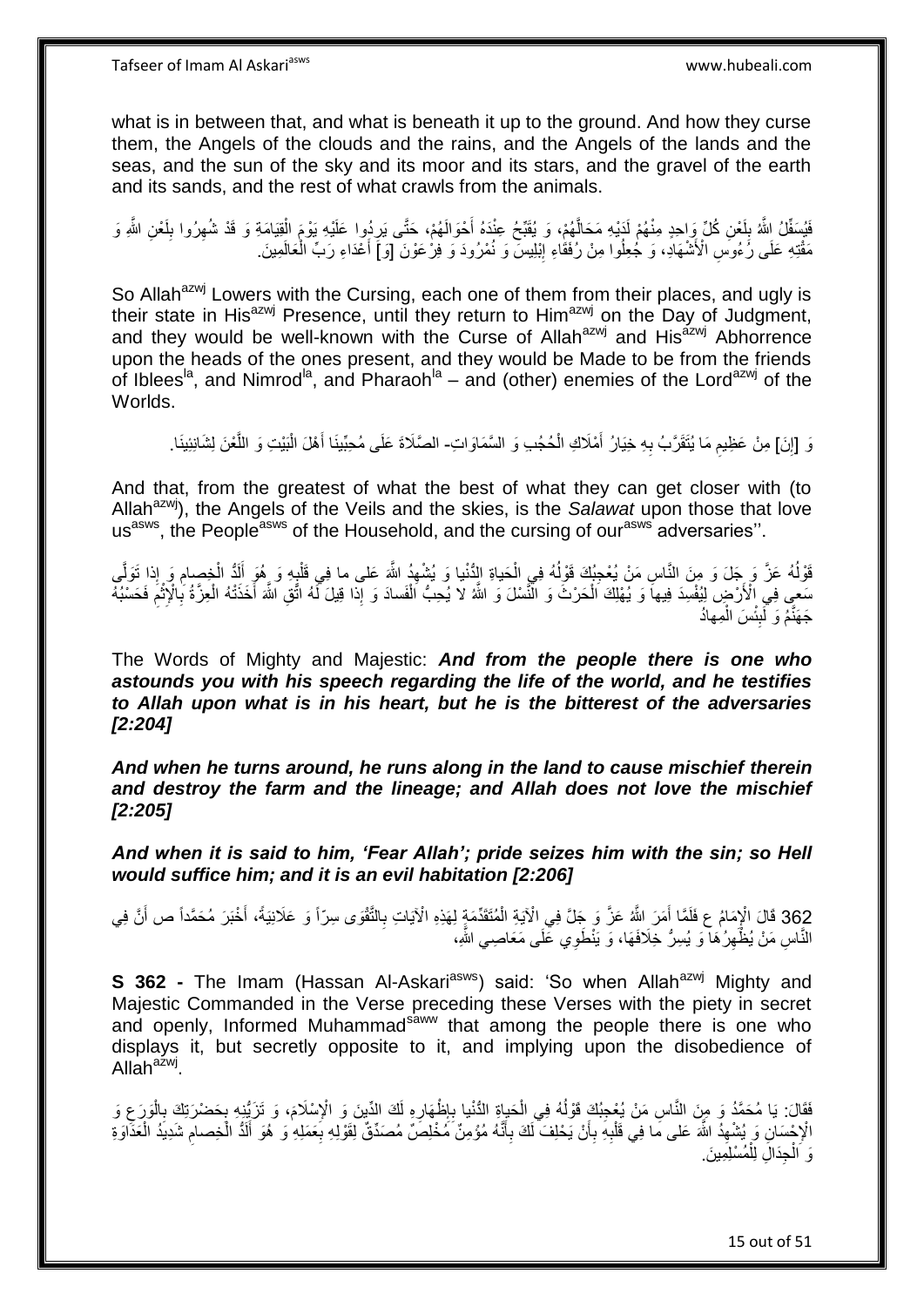Thus, He<sup>azwj</sup> Said: "O Muhammad<sup>saww</sup>! And from the people there is one who *astounds you with his speech regarding the life of the world* – by his manifesting to you<sup>saww</sup> the Religion and Al-Islam, and adorns it in your<sup>saww</sup> presence with the devoutness and the good works, *and he testifies to Allah upon what is in*  **his heart** – by taking oaths to you<sup>saww</sup> that he is a *Momin*, sincere, truthful of his words and his deeds, *but he is the bitterest of the adversaries [2:204]* – intense in the enmity, and the disputing with the Muslims.

وَ إِذَا تَوَلَّى عَنْكَ أَدْبَرَ سَعِي فِي الْأَرْضِ لِيُفْسِدَ فِيها يَعْصِي بِالْكُفْرِ الْمُخَالِفِ لِمَا أَظْهَرَ لَكَ، وَ الطُّلْمِ الْمُبَايِنِ لِمَا وَعَدَ مِنْ نَفْسِهِ َ ْ ِ ْ ْ ِ ׅ֧֦֧֦֧֦֧֦֦֦֦֦֦֦֦֦֦֦֦֦֦֦֦֦֦֦֓֓֡ بِحَضْرِيَكَ ۖ وَ يُهْلِكَ الْحَرْثَ بِأَنَّ يُحْرِقَهُ أَوْ يُفْسِدَهُ، وَ النَّسْلَ بِأَنْ يَقْتُلَ الْحَيَوَانَ فَيَنْقَطِعَ نَسْلُهُ وَ اللَّه لاَ يُحِبُّ اَلْفَسادَ لَا يَرْضَى بِهِ ِ ِ ۔<br>ا ِ ْ َ ِ ِ ْ وَ لَا يَتْرُكُ أَنْ يُعَاقِبَ عَلَيْهِ. اً

And when he turns around – away from you<sup>saww</sup>, departing, he runs along in the *land to cause mischief therein* – disobeying with the *Kufr*, the opposite to what he is manifesting to you<sup>saww</sup>, and the open injustice to what he promised from himself in yoursaww presence, *and destroy the farm* - by his burning it down or spoiling it, *and the lineage* – by his killing the animals, so he cuts off its lineage, *and Allah does*  not love the mischief [2:205] – not Pleased with it, nor would He<sup>azwj</sup> Leave Punishing over it.

وَ إِذا قِيلَ لَهُ لِهَذَا الَّذِي يُعْجِبُكَ قَوْلُهُ اتَّقِ اللَّهَ وَ دَعْ سُوءَ صَنِيعِكَ. أَخَذَتُهُ الْعِزَّةُ بِالْإِثْمِ الَّذِي هُوَ مُحْتَقِبُهُ، فَيَزْدَادُ إِلَى شَرِّهِ شَرَّاً، ا<br>ا ه ِ ْ ِ ْ ِ وَ يُُضِيفُ إِلَى ظُلْمِهِ ظُلْماً. فَحَسْبُهُ جَهَنَّمُ جَزَاءً لَهُ عَلَى سُوءِ فِعْلِهِ، وَ عَذَاباً. وَ لَبِئْسَ الْمِهاْدُ يُمَهِّدُهَا وَ يَكُونُ دَائِمًا ۖ فِيهَا. ْ ْ  $\frac{1}{2}$ ْ  $\frac{1}{2}$ 

**And when it is said to him** – to this one who is astounding you<sup>saww</sup> with his words, *'Fear Allah'* – and leave your evil works, *pride seizes him with the sin* – the one who is masking (himself), and it increases more evil to his evil, and adds more injustice to his injustice. *So Hell would suffice him* – as a Recompense for him upon his evil deeds, and as a Punishment. *And it is an evil habitation [2:206]* – he would inhabit it, and he would happen to be forever in it''.

363 قَالَ عَلِيُّ بْنُ الْحُسَيْنِ عِ ذَمَّ اللَّهُ تَعَالَىِ هَذَا الظَّالِمَ الْمُعْتَدِي [مِنَ الْمُخَالِفِينَ] وَ هُوَ عَلَى خِلَافِ مَا يَقُولُ مِنطوِي [مُنْطَوِ]، ْ ْ ْ رٍ الْإِسَاءَةِ إِلَي أَلْمُؤْمِنِينَ مُضْمِرٌ ، فَأَقُوا اللَّهَ عِبَادَ اللَّهِ [الْمُنْتَحِلِينَ لِمَحَبَّتنا] وَ إِيَّاكُمْ وَ الذُّنُوبَ الَّذِي قَلَّ مَا أَصَرَّ عَلَيْهَا صَاحِبَهَا<br>وَيَنْقُوا بِيَنْ وَجَمِينَ مَعَ ْ ِ ه ון<br>≀ ْ َ إِلَّا أَذَّاهُ إِلَى الْخِذْلَانِ- الْمُؤَدِّي إِلَى الْخُرُوجِ عَنْ وَلَايَةِ مُحَمَّدٍ وَ عَلِيٍّ وَ الطُّيِّبِينَ مِنْ آلِهِمَا، وَ الدُّخُولِ فِي مُوَالاةِ أَعْدَائِهِمَا، <u>ٔ</u> ْ ِ َ ِ ِ ِ  $\zeta$  $\frac{1}{2}$ ِ َ

**S 363 –** Ali<sup>asws</sup> Bin Al-Husayn<sup>asws</sup> said: 'Allah<sup>azwj</sup> the Exalted Condemned this oppressor, the aggressor from the adversaries, and he is at odds esoterically to what he is saying, and an offender to the *Momineen* implied (in the Verse). Therefore fear Allah<sup>azwj</sup>, servants of Allah<sup>azwj</sup>, the pretenders of having our<sup>asws</sup> love, and beware of the sins which its perpetrator persists upon which would lead him to the abandonment leading to the exiting from the Wilayah of Muhammad<sup>saww</sup> and Ali<sup>asws</sup>, and the goodly ones from their<sup>asws</sup> Progeny<sup>asws</sup>, and the entering into the friendship of their<sup>asws</sup> enemies.

فَإِنَّ مَنْ أَصَرَّ عَلَى ذَلِكَ فَأَدًى خِذْلاَنُهُ إِلَى الشَّقَاءِ الْأَشْقَى- مِنْ مُفَارَقَةٍ وَلَايَةِ سَيِّدِ أُولِي النُّهَى، فَهُوَ مِنْ أَخْسَرِ الْخَاسِرِينَ. ∣∣<br>∶ **ٔ** َ َ ِ ِ ْ ِ َ

The one who persists upon that, his abandonment would lead him to the wretchedness, separating him from the Wilayah of the Chief of the highest intellectuals, and he would be from the most loser of the losers'.

> قَالُوا: يَا ابْنَ رَسُولِ اللَّهِ وَ مَا الذُّنُوبُ الْمُؤَدِّيَةُ إِلَى الْخِذْلَانِ الْعَظِيمِ **ٔ** ْ ِ ْ ِ ْ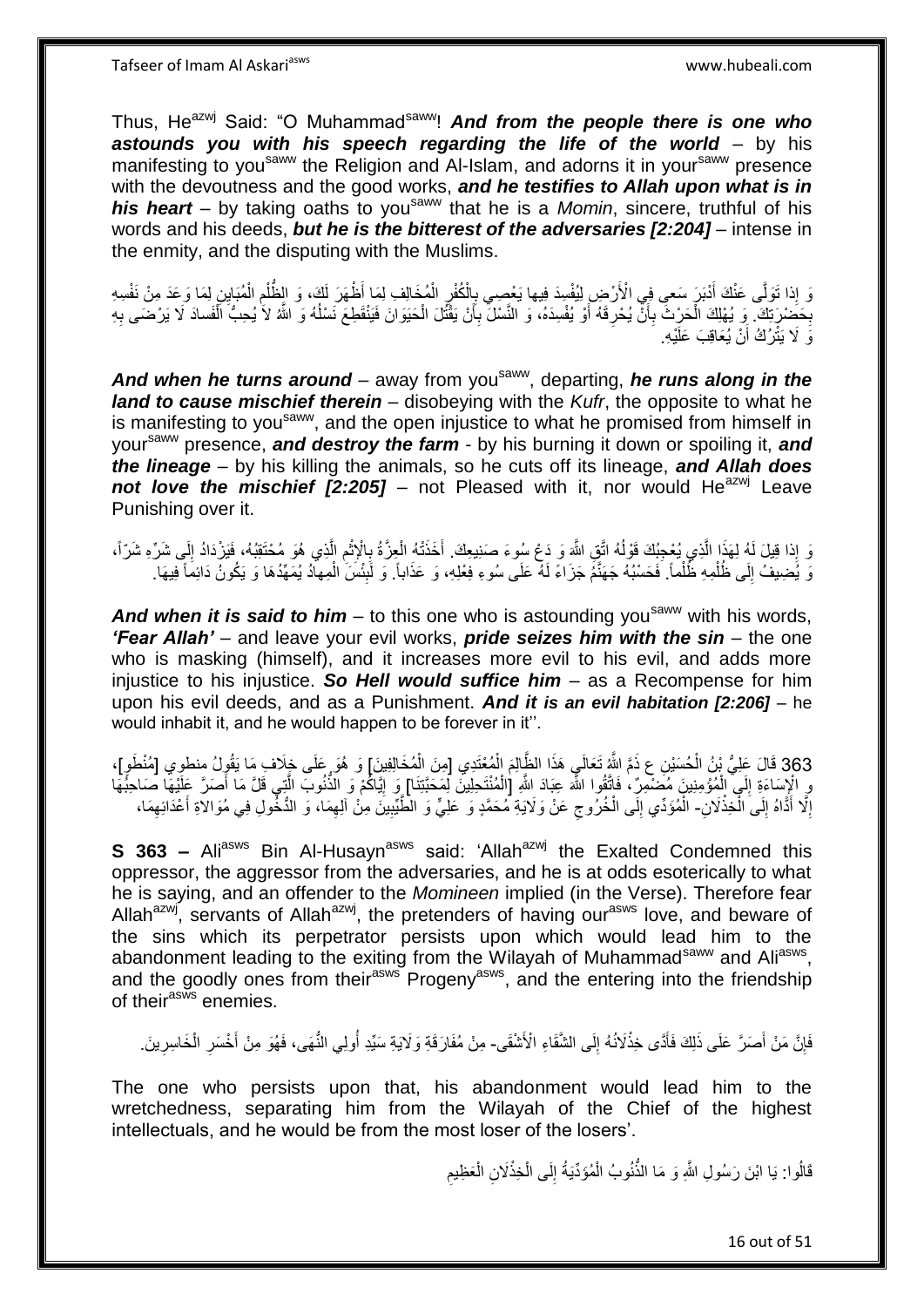They said, 'O son<sup>asws</sup> of Rasool-Allah<sup>saww</sup>! And what are the sins leading to the great abandonment?'

قَالَ: ظُلُمُكُمْ لِإِخْوَانِكُمُ- الَّذِينَ هُمْ لَكُمْ فِي تَفْضِيلِ عَلِيٍّ ع، وَ الْقَوْلِ بِإِمَامَتِهِ، وَ إِمَامَةِ مَنِ انْتَجَبَهُ [اللَّهُ] مِنْ ذُرِّيَّتِهِ مُوَافِقُونَ- وَ<br>وَمَدَّدُ النَّهُمُ الْمُنْكُمْ لِإِ ْ ِ ן<br>∶ ِ ْ مُعَاوَنَتُكُمُ النَّاصَبِينَ عَلَيْهِمْ، ِ ِ

He<sup>asws</sup> said: 'You being unjust to your brethren – those who are compatible for you all in preferring Ali<sup>asws</sup>, and the saying with his<sup>asws</sup> Imamate and the Imamate of the ones whom Allah<sup>azwj</sup> Chose from his<sup>asws</sup> offspring, and your supporters against the Nasibis to them<sup>asws</sup>.

وَ ِلَا تَغْتَرُّوا بِحِلْمِ اللَّهِ عَنْكُمْ، وَ طُولٍ إِمْهَالِهِ لَكُمْ، فَتَكُونُوا كَمَنْ قَالَ اللَّهُ عَزَّ وَ جَلَّ: كَمَثَلِ الشَّيْطانِ إِذْ قالَ لِلْإِنْسانِ اكْفُرْ- فَلَمَّا ِ ِ ْ ِ **ٔ** َ كَفَرَ قالَ إِنِّي بَرِيَٰءٌ مِنْكَ- إِنِّي أَخافُ اللَّهَ رَبَّ الْعالَمِينَ ֺ֧֖ׅ֧ׅ֧֧֚֚֚֚֚֚֚֚֚֚֚֚֚֚֝֝֬֓֡֡֓֡֟֡֡֡֡֡֡֬֓֡֟֓֡֟֓֡֟֓֡֡֡֬֩֓֓֩ ْ ِ

And do not be deluded by the Forbearance of Allah<sup>azwj</sup> from you all and the prolongation of His<sup>azwj</sup> Respite for you, for you would become like the one for whom Allah<sup>azwj</sup> Mighty and Majestic Says: Like the example of Satan when he says to *the human, 'Disbelieve!' but when he does disbelieve, he says: 'I am disavowed from you; I fear Allah, the Lord of the Worlds'. [59:16]*

#### **ْسَرائِيل:َ[ ِد َبنِي إ َعاب ]قِ َّصةُ ِ ِ**

#### **Story of a worshipper of the Children of Israel**

كَانَ هَذَا رَجُلٌ فِيمَنْ كَانَ قَبْلَكُمْ-ِ فِي زَمَانِ بَنِي إِسْرِرَائِيلَ يَتَعَاطَى الزُّهْدَ وَ الْعِبَادَةَ وَ قَدْ كَانَ قِيلَ لَهُ: إِنَّ أَفْضَلَ الزُّهْدِ، الزُّهْدُ َ ِ ْ ِ فِي ظُلْمِ إِخْوَانِكَ الْمُؤْمِنِينَ بِمُحَمَّدٍ وَّ عَلِيٍّ ع وَّ الطَّيِّبِينَ مِنْ آلِهِمَا، وَ إِنَّ أَشْرَفَ الْعِبَادَةِ خِذْمَتُكَ إِخْوَانَكَ الْمُؤْمِنِينَ، الْمُوَافِقِينَ ْ َ ِ ِ **!** ِ ْ **∶** ِ ْ ْ ْ |.<br>יִי لَكَ عَلَىٰ تَفْضِيلِ سَادَةِ الْوَرَى مُحَمَّدٍ الْمُصْطَّفَى، وَ عَلِيٍّ الْمُرْتَضَى، وَ الْمُنْتَجَبِينَ الْمُخْتَارِينَ لِلْقِيَامَ بِسِيَاسَةِ الْوَرَى ْ ْ ِ ِ ْ ِ ْ ِ ْ ْ ْ

It was so that this man (called Barseesa) was among the ones who were before you, during the time of the Children of Israel. He was performing the ascetism and the worship, and it had been said to him, 'The most superior of the abstentions, is the abstaining in being unjust to your brethren, the believers with Muhammad<sup>saww</sup> and Ali<sup>asws</sup>, and the goodly ones from their<sup>asws</sup> Progeny<sup>asws</sup>, and that the most noble of the worships is your serving your *Momineen* brethren, the ones compatible to you upon preferring the Chief of the devout ones, Muhammad<sup>saww</sup>, the Chosen one (الْمُصْطَفَى), ْ and Ali<sup>asws</sup>, the Appointed one (الْمُرْتَضَى), and the ones Chosen, Selected for the ْ establishment of the affairs of the devoutness.

فَعُرِفَ الرَّجُلُ بِمَا كَانَ يَظْهَرُ [مِنَ] الزُّهْدِ، فَكَانَ إِخْوَانُهُ الْمُؤْمِنُونَ يُودِعُونَهُ فَيَذَعِي [بِهَا] أَنَّهَا سُرِقَتْ وَ يَفُوزُ بِهَا، وَ إِذَا لَمْ<br>وَيَوْمِدُونَ الرَّجُلُ بِمَا كَانَ يَظْهَرُ [م ِ ِ **∶** ِ َ **∶** ْ **∶** لَ يُمْكِّنْهُ دَعْوَى السَّرِقَةِ جَحَدَهَا وَ ذَهَبَ بِهَا. **∶** ِ

So the man was well known with what he displayed from the ascetism, and it was so that his *Momineen* brethren would entrust (wealth with) him, but he would claim with it that these have been stolen and he would succeed with it. And when he was not able to claim the theft, he would reject it and go away with it.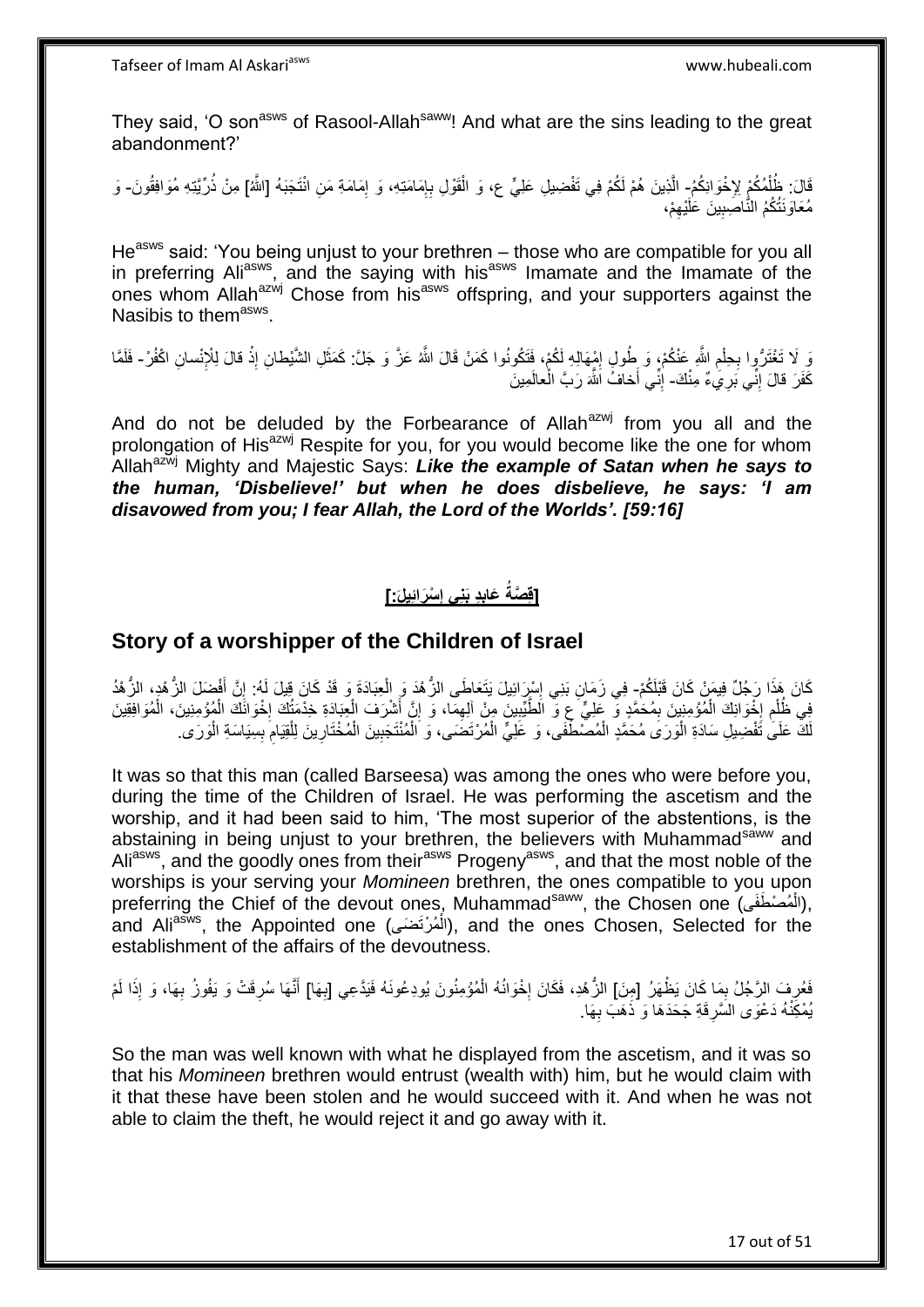وَ مَا زَالَ هَكَذَا وَ الدَّعَاوِيِ لَا تُقْبَلُ فِيهِ، وَ الظَّنُونُ تُحْسَنُ بِهِ، وَ يُقْتَصِبِرُ مِنْهُ عَلَى أَيْمَانِهِ الْفَاجِرَةِ- إِلَى أَنْ خَذَلَهُ اللَّهُ تَعَالَى، َ ِ لَ َ ِ ِ فَوُضِعَتْ عِنْدَهُ جَارِيَةٌ مِنْ أَجْمَلِ النِّسَاءِ قَدْ جُنَّتْ لِيُرْقِيَهَا بِرُفَيْةٍ فَتَبْرَأَ، أَوْ يُعَالِجَهَا بِدَوَاءٍ، فَحَمَلَهُ الْخِذْلَانُ عِنْدَ غَلَبَةِ الْجُنُورَي َ َ ِ َ ِ ْ **ٔ** ْ عَلَيْهَا- عَلَى وَطْيِهَا، فَأَحْبَلَهَا. َ ِ

And it did not cease to be like that, and he did not face any disputes with regards to it, and they used to think good with him and were limited from him upon his mischievous belief – until such time as Allah $a^{2}$ wj the Exalted Abandoned him. There was placed with him a girl, from the most beautiful of the women, who had become insane, for him to be reciting the incantations so she could be cured, or he could treat her with some medication. So the Abandonment (from Allah $a$ <sup>zwj</sup>) carried him upon his craziness over her, upon sleeping with her, and she got pregnant.

فَلَمَّا اقْتَرَبَ وَضْعُهَا جَاءَهُ الشَّيْطَانُ، فَأَخْطَرَ بِبَالِهِ أَنَّهَا تَلِدُ وَ تُعْرَفُ بِالزِّنَا بِهَا فَتُقْتَلُ، فَاقْتُلُهَا وَ ادْفِنْهَا تَحْتَ مُصَلَّاكَ. فَقَتَلَهَا وَ َ **!** َ ْ ِ ِ ا<br>ا َنفَنَهَا، وَ طَلَبَهَا أَهْلُهَا فَقَالَ: زَادَ بِهَا جُنُونُهَا فَمَاتَتْ. َ **∶** 

So when (the time for) her giving birth came near, Satan<sup>la</sup> came and cautioned in his mind, 'If she were to give birth and the adultery would be known with her, you would be killed. Therefore kill her and bury her under your prayer place'. So he killed her and buried her, and her family came seeking, but he said, 'Her madness increased with her, so she died (from it)'.

َفَاتَّهَمُوهُ وَ حَفَرُوا تَحْتَ مُصبَلَّاهُ، فَوَجَدُوهَا مَقْتُولَةً مَنْفُونَةً حُبْلَي مُقْرِبَةً فَأَخَذُوهُ وَ انْضِعَافَ إِلَى هَذِهِ الْخَطِيئَةِ- دَعَاوِي الْقَوْمِ<br>أ ْ ٳ َ ِ ِ ْ الْكَثِيرَةِ الَّذِينَ جَحَدَهُمْ، فَقَوِيَتْ عَلَيْهِ النُّهَمَةُ وَ ضَلُويِقَ [عَلَيْهِ الطَّرِيقُ] فَاعْتَرَفَ عَلَى نَفْسِهِ بِالْخَطِيئَةِ بِالزِّنَا بِهَا، وَ قَتْلِهَا فَمُلِّئَ ِ ِ ِ ه ْ ِ ِ ْ ِ بَطْنُهُ وَ ظَهْرُهُ سِيَاطاً، وَ صَٰلِبَ عَلَى شَجَرَةٍ.

So they accused him, and they dug under his praying place, and they found her killed, buried, and pregnant, close to giving birth. So they seized him and supplemented to this sin, the numerous claims of the people, those whom he had rejected. The accusations against him strengthened and the way out became constricted upon him, so he acknowledged upon himself with the sin of adultery with her and killing her. So they flogged his belly and his back and crucified him upon a tree.

فَجَاءَهُ بَعْضُ شَيَاطِينِ الْإِنْسِ وَ قَالَ لَهُ: مَا الَّذِي أَغْنَى عَنْكَ عِبَادَةُ مَنْ كُنْتَ تَعْبُدُهُ وَ مُوَالاةُ مَنْ كُنْتَ تُوَالِيهِ مِنْ مُحَمَّدٍ وَ عَلِيٍّ َ ه نَ الطَّيِّبِينَ مِنْ آلِهِمَا اَلَّذِينَ زَعَمُوا أَنَّهُمْ فِي الشَّذَّائِدِ أَنْصَارُكَ، وَ فِي الْمُلِمَّاتِ أَعْوَانُكَ. **!** ه ِ َ ْ َ َ

So one of the satans<sup>la</sup> of the humans (a mischief maker) came and said to him, What is what which availed you from worshipping the One<sup>azwj</sup> Whom you were worshipping, and the Wilayah of the one whom you befriended, from Muhammad<sup>saww</sup> and Ali<sup>asws</sup>, and the goodly from their<sup>asws</sup> Progeny<sup>asws</sup>, those whom you claimed that they<sup>asws</sup> would be your helpers during the difficulties, and during the calamities, they<sup>asws</sup> would be assisting you?

وَ ذَهَبَ مَا كُنْتَ تُؤَمِّلُ هَذِاءً مَنْتُوراً، وَ انْكَشَفَتْ أَحَادِيثُهُمْ لَكَ، وَ أَطْمَاعُهُمْ إِيَّاكَ مِنْ أَعْظَمِ الْغُرُورِ، وَ أَبْطَلِ الْأَبَاطِيلِ، وَ أَنَا ِ ُ َ ر ده مسلم به سال ۱۰۰<br>سال :<br>نا َ َ ِ ْ ِ َ الْإِمَامُ الَّذِي كُنْتَ تُدْعَى إِلَيْهِ، وَ صَاحِبُ الْحَقِّ الَّذِي كُنْتَ تُدَلُّ عَلَيْهِ، وَ قَدْ كُنْتَ بِاعْتِقَادِ إِمَامَةِ غَيْرِيَ مِنْ قَبْلُ مَغْرُوراً ه ْ لَ  $\frac{1}{2}$ ه ِ ِ

And it has gone away, what you used to work, like floating dust, and their<sup>asws</sup> conversations have been exposed to you, and your longing for them<sup>asws</sup> is from the greatest of deceptions, and the most false of the falsehoods. And I am the imam whom you should be calling to, and the owner of the truth which you used to point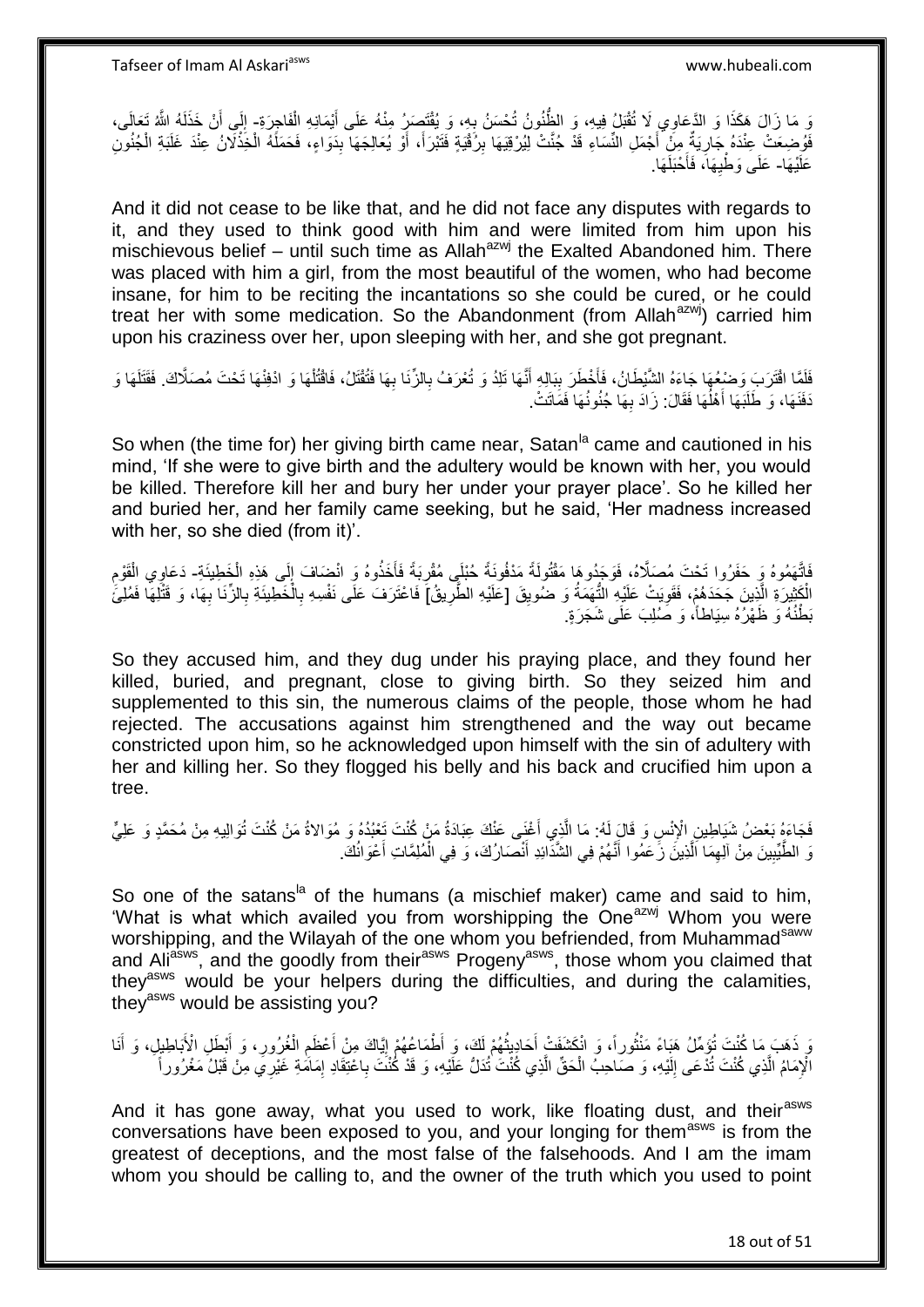upon, and it has been so that the belief in the imamate of others from before was a deception.

- فَإِنْ أَرَدْتَ أَنْ أُخَلُّصِكَ مِنْ هَؤُلاَءِ، وَ أَذْهَبَ بِكَ إِلَى بِلَادٍ نَازِحَةٍ، وَ أَجْعَلَكَ هُذَكَ رَئِيساً سَيِّداً فَاسْجُدْ لِي عَلَى خَشَبَتِكَ هَذِهِ َ **∶** ِ  $\frac{1}{2}$ ِ **ٔ** َ ِّ :<br>ا اُ َ سَجْدَةَ مُعْتَرِ فٍ- بِأَنِّي أَنَا الْمَلِكُ لِإِنْقَاذِكَ لِأُنْقِذَكَ. **∶** ْ َ **∶** 

Thus, if you want that I should finish you off from them (people), and go with you to a distant city and make you a leader, a chief, then do *Sajda* to me upon this wood of yours, a *Sajda* of acknowledgment, that I am the king to save you and spare you'.

> فَغَلَبَ عَلَيْهِ الشَّقَاءُ وَ الْخِذْلَانُ، وَ اعْتَقَدَ قَوْلَهُ وَ سَجَدَ لَهُ، ثُمَّ قَالَ: أَنْقِدْنِي. **ٔ** َ ان<br>المقامات **ٔ** ْ

So the wretchedness overcame upon him, and the Abandonment, and he believed his words and performed a *Sajda* to him, then said, 'Save me!'

فَقَالَ لَهُ: إِنِّي بَرِيءٌ مِنْكَ، إِنِّي أَخافُ اللَّهَ رَبَّ الْعالَمِينَ وَ جَعَلَ يَسْخَرُ وَ يَطْنِزُ بِهِ، وَ تَحَيَّرَ الْمَصْلُوبُ، وَ اضْطَرَبَ عَلَيْهِ<br>وَمَرَاهُ إِنِّي بَرِيءٌ مِنْ سَبِّئَةٍ وَيَنْسَعُ وَيَعْ ِ ْ ِ ْ ِ اعْتِقَادُهُ، وَ مَّاتَ بِأَسْوَإِ عَاقِبَةٍ، ۖ فَذَلِكَ الَّذِي أَدَّاهُ إِلَى هَذَا الْخِذْلَانِ. **ٔ** ْ ِ َ ه ِ َ ِ

But he said to him, '*'I am disavowed from you; I fear Allah, the Lord of the Worlds'. [59:16]*, and he went on mocking and chiding him. And the crucified one was confused and beseeched upon him of his belief, and he died with an evil ending. Thus, that is the one who invites to this Abandonment'.

> قَوْلُهُ عَزَّ وَ جَلَ وَ مِنَ النَّاسِ مَنْ يَشْرِي نَفْسَهُ ابْنِغاءَ مَرْضىاتِ اللَّهِ وَ اللَّهُ رَؤُفٌ بِالْعِبادِ ا<br>ا ْ ِ

The Words of Mighty and Majestic: *And from the people there is one who sells his self, seeking the Pleasure of Allah; and Allah is Affectionate with the servants [2:207]*

364 قَالَ الْإِمَامُ عِ وَ مِنَ النَّاسِ مَنْ يَشْرِي نَفْسَهُ بَيِيعُهَا ابْتِغاءَ مَرْضياتِ اللَّهِ عَزَّ وَ جَالَّ فَيَعْمَلُ بِطَاعَةِ اللَّهِ، وَ يَأْمُرُ النَّاسَ بِهَا، ِ ِ ا<br>ا ِ رَ يَصْبِرُ عَلَى مَا يَلْحَقُهُ مِنَ الْأَنِّي فِيهَا، فَيَكُونُ كَمَنْ بَاعَ نَفْسَهُ، وَ سَلَّمَهَا مَرْضَاةَ اللَّهِ عِوَضاً مِنْهَا، فَلَا يُبَالِّي مَا حَلَّ بِهَا بَعْدَ ِ ه **∶** أَنْ يَحْصُلُ لَهَا رِضَاءُ رَبِّهَا وَ اللَّهُ رَؤُفٌ بِالْعِبادِ كُلِّهِمْ. ِ ِّ ْ ِ ِ ا<br>ا

**S 364 –** The Imam (Hassan Al-Askari<sup>asws</sup>) said: 'And from the people there is one who sells his self - he<sup>asws</sup> is selling it, seeking Pleasure of Allah – Mighty and Majestic. So he<sup>asws</sup> works in the obedience of Allah<sup>azwj</sup>, and he<sup>asws</sup> instructs the people with it (as well), and he<sup>asws</sup> is patient upon what he<sup>asws</sup> faces from the harm during it. Thus, he<sup>asws</sup> becomes like one who sold himself, and submitted himself to the Pleasure of Allah<sup>azwj</sup> instead of himself, therefore he<sup>asws</sup> does not care what happens with it after having achieved the Pleasure of its Lord<sup>azwj</sup>, and Allah is *Affectionate with the servants [2:207]* – all of them.

أَمَّا الطَّالِبُونَ لِرِضَاهُ، فَيُبْلِغُهُمْ أَقْصَى أَمَانِيِّهِمْ، وَ يَزِيدُهُمْ عَلَيْهَا مَا لَمْ تَبْلُغْهُ آمَالُهُمْ وَ أَمَّا الْفَاجِرُونَ فِي دِينِهِ فَيَتَأَنَّاهُمْ، وَ يَرْفُقُ ُ ُ ֦֧֦֧ ِ َ ِ ْ َ َ بِهِمْ، وَ يَدْعُو هُمَّ إِلَى طَاعَتِهِ، وَ لَا يُقْطَعُ مِنْ عِلْمٍ أَنَّهُ سَيَتُوبُ عَنْ ذُنُوبِهِ التَّوْبَةَ- الْمُوجِبَةَ لَهُ عَظِيمَ كَرَامَتِهِ. ِ َ ֧֖֧֚֚֓֝֝֝ ْ  $\frac{1}{2}$ ِ ْ

As for the seekers of His<sup>azwj</sup> Pleasure, so He<sup>azwj</sup> Gives them the maximum of their aspiration, and Increases them upon it what their deeds did not reach upon. And as for the immoral ones in His<sup>azwj</sup> Religion, so He<sup>azwj</sup> is Patient with them and is Kind with them, and Invites them to His $a^{2x}$ <sup>y</sup> obedience, and does not Cut off from the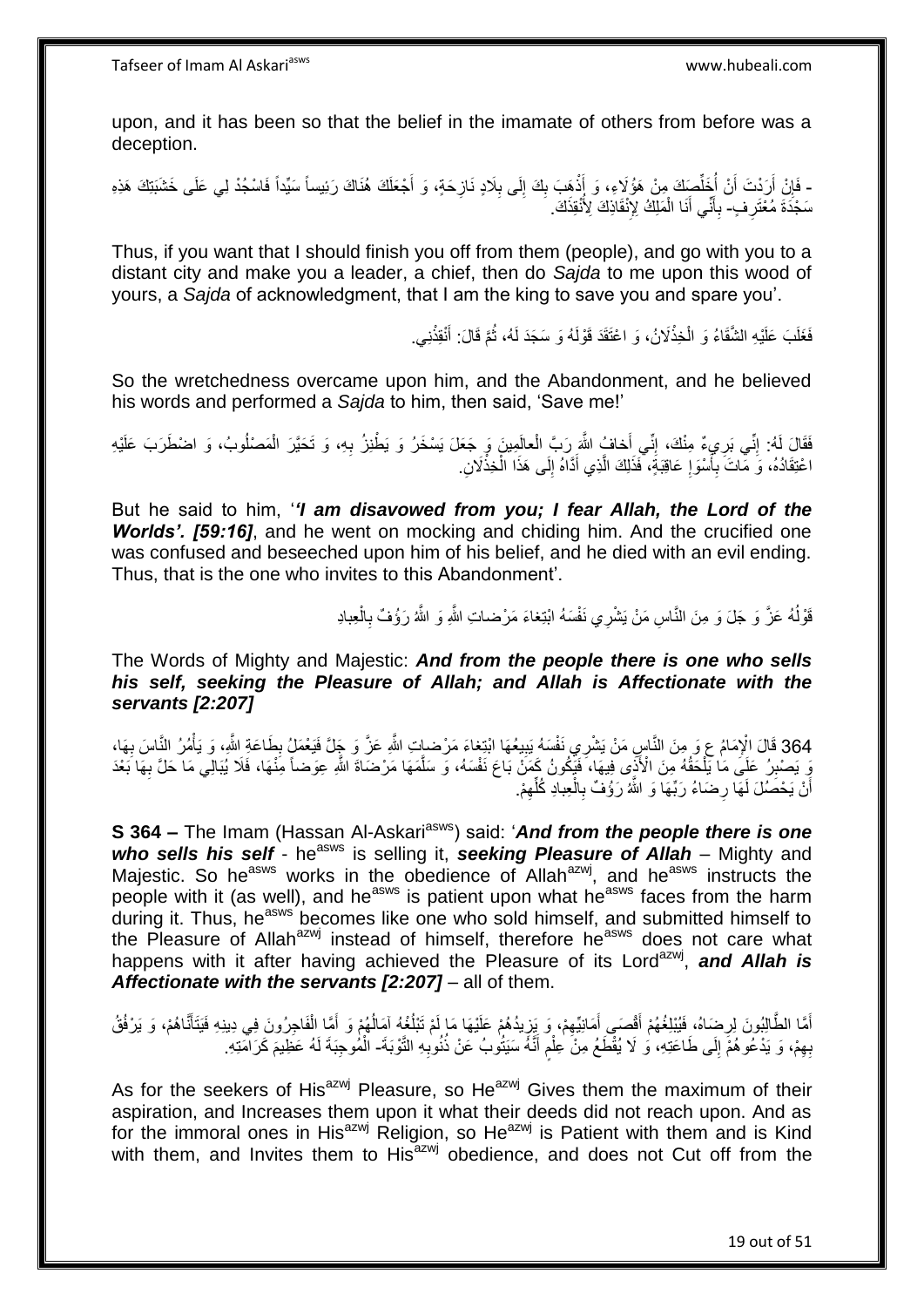Knowledge that he would be repenting from his sins, the repentance which would Obligate for him His<sup>azwj</sup> great Prestige".

#### **َال ٍل ب ْدر ِة قَ ]ِذ [ ْكُر َجَاللَ ِ ِ**

#### **Mention of majesty and worth of Bilalra**

365 قَالَ عَلِيُّ بْنُ الْحُسَيْنِ عِ وَ هَؤُلَاءِ خِيَارٌ مِنْ أَصْحَابٍ رَسُولِ اللَّهِ ص عَذَّبَهُمْ أَهْلُ مَكَّةَ لِيُفْتِنُوهُمْ عَنْ دِينِهِمْ، مِنْهُمْ بِلَالٍّ، **∶** َ َ ْ وَ صُهَيْبٌ، وَ خَبَّابٌ، وَ عَمَّارُ بْنُ يَاسِرٍ وَ أَبَوَاهُ ۖ فَأَمَّا بِلَالٌ، فَاشْتَرَاهُ أَبُو بَكْرِ بْنُ أَبِي قُحَافَةَ بِعَبْدَيْنِ لَٰهُ أَسْوَدَيْنِ، وَ رَجُعَ إِلَى َ ِ َ **∶** َ ِ ِ َ الَّنَّبِيِّ ص فَكَانَ تَعْظِيمُهُ لِعَلِيِّ بْنِ أَبِي طَّالِبِ ع أَصْعَافَ تَعْظِيمِهِ لِأَبِي بَكْرٍ . َ َ **∶** 

**S 365 –** And they were from the best of the companions of Rasool-Allah<sup>saww</sup>, being hurt by the people of Makkah in order to try them about their Religion – among them were Bilal<sup>ra</sup>, and Suheyb, and Khabbab, and Ammar Bin Yasser<sup>ra</sup> and his<sup>ra</sup> parents. As for Bilal<sup>ra</sup>, Abu Bakr Bin Abu Quhafa had bought him<sup>ra</sup> by (in exchange of) two black slaves of his, and he<sup>ra</sup> returned to the Prophet<sup>saww</sup>. And it was so that his<sup>ra</sup> reverence to Ali<sup>asws</sup> Bin Abu Talib<sup>asws</sup> was a multiple of his<sup>ra</sup> reverence to Abu Bakr.

فَقَالَ الْمُفْسِدُونَ: يَا بِلَالٍ، كَفَرْتَ النَّعْمَةَ، وَ نَقَضْتَ تَرْتِيبَ الْفَضْلِ، أَبُو بَكْرٍ مَوْلَاكَ الَّذِي اشْتَرَاكَ وَ أَعْتَقَكَ، وَ أَنْقَذَكَ مِنَ ْ ِ ْ َ َ ه الْعَذَابِ، وَ وَفَّرَ عَلَيْكَ نَفْسَكَ وَ كَسْبَكَ، وَ عَلِيُّ بْنُ أَبِي طَالِبِ ع لَمْ يَفْعَلْ بِكَ شَّيْئاً مِنْ هَذِهِ، وَ أَنْتَ تُوَفِّرُ أَبَا الْحَسَنِ عَلِيِّاً بِمَا لَا<br>الصَّنْبُ وَ اللَّهَ الْحَسَنِ عَلَيْا ِ ْ ِ ْ َ َ تُوَقِّرُ ۚ أَبَا بَكْرٍ ، إِنَّ هَذَا كُفْرٌ لِلنِّعْمَةِ وَ جَهْلٌ بِالثَّرْنِيبِ ِ ۖ َ ِ יֲ<br>י

So the corrupters said, 'O Bilal<sup>ra</sup>! You are doing *Kufr* of the Bounty, and you are breaking the sequence of the preference. Abu Bakr is your<sup>ra</sup> master who bought you<sup>ra</sup> and freed you<sup>ra</sup>, and saved you<sup>ra</sup> from the punishment, and gave yourself (dignity to you) and your<sup>ra</sup> earnings, whereas Ali<sup>asws</sup> Bin Abu Talib<sup>asws</sup> did not do anything from these with you<sup>ra</sup>, and you<sup>ra</sup> are revering Abu Al-Hassan Ali<sup>asws</sup> with what you<sup>ra</sup> are not revering Abu Bakr with. This is *Kufr* of the Bounty and ignoring the sequential order!'

> فَقَالَ بِلَالٌ: أَ فَيَلْزَمُنِي أَنْ أُوَقِّرَ أَبَا بَكْرٍ فَوْقَ تَوْقِيرِي لِرَسُولِ اللَّهِ ص قَالُوا: مَعَاذَ اللَّهِ. ُ ْ َ ِ

So Bilal<sup>ra</sup> said, 'Are you imposing upon me<sup>ra</sup> that I should revere Abu Bakr above my reverence for Rasool-Allah<sup>saww</sup>?' They said, 'Allah<sup>azwj</sup> Forbid!'

قَالَ: قَدْ خَالَفَ قَوْلُكُمْ هَذَا قَوْلَكُمُ الْأَوَّلَ، إِنْ كَانَ لَإِ يَجُوزُ لِي أَنْ أُفَضِّلَ عَلِيّاً ع عَلَى أَبِي بَكْرٍ ، لِأَنَّ أَبَا بَكْرٍ أَعْتَقَنِي، فَكَذَلِكَ لَا َ ُ اُ ِ َ َ يَجُوزُ أَنْ أُفَضِّلَ رَسُولَ اللَّهِ صِ عَلَى أَبِيَ بَكْرٍ ، لِأَنَّ أَبَا بَكْرٍ ۖ أَعْنَقَنِي، َ َ َ ُ اُ

He<sup>ra</sup> said. 'These words of yours have opposed these former words of yours. If it was not allowed that I<sup>ra</sup> prefer Ali<sup>asws</sup> over Abu Bakr because Abu Bakr freed me, similar to that it would not be allowed that I<sup>ra</sup> prefer Rasool-Allah<sup>saww</sup> over Abu Bakr, because Abu Bakr freed me<sup>ra</sup>'.

قَالُوا لَا سَوَاءٌ إِنَّ رَسُولَ اللَّهِ صرِ أَفْضَلُ خَلْقِ اللَّهِ قَالَ بِلَالٌ ۚ وَ لَا سَوَاءٌ أَيْضِاً أَبُو بَكْرٍ وَ عَلِيٍّ، إِنَّ عَلِيَّاً [هُوَ] نَفْسُ أَفْضِلِ خَلْقِ َ ِ ْ َ <u>֖֚֚֚֚֚֚֚֚֓</u> ْ َ ِ َ اللَّهِ، فَهُوَ [أَيْضِأَ] أَفْضَالُ خَلْقِ اللَّهِ بَعْدَ نَبِيِّهِ صِّي، وَ أَخَبُّ الْخَلْقِ إِلَى اللَّهِ تَعَالِى- لِأَكْلِهِ الطَّيْرَ مَعَ رَسُولِ اللَّهِ ص الَّذِي دَعَا: ِ ْ ْ َ **!** ْ َ َ ه «اللَّهُمَّ ائْتِنِي بِأَحَدٌّ خَلْقِكَ إِلَيْكَ» وَ هُوَ أَشْبَهُ خَلْقِ الثَّهِ بِرَسُولِ الثَّهِ لَمَّا جَعَلَهُ أَخَاهُ فِي دِينِ الثَّهِ. َ ِ َ لَ  $\frac{1}{2}$ َ **∶** ْ ه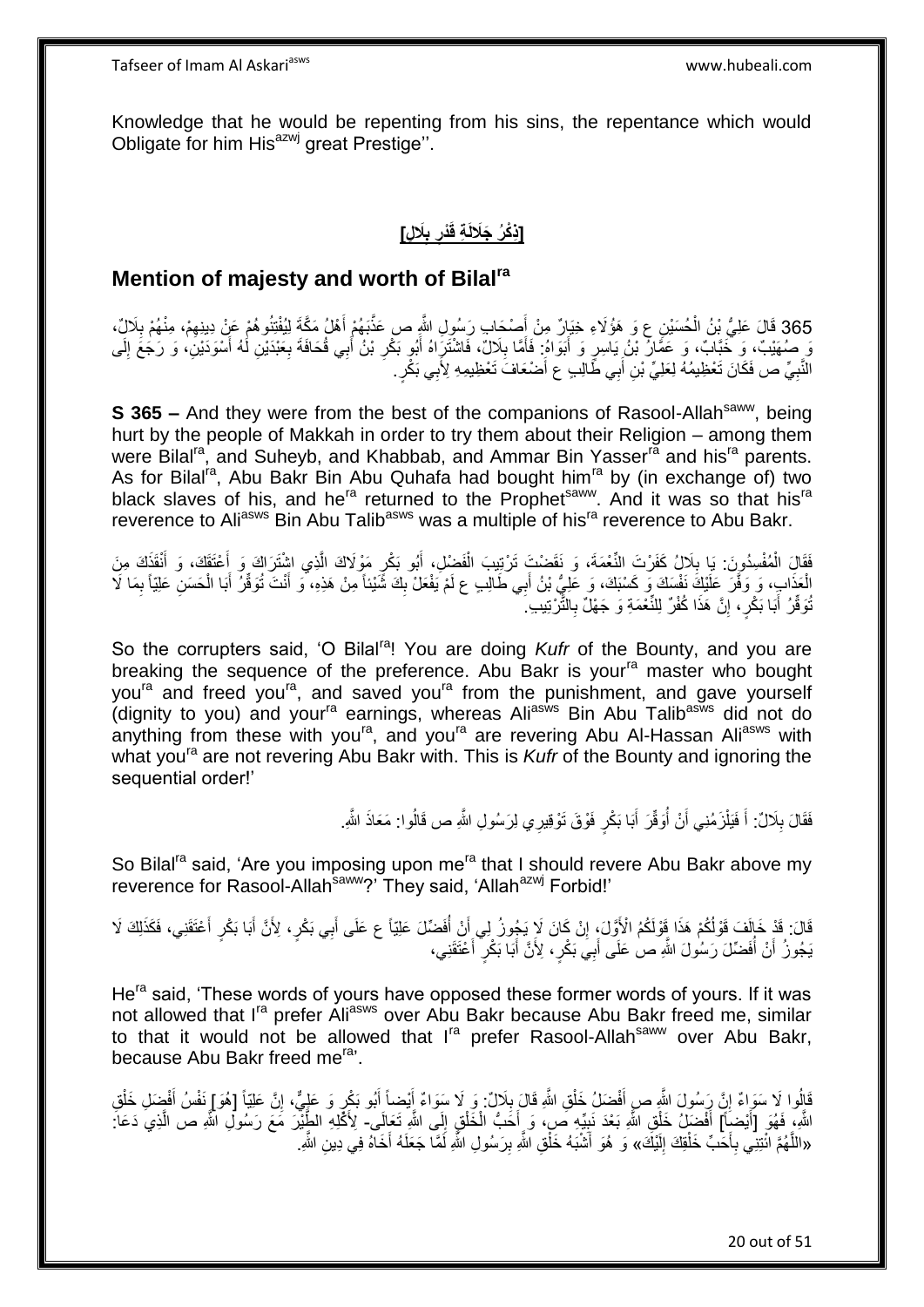They said, 'It is not the same. Rasool-Allah<sup>saww</sup> is the most superior of the creatures of Allah<sup>azwj</sup>'. Bilal<sup>ra</sup> said, 'And they are not the same as well, Abu Bakr and Ali<sup>asws</sup>. Aliasws, he<sup>asws</sup> is a soul of the most superior of the creatures of Allah<sup>azwj</sup>, and he<sup>asws</sup> as well is the most superior of the creatures of Allah<sup>azwj</sup> after His<sup>azwj</sup> Prophet<sup>saww</sup> and the most beloved of the creatures to Allah<sup>azwj</sup> the Exalted – for his<sup>asws</sup> eating the bird with Rasool-Allah<sup>saww</sup> which he<sup>saww</sup> supplicated: 'O Allah<sup>azwj</sup>! Come to me<sup>saww</sup> with the most Beloved of the creatures to You<sup>azwj</sup>!', and he<sup>asws</sup> is the most resembling of the creatures of Allah<sup>azwj</sup> with Rasool-Allah<sup>saww</sup> due to him<sup>asws</sup> having been made to be his<sup>saww</sup> brother in the Religion of Allah<sup>azwj</sup>.

وَ أَبُو بَكْرٍ لَإِ يَلْتَمِسُ [مِنِّي] مَا نَلْتَمِسُونَ، لِأَنَّهُ يَعْرِفُ مِنْ فَضْلِ عَلِيٍّ عِ مَا تَجْهَلُونَ أَيْ يَعْرِفُ أَنَّ حَقَّ عَلِيٍّ [عَلَيَ] أَعْظَمُ مِنْ ْ اُ ِ َ ِ َ حَقِّهِ، لِأَنَّهُ أَنْقَذَنِي مِنْ رِقَّ الْعَذَاب- اِلَّذِي أَوْ دَامَ عَلَيَّ وَ صَبَدَرْتُ عَلَيْهِ- لَصرْتُ إِلَى جَنَّاتِ عَدْنٍ، وَ عَلِّيٌّ أَنْقَذَنِي مِنْ رِقٌّ ْ **∶** َ ِ َ ِ لَ عَذَابِ الْأَبَدِ، وَ أَوَّجَبَ لِيِّ بِمُوَالاتِي لَهُ وَ تَفْضِيلِي إِيَّاهُ نَعِيمَ الْأَبَدِ. ِ ا<br>ا ֖֧֓<u>֚֓</u>֚֚֓

And Abu Bakr (himself) does not seek from me<sup>ra</sup> what you are seeking, because he knows from the merits of Ali<sup>asws</sup> what you are ignorant of – i.e. he knows that the right of Ali<sup>asws</sup> is greater than his own right, because he<sup>asws</sup> saved me<sup>ra</sup> from the yoke of Punishment – which, if it had been perpetuated upon me<sup>ra</sup> and  $I<sup>ra</sup>$  had been patient upon it  $I<sup>ra</sup>$  would have come to be to the Gardens of Eden, and Ali<sup>asws</sup> would have saved me<sup>ra</sup> from the yoke of eternal Punishment, and it would have been obligated for mera due to my Wilayah for himasws and myra preferring himasws, eternal Bliss'.

## **[**فَضِيلَةٌ لِصُهَيْبٍ **: ]**

### **Excellence of Suheyb**

قَالَ ع وَ أَمَّا صُهَيْبٌ، فَقَالَ: أَنَا شَيْخٌ كَبِيرٌ لَا يَضُرُّكُمْ كُنْتُ مَعَكُمْ أَوْ عَلَيْكُمْ فَخُذُوا مَالِي وَ دَعُونِي وَ دِينِي. فَأَخَذُوا مَالَهُ وَ َ **!** َ َ َت َر ُكوه.ُ

He<sup>asws</sup> said: 'And as for Suheyb, so he said, 'I am an old man. It does not harm me whether I was with you or against you. So take my wealth and leave me and my Religion'. So they took his wealth and left him.

فَقَالَ لَهُ رَسُولُ اللَّهِ صِ [لَمَّا جَاءَ إِلَيْهِ]. يَا صُهَيْبُ كَمْ كَانَ مَالُكَ الَّذِي سَلَّمْتَهُ قَالَ. سَنْعَةَ آلَافٍ قَالَ: طَابَتْ نَفْسُكَ بِتَسْلِيمِهِ لَ  $\frac{1}{2}$ ِ ه ه اُ ِ قَالَ: يَا رَسُولَ الثَّهِ وَ الَّذِي بَعَثَكَ بِأَلْحَقٌ نَبِيّاً- لَوْ كَانَتِ الدُّنْيَا كُلُّهَا ذَهَبَّةً حَمْرَاءَ لَجَعَلْتُها عِوَضاً عَنْ نَظْرَةٍ أَنْظُرُهَا إِلَيْكَ، وَ َ ه **!** لَ ِ َ ْ ُّ لَ َظْرَةٍ أَنْظُرُهَا إِلَى أَخِيكَ وَ وَصِيِّكَ عَلِيٍّ بْنِ أَبِي طَالِبٍ ع ِ َ ِ َ

So Rasool-Allah<sup>saww</sup> said to him, when he came over to him<sup>saww</sup>: 'O Suheyb! How much was your wealth which you submitted?' He said, 'Seven thousand'. He<sup>saww</sup> said: 'Feel good with yourself for submitting it'. He said, 'O Rasool-Allah<sup>saww</sup>! By the One<sup>azwj</sup> Who Sent you<sup>saww</sup> with the Truth as a Prophet<sup>saww</sup> – even if the world, all of it was red gold, I would have made it to be instead of one look I look at you<sup>saww</sup>, and one look I look are your<sup>saww</sup> brother<sup>asws</sup> and your<sup>saww</sup> successor<sup>asws</sup> Ali<sup>asws</sup> Bin Abu Talib<sup>asws</sup>'.

لَا رَسُولُ اللَّهِ ص: يَا صُهَيْبُ قَدْ أَعْجَزْتَ خُزَّانَ الْجِنَانِ عَنْ إِحْصَاءِ مَا لَكَ فِيهَا بِمَالِكَ هَذَا وَ اعْتِقَادِكَ، فَلَا يُحْصِيهَا إِلَّا ِ ِ **∶** ْ َ خَالِقُهَا.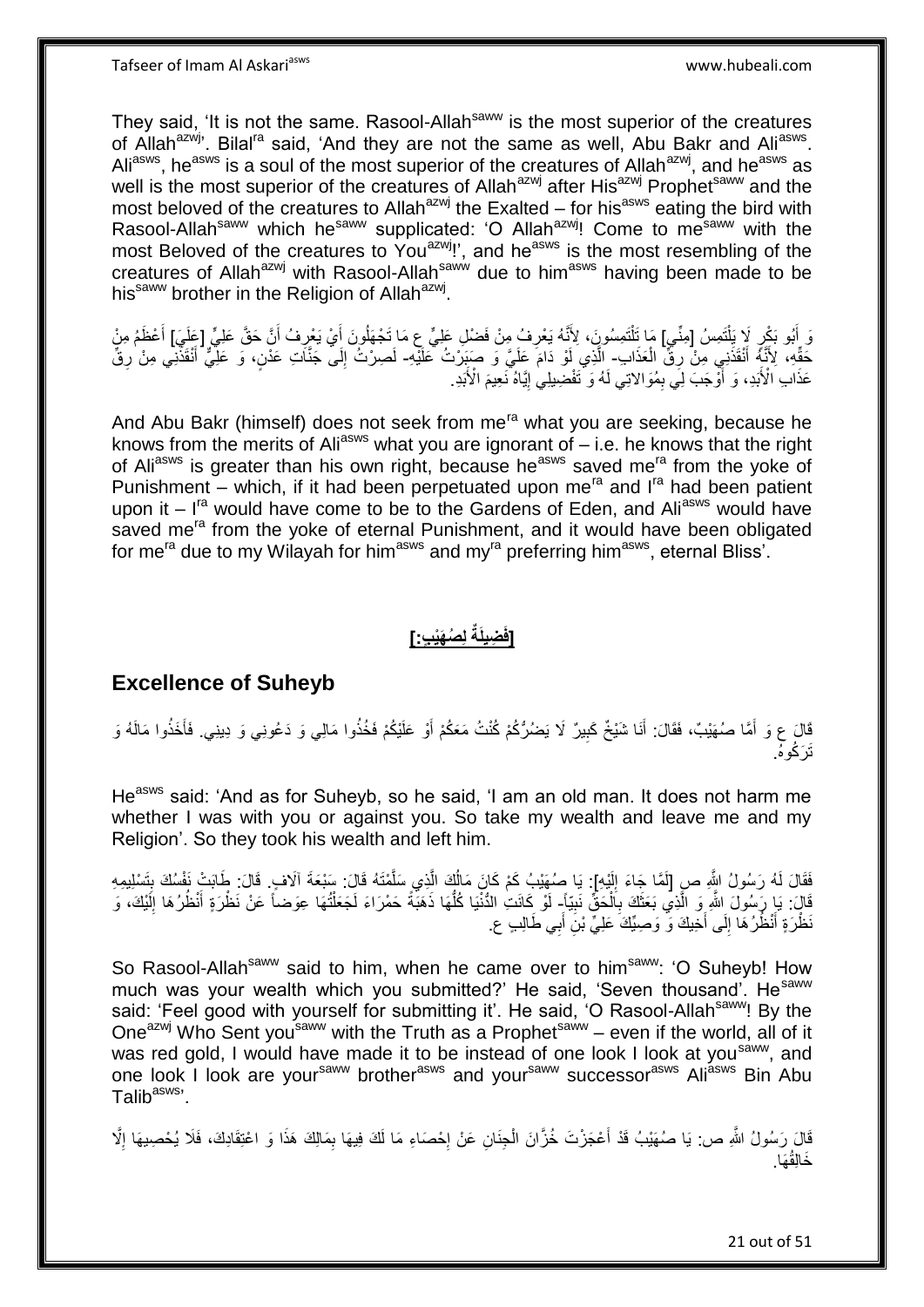Rasool-Allah<sup>saww</sup> said: 'O Suheyb! The treasures of the Gardens are frustrated from counting what is for you therein due to this wealth of yourself and your belief. So none can count it except its Creator'.

# **[فَضِيلَةٌ لِخَبَّابِ بْنِ الْأَرَتِّ:]**

### **Excellence of Khabbab Bin Al-Arat**

وَ أَمَّا خَبَّابُ بْنُ الْأَرَتِّ، فَكَانُوا قَدْ قَيَّدُوهُ بِقَيْدٍ وَ غُلٍ فَدَعَا اللَّهَ تَعَالَى بِمُحَمَّدٍ وَ عَلِيٍّ وَ الْهِمَا الطَّيِّبِينَ، فَحَوَّلَ اللَّهُ تَعَالَى الْقَيْدَ **!** ِ ْ ِ ِ فَرَساً رَكِبَهُ، وَ حَوَّلَ الْغُلَّ سَيْفاً بِحَمَائِلَ تَقَلَّدَهُ فَخَرَجَ [عَنْهُمْ] مِنْ أَعْمَالِهِمْ. ه ِ ْ ِ َ

And as for Khabbab Bin Al-Arat, so they had shackled him with (iron) handcuffs and collar. So he supplicated to Allah<sup>azwj</sup> the Exalted by Muhammad<sup>saww</sup> and Ali<sup>asws</sup>, and their<sup>asws</sup> goodly Progeny<sup>asws</sup>, and Allah<sup>azwj</sup> the Exalted Transformed the handcuffs into a riding horse, and Transformed the collar into a collared sword, so he came out from them, from their deeds.

فَلَمَّا رَأَوْا مَا ظَهَرَ عَلَيْهِ مِنْ آيَاتِ مُحَمَّدٍ ص لَمْ يَجْسُرْ أَحَدٌ أَنْ يَقْرَبَهُ، وَ جَرَّدَ سَبْفَهُ وَ قَالَ: مَنْ شَاءَ فَلْيَقْرُبْ، فَإِنِّي سَأَلْتُهُ َ َ َ ْ ĺ  $\frac{1}{2}$ ْ بِمُحَمَّدٍ وَ عَلِيٍّ عِ أَنْ لَا أُصِيبَ بِسَيْفِي أَبَا قُبَيْسٍ إِلَّا قَدَدْتُهُ نِصْفَيْنِ، فَضْلًا عَنْكُمْ. فَثَرَكُوهُ فَجَاءَ إِلَى رَسُولِ اللَّهِ ص. ِ َ **ِ** ُ َ ِ ِ

So when they saw what had appeared upon him from the Signs of Muhammad<sup>saww</sup>, no one had the audacity to come near him. And he unsheathed his sword and said, 'Whoever desires to, so let him come closer, for I have asked Him<sup>azwj</sup> by Muhammad<sup>saww</sup> and Ali<sup>asws</sup> that (even mount) Abu Qubays would not be hit by my sword except it would split into two halves, excess from you all'. So they left him, and he came over to Rasool-Allah<sup>saww</sup>.

#### **]:ٍ ِن َيا ِسر ْب لَِعَّمار ِضيلَةٌ ]فَ ِ**

### **Excellence of Ammar Bin Yasserra**

وَ أَمَّا [أَبُو عَمَّارٍ] يَاسِرٌ، وَ أُمُّ عَمَّارٍ فَقُٰتِلَا فِي الثَّهِ صَبْراً. ا<br>ا َ َ

And as for Yasser (father of Ammar<sup>ra</sup>) and mother of Ammar<sup>ra</sup>, so they were both killed, while being patient.

يَ أَمَّا عَمَّارٌ فَكَانَ أَبُو جَهْلٍ يُعَذِّبُهُ، فَضِيَّقَ اللَّهُ عَلِيْهِ خَاتَمَهُ فِي إِصْبَعِهِ حَتَّى أَضْرَعَهُ وَ أَذَلَّهُ، وَ ثَقُلَ عَلَيْهِ قَمِيصُهُ حَتَّى صَارَ َ ِ َ َ ه َ أَثْقَلَ مِنْ بَدَنَاتِ حَدِيدٍ، فَقَالَ لِعَمَّارٍ . خَلِّصْنِي مِمَّا أَنَا فِيهِ، فَمَا هُوَ ۖ إِلَّا مِنْ عَمَلِ صَاحِبِكَ ِ ْ َ ِ ِ َ ِّ

And as for Ammar<sup>ra</sup>, Abu Jahl<sup>la</sup> used to torment him<sup>ra</sup>, so Allah<sup>azwj</sup> Constricted his<sup>la</sup> ring in his<sup>la</sup> finger until he<sup>la</sup> was humiliated and disgraced, and his<sup>la</sup> was heavy upon him<sup>la</sup> until it came to be heavier than an iron coat of mail. So he<sup>la</sup> said to Ammar<sup>ra</sup>, 'Finish me<sup>la</sup> off from what I<sup>la</sup> am in, for it is not except from a deed of your<sup>ra</sup> master<sup>saww,</sup>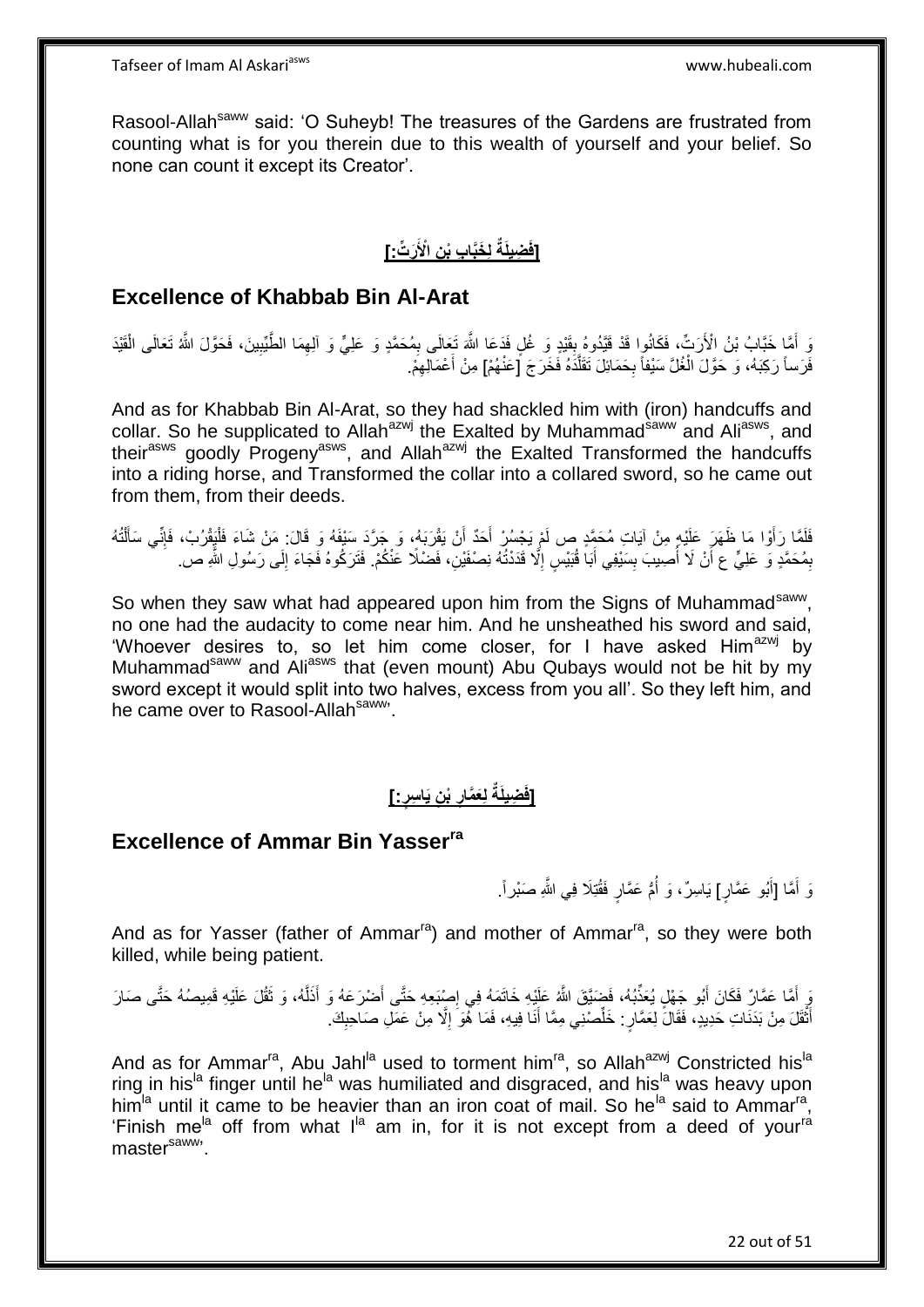فَخَلَعَ خَاتَمَهُ مِنْ إِصْبَعِهِ وَ قَمِيصَهُ مِنْ بَدَنِهِ، وَ قَالَ الْبَسْهُ، وَ لَا أَرَاكَ بِمَكَّةَ تَفْتِنُهَا عَلَيَّ، وَ انْصَرَفَ إِلَى مُحَمَّدٍ. ِ َ :<br>ا ِ ِ

So his<sup>la</sup> ring freed from his<sup>la</sup> finger and (so did) his<sup>la</sup> shirt from his<sup>la</sup> body, and he<sup>la</sup> said, 'Wear it, and I<sup>la</sup> should not see you<sup>ra</sup> in Makkah constricting these upon me<sup>la</sup>, and leave to go to Muhammadsaww.

فَقِيلَ لِعَمَّارٍ. مَا بَالُ خَبَّابٍ نَجَا بِتِلْكَ الْآيَةِ، وَ أَبَوَاكَ أُسْلِمَا لِلْعَذَابِ حَتَّى قُتِلَا قَالَ عَمَّارٌ. ذَلِكَ حُكْمُ مَنْ أَنْقَذَ إِبْرَاهِيمَ ع مِنَ ْ ِ ِ َ ْ ا<br>ا َ النَّارِ ، وَ اهَّتَحَنَ بِالْقَتْلِ يَحْيَى وَ زَكَرِيَّا ع ِ ْ ِ ِ

It was said to Ammar<sup>ra</sup>, 'What is the matter Khabbab was rescued with that Sign and your<sup>ra</sup> father submitted to the punishment until he was killed?' Ammar<sup>ra</sup> said, 'That is a Decision of the One<sup>azwj</sup> Who Saved Ibrahim<sup>as</sup> from the fire, and Tested Yanya<sup>as</sup> Bin Zakariyya $^{as}$  with the killing'.

ِ قَالَ رَسُولُ اللَّهِ صِ: أَنْتَ مِنْ كِبَارِ الْفُقَهَاءِ يَا عَمَّارُ. فَقَالَ عَمَّارٌ: حَسْبِي يَا رَسُولُ اللَّهِ مِنَ الْعِلْمِ- مَعْرِفَتِي بِأَنَّكَ رَسُولُ رَبِّ َ ْ ِ ْ ْ َ ِ ِ لْعَالَمِينَ، وَ سَيِّدُ الْخَلْقِ أَجْمَعِينَ، وَ أَنَّ أَخَاكَ عَلِيّاً وَصِيُّكَ وَ خَلِيفَتُكَ، وَ خَيْرُ مَنْ تُخَلِّفُهُ بَعْدَكَ، وَ أَنَّ الْقَوْلَ الْحَقَّ قَوْلُكَ وَ<br>تَمْهُدُونَ فَي الْقَوْلَ الْحَقَّ قَوْلُكَ ِّ َ َ ْ ْ ُ ْ ْ َ قَوْلُهُ، وَ الْفِعْلَ الْحَقَّ فِعَلْكَ وَ فِعْلُهُ، وَ أَنَّ اللَّهَ عَزَّ وَ جَلَّ مَا وَقَقَنِي لِمُوَالاتِكُمَا وَ مُعَادَاةِ أَعْدَائِكُمَا- إِلَّا وَ قَدْ أَرَادَ أَنْ يَجْعَلَنِي َ اً<br>ا ُ ْ ْ ا<br>ا َ َ َ ِ مَعَكُمَا فِي الدُّنْيَا وَ الْأَخِرَةِ.

Rasool-Allah<sup>saww</sup> said: 'You<sup>ra</sup> are from the great jurists (Fuqaha) O Ammar<sup>ra</sup>!' So Ammar<sup>ra</sup> said, 'It suffices me<sup>ra</sup>, O Rasool-Allah<sup>saww</sup>, from the knowledge – my<sup>ra</sup> recognition that you<sup>saww</sup> are a Rasool<sup>saww</sup> of the Lord<sup>azwj</sup> of the worlds, and Chief of the creatures in their entirety, and that your<sup>saww</sup> brother Ali<sup>asws</sup> is your<sup>saww</sup> successor and your<sup>saww</sup> Caliph, and the best on to replace you<sup>saww</sup> after you<sup>saww</sup>, and that the word of truth is your<sup>saww</sup> word and his<sup>asws</sup> word, and the right deed is your<sup>saww</sup> deed and his<sup>asws</sup> deed, and that Allah<sup>azwj</sup> Mighty and Majestic did not Incline me<sup>ra</sup> to both your<sup>asws</sup> Wilayah and the enmity to your<sup>asws</sup> enemies, except and He<sup>azwj</sup> has Intended to Make me<sup>ra</sup> to be with you<sup>asws</sup> both, in the world and the Hereafter'.

فَقَالَ رَسُولُ اللَّهِ صِنِ هُوَ كَمَا قُلْتَ يَا عَمَّارُ ۚ إِنَّ اللَّهَ تَعَالَى يُؤَيِّدُ بِكَ الدِّينَ وَ يَقْطَعُ بِكَ مَعَاذِينَ الْغَافِلِينَ، وَ يُوضِحُ بِكَ عَنْ ِ ِ ِ ْ ِ ْ عِنَادِ الْمُعَانِدِينَ- إِذَا قَتَلَتْكَ الْفِئَةُ الْبَاغِيَةُ عَلَى الْمُحِقِّينَ. ْ ْ ا.<br>ا ْ

So Rasool-Allah<sup>saww</sup> said: 'It is as you say it to be, O Ammar<sup>ra</sup>! Allah<sup>azwj</sup> would be Aiding the Religion by you<sup>ra</sup> and Cutting off the excuses of the heedless ones by you<sup>ra</sup>, and Clarifying the enmity of the enemies by you<sup>ra</sup> – when a rebellious group would be killing you against the rightful ones'.

نُّمَّ قَالَ لَهُ: يَا عَمَّارُ بِالْعِلْمِ نِلْتَ مَا نِلْتَ مِنْ هَذَا الْفَضْلِ، فَازْدَدْ مِنْهُ تَزْدَدْ فَضْلًا، فَإِنَّ الْعَبْدَ إِذَا خَرَجَ فِي طَلَبِ الْعِلْمِ- نَادَاهُ اللَّهُ ِ ْ ْ ْ ֧֖֧֚֚֚֚֚֚֚֚֚֚֚֚֚֚֚֚֚֚֚֚֠֝֝֝֓֡֓֡֓֡֟֓֡֝֬֜֝֓ ْ ْ **∶** ُ ِ ْ ْ عَزُّ وَ جَلَّ مِنْ فَوْقٍ الْعَرَّاشِ. مَرْحَباً بِكَ يَا عَيْدِي أَ تُذْرِي أَيَّةَ مَنْزِلَةٍ تَطْلُبُ وَ أَيَّةَ دَرَجَةٍ تَرُومُ مَضَالَّهَاةَ مَلَائِكَتِي الْمُقَرَّبِينَ<br>كَيْفَ بَعَيْنَا مِنْ فَوْقٍ مَسْتَدِينَ مِن ْ ْ َ ُ لَ **ٍ** َ َ  $\frac{1}{2}$ ِ لِتَكُونَ لَهُمْ قَرِيبَاً لَأُبُلِّغَنَّكَ مُرَاّدَكَ وَ لأصلنكَ [لأُوصِلَنَّكَ] بِخَاجَتِكَ. ِّ ِ **∶** 

Then he<sup>saww</sup> said to him<sup>ra</sup>: 'O Ammar<sup>ra</sup>! With the knowledge you achieved what you<sup>ra</sup> have achieved from these merits, therefore increase from it the increased merits, for the servant, when he goes out seeking the knowledge – Allah<sup>azwj</sup> Mighty and Majestic Calls out to him from above the Throne: "Congratulations, O My<sup>azwj</sup> servant! Do you know which status you are seeking, and which level you are wishing for? It resembles (that of) My<sup>azwj</sup> Angels of Proximity in order to be a pairing for them shall Make you reach your goal and will Help you to fulfil your needs".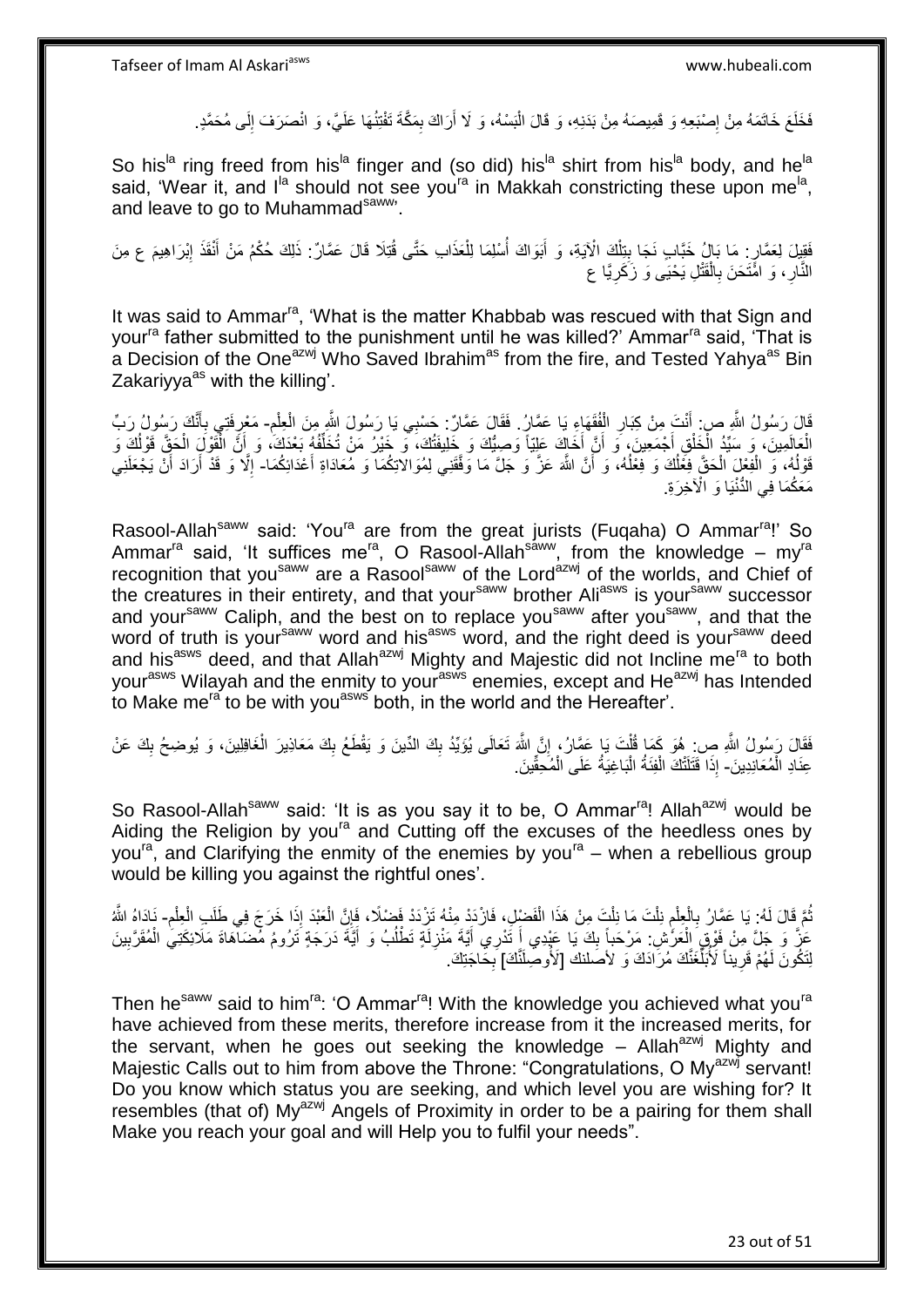يْلِ لِعَلِيِّ بْنِ الْجُسَيْنِ عِ. مَا مَعْنَى مُضَاهَاةِ مَلَإِنكَةِ اللَّهِ عَزَّ وَ جَلَّ الْمُقَرَّبِينَ لِيَكُونَ لَهُمْ قَرِيناً قَالَ: أَ مَا سَمِعْتَ اللَّهَ عَزَّ وَ جَلَّ ِ ْ ْ َ ِ يَقُولُ شَهِّدَ اللَّهُ أَنَّهُ لا َإِلهَ إِلَّا هُوَ وَ الْمَلائِكَةُ- وَ أُولُوا الْعِلْمِ قائِماً بِالْقِسْطِ- لَا إِلهَ إِلَّا هُوَ الْعَزِيزُ الْحَكِيمُ. َ ِ ْ ِ ِ ْ **∶** ِ ْ ْ ُ ْ ِ ْ ِ ِ

It was said to Ali<sup>asws</sup> Bin Al-Husayn<sup>asws</sup>, 'What is the meaning of resembling the Angels of Proximity of Allah<sup>azwj</sup> Mighty and Majestic, in order to become a pairing for them?' He<sup>asws</sup> said:' Have you not heard Allah<sup>azwj</sup> Mighty and Majestic Saying: **Allah** *bears witness that there is no god but He, and (so do) the Angels and those possessed of knowledge, Maintaining His creation with justice; there is no god but He, the Mighty, the Wise [3:18]*?

فَابْتَدَأَ بِنَفْسِهِ، وَ ثَنَّى بِمَلَائِكَتِهِ، وَ ثَلَّثَ بِأُولِى الْعِلْمِ الَّذِينَ هُمْ قُرَنَاءُ مَلَائِكَتِهِ [أَوَلَٰهُمْ] وَ سَيِّدُهُمْ مُحَمَّدٌ ص، وَ ثَانِيهِمْ عَلِيٌّ ع، وَ َ ه ِ ْ ْ ُ ِ َ ِ َ ِ ِ َ ثَالِثُهُمْ رَأَقْرَبُ أَهْلِهِ إِلَيْهِ)، وَ أَحَقَّهُمْ بِمَرْتَبَتِهِ بَعْدَهُ. ِ َ لَ יִי<br>; َ َ ُ َ

So He<sup>azwj</sup> Began with Himself<sup>azwj</sup>, and secondly with His<sup>azwj</sup> Angels, and thirdly with the ones with knowledge, those who are the pairings with His<sup>azwj</sup> Angels – the first of them and their chief being Muhammad<sup>saww</sup>, and their second one being Ali<sup>asws</sup>, and their third one being the closes of his<sup>saww</sup> family to him<sup>saww</sup>, and the most deserving ones with the rankings after him<sup>saww</sup>.

َقَالَ عَلِيُّ بْنُ الْمُسَيْنِ ع: ثُمَّ أَنْتُمْ مَعَاشِرَ الشَّيْعَةِ الْعُلَمَاءُ لِعِلْمِنَا تَالُونَ لَنَا، مَقْرُونُونَ بِنَا وَ بِمَلَائِكَةِ اللَّهِ الْمُقَرَّبِينَ، شُهَدَاءُ [بَلْهِ] َ .<br>• • • • ْ ْ ْ ِ ْ ِ ِ بِتَوْحِيدِهِ وَ عَدْلِهِ وَ كَرَمِهِ وَ جُودِهِ، قَاطِعُونَ لِمَعَاذِينِ الْمُعَانِدِينَ مِنْ عَبِيدِهِ وَ إِمَائِهِ، ِ **!** ْ ِ **ِ** 

Ali<sup>asws</sup> Bin Al-Husayn<sup>asws</sup> said: 'Then you, group of Shias, the learners of our<sup>asws</sup> knowledge coming to us<sup>asws</sup>, joined with us<sup>asws</sup> and with the Angels of Proximity, the testifiers to Allah<sup>azwj</sup> of His<sup>azwj</sup> *Tawheed*, and His<sup>azwj</sup> Justice, and His<sup>azwj</sup> Benevolence, and His<sup>azwj</sup> generosity, the ones cutting off the excuses of the obstinate ones from  $His<sup>azwj</sup>$  servants and  $His<sup>azwj</sup>$  maids.

فَنِعْمَ الرَّأْيُ لِأَنْفُسِكُمْ رَأَيْتُمْ، وَ نِعْمَ الْحَظَّ الْجَزِيلُ اخْتَرْتُمْ، وَ بِأَشْرَفِ السَّعَادَةِ سَعِدْتُمْ- حِينَ بِمُحَمَّدٍ وَ آلِهِ الطَّيِّبِينَ ع قُرِنْتُمْ، وَ اُ: ِ ِ ْ ْ َ ة<br>أ ِ ِ ِ عُدُولُ اللَّهِ فِي أَرْضِهِ شَاهِرِينَ بِتَوْحِيدِهِ وَ تَمْجِيدِهِ جُعِلْتُمْ، ْ **∶** َ

So the best of the opinions of yourselves are your views, and the best of the plentiful shares you have chosen, and with the noblest of the fortunes you would be fortunate with – when you would be joined with Muhammad<sup>saww</sup> and his<sup>saww</sup> goodly Progeny<sup>asws</sup> and would be spreading for Allah<sup>azwj</sup> in His<sup>azwj</sup> earth, with His<sup>azwj</sup> *Tawheed* and His<sup>azwj</sup> Glory.

وَ هَنِيئاً لَكُمْ، إِنَّ مُحَمَّداً لَسَيِّدُ الْأَوَّلِيِنَ وَ الْآخِرِينَ، وَ إِنَّ آلَ مُحَمَّدٍ خَيْرُ آلِ النَّبِيِّينَ، وَ إِنَّ أَصْحَابَ مُحَمَّدٍ الْمُوَالِينَ لِأَوْلِيَاءِ ِ ْ َ ِ ِ ِ ِ مُحَمَّدٍ وَ عَلِيٍّ عَ، وَ الْمُتَبَرِّءِينَ مِنْ أَعْدَائِهِمَا، أَفْضَلُ صَحَابَةِ الْمُرْسَلِينَ، ْ َ ِ َ

And congratulations to you, that Muhammad<sup>saww</sup> is the Chief of the former ones and the latter ones, and that the Progeny<sup>asws</sup> of Muhammad<sup>saww</sup> are the best of the progenies of the Prophets<sup>as</sup>, and that the companions of Muhammad<sup>saww</sup> are the friends of the friends of Muhammad<sup>saww</sup> and Ali<sup>asws</sup>, and the disavower from their<sup>asws</sup> enemies, are the most superior of the companions of the Mursils<sup>as</sup>.

وَ إِنَّ أُمَّةٍ مُحَمَّدٍ الْمُوَالِينَ لِمُحَمَّدٍ وَ عَلِيٍّ، الْمُتَبَرِّءِينَ مِنْ أَخَذَائِهِمَا، أَفْضَلُ أُمَمِ الْمُرْسَلِينَ وَ إِنَّ اللَّهَ تَعَالَى لَا يَقْبَلُ مِنْ أَحَدٍ ِ َ ْ ْ ُ <u>׀</u> َ ِ ْ ِ ُ َ عَمَلًا- إِلَّا بِهَذَا الِاعْتِقَادِ، وَ لَا يَغْفِرُ لَهُ ذَنْبَاً، وَ لَا يَقْبَلُ لَهُ حَسَنَةً، وَ لَا يَرْفَعُ لَهُ ذَرَجَةً إِلَّا بِهِ. ِ **∶** ِ ِ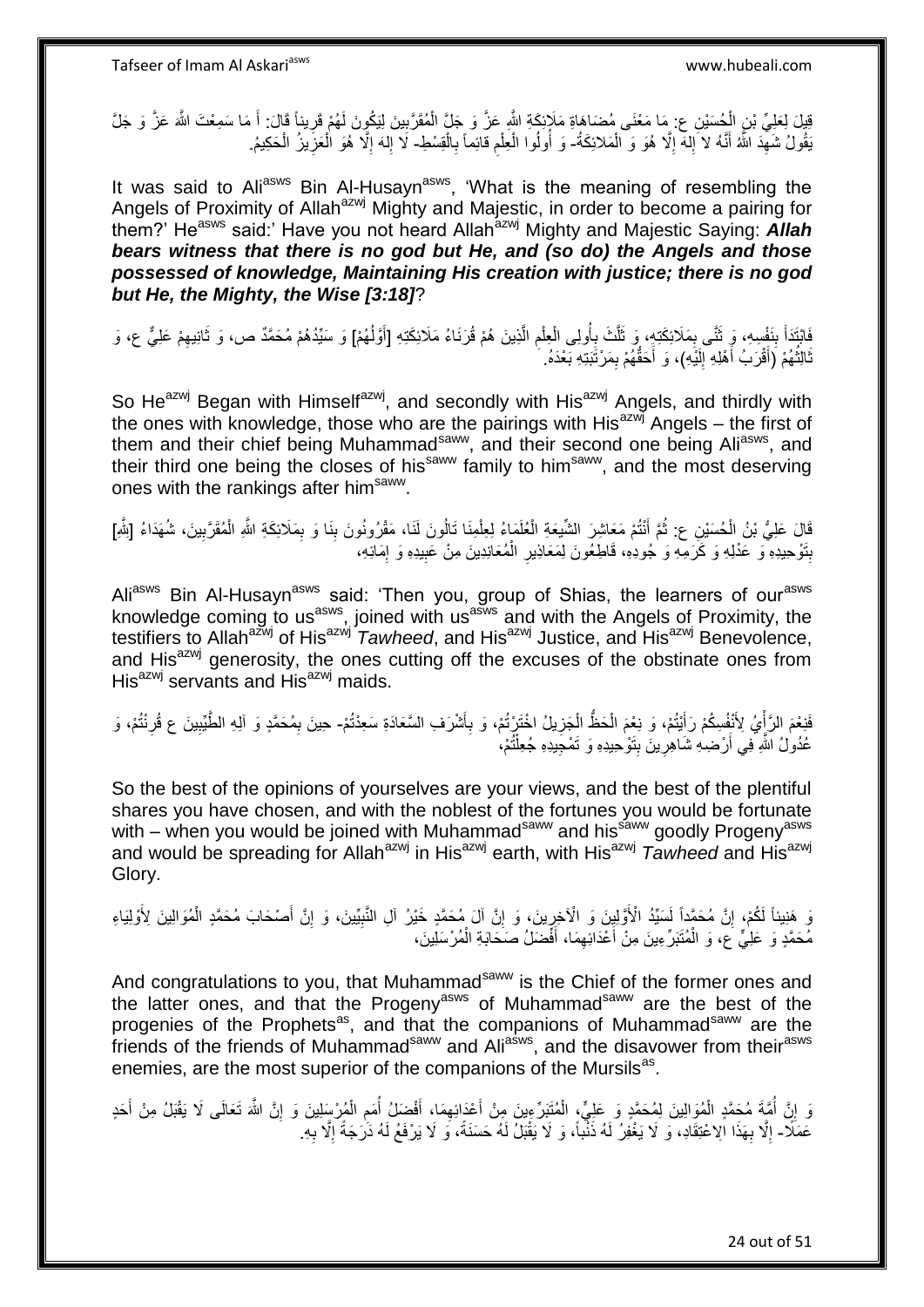And that the community of Muhammad<sup>saww</sup>, the befrienders of Muhammad<sup>saww</sup> and Ali<sup>asws</sup>, the disavowers from their<sup>asws</sup> enemies, are the most superior of the communities of the Mursils<sup>as</sup>, and that Allah<sup>azwj</sup> the Exalted will not Accept a deed from anyone except with these beliefs, nor Forgive a sin for him, nor Accept a good deed for him, nor Raise for him a level, except by it'.

قَوْلُهُ عَزَّ وَ جَلَ بِا أَيُّهَا الَّذِينَِ آمَنُوا ادْخُلُوا فِي السِّلْمِ كَافَّةً وَ لا تَتَّبِعُوا خُطُواتِ الشَّيْطانِ إِنَّهُ لَكُمْ عَدُوٌّ مُبِينٌ فَإِنْ زَلَلْتُمْ مِنْ بَعْدِ ِ ِ ِ ْ ه ∣ļ ِ ْ لَ ما جاءَتْكُمُ الْبَيِّناتُ فَاعْلَمُوا أَنَّ اللَّهَ عَزِيزٌ حَكِيمٌ ِ َ :<br>ا

The Words of Mighty and Majestic: *O you those who are believing! Enter into the submission all (of you) and do not follow the footsteps of Satan; he is for you all, a Clarified enemy [2:208]*

*But if you slip from after clear arguments have come to you, then know that Allah is Mighty, Wise [2:209]*

366 قَالَ الْإِمَامُ عِ فَلَمَّا ذَكَرَ اللَّهُ تَعَالَى الْفَرِيقَيْنِ: أَحَدُهُمَا وَ مِنَ النَّاسِ مَنْ يُعْجِبُكَ قَوْلُهُ وَ الثَّانِي: وَ مِنَ النَّاسِ مَنْ يَشْرِي ه ا<br>ا َ ْ :<br>نا نْفْسَهُ وَ بَيَّنَ خَالَهُمَآ، دَعَا النَّاسَ إِلَى حَالِ مَنْ رَضِيَ صَنِنِعَهُ- $\frac{1}{2}$ 

**S 366 -** The Imam (Hassan Al-Askari<sup>asws</sup>) said: 'So when Allah<sup>azwj</sup> Mentioned the two groups: - one of them being: *And from the people there is one who astounds you with his speech regarding the life of the world [2:204]*, and the second one being: *And from the people there is one who sells his self, seeking the Pleasure of Allah [2:207]*, and Explained their states, He<sup>azwj</sup> Called the people to a state of one whose work  $\overline{He}^{azmj}$  would be Pleased with.

فَقَالَ: يا أَيُّهَا الَّذِينَ آمَنُوا ادْخُلُوا فِي السِّلْمِ كَافَّةً. يَعْنِي فِي السِّلْمِ وَ الْمُسَالَمَةِ إِلَى دِينِ الْإِسْلَامِ كَافَّةً جَمَاعَةً ادْخُلُوا فِيهِ، [وَ<br>فَقَالَ: يا أَيُّهَا الَّذِينَ آمَنُوا احْت ِ ْ ه َ ِ ِ ْ ِ ْ ٔ<br>ا ادْخُلُوا] فِي جَمِيعِ الْإِسْلَامِ، فَتَقَبَّلُوهُ وَ اعْمَلُوا فِيهِ، وَ لَا تَكُونُوا كَمَنْ يَقْبَلُ بَعْضَهُ وَ يَعْمَلُ بِهِ، وَ يَأْبُى بَعْضَهُ وَ يَهْجُرُهُ. ِ  $\zeta$ ْ ِ

So He<sup>azwj</sup> Said: *O you who believe! Enter into the submission all (of you) -*Meaning into the submission and the submissiveness to the Religion Al-Islam, altogether entering into it  $-$  and enter into the entirety of Al-Islam so it (the submission) would be Accepted, and work in it, and do not become like the one who accepts part of it and works with it, and refuses part of it and shuns it'.

قَالَ: وَ مِنْهُ الدُّخُولُ فِي قَبُولِ وَلَايَةِ عَلِيٍّ ع كَالِدُّخُولِ فِي قَبُولِ نُبُوَّةِ إِلَمُحَمَّدٍ] رَسُولِ اللَّهِ ص، فَإِنَّهُ لَا يَكُونُ مُسْلِماً مَنْ قَالَ: إِنَّ ِ ∣اٍ مُحَمَّداً رَسُولُ اللَّهِ، فَاعْتَرَفَ بِهِ وَ لَمْ يَعْتَرِفْ بِأَنَّ عَلِيَّاً وَصِيُّهُ- وَ خَلِيفَنَّهُ وَ خَيْرُ أُمَّتِهِ. َ **∶ ∶ ∶** ُ

He<sup>asws</sup> said: 'And from it is the entry into the acceptance of the Wilayah of Ali<sup>asws</sup> like the entry into the acceptance of the Prophet-hood of Muhammad<sup>saww</sup>, Rasool-Allah<sup>saww</sup>, for he cannot happen to be a Muslim, the one who says, 'Muhammad<sup>saww</sup> is Rasool<sup>saww</sup> of Allah<sup>azwj</sup>, and he acknowledges with it, and does not acknowledge that Aliasws is hissaww successor, and hissaww Caliph, and the best one of hissaww community.

وَ لا تَتَّبِعُوا خُطُواتِ الشَّيْطانِ مَا يَتَخَطَّى بِكُمْ إِلَيْهِ الشَّيْطَانُ مِنْ طُرُقِ الْغَيِّ وَ الضَّلَالِ، وَ يَأْمُرُكُمْ بِهِ مِنِ ارْتِكَابِ الْإِثَامِ **∶** ِ í ِ ْ ْ لَ ِ ِ الْمُوبِقَاتَ إِنَّهُ لَكُمْ عَدُوٌّ مُبِينٌ ۗ إِنَّ الشَّيْطَانَ لَكُمْ عَدُوٌّ مُبِينٌ، بِعَدَاوَتِهِ يُرِيدُ اقْتِطَاعَكُمْ عَنْ عَظِيم الثَّوَابَ، وَ َإِهْلَاكَكُمْ بِشَدِيدِ ِ ِ ِ ِ ِ ِ ا<br>ا ه ِ ِ **∶** مِقَاب*ِ* ْ ال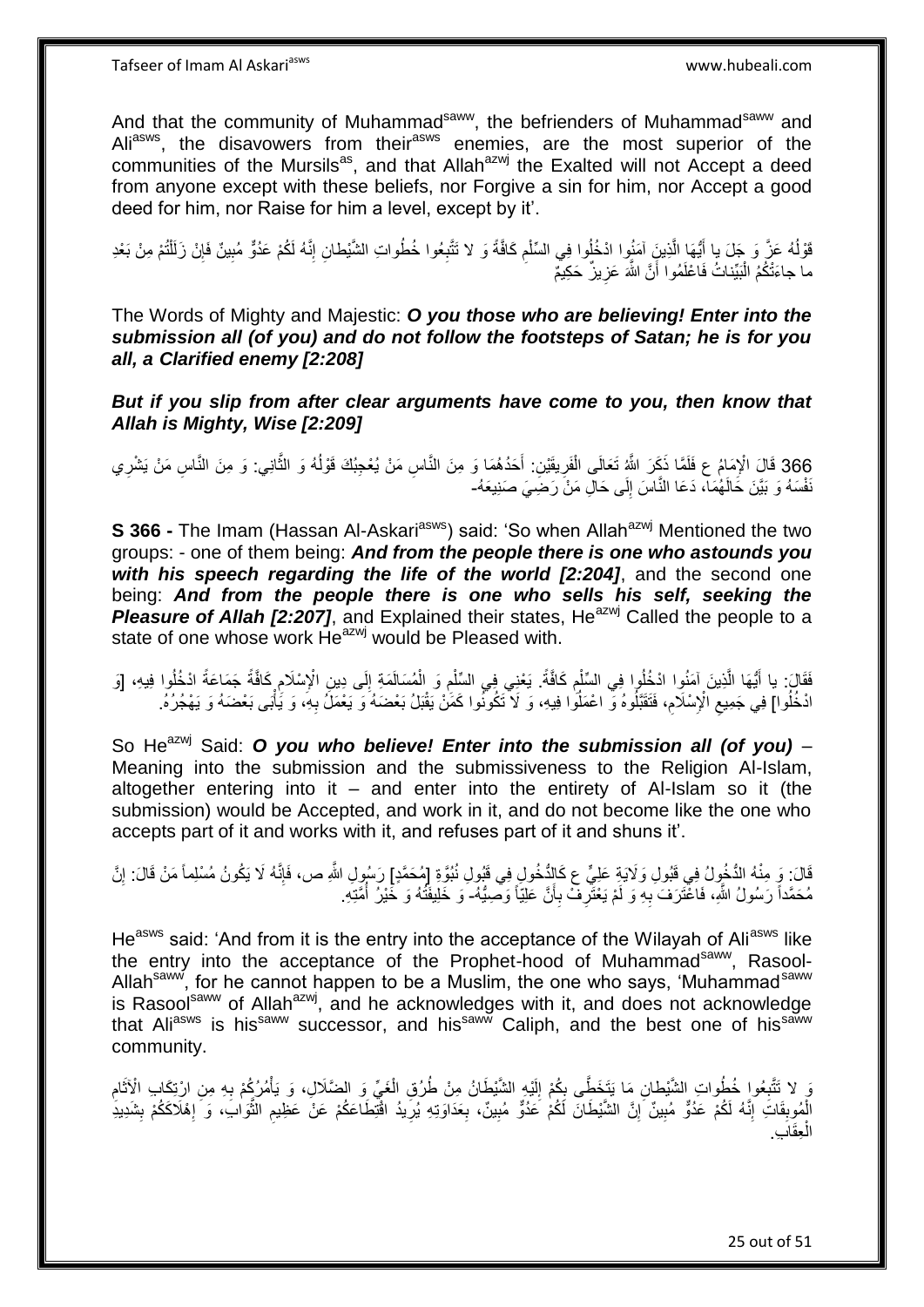And do not follow the footsteps of Satan – from the footsteps Satan<sup>la</sup> has laid out with you leading to him, from the paths of the misguidance and the straying, and he<sup>la</sup> is instructing you with from the indulging in the grave sins, *he is for you all, a*  **Clarified enemy [2:208]** – The Satan<sup>[a]</sup>, for you all is a clarified enemy, due to his<sup>1a</sup> enmity, intending cutting you off from the great Rewards, and destroying you with the severe Punishments.

َفَإِنْ زَلَمْلُتُمْ عَنِ السَّلَمِ وَ الْإِسْلَامِ الَّذِي تَمَامُهُ بِإعْتِقَادِ وَلَايَةِ عَلِيٍّ ع، وَ لَا يَنْفَعُ الْإِقْرَارُ بِالنُّبُوَّةِ مَعَ جَحْدِ إِمَامَةِ عَلِيٍّ ع، كَمَا لَا ֺ֦֧֦֦֧֦֧֦֦֧֦֧֦֪֦֧֦֪֦֪֦֪֦֪֦֪֦֧֦֪֦֪֪֦֪֪֦֝֟֟֟֟֟֟֟֟֟֟֟֟֟֟֟֟֟֟֟֟֟֓֟֟֟֓֟֓֟֓֕֟֓֟֓֟֓֟֓֟֓֟֟֓֟֟֓֟֟֟֟֟֟֟֟ ِ **∶** ِ ه ِ ِ ِ َبْنُفَعُ الْإِقْرَارُ بِالتَّوْحِيدِ مَعَ جَحْدِ النُّبُوَّةِ إِنْ زَلَلْتُمْ. ْ **׀ ∶** 

*But if you slip* – from the submission and Al-Islam which, the whole of it is in the belief of Wilayah of Ali<sup>asws</sup>, and it will not benefit you, the acceptance of the Prophethood along with the rejection of the Imamate of Aliasws, just as it will not benefit you, acceptance of the *Tawheed* along with the rejection of the Prophet-hood, if you slip.

مِنْ بَعْدِ ما جاءَتْكُمُ الْبَيِّناتُ مِنْ قَوْلِ رَسُولِ اللَّهِ ص وَ فَضِيلَتِهِ، وَ أَتَتْكُمُ الذَّلاثُ الْوَاضِحَاتُ الْبَاهِرَاتُ- عَلَى أَنَّ مُحَمَّداً الذَّالَّ ْ ْ َ َ عَلَى إِمَامَةِ عَلِيٍّ عَ نَبِيُّ صِدْقٍ، وَ دِينَهُ دِينُ حَقٍّ. ِ ِ

*From after clear arguments have come to you* – from the words of Rasool-Allah<sup>saww</sup> and his<sup>saww</sup> merits, and there came to you the clear evidence, the proofs upon that Muhammad<sup>saww</sup> gives proofs of the Imamate of Ali<sup>asws</sup>, a truthful **Prophet<sup>saww</sup>, and his<sup>saww</sup> Religion is the true Religion.** 

اً فَاعْلَمُوا أَنَّ اللَّهَ عَزِيزٌ حَكِيمٌ [عَزِيزٌ] قَادِرٌ عَلَى مُعَاقَبَةِ الْمُخَالِفِينَ لِدِينِهِ- وَ الْمُكَذِّبِينَ لِنَبِيِّهِ- لَا يَقْدِرُ أَحَدٌ عَلَى صَرْفِ انْتِقَامِهِ **∶** ْ ِ ِ ¦ َ مِنْ مُخَالِفِيهِ، وَ قَادِرٌ عَلَى إِثَّابَةِ الْمُوَافِقِينَ لِدِينِهِ وَ الْمُصَدِّقِينَ لِنَبِيِّهِ ص لَا يَقْدِرُ أَحَدٌ عَلَى صَرْفِ ثَوَابِهِ عَنْ مُطِيعِيهِ. ْ ْ َ ِ **∶** َ َ ِ

**Then know that Allah is Mighty, Wise [2:209] – Mighty – Able upon Punishing the** adversaries to His<sup>azwj</sup> Religion, and the beliers. Not one of them from His<sup>azwj</sup> adversaries is able upon repelling His<sup>azwj</sup> Vengeance. And He<sup>azwj</sup> is Able upon Affirming the approvers of His<sup>azwj</sup> Religion and the ratifies of His<sup>azwj</sup> Prophet<sup>saww</sup>, not one of them is able upon repelling His<sup>azwj</sup> Rewards away from the ones obeying  $\mathsf{Him}^{\mathsf{azwj}}.$ 

َحْكِيمٌ فِيمَا يَفْعَلُ مِنْ ذَلِكَ، غَيْرُ مُسْرِفٍ عَلَى مَنْ أَطَاعَهُ وَ إِنْ أَكْثَرَ لَهُ الْخَيْرَاتِ، وَ لَا وَاضِعٌ لَهَا فِي غَيْرِ مَوْضِعِهَا (وَ إِنْ أَتَمَّ ِ ْ َ َ ֧<u>׀</u> **∶** َ ِ هُ الْكُرَامَاتِ)، وَ لَا ظَالِم لِمَنْ عَصَاهُ وَ إِنْ شُدِّدَ عَلَيْهِ الْعُقُوبَاتُ. ْ ِ ٍ ْ لَ

(He<sup>azwj</sup> is) Wise regarding what He<sup>azwj</sup> Does from that, without Extravagance upon the ones who obey Him<sup>azwj</sup>, and that most of it is lavishness, nor Does He<sup>azwj</sup> Place it in other than its (appropriate) place, (and even if the Prestige are completed for him), nor would He<sup>azwj</sup> be unjust to the one who disobeys Him<sup>azwj</sup>, and even if the Punishments are severe upon him''.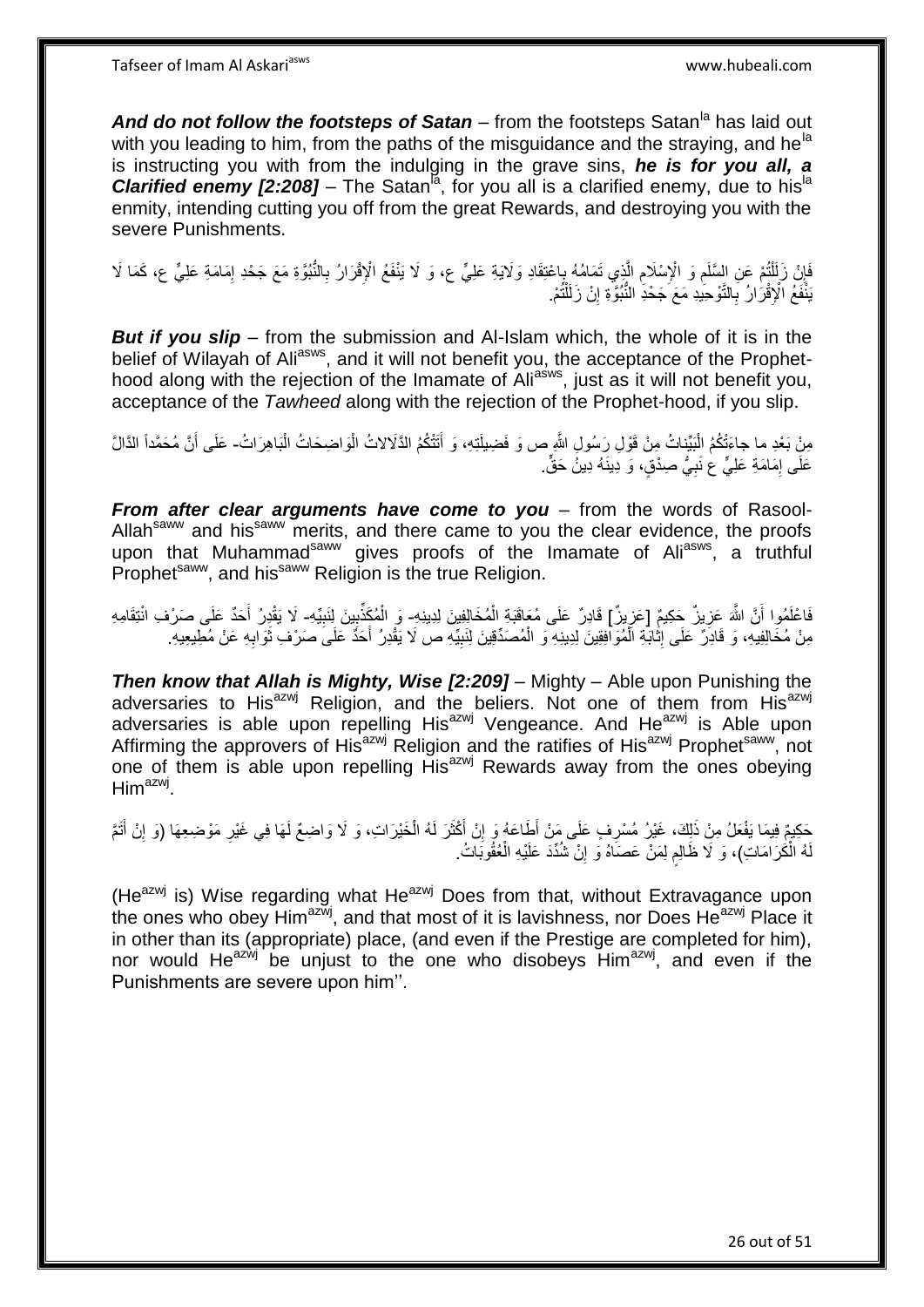## **]َبْع ُض ا ْحتِ َجا َجا ِت َعلِ ٍّي ع َيْو َم ال ُّشو َرى:[**

### **Some of the arguments of Aliasws of the day of the consultation**

َّفَالَ عَلِيُّ بْنُ الْحُسَيْنِ عِ ٍ وَ بِهَذِهِ الْآيَةِ وَ غَيْرِهَا اخْتَجَّ عَلِيٍّ ع يَوْمَ الشُّورَى عَلَيِ مَنْ دَافَعَهُ عَنْ حَقِّهِ، وَ أَخَّرَهُ عَنْ رُتْبَتِهِ، وَ َ **∶ ∶** إِنْ كَانَ مَا ضَرَّ الدَّافِعُ إِلَّا نَفْسَهُ، فَإِنَّ عَلِيّاً عَ كَالْكَعْبَةِ الَّتِي أَمَرَ اللَّهُ بِاسْتِقْبَالِهَا لِلصَّلَاةِ. ِ َ ه ْ ِ ِ <u>֖֚֚֚֚֚֚֚֓</u>

Aliasws Bin Al-Husayn<sup>asws</sup> said: 'And with these Verses and others, Aliasws argued on the day of consultation against the ones who repelled him<sup>asws</sup> from his<sup>asws</sup> right, and delayed him<sup>asws</sup> from his<sup>asws</sup> (rightful) order, and although the repeller did not harm anyone except himself, for Aliasws is like the Kabah which Allahazwi has Commanded to face towards, for the *Salat*.

جَعَلَهُ اللَّهُ لِيُؤْتَمَّ بِهِ فِي أُمُورِ الدِّينِ وَ الدُّنْيَا، كَمَا لَا يَنْقُصُ الْكَعْيَةُ، وَ لَا يَقْدَحُ فِي شَيْءٍ مِنْ شَرَفِهَا وَ فَضْلِهَا- إِنْ وَلَّى عَنْهَا ْ ِ ا<br>ا ِ ِ الْكَافِرُونَ، فَكَذَٰلِكَ لَا يَّقْدَحُ فِي عَلِيٍّ ع إِنْ أَخَّرَهُ عَنْ حَقِّهِ- الْمُقَصِّرُونَ، وَ دَافَعَهُ عَنْ وَالْجِبِهِ الظَّالِمُونَ ِ ِ ْ ِ ْ

Allah<sup>azwj</sup> Made him<sup>asws</sup> the one to complete with him<sup>asws</sup> the matters of the Religion and the world, just as there would neither be a flaw in the Kabah nor a slur with regards to anything from its nobility and its merits if the *Kafirs* turn away from it, similar to that there would be no slur regarding Ali<sup>asws</sup> if he<sup>asws</sup> is delayed from his<sup>asws</sup> rights by the derogators and is repelled by the oppressors from what is Obligated for him<sup>asws</sup>.

قَالَ لَمُمْ عَلِيٌّ عِ يَوْمَ الشُّورَى فِي بَعْضِ مَقَالِهِ- بَعْدَ أَنْ أَعْذَرَ وَ أَنْذَرَ، وَ بَالَغَ وَ أَوْضَحَ: مَعَاشِرَ الْأَوْلِيَاءِ الْعُقَلَاءَ أَ لَمْ يَنْهَ اللَّهُ َ َ َ َ لَ َ ْ َعَالَى۔ ٰعَنْ أَنْ تَجْعَلُوا لَهُ أَنْدَاداً مِّمَّنْ لَا يَعْقِلُ وَ لَا يَسْمَعُ وَ لَا يُبْصِرُ وَ لَا يَفْهَمُ أَ وَ لَمْ يَجْعَلْنِي رَسُولُ اللَّهِ ص لِدِينِكُمْ وَ دُنْيَاكُمْ َ ْ َ قوَّاماً

Ali<sup>asws</sup> said to them on the day of the consultation in one of his<sup>asws</sup> speeches – after having excused and warned, and delivered and clarified: 'Group of intellectual friends! Didn't Allah<sup>azwj</sup> the Exalted Forbid from making rivals to Him<sup>azwj</sup> from the ones who neither have intellect, nor hear, nor see, nor understand? And didn't Rasool-Allah<sup>saww</sup> make me<sup>asws</sup> a custodian for your Religion and your world?

أَ وَ لَمْ يَجْعَلْ إِلَيَّ مَفْزَعِكُمْ أَ وَ لَمْ يَقُلْ لَكُمْ: عَلِيٌّ مَعَ الْحَقِّ وَ الْحَقُّ مَعَهُ أَ وَ لَمْ يَقُلْ: أَنَا مَدِينَةُ الْعِلْمِ وَ عَلِيٌّ بَابُهَا أَ وَ لَا تَرَوْنِي ْ ْ َ لَ ∣ا<br>∶ َ ِ ْ ْ َ َ غَنِيّاً عَنْ عُلُومِكُمْ- وَ أَنْتُمْ إِلَى عِلْمِي مُحْتَاجُونَ أَ فَأَمَرَ اللَّهُ تَعَالَى الْعُلَمَاءَ بِاتّبَاعِ مَنْ لَا يَعْلَمُ الله مَنْ لَا يَعْلَمُ بِاتّبَاعِ مَنْ يَعْلَمُ َ ِ ِ ْ َ َ ْ ِ ِ ِ

And didn't he<sup>asws</sup> make your recourse to me<sup>asws</sup>? And didn't he<sup>saww</sup> say to you all: 'Ali<sup>asws</sup> is with the Truth and the Truth is with him<sup>asws</sup>? And didn't he<sup>saww</sup> say: 'I<sup>saww</sup> am the city of the knowledge and Ali<sup>asws</sup> is it's gate? And didn't he<sup>saww</sup> see me<sup>asws</sup> as being needless from your knowledge – and you all being needy to my<sup>asws</sup> knowledge? So did Allah<sup>azwj</sup> the Exalted Command the scholar to follow the one who does not know, or the one who doesn't know should follow the one who knows?

#### يَا أَيُّهَا النَّاسُ لِمَ تَنْقُضِونَ تَرْتِيبَ الْأَلْبَابِ لِمَ تُؤَخِّرُونَ مَنْ قَدَّمَهُ الْكَرِيمُ الْوَهَابُ أَ وَ لَيْسَ رَسُولُ اللَّهِ ص أَجَابَنِي- إِلَى مَا رَدَّ ْ َ َ ْ ِ ْ لَ ِ عَنْهُ أَفْضَلَكُمْ: فَاطِمَةَ لَمَّا خَطَبَهَا أَ وَ لَيْسَ قَدْ جَعَلَنِي أَحَبَّ خَلْقِ اللَّهِ [إِلَى اللَّهِ] لَمَّا أَطْعَمَنِي مَعَهُ مِنَ الطَّائِرِ ْ َ َ َ **ٔ** ِ ِ

O you people! Do not break the sequence of the intellect. Why are you delaying the one<sup>asws</sup> whom the Benevolent, the Bestower has Placed foremost? And didn't Rasool-Allah<sup>saww</sup> respond to me<sup>asws</sup> (positively) to what he<sup>saww</sup> had rejected the best of you, for (Syeda) Fatima<sup>asws</sup>, when she<sup>asws</sup> was addressed? And hadn't he<sup>saww</sup>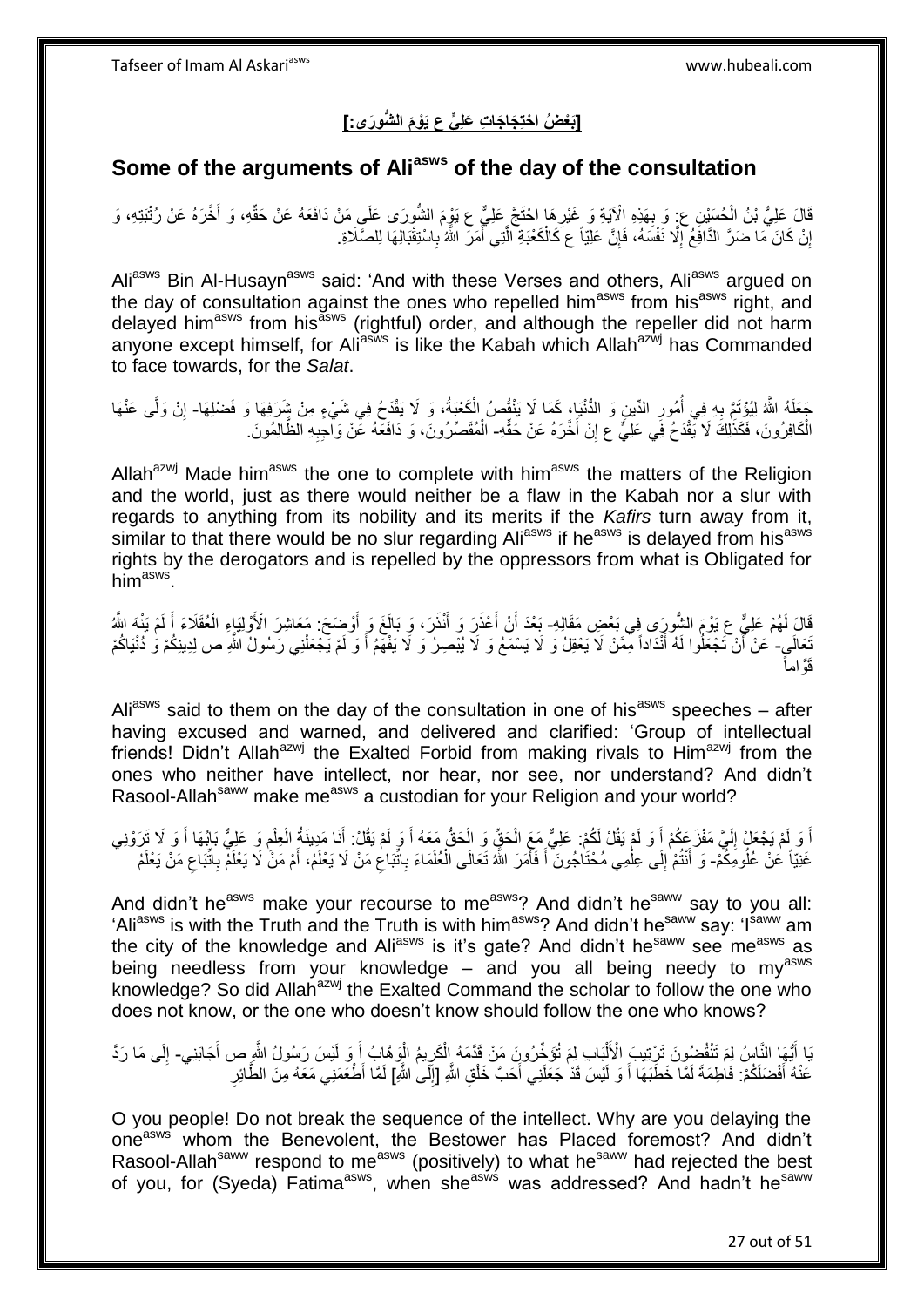made me<sup>asws</sup> as being the most Beloved of the creatures of Allah<sup>azwj</sup> (to Allah<sup>azwj</sup>) when he<sup>saww</sup> fed me<sup>asws</sup> with him<sup>saww</sup>, from the bird?'

اً وَ لَيْسٍ جَعَلَنِيَ أَقْرَبَ الْخَلْقِ شَبَهاً بِمُحَمَّدٍ نَبِيِّهِ ص أَ فَأَقْرَبَ النَّاسِ بِهِ شَبَهاً تُؤَخِّرُونَ وَ أَبْعَدَ النَّاسِ بِهِ شَبَهاً تُقَمِّمُونَ مَا لَكُمْ ِ َ َ ِ ِ ْ ْ َ ِ َ َلَا تَتَفَكَّرُونَ وَ لَّا تَعْقِلُونَ

And Hasn't He<sup>azwj</sup> Made me<sup>asws</sup> as the closest of the people is resemblance with Muhammad<sup>saww</sup>, His<sup>azwj</sup> Prophet<sup>saww</sup>? So you are delaying the one who is the closest of resemblance with him<sup>saww</sup> and the remotest of the people resembling with him<sup>saww</sup> you are placing forward? What is the matter with you all? You are neither thinking (straight) nor are you using your intellects!'

> قَالَ: فَمَا زَالَ يَحْتَجُّ بِهَذَا وَ نَحْوِهِ عَلَيْهِمْ- وَ هُمْ لَا يَغْفُلُونَ عَمَّا دَبَّرُوهُ، وَ لَا يَرْضَوْنَ إِلَّا بِمَا آثَرُوهُ. ِ ِ **∶** ا<br>ا َ ِ

He (Imam Hassan Al-Askari<sup>asws</sup>) said: 'So he<sup>asws</sup> did not cease to argue with these and approximate to it, against them – and there were not heedless from what they had already plotted, and they were not pleased except with what they had already plotted'.

قَوْلُهُ عَزَّ وَ جَلَ هَلْ يَنْظُرُونَ إِلَّا أَنْ يَأْتِيَهُمُ اللَّهُ فِي ظُلَلٍ مِنَ الْغَمامِ وَ الْمَلائِكَةُ وَ قُضِيَ الْأَمْرُ وَ إِلَى اللَّهِ تُرْجَعُ الْأُمُورُ ا<br>ا ِ ِ ْ ِ ْ ْ اً

The Words of Mighty and Majestic: *Are they waiting, except that Allah would come to them in the shadows of the clouds and (so would) the Angels, and the matter would have been Decided? And to Allah return (all) the matters [2:210]*

367 قَالَ الْإِمَامُ عِ لَمَّا بَهَرَهُمْ رَسُولُ اللَّهِ صِ بِآيَاتِهِ، وَ قَطَعَ مَعَاذِبِرَهُمْ بِمُعْجِزَاتِهِ أَبَى بِعْضُهُمُ الْإِيمَانَ، وَ اقْتَرَجَ عَلَيْهِ<br>يَسْمَعُ الْإِيمَانَ، وَ اقْتَرَجَ ْ َ ِ ِ اِلاَقْتِرَاحَاتِ الْبَاطِٰلَةِ ۚ [وَ هِيَ مِآا قَالَ اللَّهُ تَعَالَى: وَ قَالُوا لَنْ نُؤْمِنَ لَكَ- حَتَّى تَفْجُرَ لَمَا مِنَ الْأَرْضِ يَنْبُوَ عِاً- أَوْ تَكُونَ لَكَ جَنَّةٌ ْ َ مِنْ نَخِيلٍ وَ عِنَبٍ- فَتُفَجِّرَ ٱلْأَنْهارَ خِلالَها تَفْجِيراً- أَوْ تُسْقِطَ الْسَّمَاءَ كَما زَعَمْتَ عَلَيْنا كِسَفاً- أَوْ تَأْتِيَ بِاللَّهِ وَ الْمَلاَئِكَةِ قَبِيلًا وَ ِ ْ ِ **ٔ** َ سَائِرُ مَا َذُكِرَ فِي الْآيَةِ،

**S 367 -** The Imam (Hassan Al-Askari<sup>asws</sup>) said: 'When Rasool-Allah<sup>saww</sup> dazzled them with his<sup>saww</sup> Signs and cut off their excuses with his<sup>saww</sup> miracles, some of them refused the Eman and suggested to him<sup>saww</sup> the false suggestions  $-$  and it is what Allah<sup>azwj</sup> the Exalted Says: And they say: We will by no means believe in you *until you cause a fountain to gush forth from the earth for us [17:90] Or you should have a garden of palms and grapes in the midst of which you should cause rivers to flow forth, gushing out [17:91] Or you should cause the sky to come down upon us in pieces as you claim, or bring Allah and the Angels face to face (with us) [17:92]* – and the rest of what He<sup>azwj</sup> Mentioned in the Verse.

فَقَالَ اللَّهُ عَزَّ وَ جَلَّ: يَا مُحَمَّدُ هَلْ يَنْظُرُونَ أَيْ هَلْ يَنْظُرُ هَؤُلَاءِ الْمُكَذِّبُونَ- بَعْدَ إِيضَاحِنَا لَهُمُ الْآيَاتِ، وَ قَطْعِنَا مَعَاذِيرَهُمْ ْ ِ بِالْمُعْجِزَاتِ ْ **∶** 

So Allah<sup>azwj</sup> Mighty and Majestic Said: 'O Muhammad<sup>saww</sup>! **Are they waiting** – i.e., are they waiting, these beliers after Our<sup>azwj</sup> Clarifying the Signs to them, and Our<sup>asws</sup> cutting off their excuses by the miracles.

إِلَّا أَنْ يَأْتِيَهُمُ اللَّهِ فِي ظُلَلٍ مِنَ الْغَمامِ وَ الْمَلائِكَةُ وَ تَأْتِيهِمُ الْمَلَائِكَةُ كَمَا كَانُوا اقْتَرَحُوا عَلَيْكَ إاقْتِرَاجَهُمُ الْمُحَالَ فِي الدُّنْيَا- فِي ْ ْ ْ ِ ْ ْ َ ِ ْ إِنَّيَانِ اللَّهِ الَّذِي لَا يَجْوٍنُ عَلَيْهِ إِلْإِتْيَاَنُ، وَ [اقْتِرَاحِهِمُ] الْبَاطِلَ فِي إِتْيَانِ الْمَلَائِكَةِ- الَّذِينَ لَا يَأْتُونَ إِلَّا مَعَ زَوَالِ هَذَا التَّعَبُّدِ، وَ ه ِ ْ ِ ْ ِ ْ َحِينَ وُقُوعٍ هَلَاكِ الْظَّالِمِينَ بِظُلْمِهِمْ-ِ ْ ِ ِ

28 out of 51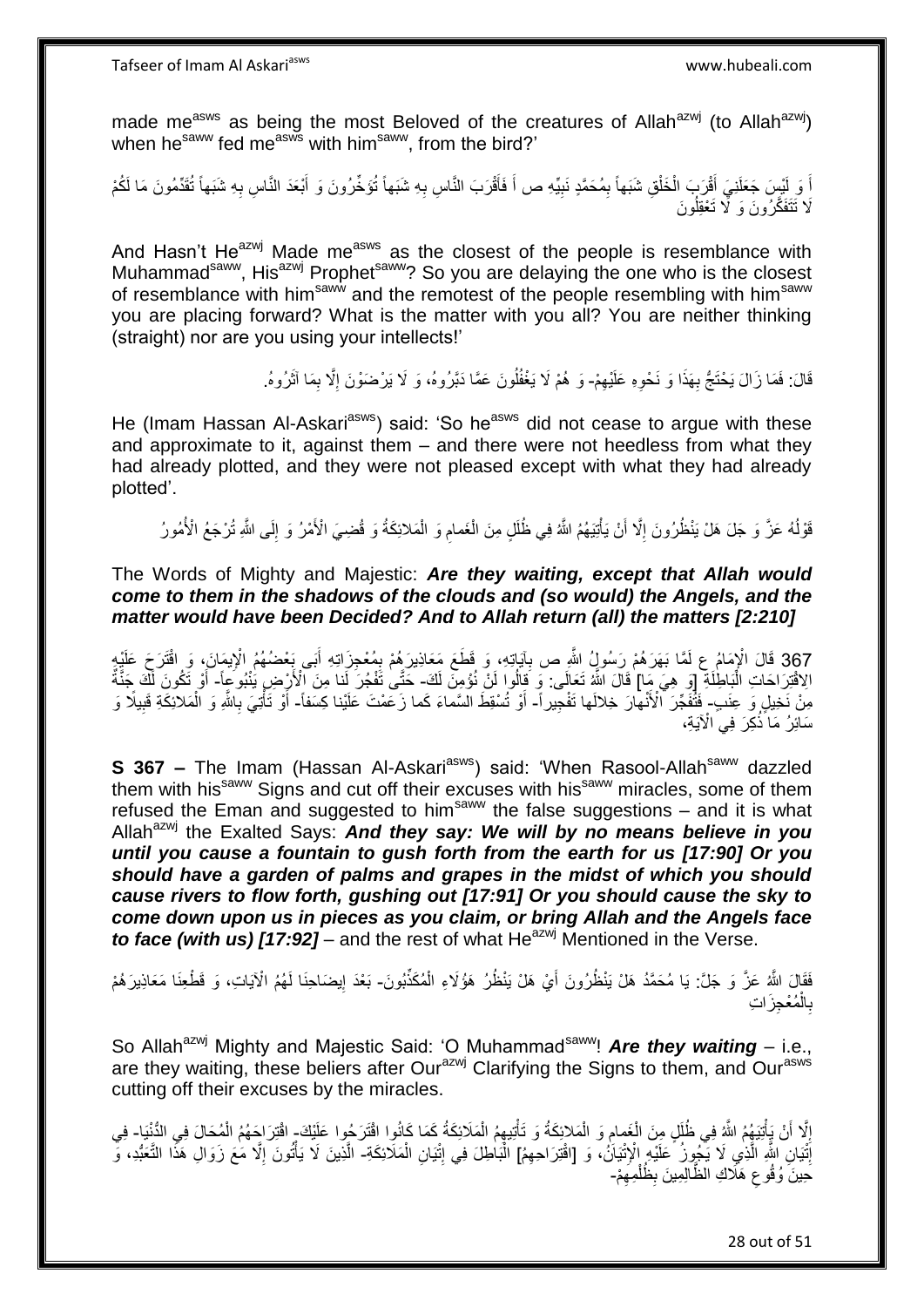*Except that Allah would come to them in the shadows of the clouds and (so would) the Angels* – that the Angels should come to them, just as they were suggesting upon you<sup>saww</sup> their impossible suggestions in the world – regarding bringing Allah<sup>azwj</sup>, which is possible upon the bringing – and their suggestion – the invalid, in bringing the Angels which are not coming except with the decline of the worship, and when the destruction of the unjust occurs, due to their injustices.

> لَ (وَقْتُكَ هَذَا وَقْتُ تَعَبُّدٍ) لَا وَقْتُ مَجِيءِ الْأَمْلَاكِ بِالْهَلَاكِ، فَهُمْ فِي اقْتِرَاحِهِمْ بِمَجِيءِ الْأَمْلَاكِ جَاهِلُونَ. ِ ِ ْ **∶** اُ

And this time period of yours<sup>saww</sup> is time of worship. It is not time for the coming of the Angels with the destruction. Thus they, in their suggestions with the coming of the Angels, are ignorant.

> وَ قُضِيَ الْأَمْرُ أَيْ هَلْ يَنْظُرُونَ إِلَّا مَجِيءَ الْمَلَائِكَةِ، فَإِذَا جَاءُوا وَ كَانَ ذَلِكَ قُضِيَ الْأَمْرُ بِهَلَاكِهِمْ. ِ اً<br>ا ِ **∶** ْ

*And the matter would have been Decided* – i.e., are they waiting except for the coming of the Angels. So when they do come, and that would be the Decided matter of their destruction.

وَ إِلَى اللَّهِ تُرْجَعُ الْأُمُورُ فَهُوَ يَتَوَلَّى الْحُكْمَ فِيهَا، يَحْكُمُ بِالْعِقَابِ عَلَى مَنْ عَصَاهُ وَ يُوحِبُ كَرِيمَ الْمَآبِ لِمَنْ أَرْضَاهُ. ْ  $\frac{1}{2}$ َ ْ **ٍ** ْ ِ

**And to Allah return (all) the matters** – So He<sup>azwj</sup> would be in Charge of the Judgment regarding it.  $He^{azwj}$  would Decide the Punishment upon the one who disobeyed Him, and Obligate the prestigious return to the one who Pleased Him<sup>azwj</sup>.

368 قَالَ عَلِيُّ بْنُ الْجُسَيْنِ عِ طَلَبُ هَؤُلاَءِ الْكُفَّارِ الْإِيَاتِ، وَ لَمْ يَقْنَعُوا بِمَا أَتَاهُمْ مِنْهَا بِمَا فِيِهِ الْكِفَايَةُ- وَ الْبَلَاغُ حَتَّى قِيلَ لَهُمْ:<br>2010 وَفَلَّلَ عَلَيُّ بِأَوْ الْمُسَ ْ ُ ْ ِ َ ِ ْ ْ هَلْ يَنْظُرُونَ إِلَّا أَنْ يَأْتِيَهُمُ اللَّهُ أَيْ إِذَا لَمْ يَقْنَعُوا بِالْحُجَّةِ الْوَاصْطِحَةِ [الذّافِعَةِ] فَهَلْ يَنْظُرُونَ إِلَّا أَنْ يَأْتِيَهُمُ اللَّهُ، وَ ذَلِكَ مُحَالٌ، لِأُنَّ ْ َ ِ ْ َ ِ ْ ْ **∶** الْإِتْيَانَ عَلَى اللَّهِ لَا يَجُوزُ ۚ

**S 368 (a) -** Imam Ali<sup>asws</sup> Bin Al-Husayn<sup>asws</sup> said: 'These *Kafirs* are seeking the Signs, and they are not convinced with what came to them from these, with what were sufficient and conclusive. He<sup>azwj</sup> Said to them: **Are they waiting, except that Allah** *would come to them* – i.e., when they are not content with the clear proofs – the forceful – so are they waiting except that Allah<sup>azwj</sup> should Come to them, and that is impossible, because the coming (or going) cannot be (applicable) upon Allah $a$ <sup>zwj</sup>''.

نَ كَذَلِكَ النَّوَاصِبُ اقْتَرَحُوا عَلَى رَسُولِ اللَّهِ فِي نَصْبِ أَمِيرِ الْمُؤْمِنِينَ عَلِيٍّ ع إِمَاماً- وَ اقْتَرَحُوا- حَتَّى اقْتَرَحُوا الْمُحَالَ. ِ ْ **∶** َ ْ

And similar to that are the Nasibis (hostile ones). They suggested to Rasool-Allah<sup>saww</sup> regarding his<sup>saww</sup> appointing Amir Al-Momineen Ali<sup>asws</sup> as an Imam<sup>asws</sup> and they kept on suggesting until they suggested the impossible.

وَ كَذَلِكَ أَنَّ رَسُولَ اللَّهِ صِ لِمَا نَصَّ عَلَى عَلِيٍّ عِ بِالْفَضِيلَةِ وَ الْإِمَامَةِ وَ سَكَنَ [إِلَى] ذَلِكَ فُلُوبِبُ الْمُؤْمِنِينَ، وَ عَانَدَ فِيهِ ْ ِ لَ ∣∣<br>ِ ْ أَصْنَافُ الْجَاحِدِينَ مِنَ الْمُعَانِدِينَ، وَ شَكَّ فِي ذَلِكَ ضَمُعََاءُ مِنَ الشَّاكِّينَ، وَ احْتَالَ فِي السُّلْمِ مِنَ الْفَرِيقَيْنِ- مِنَ النَّبِيِّ وَ خِيَارِ ِ ْ ْ ْ َ ِ ِ ِ أَصْحَابِهِ، وَ مِنْ أَصْنَافَ أَعْدَائِهِ- جَمَاعَةُ الْمُثَّافِقِينَ، َ **∶** َ ْ

And similar to that – when Rasool-Allah<sup>saww</sup> linked to Ali<sup>asws</sup> with the merits and the Imamate, and the hearts of the *Momineen* were tranquil to that, and the variety of the rejecters from the obstinate ones were obstinate regarding it, and the weak ones from the doubters doubted regarding that. And a group of the hypocrites defrauded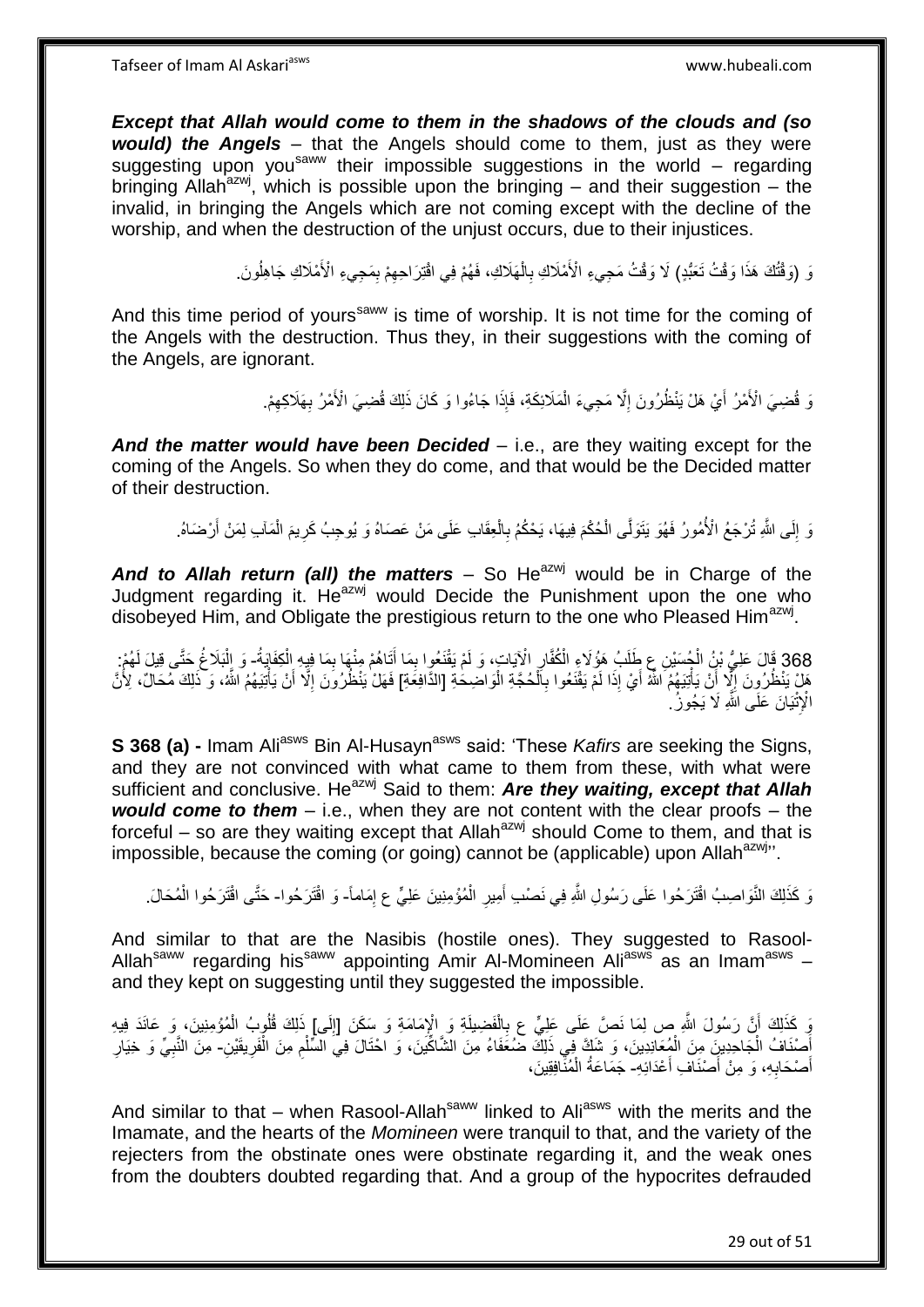Tafseer of Imam Al Askariasws www.hubeali.com

regarding the peace from the two groups - from the Prophet<sup>saww</sup> and the best of his<sup>saww</sup> companions (on one side), and from the variety of his<sup>saww</sup> enemies.

وَ فَاضَ فِي صُدُورٍ هِمُ الْعَدَاوَةُ وَ الْبَغْضَاءُ وَ الْحَسَدُ وَ الشَّحْنَاءُ حَتَّى قَالَ قَائِلُ الْمُنَافِقِينَ: لَقَدْ أَسْرَفَ مُحَمَّدٌ فِي مَدْحٍ [نَفْسِهِ- ثُمَّ ْ ْ ْ ْ ِ  $\zeta$ َ ر<br>ا ِ أَسْرَفَ فِي مَدْح] أَخِيهِ عَلِيٍّ وَ مَا ذَلِكَ مِنْ عِنْدِ رَبِّ الْعَالَمِينَ، وَ لَكِنَّهُ فِي ذَلِكَ مِنَ الْمُنَقَوِّلِينَ- يُرِيدُ أَنْ يُثْبِثَ لِنَفْسِهِ الرِّئَاسَةُ َ ْ ِ **ٔ** َ ِ عَلَيْنَا حَيّاً، وَ لِعَلِّيٍّ بَعْدَ مَوْتِهِ.

And their chests were inundated with the enmity, and the hatred, and the envy, and the grudges to the extent that a speaker of the hypocrites said, 'Muhammad<sup>saww</sup> has been extravagant in the praise of himself<sup>saww</sup>, then he<sup>saww</sup> has been extravagant in the praise of his<sup>saww</sup> brother Ali<sup>asws</sup>, and that is not from the Lord<sup>azwj</sup> of the worlds, but that is from the talkers – intending to affirm the government for himself<sup>saww</sup> upon us at the moment, and for Ali<sup>asws</sup> after his<sup>saww</sup> death.

قَالَ اللَّهُ تَعَالَى: يَا مُحَمَّدُ قُلْ لَهُمْ: وَ أَيَّ شَيْءٍ أَنْكَرْتُهِ مِنْ ذَلِكَ هُوَ عَزِيِزٌ حَكِيمٌ كَرِيمٌ، ارْتَضَى عِبَاداً مِنْ عِبَادِهِ، وَ اخْتَصَـّهُمْ َ ِ **ٍ** بِكَرَامَاتٍ لِمَا خَلِمَ مِنْ حُسْنِ طَاعَاتِهِمْ، وَ انْقَيَادِهِمْ لِأَمْرِهِ فَفَوَّضَ إِلَيْهِمْ أَمُورَ عِبَادِهِ، وَ جَعَلَ إِلَيْهِمْ اسِيَاسَةَ خَلْقِهِ بِالتَّذْبِيرِ الْحَكِيمِ ُ ِ لَ ِ ِ ِ ِ ِ ْ ِ ِ ِ ْ ِ لَ ِ الَّذِي وَفَّقَهُمْ لَهُ.

Allah<sup>azwj</sup> the Exalted Said: "O Muhammad<sup>saww</sup>! Say to them: 'And which thing are you all denying from that, and He<sup>azwj</sup> is Mighty, Wise, Benevolent. He<sup>azwj</sup> Chooses servants<sup>asws</sup> from His<sup>azwj</sup> servants, and Particularises them<sup>asws</sup> with the miracles due to what He<sup>azwj</sup> Knows from the excellence of their<sup>asws</sup> obedience and their<sup>asws</sup> submission to His<sup>azwj</sup> Commands. So He<sup>azwj</sup> Delegates to them the affairs of His<sup>azwj</sup> creatures with the Master plan of the Wise Whom Who Made them<sup>asws</sup> to be compatible for it.

اً وَ لَا تَرَوْنَ مُلُوكَ الْأَرْضِ إِذَا ارْتَضِي أَحَدُهُمْ- خِدْمَةَ بَعْضِ عَبِيدِهِ، وَ وَثِقَ بِحُسْنِ اضطلَاعهِ بِمَا يَنْدُبُ لَهُ مِنْ أُمُورِ َ ِ ِ ِ ِ ُ مَمَالِكِهِ، جَعَلَ مَا وَرَاءِ بَابِهِ إِلَيْهِ، وَ اعْتَمَدَ فِي سِيَاسَةِ جُيُوشِهِ وَ رَعَايَاهُ عَلَيْهِ. لَ  $\frac{1}{2}$ **∶** 

And are you not seeing the kings of the earth, when one of them is pleased with the service of one of his servants and his obedience with what he had nominated for it from the affairs of his kingdom, makes whatever is behind his door to him (his secrets), and relies upon him regarding the affairs of his army and his citizens?

كَذَلِكَ مُحَمَّدٌ فِي التَّدْبِيِرِ الَّذِي رَفَعَهُ لَهُ رَبُّهُ، وَ عَلِيٌّ مِنْ بَعْدِهِ الَّذِي جَعَلَهُ وَصِيَّهُ وَ خَلِيفَنَّهُ فِي أَهْلِهِ وَ قَاضِيَ دَيْنِهِ، وَ مُنْجِزَ ه ه ِ **∣** َ عِدَاتِهِ، وَ الْمُؤَاّزِرَ لِأُوْلِّيَائِهِ، وَ الْمُنَاصِبَ لِأَعْدَابِهِ ْ **∶** 

Similar to that is Muhammad<sup>saww</sup> is the Master plan of the One<sup>azwj</sup> which his<sup>saww</sup> Lord<sup>azwj</sup> Raised it for him<sup>saww</sup>, and (so is) Ali<sup>asws</sup> from after him<sup>saww</sup> whom He<sup>azwj</sup> Made to be his<sup>saww</sup> successor<sup>asws</sup> and his<sup>saww</sup> replacement regarding his<sup>saww</sup> family and the paying back of his<sup>saww</sup> debts, and the fulfilling of his<sup>saww</sup> promises made, and one supportive of his<sup>saww</sup> friends and one hostile to his<sup>saww</sup> enemies".

فَلَمْ يَقْنَعُوا بِذَلِكَ، وَ لَمْ يُسْلِمُوا وَ قَالُوا: لَيْسَ الَّذِي يُسْنِدْهُ إِلَى ابْنِ أَبِي طَإِلِبِ عِ بِأَمْرٍ صَغِيرٍ، إِنَّمَا هُوَ دِمَاءُ الْخَلْقِ، وَ نِسَاؤُهُمْ، ُ ْ ْ ِ َ ِ َ  $\frac{1}{2}$ ه لَ رَ أَوْلَادُهُمْ، وَ أَمْوَالُهُمْ، وَ حُقُوقُهُمْ [وَ أَنْسَابُهُمْ] وَ دُنْيَاهُمْ وَ آخِرَنَّهُمْ، ۖ فَلْيَأْتِنَا بِآيَةٍ تَلِيقٌ بِجَلاَلَةٍ مَوْهِ الْوَلَايَةِ َ ٔ<br>ا َ ْ ِ ِ ْ ْ

But they were not persuaded by that and did not submit, and they said, 'That which He<sup>azwj</sup> has Conferred to the son<sup>asws</sup> of Abu Talib<sup>asws</sup> is not a small matter. But rather, it is (for) the blood of the people, and their womenfolk, and their children, and their wealth, and their rights, and their lineages, and their world and their Hereafter.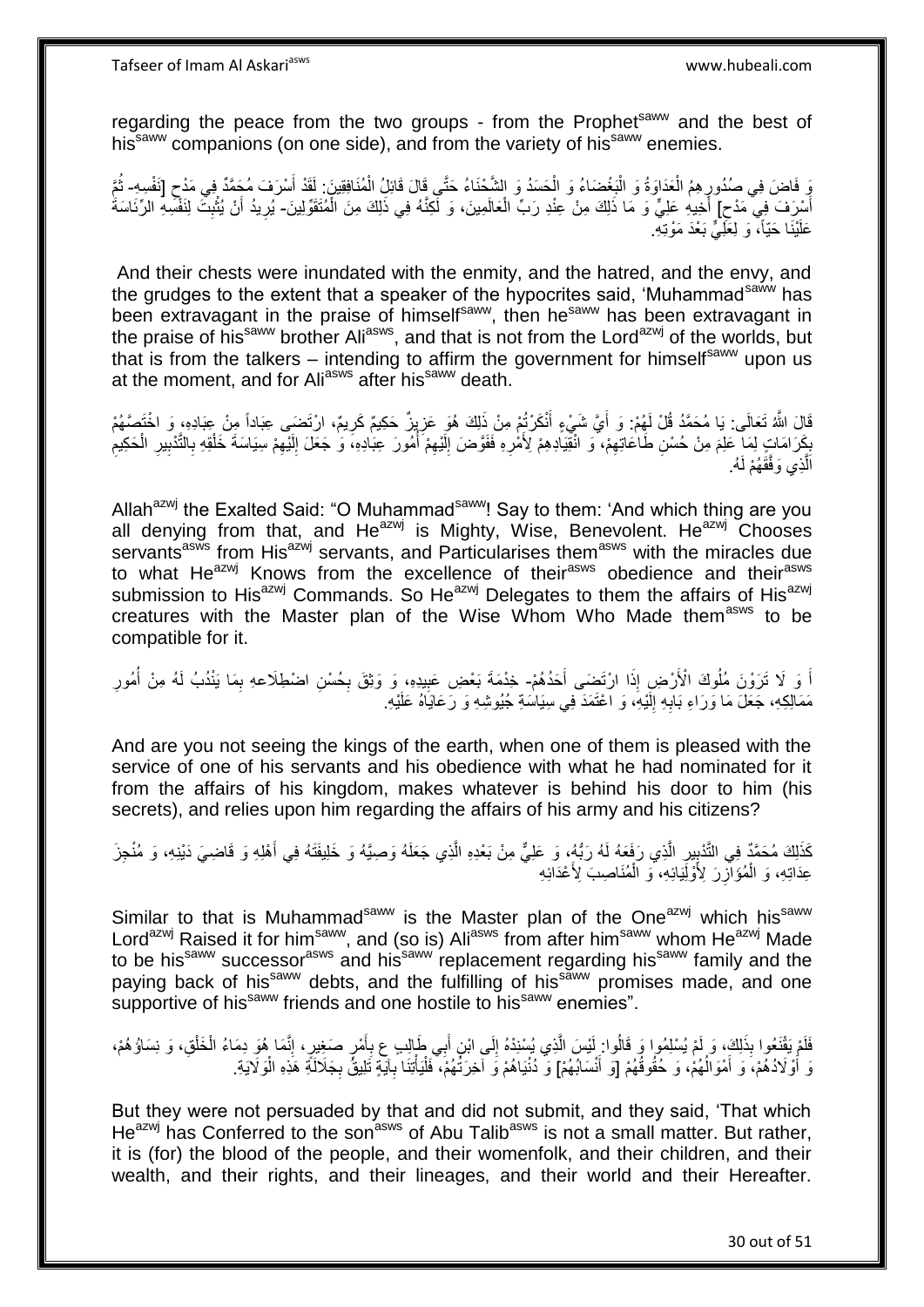Therefore, come to us with a Sign worthy of the majesty of this Wilayah (mastership).

## **]ا ْحتِ َجا َجا ُت َر ُسو ِل ََّّللاِ ص لَِوََلَي ِة َعلِ ٍّي ع:[**

### **Arguments of Rasool-Allahsaww for the Wilayah of Aliasws**

368 فَقَالَ رَسُولُ اللَّهِ ص: أَ مَا كَفَاكُمْ نُورُ عَلِيٍّ الْمُشْرِقُ فِي الظَّلُمَاتِ الَّذِي رَأَيْتُمُوهُ لَيْلِمَةٍ خُرُوجِهِ مِنْ عِنْدِ رَسُولِ اللَّهِ إِلَى<br>368 قَصَلَ تَرَسُّفُ السَّفَرِينَ اللَّهِ إِلَى ِ َ ه ُ ْ َ مَنْزِلِهِ أَ مَا كَفَاكُمْ أَنَّ عَلِيّاً جَازَ وَ الْحِيطَانُ بَيْنَ يَدَيّْهِ، فَفُتِكَتْ لَهُ وَ طُرِّقَتْ، ثُمَّ عَادَتْ وَ الْتَأَمَتْ ان<br>المقامات المقامات المقامات المقامات المقامات المقامات المقامات المقامات المقامات المقامات المقامات المقامات<br>المقامات المقامات المقامات المقامات المقامات المقامات المقامات المقامات المقامات المقامات المقامات المقامات ْ َ **∶** َ ْ

**S 368 (b)** – Rasool-Allah<sup>saww</sup> said: 'Was it not sufficient for you all, the light of Ali<sup>asws</sup> shining in the darkness which you saw on the night he<sup>asws</sup> went out from the presence of Rasool-Allahsaww to his<sup>asws</sup> house? Was is not sufficient for you that Aliasws crossed over and (although) the wall was in front of him<sup>asws</sup>, but it opened up and made a way for him<sup>asws</sup>, then it returned and joined up again?

أَ مَا كَفَاكُمْ يَوْمَ غِدِيرِ خُمٍّ أَنَّ عَلِيّاً لَمَّا أَقَامَهُ رَسُولُ اللَّهِ رَأَيْتُمْ أَبْوَابَ السَّمَاءِ مُفَثَّحَةً، وَ الْمَلَائِكَةَ مِنْهَا مُطَّلِعِينَ تُنَادِيكُمْ: هَذَا وَلِيُّ َ َ لَ ِ ْ اللَّهِ فَاتَّبِعُوهُ، وَ ٰ إِلَّا حَلَّ بِكُمْ عَذَابُ اللَّهِ فَاحْذَرُوهُ ِ ِ **∶** 

Was it not sufficient for you on the day of Ghadeer Khumm that Ali<sup>asws</sup>, when Rasool-Allah<sup>saww</sup> established him<sup>asws</sup>, you saw the gateways of the sky opened up and the Angels emerging from these calling out to you, 'This is a Guardian<sup>asws</sup> of Allah<sup>azwj</sup>, therefore obey him<sup>asws</sup>, or else the Punishment of Allah<sup>azwj</sup> would be Released with you all, therefore be warned'?

اً مَا كَفَاكُمْ رُؤْيَتُكُمْ عَلِيَّ بْنَ أَبِي طَالِبٍ ع وَ هُوَ يَمْشِي وَ الْجِبَالُ تَسِيرُ بَيْنَ يَدَيْهِ لِلَّلَّا يَحْتَاجَ إِلَى الِانْحِرَافِ عَنْهَا، فَلَمَّا جَازَ ِ ْ رَجَعَتِ الْجِبَالُ إِلَى أَمَاكِنِهَا َ  $\frac{1}{2}$ ْ

Was is not sufficient for you seeing Ali<sup>asws</sup> Bin Abu Talib<sup>asws</sup> and he<sup>asws</sup> was walking, and the mountain moving aside lest he<sup>asws</sup> be needy to turn around from it, so when he<sup>asws</sup> had crossed over, the mountain moved back into its place?

> نُّمَّ قَالَ: اللَّهُمَّ زِدْهُمْ آيَاتٍ، فَإِنَّهَا عَلَيْكَ سَهْلَاتٌ يَسِيرَاتٌ- لِتَزِيدَ حُجَّتُكَ عَلَيْهِمْ تَأْكِيداً. ِ ِ ه ُ ْ ِ **∶**

Then he<sup>saww</sup> said: 'O Allah<sup>azwj</sup>! Increase the Signs for them, for these are easy, a small thing for You<sup>azwj</sup>, in order for Your<sup>azwj</sup> Proof to be Increased against them, substantiated'.

قَالَ: فَرَجَعَ الْقَوْمُ إِلَى بُيُوتِهِمْ، فَأَرَادُوا دُخُولَهَا فَاعْتَقَلْتْهُمُ الْأَرْضُ وَ مَنَعَتْهُمْ، وَ نَادَتْهُمْ: حَرَامٌ عَلَيْكُمْ دُخُولُهَا- حَتَّى تُؤْمِنُوا َ ِ  $\frac{1}{2}$ ْ  $\overline{a}$ ِوَلَايَةِ عَلِيٍّ ع. قَالُوَا: آمَنَّا. وَ دَخَلُوا. 

He (Imam Hassan Al-Askari<sup>asws</sup>) said: 'So the group returned to their houses and they intended to enter these, but the ground seized them and prevented them, and called out to them, 'It is prohibited unto you to enter these until you believe in the Wilayah of Ali<sup>asws</sup>!' They said, 'We believe!' And they entered.

ُّمَّ ذَهَبُوا يَنْزِ عُونَ ثِيَابَهُمْ لِيَلْبَسُوا غَيْرَهَا، فَثَقُلَتْ عَلَيْهِمْ، وَ لَمْ يُقِلُّوهَا وَ نَادَتْهُمْ: حَرَامٌ عَلَيْكُمْ سُهُولَةُ نَزْعِنَا- حَتَّى تُقِرُّوا بِوَلَايَةِ ِ ُ ِ َ ْ ِ عَلِيٍّ ع فَأَقَرُّوا، وَ نَزَعُوهَا. َ

31 out of 51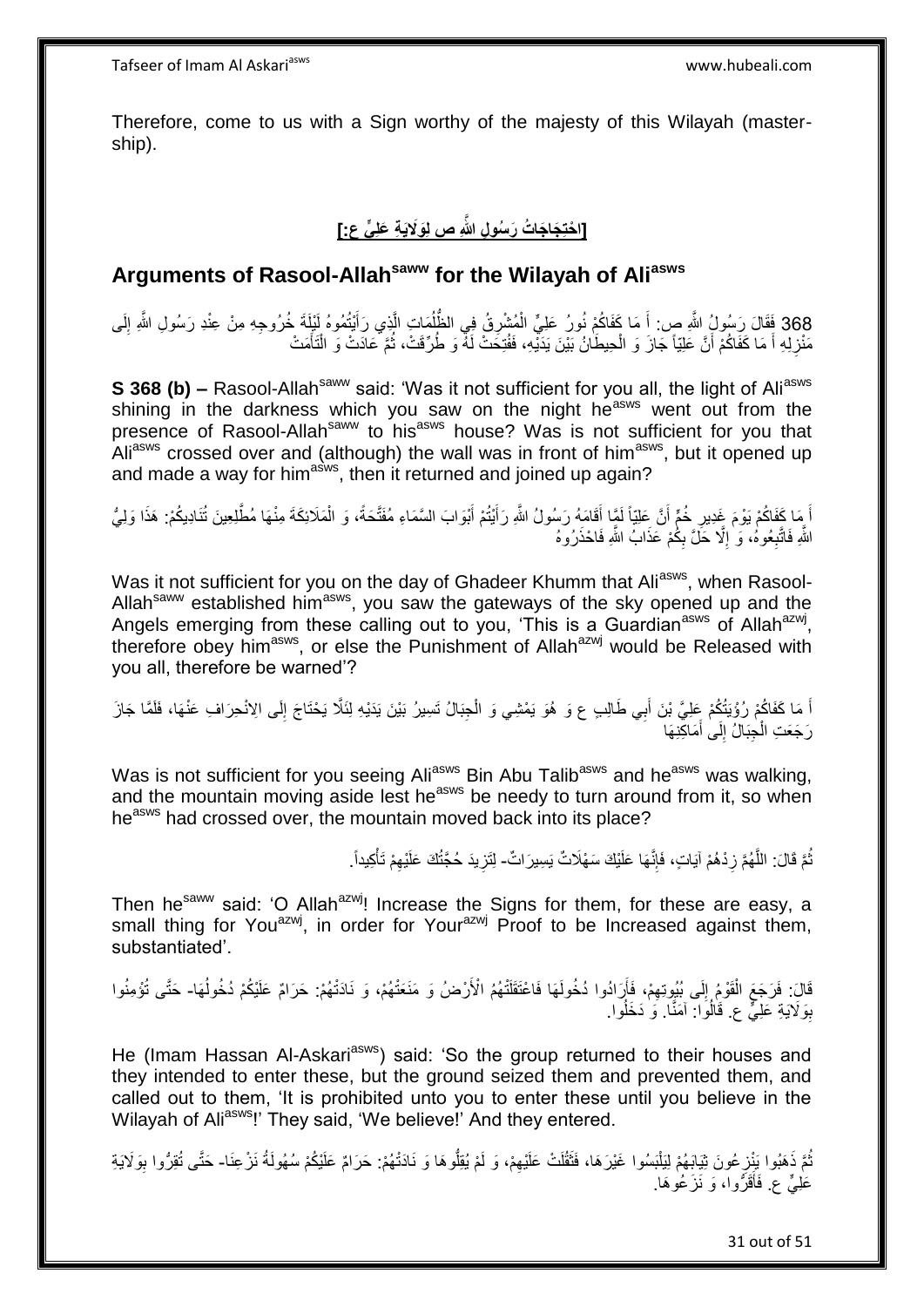Then they went on to remove their clothes in order to wear another, but these became heavy upon them and could not lift them, and these called out to them, 'It is prohibited upon you the ease of removing us until you acknowledge with the wilayah of Aliasws!' So they acknowledged, and they removed them.

> نُمَّ ذَهَبُوا يَلْبَسُونَ ثِيَابَ اللَّيْلِ، فَثَقُلَتْ عَلَيْهِمْ وَ نَادَتْهُمْ: حَرَامٌ عَلَيْكُمْ لُبْسُنَا- حَتَّى تَعْتَرِفُوا بِوَلَايَةِ عَلِيٍّ ع. فَاعْتَرَفُوا. ُ ُ ِ َ ه :<br>ا ِ

Then they went on to wear the night clothes, but these became heavy upon them, and called out to them, 'It is prohibited upon you to wear us, until you acknowledge with the Wilayah of Ali<sup>asws</sup>!' So they acknowledged.

نُّمَّ ذَهَبُوا يَأْكُلُونَ، فَثَقُلَتْ عَلَيْهِمُ اللُّقْمَةُ، وَ مَا لَمْ يَثْقُلْ مِنْهَا اسْتَحْجَرَ فِي أَفْوَاهِهِمْ، وَ نَادَتْهُمْ: حَرَامٌ عَلَيْكُمْ أَكْلُنَا- حَتَّى تَعْتَرِفُوا ِ َ ْ ُّ **ٔ** ْ ُ َ ِ بِوَلَايَةِ عَلِيٍّ ع فَاعْتَرَفُوا. 

Then they went to eat, but the morsel became heavy upon them, and whatever did not become heavy from these, became pebbles in their mouths, and called out to them, 'It is prohibited upon you to eat us, until you acknowledge with the Wilayah of Ali<sup>asws</sup>!' So they acknowledged.

ُمَّ ذَهَبُوا يَبُولُونَ وَ يَتَغَوَّطُونَِ، فَتَعَذَّبُوا وَ تَعَذَّرَ عَلَيْهِمْ، وَ نَادَتْهُمْ بُطُونُهُمْ وَ مَذَاكِيرُهُمْ: حَرَامٌ عَلَيْكُمُ السَّلَامَةُ مِنَّا- حَتَّى ِ ُ نْغْتَرِ فُوا بِوَلَايَةِ عَلِيٍّ بْنِ أَبِي طَالِبٍ ع. فَاعْتَرَفُوا َ **ِ** ِ

Then they went to urinate and defecate, but they were unable and became impossible upon them, and they bellies and their manhood called out to them, 'It is prohibited upon you to be safe from us, until you acknowledge with the Wilayah of Aliasws Bin Abu Talib<sup>asws</sup>'. So they acknowledge.

نُّمَّ ضَجَرَ بَعْضُهُمْ وَ قَالَ: اللَّهُمَّ إِنْ كانَ هِذا هُوَ الْحَقَّ مِنْ عِنْدِكَ- فَأَمْطِرْ عَلْيْنا حِجارَةً مِنَ السَّماءِ- أَوِ ائْتِنا بِعَذابِ أَلِيمِ قَالَ اللَّهُ ْ ِ ه ُ َ م<br>وا َ ِ ِ َ عَٰزٌ وَ جَلَ: وَ ما كانَ اللَّهُ لِيُعَذِّبَهُمْ وَ أَنْتَ فِيهِمْ فَإِنَّ عَذَابَ الِاصْطِلَامِ الْعَامِّ إِذَا نَزَلَ، نَزَلَ بَعْدَ خُرُوجِ الَّنَبِيِّ صَ ُمِنْ بَيْنِ ِ َ **∶**  $\zeta$ ْ ِ ِ ِه ْم، ِ .<br>ظهُر أ

Then some of them got annoyed, and said, '*O Allah! If this is the Truth from You, then Rain upon us stones from the sky or Inflict upon us a painful Punishment*  **[8:32]**. Allah<sup>azwj</sup> Mighty and Majestic Said: But Allah was not going to Punish *them whilst you were among them [8:33]* – for the uprooting Punishment would be general when it does descend. It would (only) descend after the exit of the Prophet<sup>saww</sup> from their midst.

مُّعَ قَالَ اللَّهُ عَزَّ وَ جَلَّ: وَ ما كانَ اللَّهُ مُعَذِّبَهُمْ وَ هُمْ يَسْتَغْفِرُونَ يُظْهِرُونَ التَّوْبَةَ وَ الْإِنْاَبَةَ، فَإِنَّ مِنْ حُكْمِهِ فِي الدُّنْيَا أَنْ يَأْمُرَك<br>يُمْ مِن يَجِب النَّائِبَ الَّذِي ِ ْ َ ا بِقَبُولِ الظَّاهِرِ ، وَ تَرْكِ التَّفْتِيشِ عَنِ الْبَاطِنِ، ٰلِأَنَّ الْدُّنْيَا دَارُ اِمْهَالٍ وَ اِنْظَارٍ ، وَ الْآخِرَةَ دَارُ الْجَزَاءِ بِلَا تَعَبُّدٍ ۚ ِ ِ ْ **∶ ِ** ِ ْ

Then Allah<sup>azwj</sup> Mighty and Majestic Said: **nor is Allah going to Punish them whilst** *yet they ask for Forgiveness [8:33]* – manifesting the repentance and the attentiveness, for it is from His<sup>azwj</sup> Judgment in the world that He<sup>azwj</sup> has Commanded you with accepting then apparent and leave the investigation about the hidden (esoteric), because the world is a house of respite and waiting, and the Hereafter is a House of the Recompense without (performing acts of) worship.

َالَ: وَ ما كانَ اللَّهُ مُعَذِّبَهُمْ وَ فِيهِمْ مَنْ يَسْتَغْفِرُ - لِأَنَّ هَؤُلَاءِ لَوْ أَنَّ فِيهِمْ مَنْ عَلِمَ اللَّهُ أَنَّهُ سَيُؤْمِنُ - أَوْ أَنَّهُ سَيَخْرُجُ مِنْ نَسْلِهِ ذُرِّيَّةٌ َ ِ َ َ َ َ طَيِّبَةٌ- يَجُودُ رَّبُّكَ عَلَى أُولَٰئِكَ بِٱلْإِيمَانِ وَ ثَوَابِهِ، وَ لَا يَقْتَطِعُهُمْ بِاَخْتِرَامِ آبَائِهِمُ الْكُفَّارِ، وَ لَوْ لَا ذَلِكَ لَأَهْلَكَهُمْ. ِ ِ ِ ة<br>أ ِ ا<br>ا ِ ِ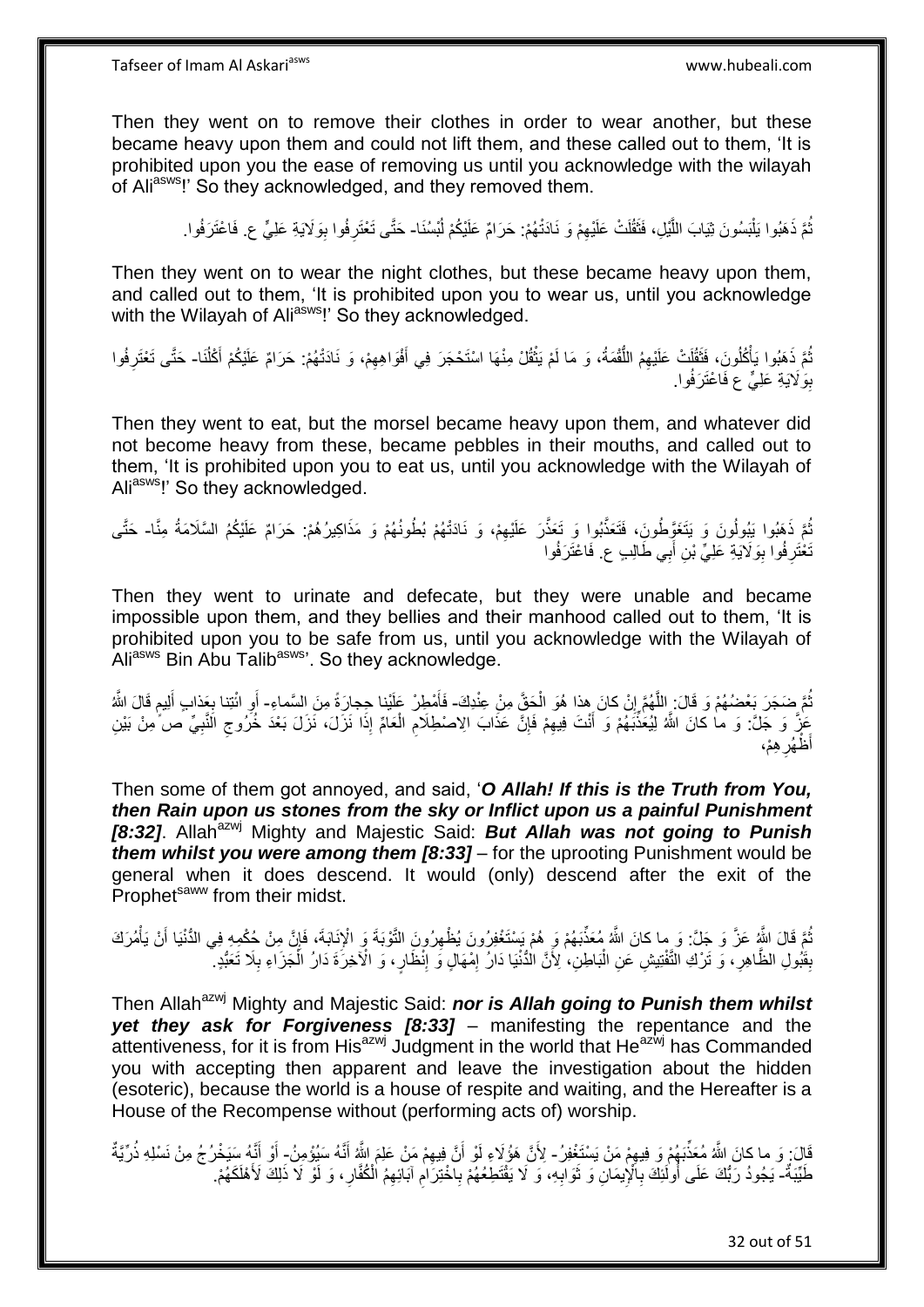He<sup>azwj</sup> Said: **nor is Allah going to Punish them** – and among them is one who seeks Forgiveness – because they, if among them there is one whom Allah<sup>azwj</sup> Knows of that he would be believing (in the future), or there would be coming out from his lineage, a goodly offspring  $-\overline{y}$  your Lord<sup>azwj</sup> would be Benevolent upon them with the Eman and its Rewards, and He<sup>azwj</sup> would not Cut them off by Destroying their Kafir forefathers – and had it not been so,  $He^{azwj}$  would have Destroyed them.

فَذَلِكَ قَوْلُ رَسُولٍ اللَّهِ ص: كَذَلِكَ اقْتَرَحَ النَّاصِبُونَ آيَاتٍ فِي عَلِيٍّ ع حَتَّى اقْتَرَحُوا مَا لَا يَجُوزُ فِي حُكْمِ [اللَّهِ]، جَهْلًا بِأَحْكَامِ<br>يَجْمَعُونَ مِنْ يَعْرُفُهُ بِيَمْ يَجْمَعُونَ النَّاصِ ِ َ ِ اللَّهِ، وَ اَقْتِرَاحاً لِلْأَبَاطِيلِ عَلَى اللَّهِ

So these are the words of Rasool-Allah<sup>saww</sup>: 'Like that is how the Nasibis are suggesting (to be shown) Sign regarding Aliasws until they are suggesting what is not allowed in the Judgment of Allah<sup>azwj</sup>, being ignorant of the Ordinances of Allah<sup>azwj</sup> and suggesting falsities upon Allah<sup>azwj</sup><sup>,</sup>

َسِلْ بَنِي إِسْرِائِيلَ الْإِيَةَ إِلَى قَوْلِهِ أَوْ ضَعِيفاً 211، 282- اثْنَتَانِ وَ سَبْعُونَ آيةً تَفْسِيرُهَا مَفْقُودٌ. رَزَقَنَا اللَّهُ تَمَامَهُ بِمُحَمَّدٍ وَ آلِهِ ا<br>: ِ ر<br>ا ِ الطَّيِّبِينَّ- َصَلَوَاتُ اللَّهِ عَلَيْهِمْ أَجْمَعِينَ [إِلَى يَوْمِ الدِّينِ] ِ َ ِ ِ ∣∣<br>∶

Ask the Children of Israel [2:211] - up to His<sup>azwj</sup> Words or weak (of understanding) [2:282], seventy two Verses, its interpretation is lost. May Allah<sup>azwj</sup> Grace us the complete of it by Muhammad<sup>saww</sup> and his<sup>saww</sup> goodly Progeny<sup>asws</sup>. May the *Salawat* of Allah<sup>azwj</sup> be upon them all, up to the Day of Religion (Judgment).

ِ إِسْمِ اللَّهِ الرَّحْمِنِ الرَّحِيمِ] شَيْءٌ آخَرُ مِنْ تَفْسِيرِ هَذِهِ السُّورَةِ- مِنَ الْإِمَامِ الْحَسَنِ بْنِ عَلِيٍّ الْعَسْكَرِيِّ عَلَيْهِ وَ عَلَى آبَائِهِ وَ ابْنِهِ ِ ِ ِ **∶** ْ ْ ِ الْقَائِمِ عِ الْمُنْتَظَرِ الْمَهْدِيِّ السَّلَامُ. ْ **∶** ْ ْ

In the Name of Allah<sup>azwj</sup> the Beneficent, the Merciful. Another thing from the interpretation of this Chapter (Surah Baqarah) – from the Imam Al-Hassan<sup>asws</sup> Bin Ali Askari<sup>asws</sup>, the greetings be upon him<sup>asws</sup>, and upon his<sup>asws</sup> forefathers<sup>asws</sup>, and his<sup>asws</sup> son<sup>asws</sup> Al-Qaim<sup>asws</sup>, the awaited, the Guided one'.

> قَوْلُهُ عَزَّ وَ جَلَ أَوْ ضَعِيفاً أَوْ لا يَسْتَطِيعُ أَنْ يُمِلَّ هُوَ فَلْيُمْلِلْ وَلِيُّهُ بِالْعَدْلِ إِلَى آخِرِ الْآيَةِ ُ ْ ِ ْ اً َ ِ ِ

The Words of Mighty and Majestic: *or weak, or he is not able to dictate himself,*  **so let his quardian dictate with fairness [2:282]** – up to the end of the Verse.

369 قَالَ أُمِيرُ الْمُؤْمِنِينَ ع فِي قَوْلِهِ عَزَّ وَ جَلَّ: أَوْ ضَعِيفاً أِوْ لا يَسْتَطِيعُ أَنْ يُمِلَّ هُوَ فَلْيُمُلِلْ وَلِيَّهُ بِالْعَدْلِ قَالَ ضَعِيفاً فِي ْ **∶** ْ َ َ َ ْ َ بَدَنِهِ- لَا يَقْدِرُ أَنْ يُمِلِّ، أَوْ ضَعِيفًا فِي فَهْمِهِ وَ عِلْمِهِ- لَا يَقْدِرُ أَنْ يُمِلَّ وَ يُمَيِّزَ الْأَلْفَاظَ- الَّتِي هِيَ عَذْلٌ عَلَيْهِ وَ لَهُ مِنَ الْأَلْفَاظِ-ْ َ َ ْ َ ْ الَّتِي هِيَ جَوْرٌ عَلَيْهِ أَوْ عَلَى حَمِيمِهِ ۖ ه

**S 369 –** Amir Al-Momineen<sup>asws</sup> said regarding the Words of the Mighty and Majestic: *or weak, or he is not able to dictate himself, so let his guardian dictate with fairness [2:282]*: '(Either) we in his body, not being able to dictate, or weak in his understanding and his knowledge, not being able to dictate and discern the wordings – those which are fair upon him and are for him from the wordings, (and) those which are unfair upon him or upon his friend.

َ أَوْ لا يَسْتَطِيعُ أَنْ يُمِلَّ هُوَ يَعْنِي بِأَنْ يَكُونَ مَشْغُولًا فِي مَرَمَّةٍ لِمَعَاشٍ، أَوْ تَزَوُّدٍ لِمَعَادٍ، أَوْ لَذَّةٍ فِي غَيْرِ مُحَرَّمٍ، فَإِنَّ تِلْكَ [هِيَ] َ أ ِ َ ْ ِ **ื ∶** الْأَنْشْغَالُ- الَّذِّي لَا يَنْبَغِي لِعَاقِلٍ أَنْ يَشْرَعَ فِي غَيْرِ هَا. **ٍ** َ ه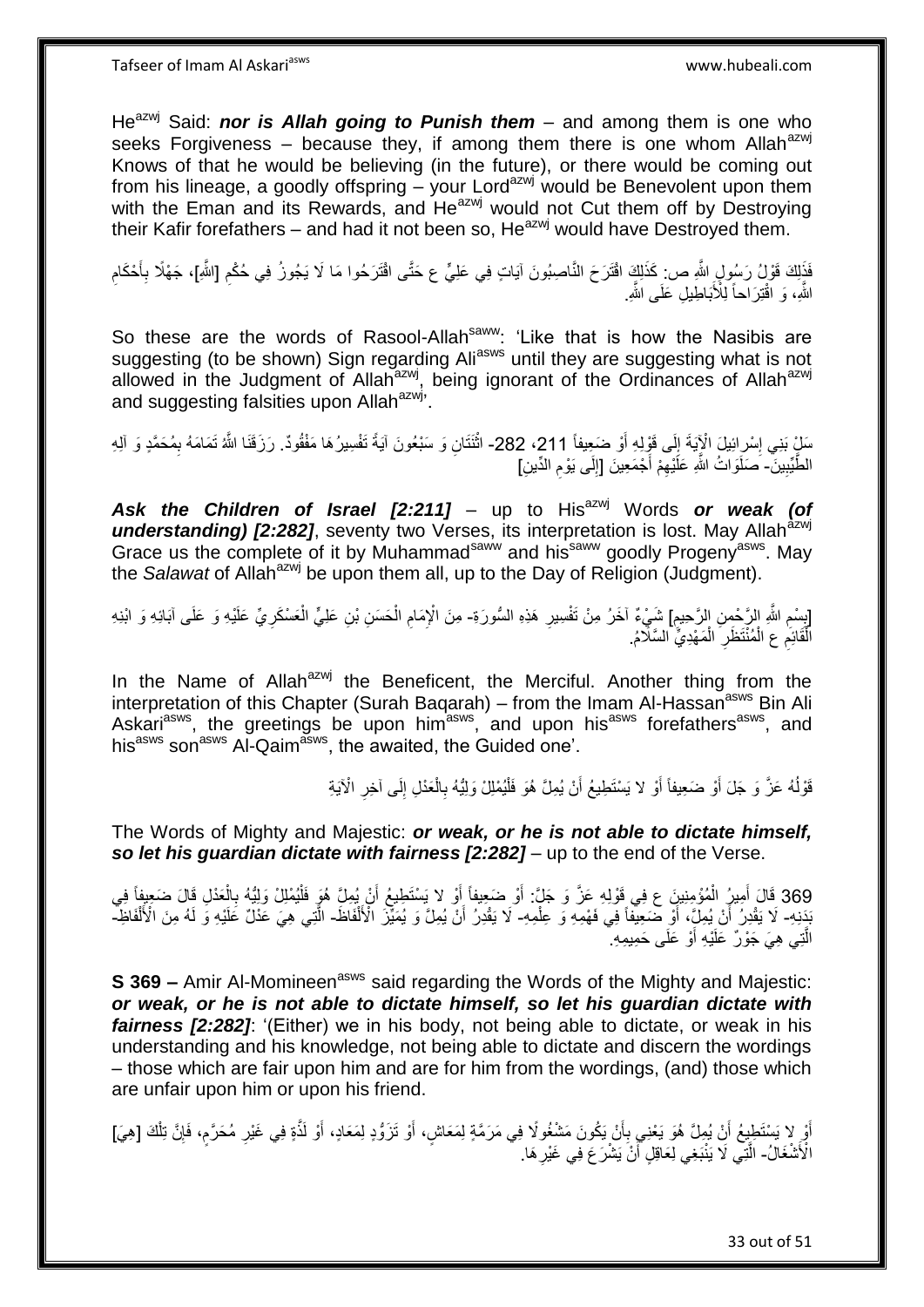*Or he is not able to dictate himself* – meaning, if he happens to be too busy in the correction of his livelihood, or providing for the Hereafter, or pleasures in other than the Prohibition, for these are the pre-occupations which is not befitting for the intellectual that he begins in something else.

قَالَ: فَلْيُمْلِلْ وَلِيُّهُ بِالْعَدْلِ يَعْنِي النَّائِبَ عَنْهُ، وَ الْقَيِّمَ بِأَمْرِهِ بِالْعَدْلِ، بِأَنْ لَا يَحِيفَ عَلَى الْمَكْتُوتِ وَ لَا عَلَى الْمَكْتُوبِ عَلَيْهِ. ْ ِ ا<br>ا ْ ْ اُ ِ ْ **∶** ِ َ **∶** ْ

He<sup>azwj</sup> Said: so let his quardian dictate with fairness [2:282] – meaning the representative from him, and the custodian with his affairs, with the justice, if he is not biased upon the writing for him, nor (biased) upon writing against him.

#### **[فِي إِعَانَةِ الضَّعِيفِ:] ِ**

#### **Re: Assisting the weak one**

370 قَالَ رَسُولُ النَّهِ صِ مَنْ أَعَانَ ضَعِيفاً فِي بَدَنِهِ عَلَى أَمْرِهِ، أَعَانَهُ اللَّهِ تَعَالَى عَلَى أُمْرِهِ، وَ نَصبَ لَهُ فِي الْقِيَامَةِ مَلَائِكَةً-<br>370 قَالَ رَسُولُ النَّهِ صَبِّ مَثَّلاً وَاللَّهُ عَلَ ْ َ َ َ َ يُعِينُونَهُ عَلِى قَطْعٍ تِلْكَ الْأَهْوَالِ- وَ عُبُورِ تِلْكَ الْخَذَادِقِ مِنَ النَّارِ، حَتَّى لَا يُصِيبَهُ مِنْ دُخَانِهَا وَ لا سُمُومِهَا، وَ عَلَى عُبُورِ ْ  $\zeta$ ِ ْ ْ ِ ِ الصِّرَ اطِ إِلَى الْجَنَّةِ سَالِماً آمِناً. ْ י<br>י

**S 370 –** Rasool-Allah<sup>saww</sup> said: 'The one who assists one weak in his body upon his matter, Allah<sup>azwj</sup> the Exalted would Assist him upon his matters, and He $a^2$ <sub>wj</sub> would Appoint an Angel for him during the Day of Judgment who would assist him upon cutting off those horrors, and cross over those ditches of Fire, until he would not be hit from its smoke nor from its toxins, and (assist him) upon crossing the Bridge to the Paradise, safely, securely.

نَ مَنْ أَعَانَ ضَعِيفٍاً فِي فَهْمِهِ وَ مَعْرِفَتِهِ- فَلَقَّنَهُ جُجَّتَهُ عَلَى خَصْمِ أَلَدَّ طُلَّابِ الْبَاطِلِ، أَعَانَهُ اللَّهُ عِنْدَ سَكَرَاتِ الْمَوْتِ- عَلَى ِ ْ َ ْ لَ َ ֧֧֩֩֩֓׆֧ شَهَادَةِ أَنْ لَا إِلَهَ إِلَّا اللَّهُ- وَحْدَهُ لَا شَرَبِكَ لَهُ، وَ أَنَّ مُحَمَّداً عَبْدُهُ وَّ رَسُولُهُ، وَ الْإِقْرَارِ بِمَا يَتَّصِلُ بِهِمَا، وَ الاعْتِقَادِ لَهُ حَتَّى<br>. ِ لَ ِ َ ِ ِ ِ  $\overline{a}$ َ ِ َكُونَ خُرُوجُهُ مِنَ الدُّنْيَا- وَ رُجُوعُهُ إِلَى اللَّهِ تَعَالَى عَلَى أَفْضَلِ أَعْمَالِهِ، وَ أَجَلٌ أَحْوَالِهِ فَيَجِيءُ عِنْدَ ذَلِكَ بِرَوْحٍ وَ رَيْحَانٍ، وَ َ َ َ َ ٍ ِ يُبَشَّرُ بِأَنَّ رَبَّهُ عَنْهُ رَاضٍ، وَ عَلَيْهِ غَيْرُ غَضْبَانَ. ز<br>ا ِ

And the one who assists one weak in his understanding and his recognition, so he teaches him his proof against a vigorous disputant seeking the falsehood. Allah<sup>azwj</sup> would Assist him during the pangs of death, upon the testimony that there is no god except Allah<sup>azwj</sup>, Alone, there being no associates for him, and that Muhammad<sup>saww</sup> is His<sup>azwj</sup> servant and His<sup>azwj</sup> Rasool<sup>saww</sup>, and the acceptance with whatever is linked with them both, and the belief of it until there happens to be his exit from the word, and his return to Allah<sup>azwj</sup> the Exalted upon the most superior of his deeds, and the most beautiful of his states. Thus, he would come during that, with rest and tranquillity and would be given the glad tidings that his Lord<sup>azwj</sup> is Pleased with him, and  $He^{az\dot{w}j}$  is not Wrathful upon him.

َوَ مَنْ أَعَانَ مَشْغُولًا بِمَصَالِحٍ دُنْيَاهُ أَوْ دِينِهِ عَلَى أَمْرِهِ- جَنَّى لَا يَنْتَشِرَ عَلَيْهِ أَعَانَهُ اللَّهُ تَعَالَى- يَوْمَ تَزَاحُمِ الْأَشْغَالِ وَ انْتِشَارِ **ٍ** َ َ ِ ِ َ ِ ِ اْلْأَحْوَالِ، بَوْمَ فِيَامِهِ بَيْنَ يَدَيِّ الْمَلِكِ الْجَبَّالِ، فَيُمَيِّزُهُ مِنَ الْأَشْرَارِ وَ يَجْعَلُهُ مِنَ الْأَخْيَارِ . ُ ِ ِ ْ ْ  $\ddot{\cdot}$ ِ

And the one who is too pre-occupied with the correction of his worldly affairs or his Religion being upon His<sup>azwj</sup> Commands, until it is no longer difficult upon him. Allah $a^{2x}$  the Exalted would Assist him on the Day when the activities would be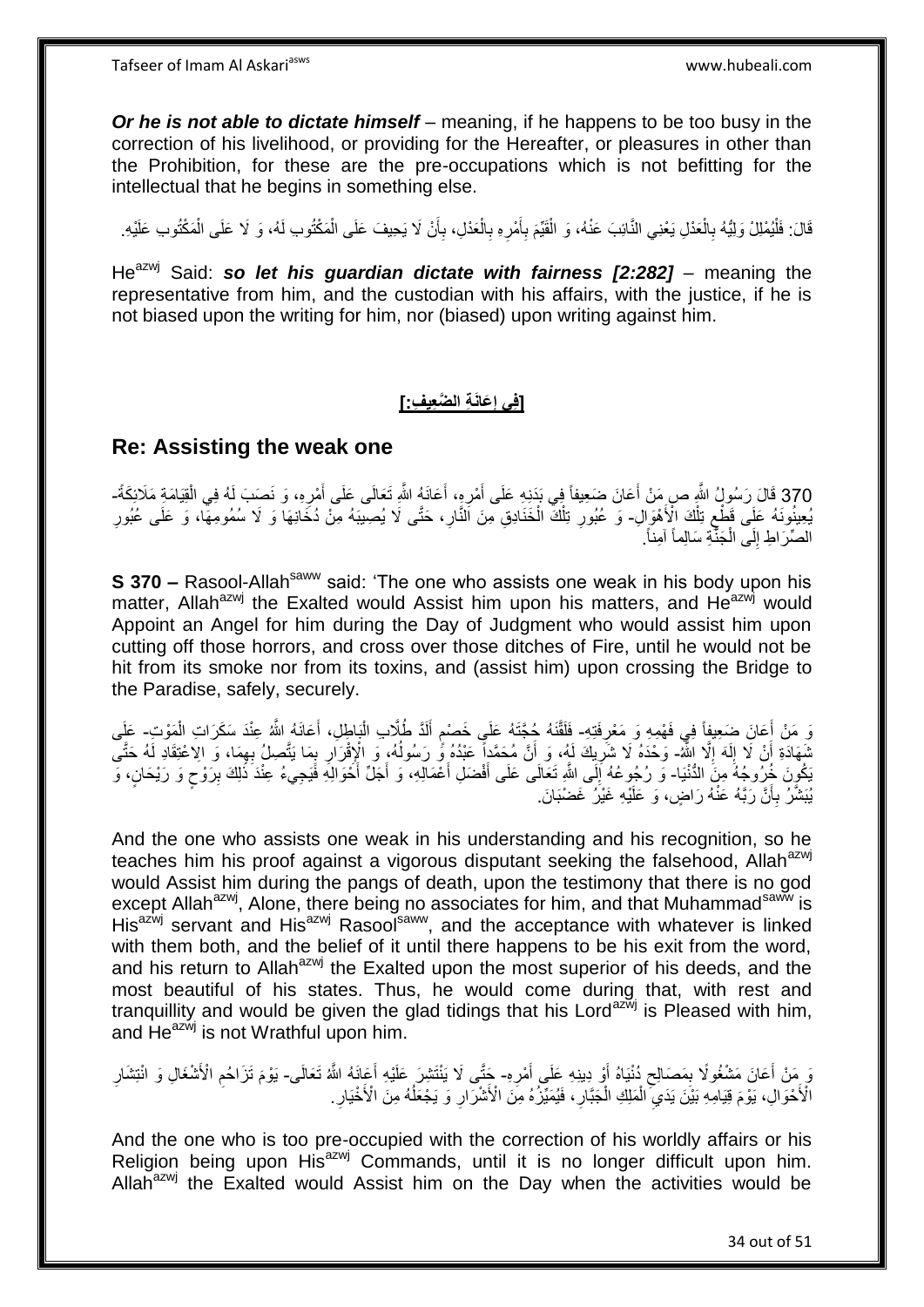contended and the horrors would be widespread, the Day of his standing in front of the King, the Compeller. Thus, He<sup>azwj</sup> would Sift him out from the evils and Make him to be from the good ones'.

#### **ْسَكُت ُه ْم َعْن ُه:[ أ َدر الْقَ ِس ب َم الَّنا ْعلَ َّن أ ]فِي أ َ ِ ِ َ َ**

## **Re: The most knowledgeable of the people with the Predetermination are the one most silent from it**

371 [قَالَ: ] وَ لَقَدْ مَنَّ أُمِيرُ الْمُؤْمِنِينَ ع عَلَي قَوْمٍ- مِنْ أَخْلَاطِ الْمُسْلِمِينَ لَيْسَ فِيهِمْ مُهَاجِرِيٌّ وَ لَا أَنْصَارِيٌّ، وَ هُمْ قُعُودٌ فِي<br>371 [قَالَ: ] وَ لَقَدْ مَنِّ أُمِيرُ الْمُؤْمِنِينَ ع ْ َ ِ َ ِ ِ ْ َ ُخْتَصِ الْمَسَاجِدِ فِي أَوَّلِ يَوْمٍ مِنْ شَعْبَانَ، إِذَا هُمُّ يَخُوضُونَ فِي أَمْرِ الْقَدَرِ وَ غَيْرِهِ- مِمَّاً اخْتَلَفَ النَّاسُ فِيهِ، قَدِ ارْتَفَعَتْ ֧֧֚֓֝֝֓֝ َ ْ **ٍ ٍ** ْ ِ َ أَصْوَاتُهُمْ وَ اشْتَدَّ فِيهِ مَخُكُهُمْ ًو حِدَالُهُمْ، ٔ<br>ا

**S 371 –** He (Imam Hassan Al-Askari<sup>asws</sup>) said: 'And Amir Al-Momineen<sup>asws</sup> had passed by a group from a mixture of the Muslims, there neither being an Emigrant nor a Helper among them, and they were seated in one of the Masjids during the first day of Shaban, when they engaging (discussing contentiously) regarding the matter of the Pre-determination and other (matters) from what the people had differed in. Their voices were raised and they were intense in their criteria and their arguments.

فَوَقَفَ عَلَيْهِمْ، فَسَلَّمَ، فَرَدُّوا عَلَيْهِ وَ أَوْسَعُوا وَ قَامُوا إِلَيْهِ- يَسْأَلُونَهُ الْقُعُودَ إِلَيْهِمْ، فَلَمْ يَحِفِلْ بِهِمْ، ثُمَّ قَالَ لَهُمْ- وَ نَادَاهُمْ- ٍ يَا لَ  $\frac{1}{2}$ اُ ه ِ ا<br>ا ِ ِ لَ  $\frac{1}{2}$ ْ َ مَعْشَنَ الْمُتَكَلِّمِينَ فِيمَا لَإِ يَغْنِيهِمْ وَ لَا يَرِدُ عَلَيْهِمْ، أَ لَمْ تَغْلَمُوا أَنَّ بَثَّهِ عِبَاداً- قَذْ أَسْكَتَتْهُمْ خَشْيَتُهُ مَنْ غَيْرِ عِيٍّ وَ لَا بَكَم، وَ إِنَّهُمْ اُ لَ َ ِ ِ ِ ِّ ْ ِ ֧֖֧֦֧֦֧֦֧֦֚֝֝֝֝֝ ِ نَهُمُ الْفُصَحَاءُ الْعُقَلَاءُ الْأَلِبَّاءُ الْعَالِمُونَ بِاللَّهِ وَ أَيَّامِهِ. َ **∶** ْ ْ ْ

So he<sup>asws</sup> paused by them, and greeted. So they returned (the greeting) to him<sup>asws</sup>, and they made space and stood up for him<sup>asws</sup>, asking him<sup>asws</sup> to be seated among them. But he<sup>asws</sup> did not pay much attention with them, then said to them, and called out to them: 'O group of speakers regarding what neither aid them nor would it return (any benefit) upon them! Are you not knowing that for Allah<sup>azwj</sup> there are such servants that His<sup>azwj</sup> fear has silenced them from without a blindness nor muteness, and they, for them is the eloquence, and the intellect, and the understanding, the knowers of Allah<sup>azwj</sup> and His<sup>azwj</sup> Favours and His<sup>azwj</sup> Punishments?

وَ لِكِنَّهُمْ إِذَا ذَكَرُوا عَظَمَةَ اللَّهِ انْكَسَرَتْ أَلْسِنَتُهُمْ، وَ انْقَطَعَتْ أَفْئِدَتُهُمْ، وَ طَاشَتْ عُقُولُهُمْ، وَ هَامَتْ حُلُومُهُمْ، إِعْزَازاً شِّهِ وَ ُ َ ْ َ ِ إِعْظَاماً وَ إِجْلَالًا لَهُ. ·<br>∶ ِ

But, whenever the Greatness of Allah<sup>azwj</sup> is mentioned, their tongues are broken, and their hearts are cut off, and their intellects are bewildered, and their dreams are confused, in fondness of Allah<sup>azwj</sup>, and reverence, and homage to Him<sup>azwj</sup>.

فَإِذَا أَفَاقُوا مِنْ ذَلِكَ اسْتَنِقُوا إِلَى اللَّهِ بِإِلْأَعْمَالِ الزَّاكِيَةِ، يَعُدُّونَ أَنْفُسَهُمْ مَعَ الظَّالِمِينَ وَ الْخَاطِئِينَ، وَ أَنَّهُمْ بِرَاءٌ مِنَ الْمُقَصِّرِينَ ∣∣<br>∶ ْ ِ َ ْ َ ·••• ِ وَ الْمُفْرِطِينَ، إِلَّا أَنَّهُمْ لَا يَرْضَوْنَ شِّهِ بِالْقَلِيلِ وَ لَا يَسْتَكْثِرُونَ شَّهِ الْكُثِيرَ، وَ لَا يُدِلْونَ عَلَيْهِ بِالْأَعْمَالِ- فَهُمْ مَتَى مَا رَأَيْتَهُمْ ْ ْ **∶** ِ ِ ُّ **∶** َ مَهْمُومُوَنَ مُرَوَّكُونَ، خَائِفُونَ مُشْفِقُونَ، وَجِلُونَ. ُ

So when they wake up from that, they anticipate to Allah<sup>azwj</sup> the Exalted with the pure deeds, counting themselves with the unjust ones and the erring ones, and (although) they are disavowed from the derogators and the forgers. But, they are not pleased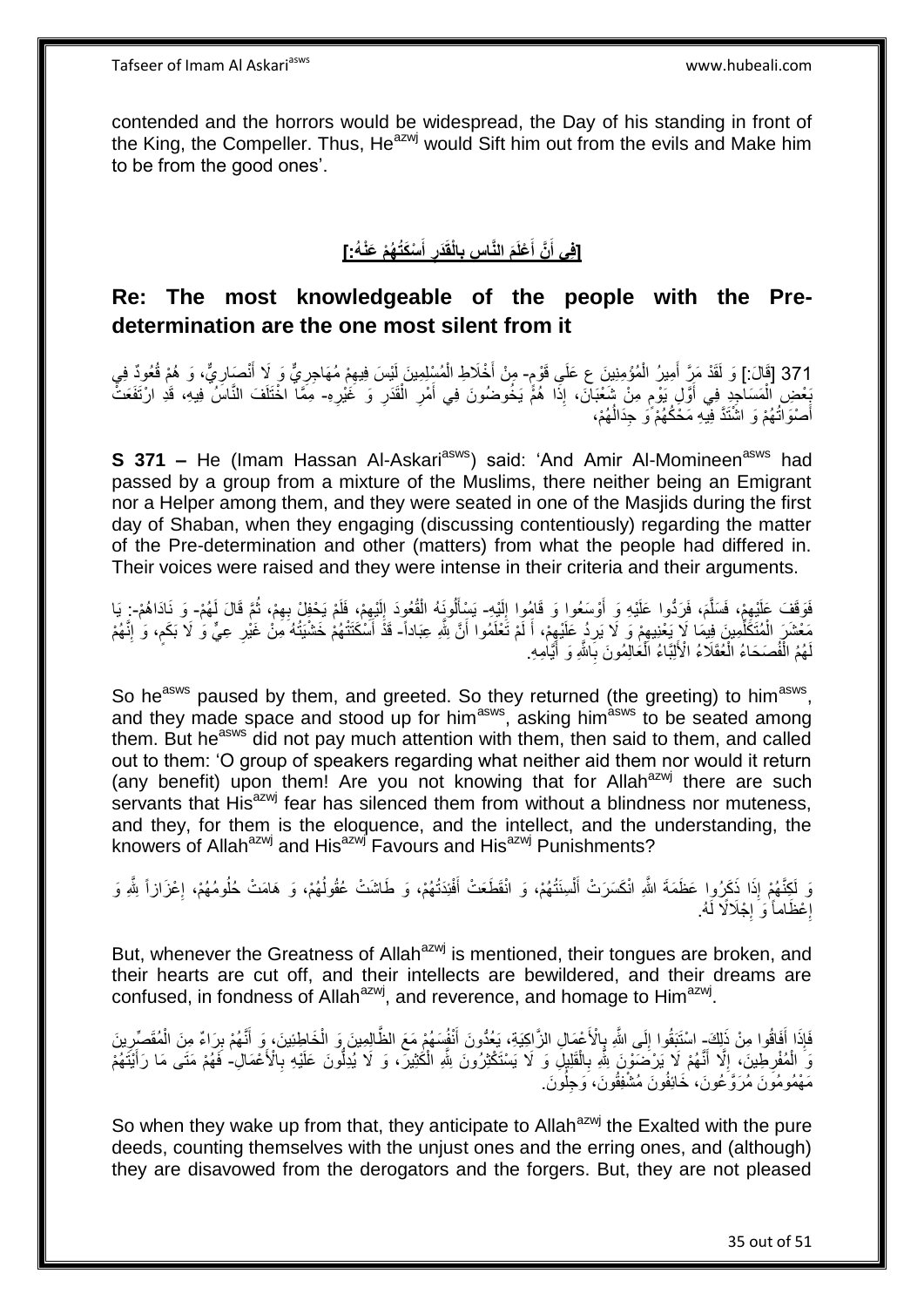for Allah<sup>azwj</sup> with the little (deeds performed), nor are they considering a lot for Allah<sup>azwj</sup>, the numerous (deeds performed), nor are they ceasing to Him<sup>azwj</sup> with the deeds. So they are such that, whenever you look at them, they would be worried, terrified, fearful, awed, apprehensive.

فَأَيْنَ أَنْتُمْ مِنْهُمْ يَا مَعْشَرَ الْمُبْتَدِعِينَ- أَ لَمْ تَعْلَمُوا أَنَّ أَعْلَمَ النَّاسِ بِالْقَدَرِ أَسْكَتُهُمْ عَنْهُ وَ إِنْ أَجْهَلَ النَّاسِ بِالْقَدَرِ أَنْطَقُهُمْ فِيهِ ْ َ َ َ اً لَ َ َ ِ ْ ِ َ ِ **∶** ْ ِ

So where are you all from them, O group of innovators? Are you not knowing that the most knowledge of the people with the Pre-determination are those most silent from it, and that the most ignorant of the people with the Pre-determination are the ones most speaking with regards to it?'

#### **]َو ْج ُه َت ْس ِمَي ِة َشْعَبا َن:[**

### **A perspective on naming of (the month of) Shaban**

يَا مَعْشَرَ الْمُبْتَدِعِينَ هَذَا يَوْمُ غُرَّةِ شُغِّبَانَ الْكَرِيمِ- سَمَّاهُ رِِبُّنَا شَعْبَانَ لِتَشَغْبِ الْخَيْرَاتِ فِيهِ، قَدْ فَتَحَ رَبُّكُمْ فِيهِ أَبْوَابَ جِنَانِهِ، وَ ْ ِ ِ َ ْ عَرَضَ كَلَيْكُمْ قُصُورَهَا وَ خُيْرَاتِهَا بِأَرْخَصِ ٱلْأَنْمَانِ، وَ أَسْهَلِ الْأُمُورِ فَأَبَيْتُمُوهَا َ **∶** َ **∶** َ ْ

O group of innovators! This is first day of the honourable (month of) Shaban. Our Lord<sup>azwj</sup> Named is as Shaban due to the spreading out of the goodness during it. Your Lord<sup>azwj</sup> has Opened the Gates of His<sup>azwj</sup> Gardens during it and Displayed upon you its castles and its goodness for a cheap price and easy affairs, therefore acquire these.

وَ عَرَضَ لَكُمْ إِبْلِيسُ اللَّعِينُ بِشُعَبِ شُرُورِهِ وَ بَلَايَاهُ فَأَنْتُمْ دَائِباً تَنْهَمِكُونَ فِي الْغَيِّ وَ الطُّغْيَانِ، وَ تَتَمَسَّكُونَ بِشُعَبِ إِبْلِيسَ، وَ ْ َ ِ ¦ ه <u>֖֓</u> ِ ِ تَحِيدُونَ عَنْ شُنَعَبِ الْخَيْرِ الْمَفْتُوحِ لَكُمْ أَبْوَابُهُ. َ  $\zeta$ ْ ِ ْ

And Iblees<sup>la</sup> the Accursed has displayed to you the spreading of its evil and its afflictions, so you get lured into being busy in the error and tyranny, and you would be in contact with the spread of Iblees<sup>la</sup>, and would depart from the spread of the goodness, the doors of which are Open for you.

هَذِهِ غُرَّةُ شَعْبَانَ، وَ شُعَبُ خَيْرَاتِهِ الصَّلَاةُ، وَ الصَّوْمُ، وَ الزَّهَاةُ، وَ الْأَهْرُ بِالْمَعْرُوفِ وَ النَّهْيُ عَنِ الْمُنْكَرِ، وَ بِرُّ الْوَالِدَيْنِ وَ ْ ِ ِ ِ ْ ْ الْقَرَابَاتِ وَ الْجِيرَانِ، وَ إِصْلَاحُ ذَاتِ الْبَيْنِ، وَ الصَّدَقَةُ عَلَى الْفُقَرَاءِ وَ الْمَسَاكِينِ، ْ ْ :<br>ا ِ ْ ْ

This is the beginning of Shaban, and the spreading of its goodness is the *Salat*, and the Sawn, and the Zakat, and the enjoining with the goodness and the forbidding from the evil, and kindness with the parents and the relatives and the neighbours, and reconciliation between two, and the charity upon the poor and the needy.

َنَّكَلَّفُونَ مَا قَدْ وُضِعَ عَنْكُمْ، وَ مَا قَدْ نُهِيتُمْ عَنِ الْخَوْضِ فِيهِ مِنْ كَشْفِ سَرَائِرِ اللَّهِ- الَّتِي مَنْ فَتَّشَ عَنْهَا كَانَ مِنَ الْهَالِكِينَ. أَمَا ه ِ ْ ِ ْ ه أَ إِنَّكُمْ لَوْ وَقَفْتُمْ عَلَى مَا قَدْ أَعَدَّهُ رَبُّنَا عَزَّ وَ جَلَّ- لِلْمُطِيعِينَ مِنْ عِبَادِهِ فِي هَذَا الْيَوْمِ، لَّقَصَرْتُمْ عَمَّا أَنْتُمْ فِيهِ، وَ شَرَعْتُمْ فِيمَا َ ِ ِ ْ َ أَمِرْثُمْ بِهِـ **∶** ُ

You are indulging in what has been dropped from you (discussion on Predetermination), and what you have been forbidden from the delving into it – from the uncovering of the Secrets of Allah<sup>azwj</sup> which, the one who uncovers from these,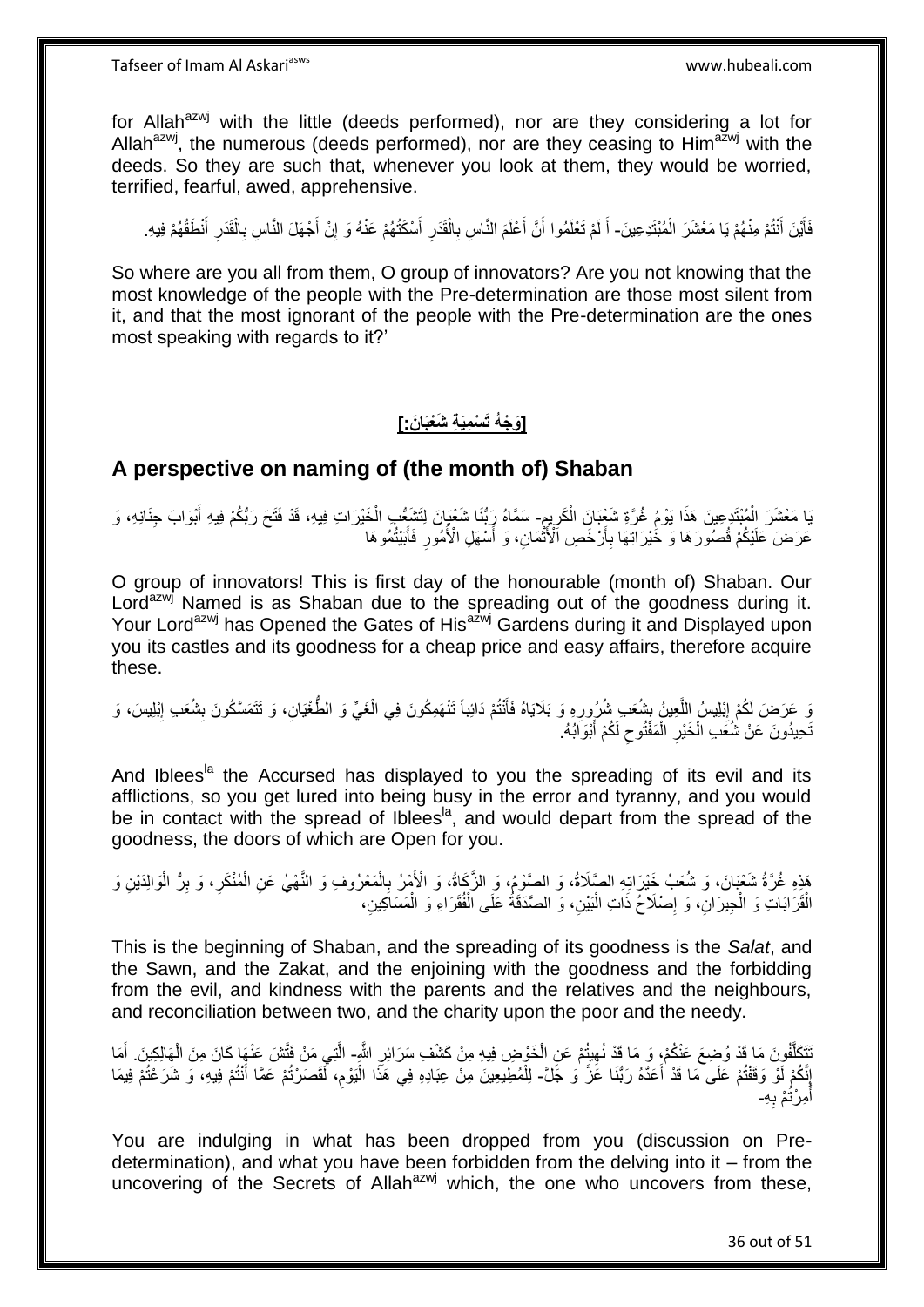would be from the destroyed ones. As for you all, if you had paused upon what our Lord<sup>azwj</sup> Mighty and Majestic has Preparted for the obedient ones from His<sup>azwj</sup> servants during this day, you would have paused from what you are (indulging) in, and would have begun indulging in what you have been Commanded with'.

> قَالُوا: يَا أَمِيرَ الْمُؤْمِنِينَ وَ مَا الَّذِي أَعَدَّ اللَّهُ فِي هَذَا الْيَوْمِ لِلْمُطِيعِينَ لَهُ ْ ِ ْ َ ه ْ َ

They said, 'O Amir Al-Momineen<sup>asws</sup>! And what is that which Allah<sup>azwj</sup> has Prepared during this day for the ones obedient to Him<sup>azwj</sup>?'

فَقَالَ أَمِيزُ الْمُؤْمِنِينَ عِ: لَا أَحَدَّثُكُمْ إِلَّا بِمَا سَمِعْتُ مِنْ رَسُولِ اللَّهِ ص: لَقَدْ بَعَثَ رَسُولُ اللَّهِ ص جَيْشاً ذَاتَ يَوْمٍ- إِلَى قَوْمِ مِنْ ِ ِ .<br>• • • • .<br>ا ْ َ ֧֖֧֖֖֖֖֖֧֖֖֧֧֧֧ׅ֧֧֧֧֧֧֧֧֧֧֧֧֚֚֚֚֚֚֚֚֝֝֟֓֝֓֝֓֝֬֟֓֟֓֝֬֝֬֝֓֝֬֜֓֝֬֜֓֝֬֝֓֝֬֝֓֝֬֝֬֓֝֬֝֬֝ **ื**  ِ أَشِدَّاءِ الْكُفَّارِ ، فَأَبْطَأَ عَلَيْهِ خَبَرُ هُمْ، وَ تَعَلَّقَ قَلْبُهُ بِهِمْ. وَ قَالَ: لَيْتَ [لَنَا] مَنْ يَتَعَرَّفُ أَخْبَارَ هُمْ، وَ يَأْتِينَا بِأَنْبَائِهِمْ. ِ ْ ه **∫** ر<br>ا ِ َ ِ َ **∶** ْ َ

So Amir Al Momineen<sup>asws</sup> said: 'I<sup>asws</sup> will not narrate to you except with what I<sup>asws</sup> heard from Rasool-Allah<sup>saww</sup>. One day Rasool-Allah<sup>saww</sup> sent an army to a people from the hardened *Kafirs*, and their news had been delayed to him and his<sup>saww</sup> heart was concerned about them, so he<sup>saww</sup> said: 'If only there was someone for us who could relate their news and come to us with their information'.

بَيْنَا هُوَ قَائِلٌ هَذَا، إِذْ جَاءَهُ الْبَشِيرُ بِأَنَّهُمْ قَدْ ظَفِرُوا بِأَعْدَائِهِمْ- وَ اسْتَوْلَوْا [عَلَيْهِمْ] وَ صَبَّرُوهُمْ بَيْنَ قَتِيلٍ وَ جَرِيحٍ وَ أَسِيرٍ، وَ ِ َ ِ َ ِ :<br>ا **ٔ** ِ َ ٍ ِ انْتَهَبُوا أَمْوَالَهُمْ، وَ سَبَوْا ذَرَارِيَّهُمْ وَ عِيَالُهُمْ. َ ِ

While he<sup>saww</sup> was saying this, when the good news came that they had been victorious against their enemies and had sized them, and that they had become between the killed, and the injured, and captives, and their wealth had been seized and their offspring and their dependants had been made captives.

فَلَمَّا قَرُبَ الْقَوْمُ مِنَ الْمَدِينَةِ، خَرَجَ إِلَيْهِمْ رَسُولُ اللَّهِ ص بِأَصْحَابِهِ يَتَلَقَّاهُمْ، فَلَمَّا لَقِيَهُمْ وَ رَئِيسُهُمْ زَيْدُ بْنُ حَارِثَةَ، وَ كَانَ قَدْ ِ َ ِ ِ لَ  $\frac{1}{2}$ ْ ْ ِ أَهْرَهُ عَلَيْهِمْ- فَلَٰمًا رَأَى زَيْدٌ رَسُولٌ اللَّهِ ص نَزَلَ عَنْ نَاقَتِهِ، وَ جَاءَ إِلَى رَسُولِ اللَّهِ ص، وَ قَبَلُ رِجْلَهُ، ثُمَّ قَبَّلَ يَدَهُ، فَأَخَذَهُ ِ َ ُ ِ ِ َ رَسُولُ اللَّهِ ٰص وَ قَبَّلَ رَأْسَهُ. .<br>ا

So when the group (army) was near to Al Medina, Rasool-Allah<sup>saww</sup> went out to them along with his<sup>saww</sup> companions to meet them. When he<sup>saww</sup> did meet them, and their leader was Zayd Bin Harisa, and he<sup>saww</sup> had made him the leader upon them, and when Zayd saw Rasool-Allah<sup>saww</sup>, he descended from his she-camel and came over to Rasool-Allah<sup>saww</sup> and kissed his<sup>saww</sup> feet, then kissed his<sup>saww</sup> hand. So Rasool-Allah<sup>saww</sup> grabbed him and kissed his head.

> [ثُمَّ نَزَلَ إِلَى رَسُولِ اللَّهِ ص عَبْدُ اللَّهِ بْنُ رَوَاحَةَ فَقَبَّلَ يَدَهُ وَ رِجْلَهُ وَ ضَمَّهُ رَسُولُ اللَّهِ ص إِلَى نَفْسِهِ. ِ ُ ِ ِ

Then Abdullah Bin Rawaha descended unto Rasool-Allah<sup>saww</sup> and kissed his<sup>saww</sup> hand and his<sup>saww</sup> left, and Rasool-Allah<sup>saww</sup> embraced him to himself<sup>saww</sup>.

> نُمَّ نَزَلَ إِلَيْهِ قَيْسُ بْنُ عَاصِمٍ الْمِنْقَرِيُ فَقَبَّلَ يَدَهُ- وَ رِجْلَهُ وَ ضَمَّهُ رَسُولُ اللَّهِ ص إِلَيْهِ]. ْ م لَ ِ ِ لَ ِ

Then Qays Bin Aasim Al-Minqary descended and kissed his<sup>saww</sup> hand and his<sup>saww</sup> leg, and Rasool-Allah<sup>saww</sup> embraced him to him<sup>saww</sup>.

ُمَّ نَزَلَ إِلَيْهِ سَائِرُ الْجَيْشِ وَ وَقَفُوا يُصَلُّونَ عَلَيْهِ، وَ رَدَّ عَلَيْهِمْ رَسُولُ اللَّهِ ص خَيْراً ثُمَّ قَالَ لَهُمْ: حَدِّثُونِي خَبَرَكُمْ- وَ حَالَكُمْ مَعَ ْ لَ  $\frac{1}{2}$ ا<br>ا ا<br>المقام ِ أَعْدَائِكُمْ. َ َ

37 out of 51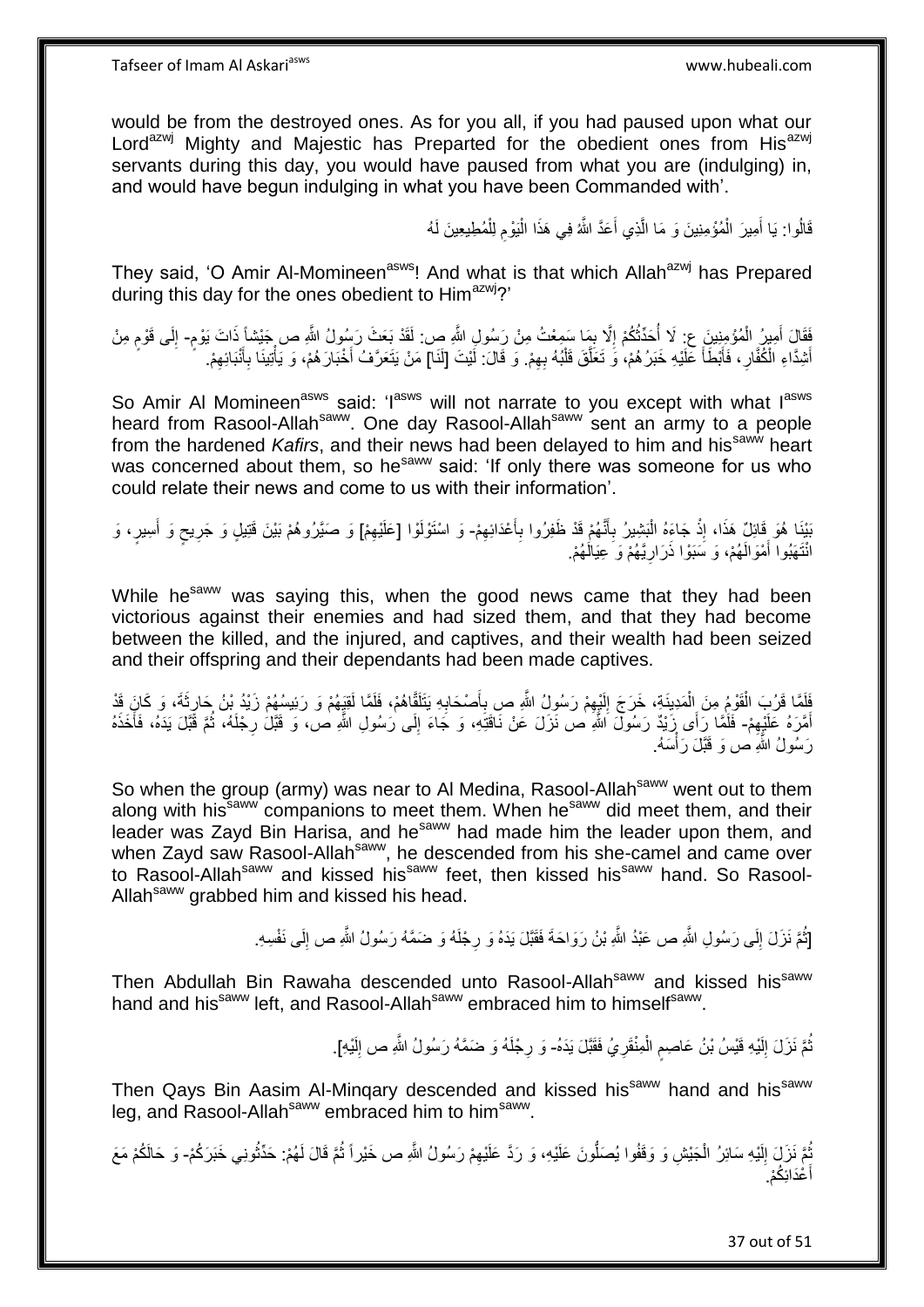Then the rest of the army descended and they paused greeting upon him<sup>saww</sup>, and Rasool-Allah<sup>saww</sup> responded goodly to them, then said to them: 'Narrated to me you news, and you state with your enemies'.

ِ نَ كَانَ مَعَهُمْ مِنْ أُسَرَاءِ الْقَوْمِ- وَ ذَرَارٍيِّهِمْ وَ عِيَالِاتِهِمْ وَ أَمْوَالِهِمْ- مِنَ الذَّهَبِ وَ الْفِضّةِ وَ صُنُوفِ الْأَمْتِعَةِ شَيْءٌ عَظِيمٌ. ْ ؚ<br>ا ِ َ ِ  $\zeta$ ِ ْ ه فَقَالُوا: يَا رَسُولَ اللَّهِ لَوْ عَلِمْتَ كَيْفَ حَالَنَا لَعَظُمَ تَعَجُّبُكَ ٰ ا<br>ا

And there were with them from the captives of the people, and their offspring, and the dependants, and their wealth – from the gold, and the silver, and the kinds of belongings of great things. So they said, 'O Rasool-Allah<sup>saww</sup>! If you<sup>saww</sup> get to know our state, your<sup>saww</sup> wonder would be great'.

فَقَالَ رَسُولُ اللَّهِ صِ لَمْ أَكُنْ أَعْلَمُ ذَلِكَ- حَتَّـي عَرَّفَنِيهِ الْآنَ جَبْرَئِيلُ ع، وَ مَا كُنْتُ أَعْلَمُ شَيْئاً مِنْ كِتَابِهِ وَ دِينِهِ أَيْضاً- حَتَّـى َ َ َ ِ عَلَّمَنِيهِ رَبِّي، قَالَ اللَّهُ عَلَّ وَ جَلَ: ۚ وَ كَذَلِكَ أَوْجَئِنا إِلَيْكَ رُوحاً مِنْ أَمْرِنا۔ ما كُنْتَ تَدْرِي مَا الْكِتابُ وَ لَا الْإِيمانُ- إِلَى قَوْلِهِ ه **∶** َ لَ ا ْ ٍ صِر اللّهِ مُسْتَقِيمٍ. وَ لَكِنْ حَدِّثُوا بِذَلِكَ إِخْوَانَكُمْ هَوُ لَاءِ الْمُؤْمِنِينَ، لِأُصَدِّقَكُمْ [فَقَدْ أَخْبَرَنِي جَبْرَتِيلُ بِصِدْقِكُمْ]. ر<br>نال ِ َ ْ **∶** 

So Rasool-Allah<sup>saww</sup> said: 'Isaww did not happen to know that until Jibraeel<sup>as</sup> just now informed me<sup>saww</sup>, and I<sup>saww</sup> did not know anything from His<sup>azwj</sup> Book and His<sup>azwj</sup> Religion as well until my<sup>saww</sup> Lord<sup>azwj</sup> Taught me<sup>saww</sup>. And thus We Revealed to you *a Spirit from Our Command. You did not know what the Book was, nor the Eman, - up to His<sup>azwj</sup> Words: the Straight Path [42:52]***. But narrate with that to your** brethren, these *Momineen*, so they would ratify you, for Jibraeel<sup>as</sup> has informed mesaww with your truthfulness'.

فَقَالُوا: يَا رَِسُولَ اللَّهِ إِنَّا لَمَّا قَرُبْنَا مِنَ الْعَدُوِّ بَعَثْنَا عَيْناً لَنَا- لِيَعْرِفَ أَخْبَارَهُمْ وَ عَدَدَهُمْ لَنَا، فَرَجَعَ إِلَيْنَا يُخْبِرُنَا أَنَّهُمْ قَدْرُ أَلْفِ ْ ْ ֦֦֦֧֦֧֦֧֦֧֚֚֚֚֚֚֚֚֚֝֝֝֝֬֝֓֡֝֬֝֓֕֝֬֝֓֬֝֓֝֬֝֓ َ ِ ْ َ َ ِ لَ ِ رَجُلٍ، وَ كُنَّا أَلْفَيْ رَجُلٍ، وَ إِذَا الْقَوْمُ قَدْ خَرَجُوا- إِلَى ظَاهِرِ بَلَدِهِمْ فِي أَلْفِ رَجُلٍ، وَ تَرَكُوا فِي اَلْبَلَدِ ثَلاَثَةَ آلَافٍ يُوهِمُونَنَا ْ ْ َ ْ ْ َ **ٍ**  $\frac{1}{2}$ ֪֪֪֪֪֪֪֪֪֪֪֪֪֪֪֪֦֪֪֦֞֘֝֟֘֝֟֟֓֟֘֟֟֘֝֟֟֓֟֟֟֟֓֞֟֡֟֟֟֟֟֟֟֞֟֟֓֞֞֟֩֞֟֓֞֞֞֞֟֞֟֟ أَنَّهُمْ أَلْفٌ، ْ َ

So they said, 'O Rasool-Allah<sup>saww</sup>! When we were close to the enemy, we sent a spy of ours to familiarise with their news and count (their number) for us. He returned to us informing us that they were approximately a thousand men, and we were two thousand men. And it was so that that the people had gone out to the back of their city among a thousand men, and they had left three thousand in the city which we were assuming that they were a thousand.

ُ وَ أَخْبَرَنَا صَاحِبُنَا أَنَّهُمْ يَقُولُونَ فِيمَا بَيْنَهُمْ: نَحْنُ أَلْفٌ وَ هُمْ أَلْفَانِ وَ لَسْنَا نُطِيقُ مُكَافَحَتَهُمْ، وَ لَيْسَ لَنَا إِلَّا التَّحَاصُنُ فِي الْبَلَدِ-َ ا<br>ا ْ َ ْ َ ْ حَتَّى تَضِيقَ صُدُورُ هُمْ مِنْ مُنَازَلَتِنَا، فَيَنْصَرِفُوا عَنَّا. **∶** 

And our companion informed us that they were saying in between them, 'We are a thousand, and they are two thousand, and we would not be endure countering them, and there isn't (a way) for us except that we fortify ourselves inside the city, until their chests are constricted from our houses, so they would disperse from us'.

> فَتَجَرَّأْنَا بِذَلِكَ عَلَيْهِمْ، وَ زَحَفْنَا إِلَيْهِمْ، فَدَخَلُوا بَلَدَهُمْ، وَ أَغْلَقُوا دُونَنَا بَابَهُ، فَقَعَدْنَا نُنَازِلُهُمْ. َ ِ لَ  $\frac{1}{2}$ ِ ْ ُ **ٍ**

So we were encouraged by that against them, and we advanced towards them and entered their city, and we closed its gates behind us, and we sat awaiting them (for duel).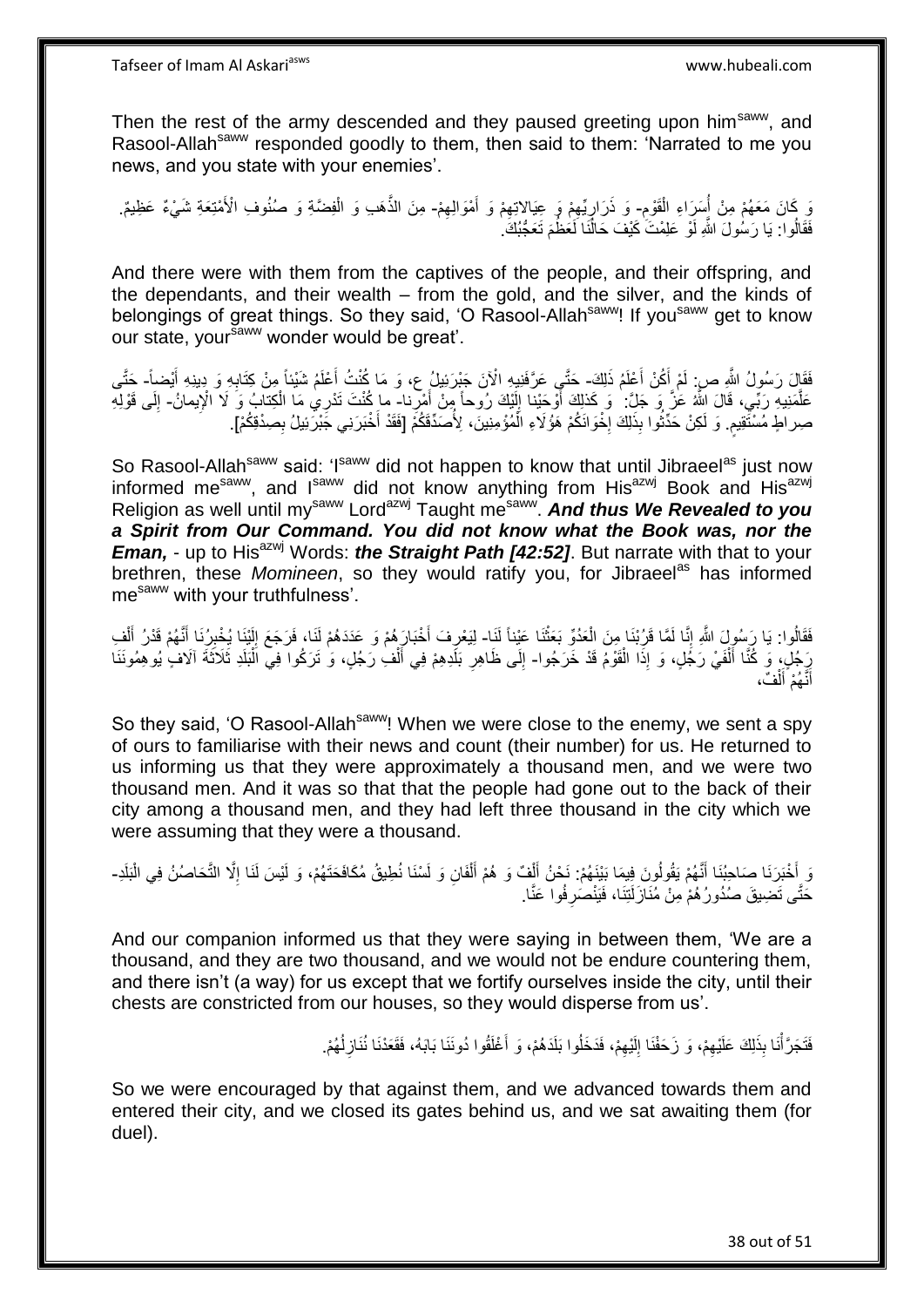لَفَلَمَا جَنَّ عَلَيْنَا اللَّيْلُ، وَ صِرْنَا إِلَى نِصْفِهِ، فَتَحُوا بَابَ بَلَدٍهِمْ، وَ نَحْنُ غَارُونَ نَإِيُهُونَ- مَا كَانَ فِينَا مُنْتَبِهٌ إِلَّا أَرْبَعَةُ نَفَرٍ. زَيْدُ ِ ه َ  $\frac{1}{2}$ ِ بْنُ حَارِثَةَ فِي جَانِبٍ مِنْ جَوَانِبَ عَسْكَرِنَا- يُصِلِّي وَ يَقْرَأْ الْقُرْآنَ. وَ عَبْدُ اللَّهِ بْنُ رَوَاحَةَ فِي جَانِبِ َآخَرَ- يُصَلِّي وَّ يَقْرَأُ ِ ِ ْ ُ ُ الْقُرْ آنَ ۖ وَ قَتَادَةُ بْنُ النُّعْمَانِ فِي جَانِبِ آخَرَ - يُصَلِّي وَ يَقْرَأُ الْقُرْآنَ. وَ قَيْسُ بْنُ عَاصِمٍ فِي جَانِبِ ٓ آخَرَ - يُصَلِّي وَ يَقْرَأُ الْقُرْآنَ. المناسبة المستقبل المستقبل المستقبل المستقبل المستقبل المستقبل المستقبل المستقبل المستقبل المستقبل المستقبل ال<br>المستقبل المستقبل المستقبل المستقبل المستقبل المستقبل المستقبل المستقبل المستقبل المستقبل المستقبل المستقبل ال ֧֖֧֖֖֖֖֖֧֖֖֖֖֧֧֧֧֧֧֧֧֧֧֧֧֧֧֧֧֧֚֚֚֚֚֚֚֚֚֚֚֝֝֟֓֝֓֝֓֝֬֟֓֝֬֟֓֝֬֝֓֝֓֝֬֝֓֝֬֝֬֝֓֝֬֝֬֓֝֬֝֬֝֬ ْ ا<br>أ

So when the night shielded upon us and went we came to its half (midnight), they opened the gate of their city, while we were heedless, sleeping. There were no attentive ones among us except for four persons – Zayd Bin Harisa in one side from the sides of our soldiers, praying *Salat* and reciting the Quran; and Abdullah Bin Rawaha in another side, praying *Salat* and reciting the Quran; and Qatada Bin Al Nu'man in another side, praying *Salat* and reciting the Quran; and Qays Bin Aasim in another side, praying and reciting the Quran.

فَخَرَجُوا فِي اللَّيْلَةِ الظَّلْمَاءِ الدَّامِسَةِ، وَ رَشْقُونَا بِنِبَالِمِمْ، وَ كَانَ ذَلِكَ بَلَدَهُمْ، وَ هُمْ بِطُرُقِهِ وَ مَوَاضِعِهِ عَالِمُونَ، وَ نَحْنُ بِهَا ِ ِ  $\frac{1}{2}$ ْ ه ِ جَاهِلُونَ، فَقَّلْنَا فِيمَا بَيْنَنَا: دُهِينَا وَ أُوتِينَاً، هَذَا لَّيْلٌ مُطْلِمٌ لَا يُمْكِنُنَا أَنْ نَتَّقِيَ النُّبَالَ، لِأَنَّا لَا نُبْصِرُ مَا ۖ اُ ُ ْ

So they came out in the intense darkness of the night and fired their arrows at us. And it was their city, and they were familiar with its ways and its places, and we were ignorant with these. So we said between us, 'They are cunning with us and coming to us, in the darkness of this night. It is not possible for us to dodge the arrows because we cannot see these coming'.

فَبَيْنَا نَحْنُ كَذَلِكَ إِذْ رَأَيْنَا ضَوْءاً خَارِجاً- مِنْ فِي قَيْسِ بْنِ عَاصِمٍ الْمِنْقَرِيِّ كَالنَّارِ الْمُشْتَعِلَةِ ۖ وَ ضَوْءاً خَارِجاً مِنْ فِي قَتَادَةَ بْنِ<br>وَمَنْ جَانِبَ مِنْ يُوتُونَ مِنْ وَقَائِمَةٍ َ **ٔ** ْ ِ **↓** ْ ٍ ْلِنُّعْمَانٍ كَضَوْءِ اَلَّأُ هُرَةِ وَ الْمُشْتَرِيِّ، وَ ضَوْءاً خَارِجًا مِنْ فِي ُعَبْدِ اللَّهِ نُنِ رَوَاحَةَ كَشُعَاعِ الْقَمَرِ فِي اللَّيْلَةِ الْمُظْلِمَةِ. وَ نُوراً ْ ه ِ ْ ِ ْ سَاطِعاً مِنْ فِي زَيْدِ بْنِ حَارِثَةَ أَضْوَأَ مِنَ الشَّمْسِ الطَّالِعَةِ. َ َ ِ

So while we were like that when we saw an illumination coming out from the mouth of Qays Bin Aasim Al-Miqary, like the flaming fire; and an illumination coming out from the mouth of Qatada Bin Al-Nu'man like the illumination of the venues and the Jupiter; and an illumination coming out from the mouth of Abdullah Bin Awaha like rays of the moon in the dark night; and light spread out from the mouth of Zayd Bin Harisa, more illuminating than the emerging sun.

وَ إِذَا تِلْكَ الْأَنُوَالُ قَدْ أَصْاءَتْ مُعَسْكَرَنَا- جَتَّى إِنَّهُ أَصْوَأُ مِنْ نِصْفِ النَّهَارِ ، وَ أَعْدَاؤُنَا فِي ظُلْمَةٍ شَدِيدَةٍ، فَأَبْصَرْنَاهُمْ وَ عَمُوا َ ْ المناسبة المستشفى.<br>أحداث َ ِ َ ْ َ **∶** [عَفًّا]، فَفَرَّقَنَا زَيْدُ بْنُ حَارِثَةَ عَلَيْهِمْ حَتَّى أَحَطْنَا بِهِمْ، وَبِ نَحْنُ نُبْصِرُهُمْ وَ ۚ هُمْ لَا يُبْصِرُوثَنَا، وَ نَحْنُ بُصَرَاءُ، وَ هُمْ عُمْيَانٌ، ِ َ ِ **∶** فَّوَضَعْنَا عَلَيْهِمُ السُّيُوفَ فَصَارُوا بَيْنَ قَتِيلٍ وَ جَرِيحٍ وَ أَسِيرٍ . َ ٍ ِ

And it was so that those lights had illuminated our soldiers until it was brighter than the middle of the day, and our enemies were in intense darkness. So we could see them, but they were blinded from us, and Zayd Bin Harisa separated us to go against them until we had surrounded them, and we could see them, but they could not see us, and we were seeing ones and they were blind ones. So we unsheathed our swords upon them, and they came to be between the killed, and the injured, and the captive.

وَ دَخَلْنَا بَلَدَهُمْ فَاشْتَمِلْنَا عَلَى الذِّرَارِيِّ وَ الْوَيَالِ- وَ الْأَثَاثِ [وَ الْأَمْوَالِل]، وَ هَذِهِ عِبَالاتُهُمْ وَ ذَرَارِيُّهُمْ، وَ هَذِهِ أَمْوَالُهُمْ، وَ هَا ْ ِ ْ ْ َ ُ َ ِ ِ رَ أَيْنَا يَا رَسُولُ اللَّهِ أَعْجَبَ مِنْ تِلْكَ الْأُنْوَارِ - مِنْ أَفْوَاهِ هَؤُلَاءِ الْقَوْمِ، الَّتِي عَادَتْ ظُلْمَةً عَلَىٰ أَعْدَانِنَا حَتَّى مُكِّنَّا مِنْهُمْ. ْ َ َ َ ْ ه ِ ْ َ

And we entered their city, so we rounded up the offsprings and the dependants, and the belongings, and the wealth – and these are their dependants and their offspring, and this here is their wealth. And, O Rasool-Allah<sup>saww</sup>! We have not seen anything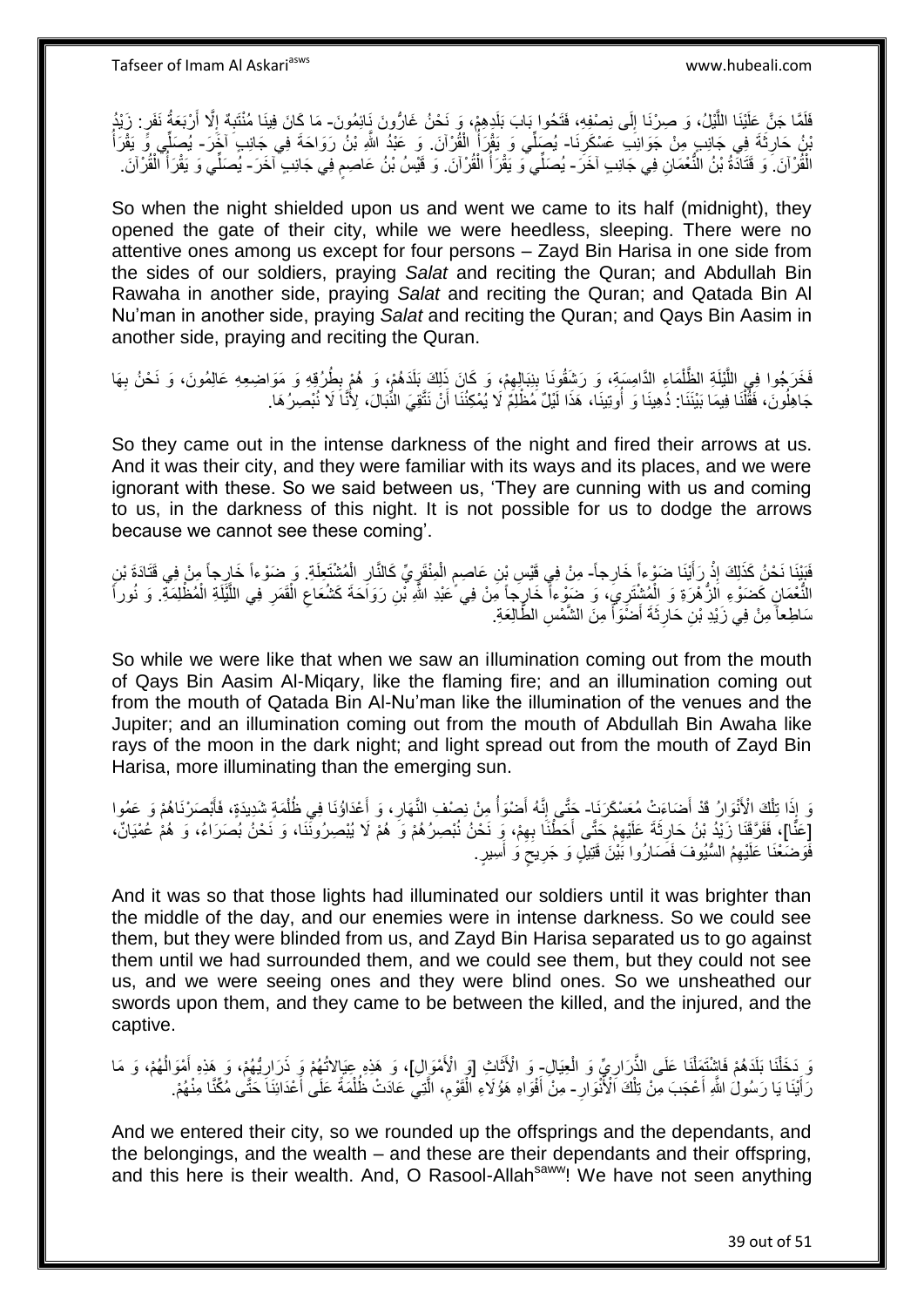more strange than those lights, from the mouths of these people, which returned the darkness upon our enemies until it enabled us from (being victorious over) them'.

فَقَالَ رَسُولُ اللَّهِ ص: قُولُوا الْحَمْدُ لِلَّهِ رَبِّ الْعِالَمِينَ- عَلَى مَا فَضَّلَكُمْ بِهِ مِنْ شَهْرِ شَعْبَانَ هَذِهِ كَانَتْ [لَيْلَةَ] غُرَّةِ شَعْبَانَ، وَ قَدِ ْ ْ ِ ِ انْسَلَخَ عِنْهُمُ الشَّهْرُ الْحَرَامُ، وَ هَذِهِ الْأَنْوَارُ بِأَعْمَالِ إِخْوَالَكُمْ هَؤُلَاءِ فِيَ غُرَّةِ شَعْبَانَ أَسْلَفُوا بِهَا أَنْوَاراً فِي لَيْلَتِهَا- قَبْلَ أَنْ يَقَعَ َ **∶** َ ِ ْ َ ِ َ مِنْهُمُ الْأَعْمَالُ.

So Rasool-Allah<sup>saww</sup> said: 'Say, 'The Praise is for Allah<sup>azwj</sup>, Lord<sup>azwj</sup> of the worlds', upon what He $^{azwj}$  has Graced you all with from the month of Shaban. This was the night of the first of Shaban, and the Sacred month had passed away from them, these are the lights with the deeds of these brothers of yours during the first of Shaban. They sent forth the lights during its nights, before the deeds had even occurred from them'.

> قَالُوا: يَا رَسُولَ اللَّهِ وَ مَا تِلْكَ الْأَعْمَالُ لِنُثَابِرَ عَلَيْهَا ِ َ ْ

They said, 'O Rasool-Allah<sup>saww</sup>! And what are those deeds so we can be habitual upon it?'

َالَ رَسُولُ اللَّهِ صِ: أَمَّا قَيْسُ بْنُ عَاصِمِ الْمِنْقَرِيُّ، فَإِنَّهُ أَمَرَ بِمَعْرُوفٍ فِي يَوْمِ غُرَّةِ شَعْبَانَ، وَ قَدْ نَهَى عَنْ مُنْكَرٍ، وَ دَلَّ عَلَى ِ ِ َ ׀ו<br>ְי ِ ْ ٍ َ ِ خَيْرٍ ، فَلِذَلِكَ قُدِّمَ لَهُ النُّورُ فِي بَارِحَةِ يَوْمِّهِ- عِنْدَ قِرَاءَتِهِ الْقُرْ'آنَ. ْ

Rasool-Allah<sup>saww</sup> said: 'As for Qays Bin Aasim Al-Migary, so he enjoined with the goodness during the day of the first of Shaban, and he had forbidden from evil, and pointed upon goodness. Therefore, due to that, the light preceded for him during the previous night of his day – with his recitation of the Quran.

> ِ وَ أَمَّا قَتَادَةُ بْنُ النُّعْمَانِ، فَإِنَّهُ قَضَى دَيْناً كَانَ عَلَيْهِ فِي [يَوْمِ] غُرَّةِ شَعْبَانَ، فَلِذَلِكَ أَسْلَفَهُ الثَّهُ النُّورَ فِي بَارِحَةِ يَوْمِهِ. ِ َ ِ

And as for Qatada Bin Al Nu'man, so he fulfilled the debt which was upon him during the day of the first of Shaban, therefore, due to that, Allah<sup>azwj</sup> Sent forth the light during the previous night of his day.

وَ أَمَّا عَبْدُ اللَّهِ بْنُ رَوَاجَةَ، فَإِنَّهُ كَانَ بَرِّاً بِوَالِدَيْهِ، فَكَثُرَتْ غَنِيمَتُهُ فِي هَذِهِ اللَّيْلَةِ فَلَمَّا كَانَ مِنْ غَدٍ، قَالَ لَهُ أَبُوهُ: إِنِّي وَ أَمُّكَ لَكَ َ ه افعال<br>أم ِ اا<br>و ُ  $\frac{1}{2}$ َ ا<br>المسلمان<br>المسلمان مُحِبَّانِ، وَ إِنَّ اِمْرَأَتَكَ فُلَانَةٍ تُؤْذِينَا وَ تُعَنِّينَا وَ إِنَّا لَا نَأْمَنُ مِنْ أَنْ تُصَابَ فِي بَعْضِ هَذِهِ الْمَشَاهِدِ، وَ لَسْنَا نَأْمَنُ أَنَّ تُسْتَشْهَدَ فِي ِ َ َ ا<br>أ ْ بَعْضِهَا، فَتُذَاخِلَنَا هَذِهِ فِي أَمْوَالِكَ، وَ يَزْدَادَ عَلَيْنَا بَغْيُهَا وَ عَنَتُهَا. َ

And as for Abdullah Bin Rawaha, so he was righteous with his parents, and his booty was a lot during this night. So when it was the morning, his father said to him, 'I and your mother are both beloved to you, and your wife so and so, is hurting us and tiring us. And we are not secure of you being harmed during one of these confrontations, and we are not secure that you might be martyred in one of these, so you would include us in this wealth and she would increase her rebellion and her curses upon us'.

فَقَالَ عَبْدُ اللَّهِ مَا كُنْتُ أَعْلَمُ بَغْيَهَا عَلَيْكُمْ، وَ كَرَاهَتَكُمَا لَهَا، وَ لَوْ كُنْتُ عَلِمْتُ ذَلِكَ لِأَبَنْتُهَا مِنْ نَفْسِي، وَ لَكِنِّي قَدْ أَبَنْتُهَا الْآنَ اً<br>ا َ لِتَأْمَنَا مَا تَحْذَرَانِ، فَمَا كُنْتُ بِالَّذِي أُحِبُّ مَنْ تَكْرَ هَانِ. فَلِذَلِكَ أَسْلَفَهُ الثَّهُ النُّورَ الَّذِي رَأَيْتُمْ. ه َ ا<br>ا ه **∶** ْ َ

So Abdullah said, 'I did not know of her rebellion upon you, and her disliking you both, and had I known that I would have irrevocably divorced her from myself. But, I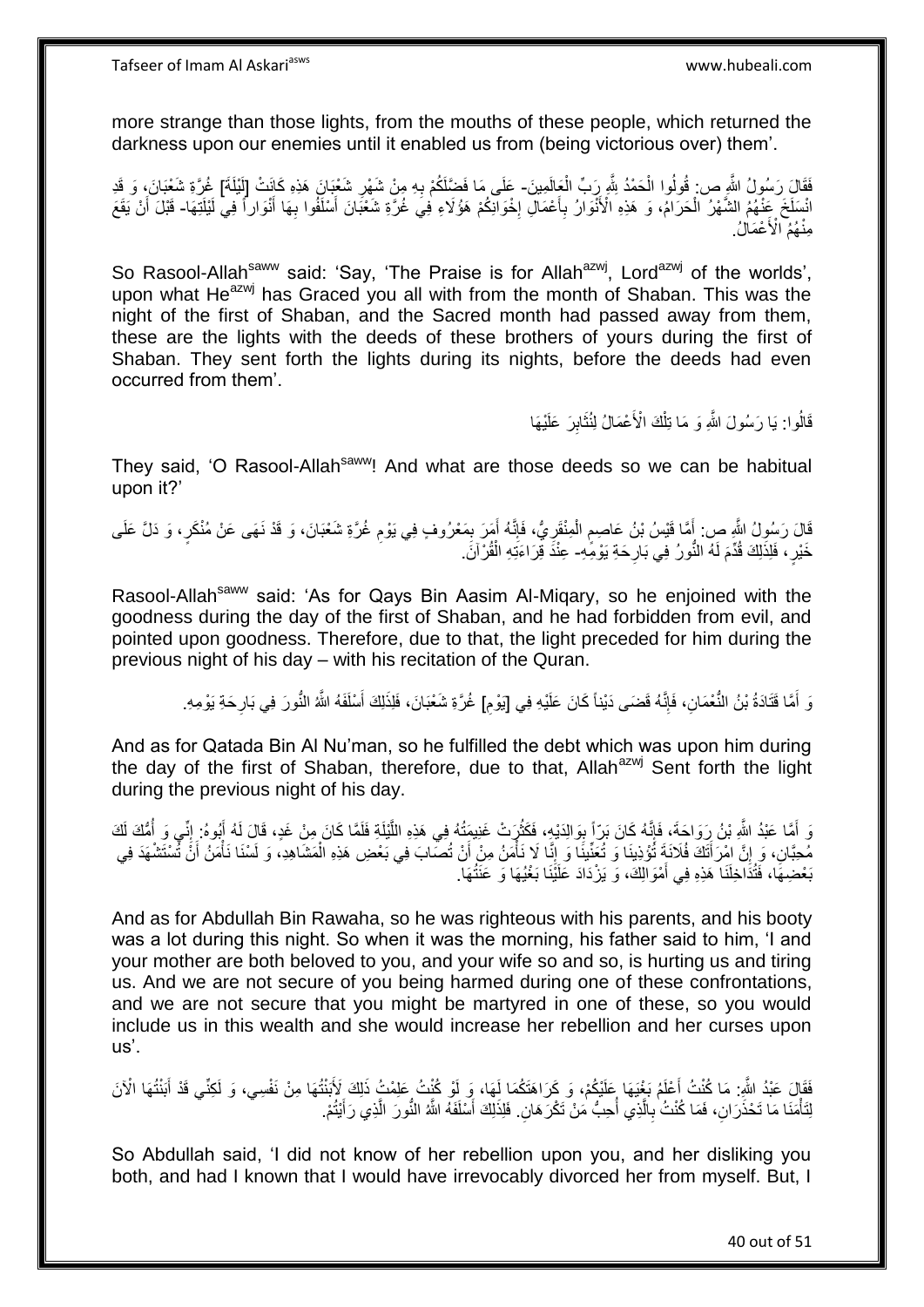hereby irrevocably divorce her right now for you to be secure from what you are both cautious of, for I don't want to be the one who loves the one who abhors you both'. Therefore, due to that, Allah<sup>azwj</sup> Sent forth the light which you saw.

وَ أَمَّا زَيْدُ بْنُ حَارِثَةَ الَّذِي كَانَ يَخْرُجُ مِنْ فِيهِ نُورٌ أَضْوَأُ مِنَ الشَّمْسِ الطَّالِعَةِ، وَ هُوَ سَيِّدُ الْقَوْمِ وَ أَفْضَلُهُمْ، فَقَدْ عَلِمَ اللَّهُ مَا<br>وَيَنْتُمُّ الْقَدِيثُ وَحَارِثَةَ الَّذِي ا<br>ا َ ه ِ َ ُ َ ِ ْ ه يَكُونُ مِنْهُ، فَاخْتَارَهُ وَ فَضَّلَهُ عَلَى عِلْمِهِ بِمَا يَكُونُ مِنْهُ إِنَّهُ فِي الْيَوْمَ الَّذِي وَلِيَ هَذِهِ اللَّيْلَةَ- الَّتِي كَانَ فِيهَا ظَفَرُ الْمُؤْمِنِينَ-ه ِ ا<br>ا ِ ِ ْ ْ بِالشَّمْسِ الطَّالِعَةِ مِنْ فِيهِ جَاءَهُ رَجُلٌ مِنْ مُنَافِقِي عَسْكَرِهِ يُرِيدُ النَّصْرْرِيُبَ بَيْنََهُ وَ بَيْنَ عَلِيٍّ بْنِ أَبِي طَالِبٍ ع، وَ إِفْسَادَ مَا بَيْنَهُمَا **∶ ∶** ِ َ **∶** ِ

And as for Zayd Bin Harisa, that which came out from his mouth, light more illuminating that the emerging sun  $-$  he was the chief of the people and their superior, and Allah<sup>azwj</sup> had Known what was be happening from him. So He<sup>azwj</sup> hose him and Graced him upon his knowledge with what would be happening from him during the day which was to follow this night – in which the *Momineen* were victorious in – with the emerging sun from his mouth. A man from the hypocrites of his soldiers came over intending the souring of relations between him and Ali Bin Abu Talib<sup>asws</sup>, and spoiling whatever was between them.

فَقَالَ [لَهُ]: بَخْ بَخْ- أَصْبَحْتَ لَا نَظِيرَ لَكَ فِي أَهْلِ بَيْتِ رَسُولِ اللَّهِ وَ صَحَابَتِهِ هَذَا بَلَاؤُكَ، وَ هَذَا الَّذِي شَاهَدْنَاهُ نُورُكَ. ه َ َ

So he said to him, 'Congratulations, congratulations! You come to the morning and there is no match for you among the People<sup>asws</sup> of the Household of Rasool-Allah<sup>saww</sup> and his<sup>saww</sup> companions. This plague is your doing, and this light of yours which we witnessed'.

فَقَالَ لَهُ زَيْدٌ: يَا عَبْدَ اللَّهِ اتَّقِ اللَّهَ- وَ لَا تُفْرِطْ فِي الْمَقَالِ، وَ لَا تَرْفَعْنِي فَوْقَ قَدْرِي، فَإِنَّكَ [بِئْلِكَ مُخَالِفٌ وَ [بِهِ] كَافِرٌ، وَ<br>فَقَالَ لَهُ زَيَّةٍ مُرْسَلَ تَبْرَيْنَ مَّذَ ِ ׀ו<br>ְי ِ إِنِّي إِنْ تَلَقَّيْتُ مَقَالَتَكَ هَذِهِ بِالْقَبُولِ لَكُنْتُ كَذَلِكَ. ِ ِ ْ **∶** 

Zayd said to him, 'O servant of Allah<sup>azwj</sup>! Fear Allah<sup>azwj</sup> and do not exaggerate in the speech, nor raise me above my worth, for you would be opposing Allah<sup>azwj</sup> with that and would be a *Kafir* due to it, and so would I, if I was to accept this speech of your with the acceptance, that I was like that.

َ يَا عَبْدَ اللَّهِ، أَ لَا أُحَدِّثُكَ- بِمَا كَانَ فِي أَوَائِلِ الْإِسْلَامِ وَ مَا بَعْدَهُ، حَتَّى دَخَلَ رَسُولُ اللَّهِ الْمَدِينَةَ وَ زَوَّجَهُ فَاطِمَةَ ع، وَ وُلِدَ لَهُ<br>نُفسها وسألمده الله ُ ا<br>ا ْ ِ َ ِ الْحَسَنُ وَ الْحُسَيْنُ عِ قَالَ: بَلَى. ْ ْ

O Abdullah! Shall I narrate to you with what was during the beginning of Al Islam and what was after it, until Rasool-Allah<sup>azwj</sup> entered Al-Medina, and got Fatima<sup>asws</sup> married, and she<sup>asws</sup> was Blessed with Al-Hassan<sup>asws</sup> and Al-Husayn<sup>asws</sup>?' He said, 'Yes'.

قَالَ: إِنَّ رَسُولَ اللَّهِ ص كَانَ لِي شَدِيدَ الْمَحَبَّةِ- حَتَّى تَبَنَّانِي لِذَلِكَ فَكُنْتُ أُدْعَى «زَيْدَ بْنَ مُحَمَّدٍ» إِلَى أَنْ وُلِدَ لِعَلِيٍّ الْحَسَنُ وَ ِ ْ َ ِ الْحُسَيْنَ ۚ عَ فَكَرِ مْتُ ذَلِكَ لِأَجْلِهِمَّا، وَ قُلْتُ- لِمَنْ كَانَ يَدْعُونِّي-: أُحِبُّ أَنْ تَدْعَوَنِي زَيْداً مَوْلَى رَسُولِ اللَّهِ ص فَإِنِّي أَكْرَهُ أَنْ ْ ِ ِ اُ :<br>ا َ َ  $\frac{1}{2}$ أَضَاهِيَ الْحَسَنَ وَ الْحُسَيْنَ عِ، ْ ْ ا<br>ا

He said. 'Rasool-Allah<sup>saww</sup> had intense love for me to the extent that he<sup>saww</sup> considered me as a son due to that. So I used to be called, 'Zayd son of Muhammad<sup>saww</sup>, until (such time as) Al-Hassan<sup>asws</sup> and Al-Husayn<sup>asws</sup> were born for Ali<sup>asws</sup>. So I disliked that for their<sup>asws</sup> reason, and I said to the one who was calling me as such, 'I would love it if you could call me, 'Zayd, slave of Rasool-Allah<sup>saww</sup>', for I dislike it that I should be equalled to Al-Hassan<sup>asws</sup> and Al-Husayn<sup>asws</sup>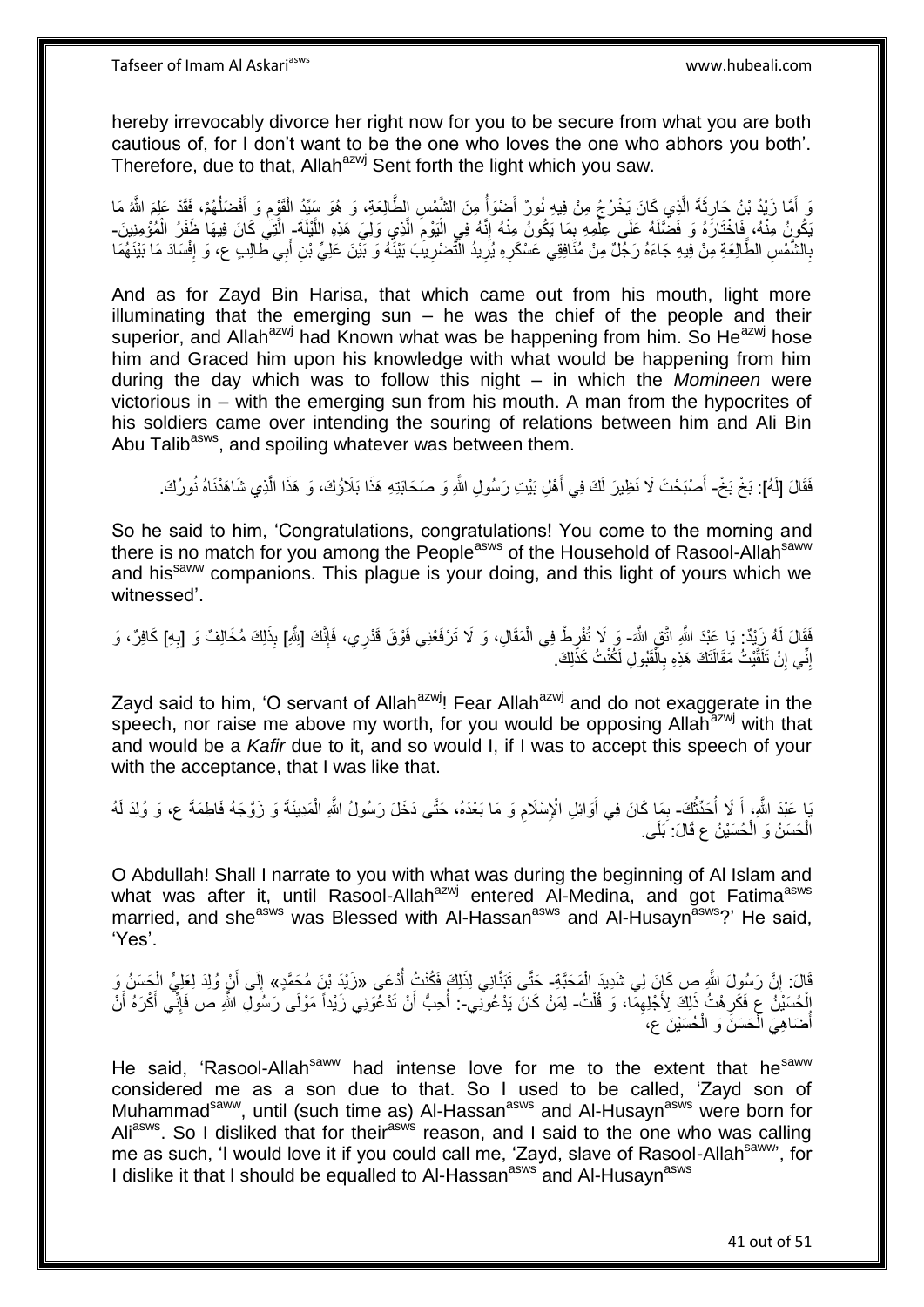فَلَمْ يَزَلْ ذَلِكَ حَتَّى صَدَّقَ اللَّهُ ظَنِّي، وَ أَنْزَلَ عَلَى مُحَمَّدٍ ص: ما جَعَلَ اللَّهُ لِرَجُلٍ مِنْ قَلْبَيْنِ فِي جَوْفِهِ. يَعْنِي قَلْباً يُحِبُّ مُحَمَّداً َ ْ ْ نَ إِلَهُ، وَ يُعَظُّمُهُمْ، وَ قَلْباً يُعَظِّمُ بِهِ غَيْرَهُمْ كَتَعْظِيمِهِمْ ۚ أَوْ قَلْباً يُحِبُّ بِهِ أَعْدَاءَهُمْ، اَلَّ مَنْ أَحَدَّ أَعْدَاءَهُمْ فَّهُوَ يُبْغِضُهُمْ وَ لَا  $\frac{1}{2}$ ِ ْ َ َ َ ِ ْ َ يُحِبُّهُمْ. [وَ مَنْ سَوَّى بِهِمْ مَوَالِيَهُمْ فَهُوَ يُبْغِضُهُمْ وَ لَا يُحِبُّهُمْ]. ِ

So I did not cease to be like that until Allah<sup>azwj</sup> Ratified my thinking and Revealed unto Muhammad<sup>saww</sup>: Allah has not Made for any man two hearts within him *[33:4]* – meaning a heart which loves Muhammad<sup>saww</sup> and his<sup>saww</sup> Progeny<sup>asws</sup> and reveres them<sup>asws</sup>, and a heart revering others with it like their<sup>asws</sup> reverence; or a heart revering their<sup>asws</sup> enemies with it. But, the one who loves their<sup>asws</sup> enemies, so he is (actually) hating them<sup>asws</sup> and does not love them<sup>asws</sup>, (and the one who equates themas with their<sup>asws</sup> friends, so he (actually) hates them and does not love them<sup>asws</sup>)'.

ُّمَّ قَالَ: وَ ما جَعَلَ أَزْواجَكُمُ- اللَّائِِي تُظاهِرُونَ مِنْهُنَّ أُمَّهاتِكُمْ وَ ما جَعَلَ أَدْعِياءَكُمْ أَبْناءَكُمْ إِلَى قَوْلِهِ تَعَالَى وَ أُولُوا الْأَرْحامِ َ َ َ ا<br>ا ِ ِ اُ بَعْضُهُمْ أَوْلَى بِبَعْضٍ فِي كِتَابِ اللَّهِ يَعْنِي الْحَسَنُ ع وَ الْحُسَيْنُ عِ أَوْلَى بِبُنُوَّةٍ رَسُولِ اللَّهِ صَ فِي كِتَابِ اللَّهِ وَ فَرْضِهِ مِنَّ َ ِ ¦ َ ْ الْمُؤْمِنِينَ وَ الْمُهَاجِرِينَ-"إِلّا أَنْ تَفْعَلُوا إِلَى أَوْلِيائِكُمْ مَعْرُوفاً إِحْسَاناً وَ إِكْرَاماً لَا يَبْلُغُ ذَلِكَ مَحَلَّ الْأَوْلَادِ كانَ ذَلِكَ فِي الْكِتاب **∶** ْ ِ َ ِ ِ **∶** ْ ُ مَسْطُوراً

Then He<sup>azwj</sup> Said: *nor has He made your wives whose backs you liken to the backs of your mothers as your mothers, nor has He Made those whom you*  **assert to be your sons as your real sons [33:4]** – up to His<sup>azwj</sup> Words and the *possessors of relationships some of them are closer to others in the Book of Allah [33:6]* - meaning Al-Hassan and Al-Husaynasws are foremost with the sonship of Rasool-Allah<sup>saww</sup> in the Book of Allah<sup>azwj</sup> and His<sup>azwj</sup> Obligations *than the Believers and the Emigrants except that you should do good to your friends* – doing favours and be honouring. That does not reach a position of the children, *that was in the Written Book [33:6]*.

فَتَرَكُوا ذَلِكَ- وَ جَعَلُوا يَقُولُونَ زَيْدٌ لِّخُو رَسُولِ اللَّهِ. فَمَا زَالَ النَّاسُ يَقُولُونَ لِي هَذَا [وَ أَكْرَهُهُ] حَتَّى أَعَادَ رَسُولُ اللَّهِ ص َ َ َ الْمُؤَاخَاةَ- بَيْنَهُ وَ بَيْنَ عَلِيٍّ بْنِ أَبِي طَالِبٍ عِ. ْ َ

So they left that (calling me as the son of Muhammad<sup>saww</sup>) – and went on saying, Exavd, brother of Rasool-Allah<sup>saww</sup>'. The people did not cease to be saying this for me and I disliked it, until Rasool-Allah<sup>azwj</sup> established the brotherhood between him<sup>saww</sup> and Ali<sup>asws</sup> Bin Abu Talib<sup>asws</sup>.

ثُمَّ قَالَ زَيْدٌ: يَا عَبْدَ اللَّهِ إِنَّ زَيْداً مَوْلَى عَلِيٍّ بْنِ أَبِي طَالِبٍ ع كَمَا هُوَ مَوْلَى زَسُولِ اللَّهِ ص، فَلَا تَجْعَلْهُ نَظِيرَهُ، وَ لَا تَرْفَعْهُ ُ ْ َ יֲ<br>י فَوْقَ قَدْرِهِ، فَتَكُونَ كَالنَّصَارَى لَمَّا رَفَعُوا عِيسَىَ عَ فَوْقَ قَدْرِهِ، فَكَفَرُوا بِاللَّهِ [الْعَلِي] الْعَظِيم ْ ِ ِ **∶** ِ ِ ْ

Then Zayd said, 'O servant of Allah<sup>azwj</sup>! Zayd is a slave of Ali<sup>asws</sup> Bin Abu Talib<sup>asws</sup> just as he<sup>asws</sup> is a slave of Rasool-Allah<sup>saww</sup>, therefore do not make him (Zayd) to be his<sup>asws</sup> peer, nor raise him to be above his worth, for you would become like the Christians when they raised Isa<sup>as</sup> above his<sup>as</sup> worth, they disbelieving in Allah<sup>azwj</sup>, the Exalted, the Magnificent'.

> قَالَ رَسُولُ اللَّهِ ص: فَلِذَلِكَ فَضَّلَ اللَّهُ زَيْداً بِمَا رَأَيْتُمْ، وَ شَرَّفَهُ بِمَا شَاهَدْتُمْ. ِ ِ َ

Rasool-Allah<sup>saww</sup> said: 'Thus, due to that, Allah<sup>azwj</sup> Graced Zayd with what you saw, and Ennobled him with what you witnessed.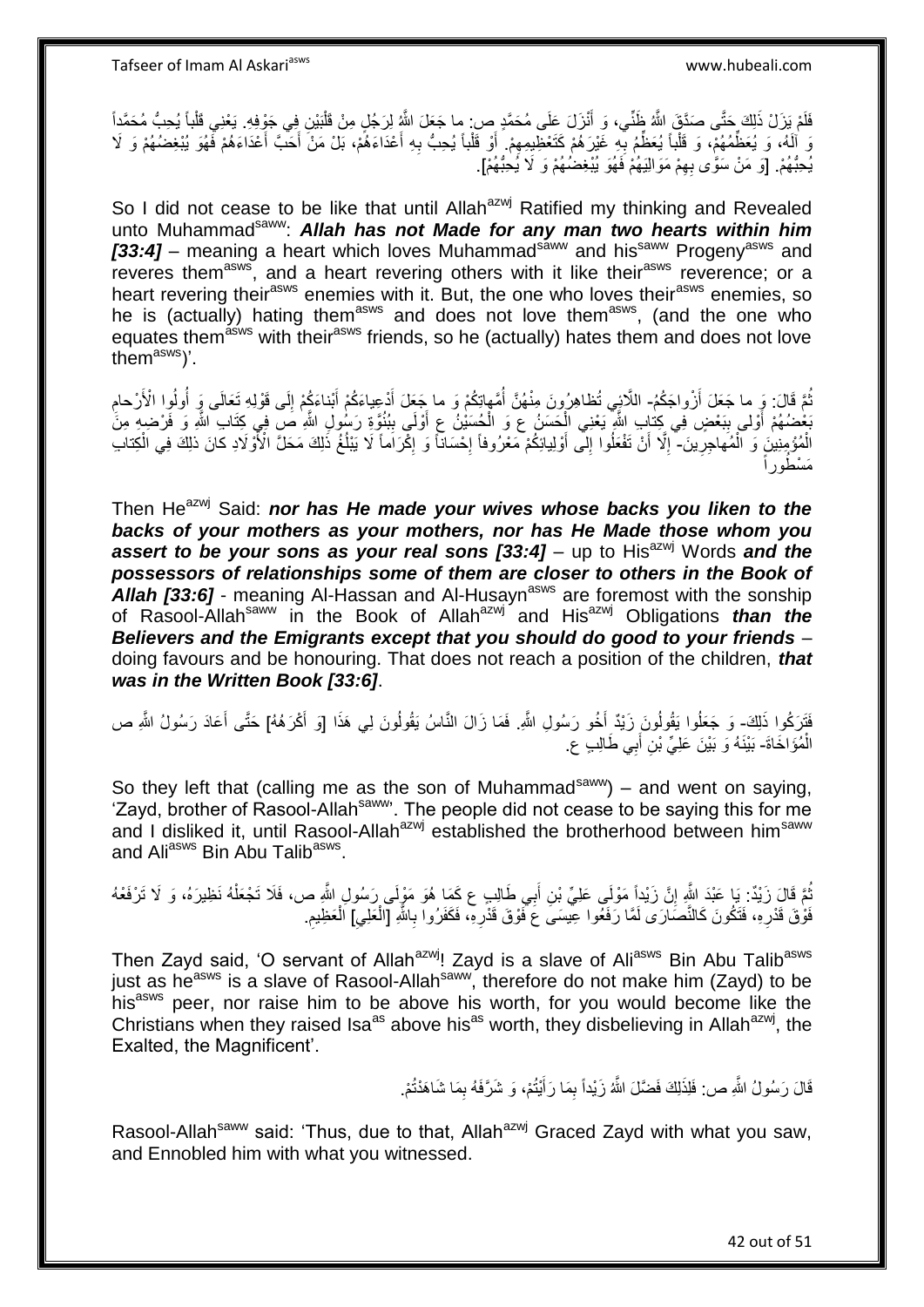رَ الَّذِي بَعَثَنِي بِالْحَقِّ نَبِيّاً- إِنَّ الَّذِي أَعَدَّهُ اللَّهُ لِزَيْدٍ فِي الْأَخِرَةِ لَيَصْغُرُ فِي جَنْبِهِ مَا شَاهَدْتُمْ فِي الْدُّنْيَا مِنْ نُورِهِ، إِنَّهُ لَيَأْتِي يَوْمَ ِ ْ ِ َ َ ه ِ ْ ِ ِ **∶** الْقِيَامَةِ ۖ وَ نُورٌ هُ- يَسِيرُ ۖ أَمَامَهُ وَ خَلْفَهُ وَ يَمِينَهُ وَ يَسَارَهُ ۖ وَ فَوْقَهُ وَ تَحْتَهُ، مِنْ كُلِّ جَانِبٍ مَسِيرَةَ ٱلْفِ سَنَةٍ. ْ َ ْ َ

By the One<sup>azwj</sup> Whom Sent me<sup>saww</sup> with the Truth as a Prophet<sup>saww</sup>! That which Allah<sup>azwj</sup> has Prepared for Zayd in the Hereafter would make pale into insignificance in his side what you saw in the world from his light. He would come on the Day of Judgment and his light would spread in front of him, and behind him, and his right, and his left, and above him, and beneath him, from every side to a travel distance of a thousand years'.

#### **[فَضَائِلُ شَهْرِ شَعْبَانَ] ِ**

#### **Merits of the Month of Shaban**

نُمَّ قَالَ رَسُولُ اللَّهِ ص أَ وَ لَا أُحَدِّثُكُمْ بِهَزِيمَةٍ تَقَعُ فِي إِبْلِيسَ وَ أَعْوَانِهِ وَ جُنُودِهِ أَشَدَّ مِمَّا وَقَعَتْ فِي أَعْدَائِكُمْ هَؤُلاءِ قَالُوا: بَلَى َ ِ ِ **∶** ُ ا<br>ا َ َ يَاٰ رَسُولَ اللَّهِ.ِ

Then Rasool-Allah<sup>saww</sup> said: 'Shall I<sup>saww</sup> narrate to you with the defeat which occurs in Iblees<sup>la</sup> and his<sup>la</sup> aides, and his<sup>la</sup> army. It is more severe than what occurred among these enemies of yours'. They said, 'Yes, O Rasool-Allahsaww!'

ِ الَّ رَسُولُ اللَّهِ ص: وَ الَّذِي بَعَثَنِي بِالْحَقِّ نَبِيٍّ}، إِنَّ إِبْلِيسَ إِذَا كَانَ أَوَّلُ يَوْمٍ مِنْ شَعْبَانَ بَثَّ جُنُودَهُ فِي أَقْطَارِ الْأَرْضِ وَ آفَاقِهَا، ْ ِ َ ه ِ َ ֧֧֧֖֧֧֧֧֦֧֧֧֚֓֝֬֝֝֓֝֬֟֓֟֓֓֝֓֝֬֝֓֝֓֟֓֟֓֝֬ َ ِ ِ َقُولُ لَهُمْ: اجْتَهِدُوا فِي اجْتِذَابِ بَعْضَِ عِبَادِ اَللَّهِ- إِلَيْكُمْ فِي هَذَا الْيَوْمِ. ِ **∶** ْ لَ ِ

Rasool-Allah<sup>saww</sup> said: 'By the One<sup>azwj</sup> Who Sent me<sup>saww</sup> with the Truth as a Prophet<sup>saww</sup>. Whenever it is the first day of Shaban, Iblees<sup>la</sup> sends his<sup>la</sup> army in the outskirts of the earth and its horizons, and is saying to them, 'Strive in attracting some servants of Allah<sup>azwj</sup> towards you during this day<sup>7</sup>.

وَ إِنَّ اللَّهَ عَزَّ وَ جَلَّ بَثَّ الْمَلَائِكَةَ- فِي أَقْطَارٍ الْأَرْضِ وَ آفَاقِهَا يَقُولُ [لَهُمْ]: سَدِّدُوا عِبَادِي وَ أَرْشِدُوهُمْ. فَكُلُّهُمْ يَسْعَدُ بِكُمْ إِلَّا ْ <u>֖֚֚֚֚֚֚֚֓</u> **∶** َ ِ ِ ُّ َ مَنْ أَبَى وَ تَمَرَّدَ وَ طَغَى، فَإِنَّهُ يَصِيرُ فِي حِزْبِ إِبْلِيسَ وَ جُنُودِهِ. ِ ِ

And Allah<sup>azwj</sup> Mighty and Majestic Sends the Angels in the outskirts of the earth and its horizons Saying to them: "Protect My<sup>azwj</sup> servants and quide them aright, so all of them would be protected by you except for the one who refuses and rebels and exceeds, for he would come to be in the party of Iblees<sup>la</sup> and his<sup>la</sup> army!"

إِنَّ اللَّهَ عَزَّ وَ جَلٍّ إِذَا كَانَ أَوَلْ يَوْمٍ مِنْ شَعْبَانَ أَمَرَ بِإِنَّوَابِ الْجَنَّةِ فَتُقَتِّحُ، وَ يَأْمُرُ شَجَرَةَ طُوبَى فَتُطْلِعُ أَغْصَانَهَا عَلَى هَذِهِ ْ ْ َ ِ َ م َ ا<br>؛ َ الْذَّنْيَا، [ثُمَّ يَأْمُرُ بِأَبْوَابِ النَّارِ فَتُفَتَّحُ، ۖ وَ يَأْمُرُ شَجَرَةَ الْزَفُّومِ فَتُطْلِعُ أَغْصَانَهَا عَلَى هَذِهِ الدُّنْيَا] َ **∶** ْ ِ َ ِ .<br>ا ا ماہ<br>سال

Allah<sup>azwj</sup> Mighty and Majestic, whenever it is the first day of Shaban, Commands with the gateways of the Paradise, so they are opened, and He<sup>azwj</sup> Commands the tree of Tooba, and its branches emerge upon this world. Then He<sup>azwj</sup> Commands with the gates of the Fire, so they are opened, and He<sup>azwj</sup> Commands the tree of Zagoom, and its branches emerge upon this world.

ُمَّ يُنَادِي رَبِّنَا عَزَّ وَ جَلَّ: يَا عِبَادَ اللَّهِ هَذِهِ أَغْصَانُ شَجَرَةِ طُوبَى، فَتَمَسَّكُوا بِهَا، تَرْفَعْكُمْ إِلَى الْجَنَّةِ، وَ هَذِهِ أَغْصَانُ ِ َ َ ْ ِ شَجَرَةِ الْزَّقُومِ، فَإِيَّاكُمْ وَ إِيَّاهَا، لَا تُؤَدِّيكُمْ إِلَى الْجَحِيمِ. ِ ِ ِ ِ ْ ِ

43 out of 51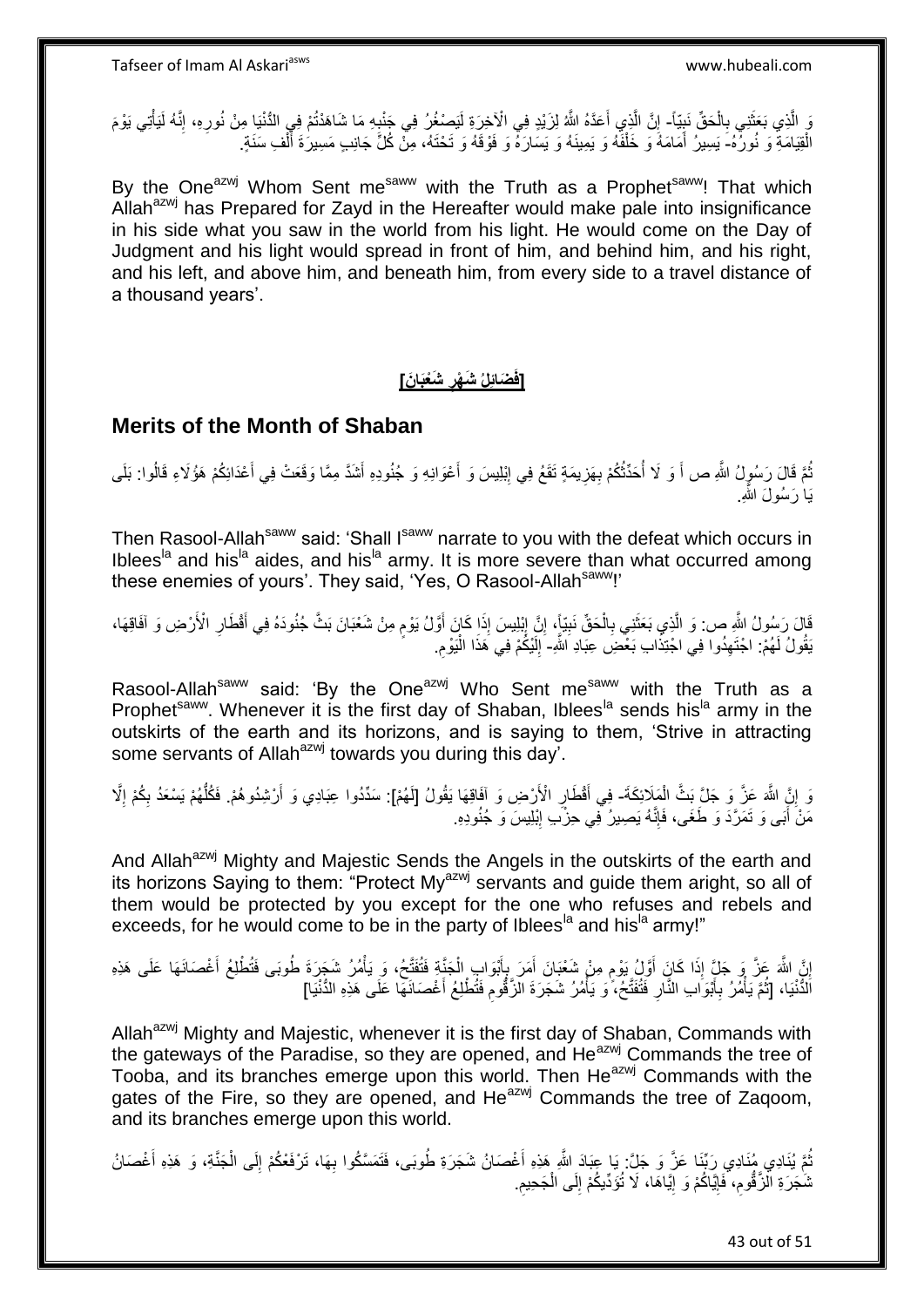Then a caller from our Lord<sup>azwj</sup> Mighty and Majestic calls out: 'O servants of Allah<sup>azwj</sup>! These are the branches of the tree of Tooba, so attach yourselves with it (and) it will raise you to the Paradise! And these are the branches of the tree of Zaqoom, therefore beware of these, (as) these would deposit you to the Hell!'

قَالَ رَسُولُ اللَّهِ صِ. فَوَ الَّذِي بَعَثَنِي بِالْجَقِّ نَبِيّاً- إِنَّ مَنْ تَعَاطَي بَاباً مِنَ الْخَيْرِ وَ الْبِرِّ فِي هَذَا الْيَوْمِ، فَقَدْ تَعَلَّقَ بِغُصْنٍ مِنْ<br>فَيْقِ الْبَوْمِ ِ ْ **∶** َ ه ِ ه ِ ْ ِ ْ ِ ْ أَغْصَانِ شَجَرَةِ طُوبَي، فَهُوَ مُؤَدِّدِهِ إِلَى الْجَنَّةِ، وَ مَنْ تَعَاطَى بَاباً مِنَ الشَّرِّ فِي هَذَا الْيَوْمِ، فَقَّدْ تَعَلَّقَ بِغُضَٰنٍ مِنْ أَغْصَانِ شَجَرَةِ ِ ْ ْ ِ َ َ ِ ه الزَّقُوم، فَهُوَ مُؤَدِّيهِ إِلَى النَّارِ ِ ِ ِ

Rasool-Allah<sup>saww</sup> said: 'By the One<sup>azwj</sup> Who Sent me<sup>saww</sup> with the Truth as a Prophet<sup>saww</sup>! The one who come to a door of the goodness and the righteousness during this day, so he has attached with a branch from the branches of the tree of Tooba, and he would be deposited to the Paradise. And the one who comes to a door from the evil during this day, so he has attached with a branch from the branches of the tree of Zaqoom, and he would be deposited to the Fire'.

> نْمَ قَالَ رَسُولُ اللَّهِ ص: فَمَنْ تَطَوَّعَ لِلَّهِ بِصَلَاةٍ فِي هَذَا الْيَوْمِ، فَقَدْ تَعَلَّقَ مِنْهُ بِغُصْنٍ ِ ُ ِ ه ِ ا.<br>إ

Then Rasool-Allah<sup>saww</sup> said: 'So the one who volunteers for Allah<sup>azwj</sup> with the Salat during this day, so he has attached to a branch from it.

> وَ مَنْ صَامَ فِي هَذَا الْيَوْمِ فَقَدْ تَعَلَّقَ مِنْهُ بِغُصْنٍ. ِ ه ِ ْ

And the one who Fasts during it, so he has attached to a branch from it.

[وَ مَنْ عَفَا عَنْ مَظْلِمَةٍ، فَقَدْ تَعَلَّقَ مِنْهُ بِغُصْنٍ] ِ ه

And the one who pardons an injustice, so he has attached to a branch from it.

وَ مَنْ أَصْلَحَ بَيْنَ الْمَرْءِ وَ زَوْجِهِ، أَوِ الْوَالِدِ وَ وَلَدِهِ أَوِ الْقَرِيبِ وَ قَرِيبِهِ- أَوِ الْجَارِ وَ جَارِهِ أَوِ الْأَجْنَبِيِّ أَوِ الْأَجْنَبِيَّةِ، فَقَدْ تَعَلَّقَ ْ ِ **∶** ِ ْ ِ اً ْ ِ اُ ِ ِ ْ ِ ه ِ ِ َ ِ ِ َ مِنْهُ بِغُصْنٍ ۖ **∶** 

And the one who reconciles between the man and his wife, or the parent and his child, or the relative with his relative, or the neighbour and his neighbour, or the foreigner man, or the foreigner woman, so he has attached to a branch from it.

> وَ مَنْ خَفَّفَ عَنْ مُعْسِرٍ مِنْ دَيْنِهِ أَوْ حَطٍّ عَنْهُ، فَقَدْ تَعَلَّقَ مِنْهُ بِغُصْنٍ. **∶** ه َ

And the one who lightens an insolvent one from his debts, or write is off from him, so he has attached to a branch from it.

> نَ مَنْ نَظَرَ فِي حِسَابِهِ فَرَأَى دَيْناً عَتِيقاً- قَدْ أَيِسَ مِنْهُ صَاحِبُهُ، فَأَدَّاهُ فَقَدْ تَعَلَّقَ مِنْهُ بِغُصْنٍ. **∶ ∶** ه َ **!** َ

And the one who look into his own accounting, so he sees an old debt – its borrower having had despaired from (paying) it, so he writes it off, so he has attached to a branch from it.

> وَ مَنْ كَفَلَ يَتِيماً، فَقَدْ تَعَلَّقَ مِنْهُ بِغُصْنٍ. ِ ه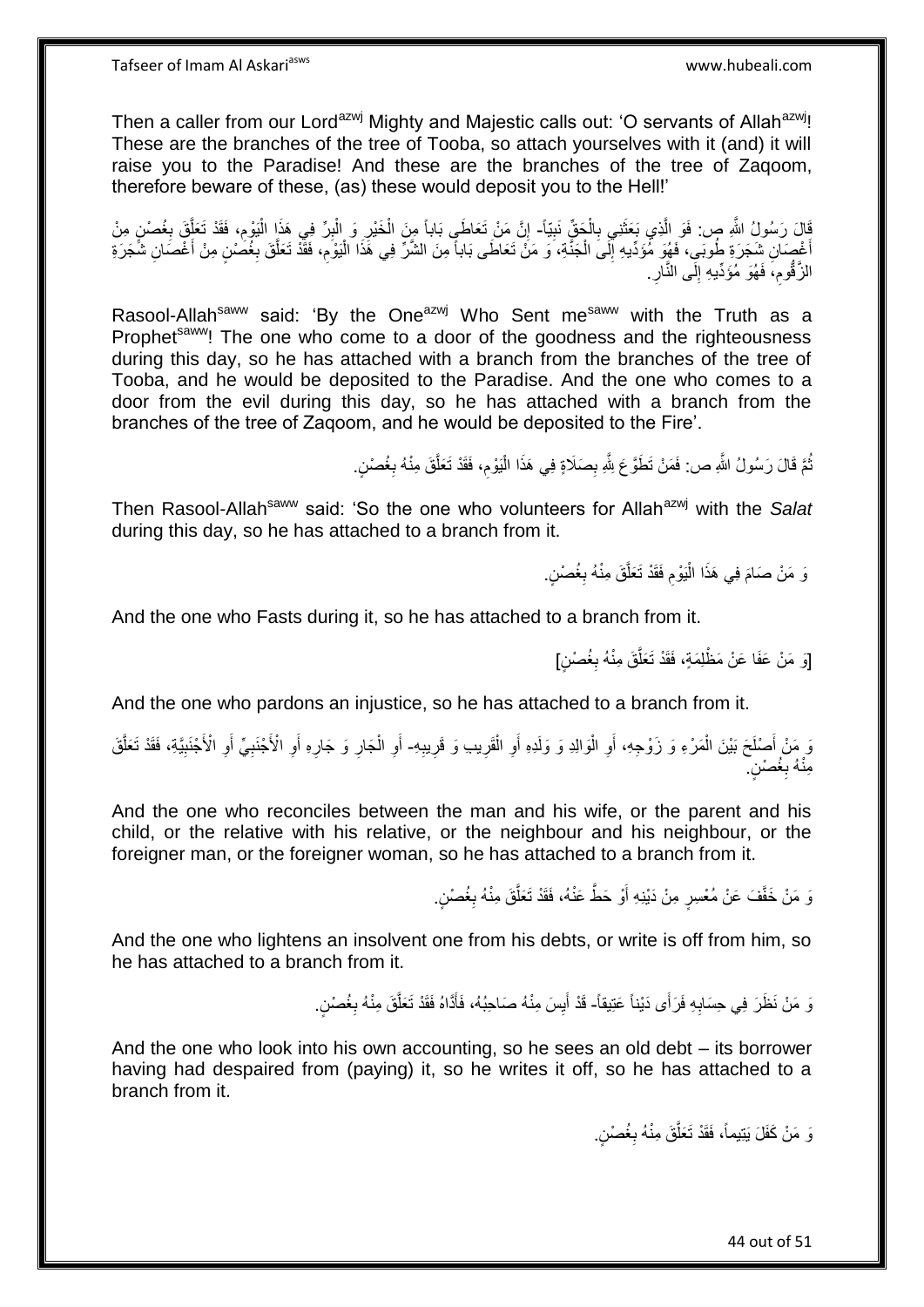And the one who takes responsibility for an orphan, so he has attached to a branch from it.

> وَ مَنْ كَفَّ سَفِيهاً عَنْ عِرْضِ مُؤْمِنٍ، فَقَدْ تَعَلَّقَ مِنْهُ بِغُصْنٍ. **∶** ه

And the one who stops a foolish one from bothering a *Momin*, so he has attached to a branch from it.

> نَ مَنْ قَرَأَ الْقُرْآنَ أَوْ شَيْئاً مِنْهُ- فَقَدْ تَعَلَّقَ مِنْهُ بِغُصْنٍ. َ ْ َ ِ ه

And the one who recites the Quran or something from it, so he has attached to a branch from it.

> َوَ مَنْ قَعَدَ يَذْكُرُ اللَّهَ وَ نَعْمَاءَهُ وَ يَشْكُرُهُ عَلَيْهَا، فَقَدْ تَعَلَّقَ مِنْهُ بِغُصْنٍ. **ٔ** ِ ه

And the one who sits mentioning Allah<sup>azwj</sup> and His<sup>azwj</sup> Bounties, and thanks Him<sup>azwj</sup> upon it, so he has attached to a branch from it.

> وَ مَنْ عَادَ مَرِيضاً فَقَدْ تَعَلَّقَ مِنْهُ بِغُصْنٍ. ِ ه ِ

And the one who consoles a sick one, so he has attached to a branch from it.

وَ مَنْ شَبَّعَ فِيهِ جَذَازَةً فَقَدْ تَعَلَّقَ مِنْهُ بِغُصْنٍ. ِ ه

And the one who escorts wherein is a funeral, so he has attached to a branch from it.

وَ مَنْ عَزَّى فِيهِ مُصَاباً، فَقَدْ تَعَلَّقَ مِنْهُ بِغُصْنٍ. ِ ه

And the one who comforts an injured one, so he has attached to a branch from it.

ِ نَ مَنْ بَرَّ وَالِدَيْهِ أَوْ أَحَدَهُمَا فِي هَذَا الْيَوْمِ- فَقَدْ تَعَلَّقَ مِنْهُ بِغُصْنٍ. ْ َ َ **∶** ه

And the one who is king to his parents, or one of them during this day, so he has attached to a branch from it.

> ِ وَ مَنْ كَانَ أَسْخَطَهُمَا قَبْلَ هَذَا الْيَوْمِ- فَأَرْضَاهُمَا فِي هَذَا الْيَوْمِ، فَقَدْ تَعَلَّقَ مِنْهُ بِغُصْنٍ :<br>ا ِ ه ِ ،<br>ا اُ

The one who hand angered them before this day, so he pleases them during this day, so he has attached to a branch from it.

> نَ كَذَلِكَ مَنْ فَعَلَ شَيْئاً- مِنْ [سَائِرٍ] مِنْ أَبْوَابِ الْخَيْرِ فِي هَذَا الْيَوْمِ، فَقَدْ تَعَلَّقَ مِنْهُ بِغُصْنٍ ِ ه ِ ْ **∶** ْ َ

And like that, the one who does anything – from the rest of the doors of goodness during this day, so he has attached to a branch from it'.

نُّمَّ فَإِلَ رَسُولُ اللَّهِ ص: وَ الَّذِي بَعَثَنِي بِالْحَقِّ نَبِيّاً، وَ إِنَّ مَنْ تَعَاطَى بَاباً مِنَ الشَّرِّ وَ الْعِصْيَانِ فِي هَذَا الْيَوْمِ، فَقَدْ تَعَلَّقَ بِغُصْنٍ ْ ِ **!** ْ ¦ ة<br>أ ه ُ ِ ه ِ ْ مِنْ أَغْصَانِ شَجَرَةِ الزَّقُومِ فَهُوَ مُؤَدِّيهِ إِلَى النَّارِ ِ ِ اً<br>ا **∶** ِ

Then Rasool-Allah<sup>saww</sup> said: 'By the One<sup>azwj</sup> Who Sent me<sup>saww</sup> with the Truth as a Prophet<sup>saww</sup>! And the one who comes to a door from the (acts of) evil and the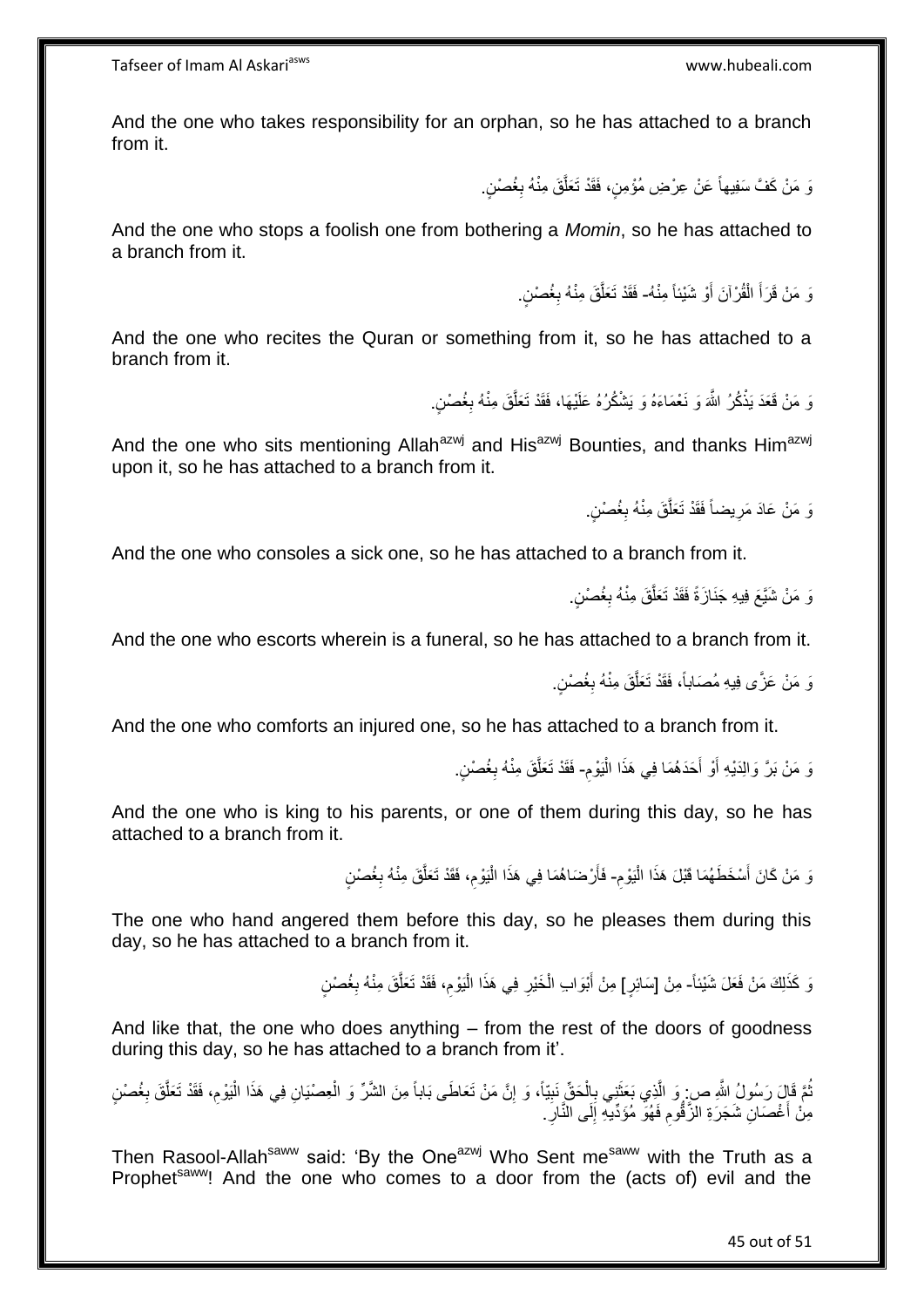disobedience during this day, so he has attached to a branch from the branches of the tree of Zaqoom, and he would be deposited to the Fire'.

نُمَّ قَالَ رَسُولُ اللَّهِ ص: وَ الَّذِي بَعَثَنِي بِالْحَقِّ نَبِيّاً، فَمَنْ قَصَّرَ فِي صَلَاتِهِ الْمَفْرُوضَةِ وَ ضَيَّعَهَا، فَقَدْ تَعَلَّقَ بِغُصْنٍ مِنْهُ. ْ ِ ْ ِ َ ه ُ **∶** ه

Then Rasool-Allah<sup>saww</sup> said: 'By the One<sup>azwj</sup> Who Sent me<sup>saww</sup> with the Truth as a Prophet<sup>saww</sup>! So the one who is deficient in his Obligatory *Salat* and wastes them, so he has attached to a branch from it.

> [وَ مَنْ كَانَ عَلَيْهِ فَرْضُ صَوْمٍ فَفَرَّطَ فِيهِ وَ ضَيَّعَهُ، فَقَدْ تَعَلَّقَ بِغُصْنٍ مِنْهُ]. ِ ه ٍ

And the one upon whom was an Obligatory Fast (unperformed), so he leaves it and wastes it, so he has attached to a branch from it.

َن مَنْ جَاءَهُ فِي هَذَا الْيَوْمِ فَقِيرٌ ضَعِيفٌ يَعْرِفُ سُوءَ حَالِهِ، وَ هُوَ يَقْدِرُ عَلَى تَغْيِيرٍ حَالِهِ مِنْ غَيْرِ ضَرَرٍ يَلْحَقُهُ، وَ لَيْسَ هُذَاكَ ِ ْ ِ ْ **∶** <u>ِ</u> ِ مَنْ يَذُوبُ عَنْهُ وَ يَقُومُ مَقَّامَهُ، فَتَرَكَهُ يُضَنَّعُ وَ يَعْطَبُ، وَ لَمْ يَأْخُذُ بِيَدِهِ، فَقَدْ تَعَلَّقَ بِغُصْنٍ مِنْهُ. ِ **ٔ** ا<br>أ ِ ه

And the one to whom comes a poor, a weak one during this day  $-$  (and) he recognises his bad state, and he is able upon changing his state from without facing harm (himself), and there isn't anyone over there who can represent him and stand in his place, so he neglects him, forsaking him to be destroyed, and does not hold his hand, so he has attached to a branch from it.

وَ مَنِ اعْتَذَرَ إِلَيْهِ مُسِيءٌ، فَلَمْ يَعْذِرْهُ، ثُمَّ لَمْ يَقْتَصِرْ بِهِ عَلَى قَدْرِ عُقُوبَةِ إِسَاءَتِهِ، بَلْ أَرْبَى عَلَيْهِ، فَقَدْ تَعَلَّقَ بِغُصْنٍ مِنْهُ. لَ יִי<br>; **∶** ِ ُ ِ ه اً ِ

And the one to whom a felon presents excuses to him but he does not excuse him, then he is not deficient with him upon a measurement of relative punishment, but exceeds upon it, so he has attached to a branch from it.

َ مِنْ ضَرَبَ بَيْنَ الْمَرْءِ وَ زَوْجِهِ، أَوِ الْوَالِدِ وَ وَلَدِهِ، أَوْ الْأَخِ وَ أَخِيهِ، أَوِ الْقَرِيبِ وَ قَرِيبِهِ، أَوْ بَيْنَ جَارَيْنِ، أَوْ خَلِيطَيْنِ أَوْ َ **∶** ِ ِ ْ ِ َ َ ِ َ :<br>ا ِ اً َ َ أَجْنَبِيَّيْنِ فَقَدْ تَعَلَّقَ بِغُصْنٍ مِنْهُ. **! ∶** ه

The one who spoils between the man and his wife, or the parent and his child, or the brother and his brother, or the relative and his relative, and between two neighbours, or two mingling ones, or two strangers, so he has attached to a branch from it.

> َوَ مَنْ شَدَّدَ عَلَى مُعْسِرٍ وَ هُوَ يَعْلَمُ إِعْسَارَهُ، فَزَادَ غَيْظاً وَ بَلَاءً، فَقَدْ تَعَلَّقَ بِغُصْنٍ مِنْهُ **∶** ه ِ

And the one who is harsh upon the insolvent and he knows of his insolvency, so he increases rage and the scourge, so he has attached to a branch from it.

> وَ مَنْ كَانَ عَلَيْهِ دَيْنٌ فَكَسَرَهُ عَلَى صَاحِبِهِ، وَ تَعَدَّى عَلَيْهِ حَتَّى أَبْطَلَ دَيْنَهُ، فَقَدْ تَعَلَّقَ بِغُصْنٍ مِنْهُ. َ **∶** ِ ه

And the upon whom was a debt, so he breaks it (deficient in paying it) to its owner, and transgresses upon him until it invalidates his debt, so he has attached to a branch from it.

> وَ مَنْ جَفَا يَتِيماً وَ آذَاهُ وَ تَهَضَّمَ مَالَهُ، فَقَدْ تَعَلَّقَ بِغُصْنٍ مِنْهُ. **∶** ه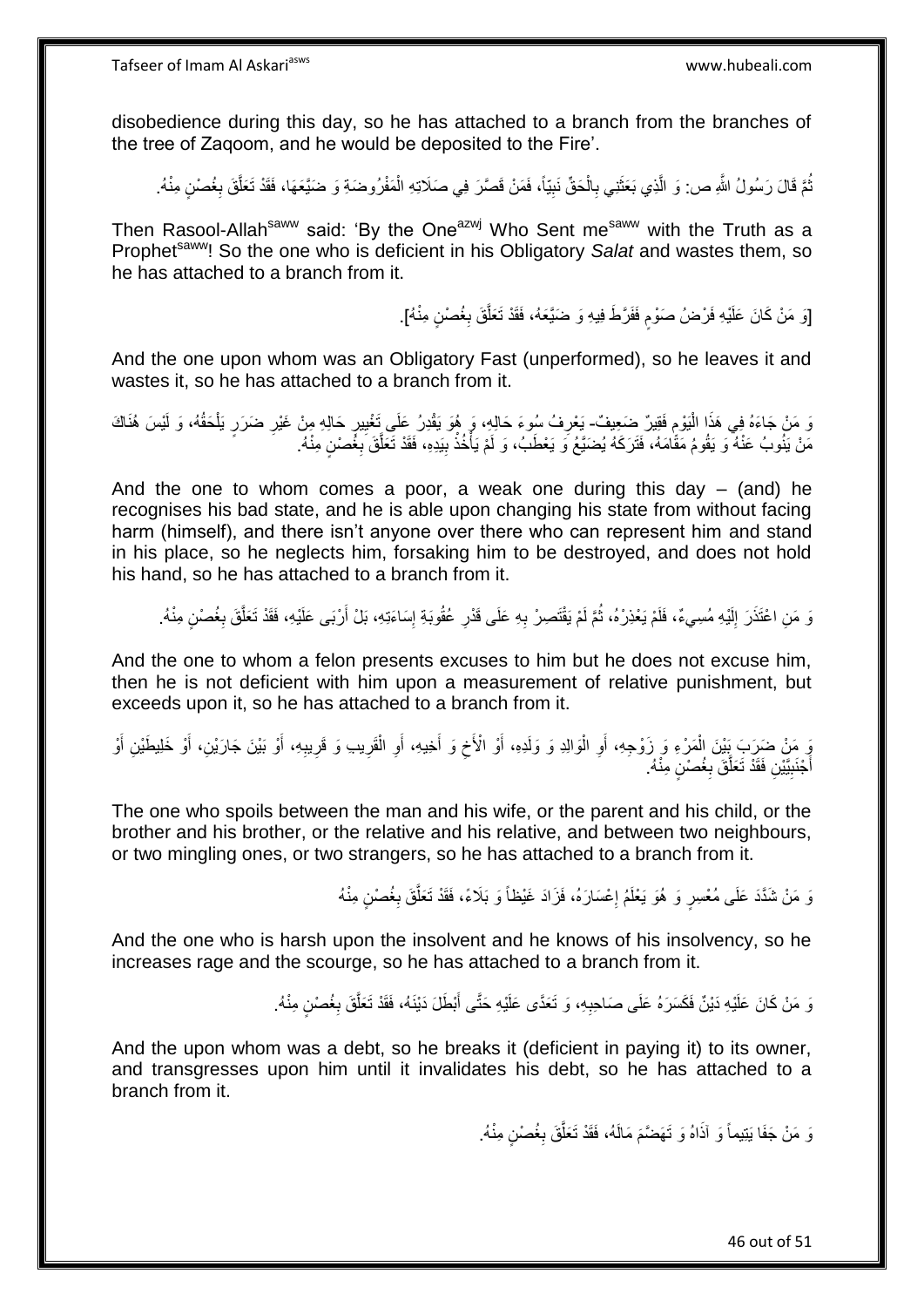One who is disloyal to an orphan and harms him, and devours his wealth, so he has attached to a branch from it.

> نَ مَنْ وَقَعَ فِي عِرْضِ أَخِيهِ الْمُؤْمِنِ، وَ حَمَلَ النَّاسَ عَلَى ذَلِكَ، فَقَدْ تَعَلَّقَ بِغُصْنٍ مِنْهُ **∶** ه ْ َ

And the one who discredits regarding the honour of his *Momin* brother, and carried the people upon (doing) that, so he has attached with a branch from it.

> رَ مَنْ تَغَنَّى بِغِنَاءٍ حَرَامٍ يَبْعَثُ فِيهِ عَلَى الْمَعَاصِي- فَقَدْ تَعَلَّقَ بِغُصْنٍ مِنْهُ. ْ ٍ ِ ِ ه

And the one who sings with Prohibited singing (music), sending him upon (an act of) disobedience, so he has attached with a branch from it.

> وَ مَنْ قَعَدَ يُعَدِّدُ قَبَائِحَ أَفْعَالِهِ فِي الْحُرُوبِ، وَ أَنْوَاعَ ظُلْمِهِ لِعِبَادِ اللَّهِ وَ يَفْتَخِرُ بِهَا فَقَدْ تَعَلَّقَ بِغُصْنٍ مِنْهُ. ِ ْ َ ْ َ ِ ه

And the one who sits counting the ugliness of his deeds during the wards and the variety of his injustices to the servants of Allah<sup>azwj</sup>, and he prides with these, so he has attached with a branch from it.

> وَ مَنْ كَانَ جَارُهُ مَرِيضاً فَثَرَكَ عِيَادَتَهُ اسْتِخْفَافاً بِحَقِّهِ، فَقَدْ تَعَلَّقَ بِغُصْنٍ مِنْهُ. **∶** ِ ِ ه

The one who neighbour was sick, and he neglects consoling him taking lightly with his rights, so he has attached with a branch from it.

> نَ مَنْ مَاتَ جَارُهُ، فَثَرَكَ تَشْيِيعَ جَذَازَتِهِ تَهَاوُناً بِهِ، فَقَدْ تَعَلَّقَ بِغُصْنٍ مِنْهُ. **∶ !** ِ ه

And the one whose neighbour dies, and he neglects escorting his funeral being careless with it, so he has attached with a branch from it.

> َوَ مَنْ أَعْرَضَ عَنْ مُصَابٍ، وَ جَفَاهُ إِزْرَاءً عَلَيْهِ، وَ اسْتِصْغَاراً لَهُ، فَقَدْ تَعَلَّقَ بِغُصْنٍ مِنْهُ. لَ ِ َ **∶** ه

And the one who turns away from an injured person and shunning him out of contempt upon him, and belittling to him, so he has attached with a branch from it.

> وَ مَنْ عَقَّ وَالِدَيْهِ أَوْ أَحَدَهُمَا، فَقَدْ تَعَلَّقَ بِغُصْنٍ مِنْهُ. ِ ه َ َ

And the one who is disloyal to his patents or one of them, so he has attached with a branch from it.

> وَ مَنْ كَانَ قَبْلَ ذَلِكَ عَاقًاً لَهُمَا، فَلَمْ يُرْضِعِهَا فِي هَذَا الْيَوْمِ، وَ [هُوَ] يَقْدِرُ عَلَى ذَلِكَ- فَقَدْ تَعَلَّقَ بِغُصْنٍ مِنْهُ. ِ ا<br>ا ِ لَ ِ ه

And the one who was disloyal to them before, but did not please them during this day, and (although) he was able upon that, so he has attached with a branch from it.

> وَ كَذَا مَنْ فَعَلَ شَيْئاً مِنْ سَائِرِ أَبْوَابِ الشَّرِّ ، فَقَدْ تَعَلَّقَ بِغُصْنٍ مِنْهُ. **∶** ه َ **∶**

And like that is the one who does something from the rest of the doors of the evil, so he has attached with a branch from it.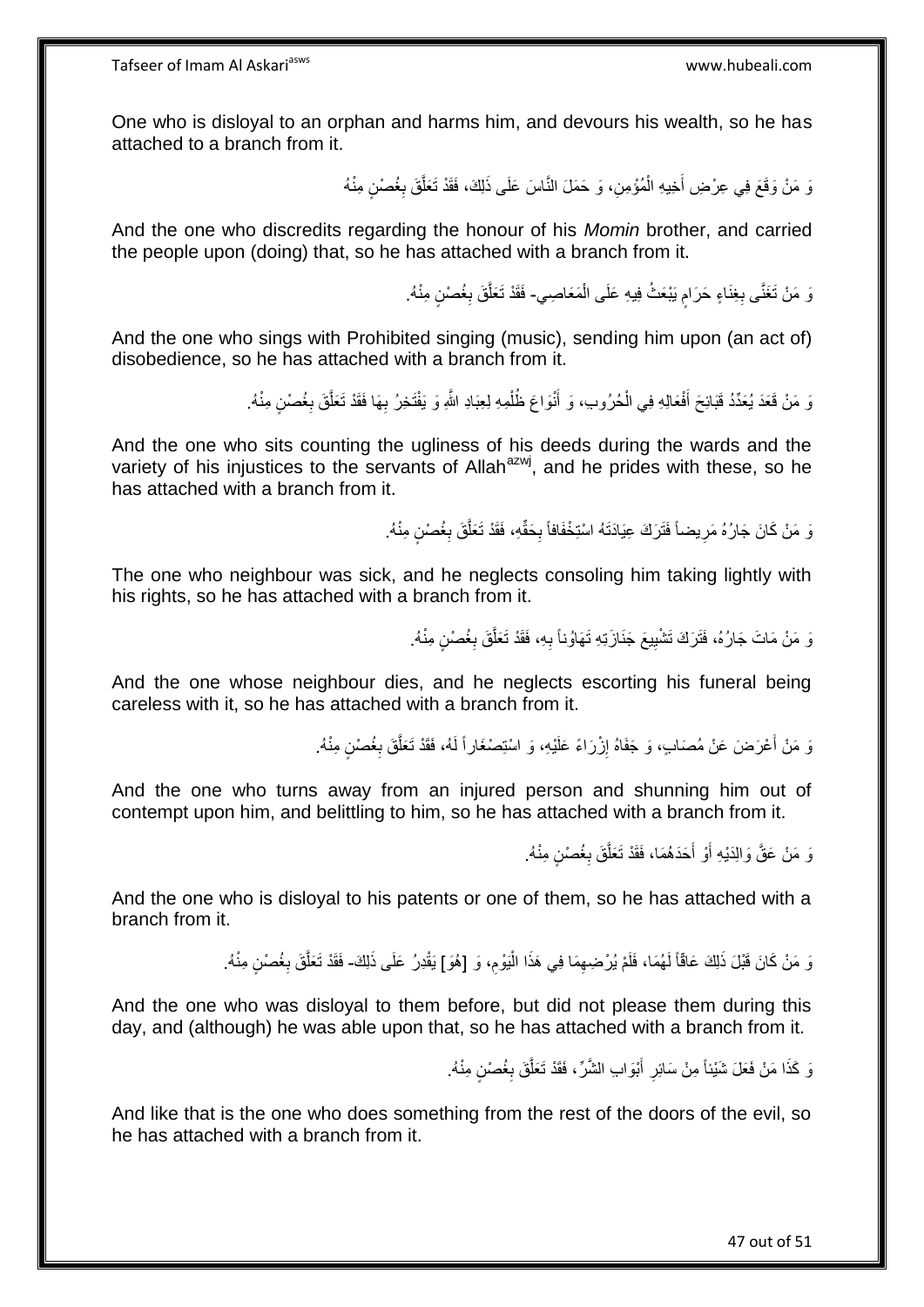وَ الَّذِي بَعَثَنِي بِالْحَقِّ نَبِيّاً، إِنَّ المُتَعَلِّقِينَ بِأَغْصَانِ شَجَرَةِ طُوبَى- تَرْفَعُهُمْ تِلْكَ الْأَغْصَانُ إِلَى الْجَنَّةِ [وَ إِنَّ الْمُتَعَلِّقِينَ بِأَغْصَانِ ا<br>استعمال ِ ِّ ِ **!** ْ ِ ٔ, ْ َ ِ ِّ ْ ِ ْ ِ ِ شَجَرَةِ الزَّقُومِ تَخْفِضُّهُمْ تِلْكَ الْأَغْصَانُ إِلَى الْجَحِيْمِ]. ْ ∣∣<br>∶ ْ ِ

By the One<sup>azwj</sup> Who Sent me<sup>saww</sup> with the Truth as a Prophet<sup>saww</sup>! The ones attached with the Tooba tree – that branch would raise them to the Paradise; and the ones attached with the Zaqoom tree, that branch would lower them into the blazing Fire'.

نُّمَّ رَفَعَ رَسُولُ اللَّهِ ص طَرْفَهُ إِلَى السَّمَاءِ مَلِيّاً، وَ جَعَلَ يَضْحَكُ وَ يَسْتَبْشِرُ- ثُمَّ خَفَضَ طَرْفَهُ إِلَى الْأَرْضِ، فَجَعَلَ يَقْطِبُ وَ ∣∣<br>∶ ُ ِ ُس، َي ْعب **ِ** 

Then Rasool-Allah<sup>saww</sup> raised his<sup>saww</sup> glance towards the sky for a moment and went on to smile and was cheerful – then dropped his glance towards the ground, and he<sup>saww</sup> went on to grimace and frown.

ثُمَّ أَقْبَلَ عَلَى أَصْحَابِهِ فَقَالَ: وَ الَّذِي بَعَثَ مُحَمَّداً بِالْحَقِّ نَبِيّاً، لَقَدْ رَأَيْتُ شَجَرَةَ طُوبَى تَرْتَفِعُ [أَغْصَانُهَا] وَ تَرْفَعُ الْمُتَعَلِّقِينَ بِهَا ُ ِ ْ َ َ ِ ْ ِ ه .<br>€ ِّ إِلَي الْجَنَّةِ، وَ رَأَيْتُ مِنْهُمْ مَنْ تَعَلَّقُ مِنْهَا بِغُصْنٍ-َ وَ مِنْهُمْ مَنْ تَعَلَّقَ مِنْهَا بِغُصْنَيْنِ أَوْ بِأَغْصَانٍ- عَلَى حَسَب اشْتِمَالِهِمْ عَلَى **∶** ه َ ْ ِ ه َ ِ َ **∶** ِ هطا َعا ِت، ال

Then he<sup>saww</sup> turned towards his<sup>saww</sup> companions and he<sup>saww</sup> said: 'By the One<sup>azwj</sup> Who Sent Muhammad<sup>saww</sup> with the Truth as a Prophet<sup>saww</sup>! I<sup>saww</sup> have seen the Tooba tree raising its branches and raising the ones attached with these, to the Paradise, and Isawy saw from them, the one who had attached with a branch from it. and from them one who had attached with two branches from it, or (more) branches – upon a measurement of their inclusion upon the acts of obedience.

> وَ إِنِّي لَأَرَى زَيْدَ بْنَ حَارِثَةَ قَدْ تَعَلَّقَ بِعَامَّةِ أَغْصَانِهَا فَهِيَ تَرْفَعُهُ إِلَى أَعْلَى عَالِيهَا، فَلِذَلِكَ ضَحِكْتُ وَ اسْتَبْشَرْتُ َ ∣ا<br>∶ ِ َ **∶** ه **∶** ِ

And I<sup>saww</sup> saw Zayd Bin Harisa to have attached with the generality of its branches, and it raised him to the highest of the high. Therefore, due to that, Isaww smiled and was cheerful.

ُمَّ نَظَرْتُ إِلَى الْأَرْضِ، فَوَ الَّذِي بَعَثَنِي بِالْحَقِّ نَبِيّاً، لَقَدْ رَأَيْتُ شَجَرَةَ الزَّقُومِ تَنْخَفِضْ أَغْصِدَاتُهَا- وَ تَخْفِضُ الْمُتَعَلِّقِينَ بِهَا إِلَى َ ِ ْ **∶** ة<br>أ ه  $\frac{1}{2}$ ُ َ ِ لَ ِ ِ ِّ ْ َ الْجَحِيمِ، وَ رَأَيْتُ مِنْهُمْ مَنْ تَعَلَّقُ بِغُصْنِ، وَ رَأَيْتُ مِنْهُمْ مَنْ تَعَلَّقَ مِنْهَا بِغُصَّنَيْنِ، أَوْ بِأَغْصَانٍ، عَلَى حَسَبَ اشْتِمَالِهِمْ عَلَى ِ َ **∶** ه َ **∶** ه َ **ُ** ِ الْقَبَائِحِ ۖ، وَ إِنِّي لَأَرَى بَعْضَ الْمُنَافِقِيَنَ قَدْ تَعَلَّقَ بِعَامَّةِ أَغْصُبَانِهَا، وَ هِيَ تَخْفِضُهُ إِلَى أَسْفَلِ دَرَكَاتِهًا فَلِذَلِكَ عَبَسْتُ وَ قَطَبْتُ ۖ. َ ِ َ ِ ه ْ ِ ِ  $\ddot{\cdot}$ 

Then Isaww looked at the ground, and, by the One<sup>azwj</sup> Who Sent me<sup>saww</sup> with the Truth as a Prophet<sup>saww</sup>! I have seen the Zaqoom tree lowering its branches – and lowering the ones attached with these – to the blazing Fire. And  $I<sup>saww</sup>$  saw from them, one who had attached to a branch, and Isaww saw from them one who had attached to two branches from it, or with (more) branches, upon a reckoning of their inclusion upon the ugliness (evil deeds). And Isaww saw some of the hypocrites to have attached with the generality of its branches, and these were lowering them to the lowers of its (Hell's) level. Therefore, due to that, Isaww frowned and grimaced.

قَالَ: ثُمَّ أَعَادَ رَسُولُ اللَّهِ ص بَصَرَهُ إِلَى السَّمَاءِ- يَنْظُرُ إِلَيْهَا مَلِيَّاً وَ هُوَ يَضْحَكُ وَ يَسْنَبْشِرُ، ثُمَّ خَفَضَ طَرْفَهُ إِلَى الْأَرْضِ وَ ِ َ ٔ.<br>ـ ِ ُ لَ ِ هُوَ يَقْطِبُ وَ يَعْبِسُ ِ

He (Imam Hassan Al-Askari<sup>asws</sup>) said: 'The Rasool-Allah<sup>saww</sup> returned his<sup>saww</sup> sight towards the sky, looking at it for a while, and he<sup>saww</sup> was smiling and cheerful. Then hesaww lowered his<sup>saww</sup> sight towards the ground, and he<sup>saww</sup> grimaced and frowned.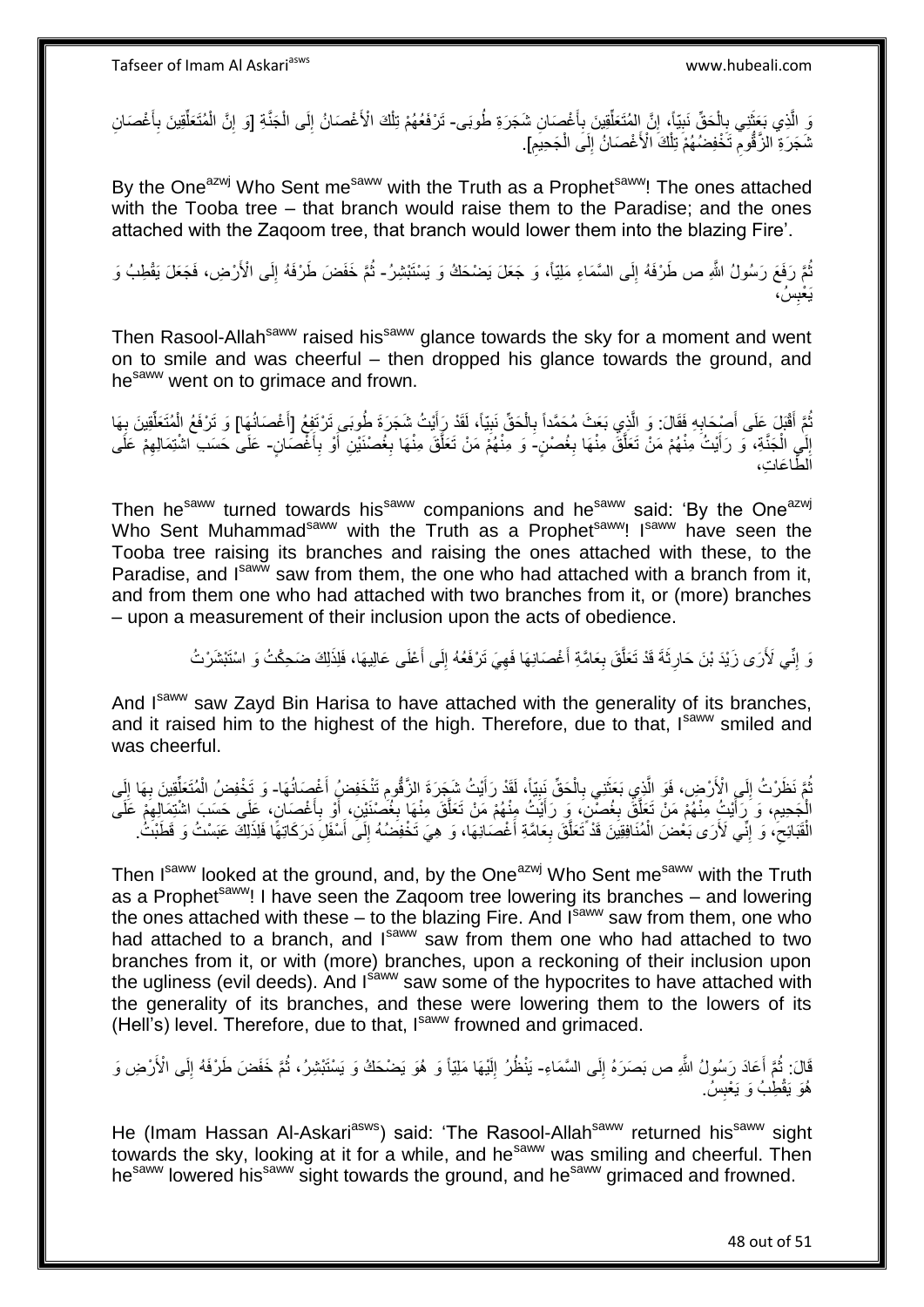ُّمَّ أَقْبَلَ عَلَى أَصْحَابِهِ فَقَالَ: يَا عِبَادَ اللَّهِ- أَمَّا لَوْ رَأَيْتُمْ مَا رَآهُ نَبِيُّكُمْ مُحَمَّدٌ إِذاً لَأَظْمَأْتُمْ بِلَّهِ بِالنَّهَارِ أَكْبَادَكُمْ، وَ لَجَوَعْتُمْ لَهُ<br>أَمَّارَ أَجْبَادَكُمْ، و ِ َ ُ َ ِ ِ ْ ِ َ بِطُونَكُمْ، وَ لَأَسْهَرْتُمْ لَهُ لَيْلَكُمْ، وَ لَأَنْصَنْتُمْ فِيهِ أَقْدَامَكُمْ وَ أَبْدَانَكُمْ، وَ لَأَنْفَدْتُمْ بِالصَّدَقَةِ أَمْوَالَكُمْ، وَ عََرَضتُتُمْ لِلْتَلَفِّ فِي الْجِهَادِ َ َ ْ لَ َ ِ أَرْوَاحَكُمْ. اً

Then he<sup>saww</sup> turned towards his<sup>saww</sup> companions and he<sup>saww</sup> said: 'O servants of Allah<sup>azwj</sup>! But, had you seen what your Prophet<sup>saww</sup> Muhammad<sup>saww</sup> saw, then you would have kept your liver thirsty for the Sake of Allah<sup>azwj</sup> by the day (Fasting), and kept your bellies hungry for Him<sup>azwj</sup>, and would have kept vigil for Him<sup>azwj</sup> during your nights, and you would have established your feet and your bodies during it, and would have depleted your wealth by (giving) the charities, and would have exposed your selves to the damage regarding the Jihad'.

> قَالُوا: وَ مَا هُوَ يَا رَسُولَ اللَّهِ فِدَاؤُكَ الْآبَاءُ وَ الْأُمَّهَاتُ وَ الْبَنُونَ وَ الْبَنَاتُ وَ الْأَهْلُونَ وَ الْقَرَابَاتُ ْ ْ ْ

They said, 'And what is it, O Rasool-Allah<sup>saww</sup>? May our fathers, and mothers, and the sons, and the daughter, and the family members, and the relatives be sacrificed for you<sup>saww</sup>'.

قَالَ رَسُولُ اللَّهِ صِ: وَ الَّذِي بَعَثَنِي بِالْحَقِّ نَبِيّاً- لَقَدْ رَأَيْتُ تِلْكَ الْأَغْصَانَ مِنْ شَجَرَةِ طُوبَى عَادَتْ إِلَى الْجَنَّةِ، فَنَادَى مُنَادِي **!** ْ ِ ٔ, ه ْ ِ ْ َ َ رَبِّنَا عَنَّ وَ جَلَّ خُزَّانَهَا: يَإِ مَلَائِكَتِّي! انْظُرُوا كُلَّ مَنْ تَعَلَّقَ بِغُصْنٍ مِنْ أَغْصَانِ طُوِبَى- فِي هَذَا الْيَوْمِ، فَانْظُرُوا إِلَى مِقْدَارِ ِ ه ِ ِ ِ ْ مُنْتَهَى ظِلِّ ذَلِكَ الْغُصْنِ، فَأَعْطُوهُ مِنّْ جَمِيعِ الْجَوَانِبِ- مِثْلَ مَسَاحَتِهِ قُصُوراً وَ دُوَراً وَ خَيْرَاتٍ ْ ِ َ ْ **ٔ** 

So Rasool-Allah<sup>saww</sup> said: 'By the One<sup>azwj</sup> Who Sent me<sup>saww</sup> with the Truth as a Prophet<sup>saww</sup>! I<sup>saww</sup> have seen those branches from the Tooba tree return to the Paradise. So a caller of our Lord<sup>azwj</sup> Mighty and Majestic called out to its keeper: "O My<sup>azwj</sup> Angels! Look at each one who attached with a branch from the branches of Tooba, during this day. Then look at the measurement of the end-point of the shade of that branch, and give him from the entirety of sides, similar to its area, castles, and gems, and goodnesses!"

فَأُعِْظُوا ذَلِكَ: فَمِنْهُمْ مَنْ أُعْطِيَ مَسِيرَةَ أَلْفِ سَنَةٍ مِنْ كُلِّ جَانِبِ [وَ مِنْهُمْ مَنْ أُعْطِيَ مَعْفَهُ] وَ مِنْهُمْ مَنْ أُعْطِيَ ثَلَاثَةَ أَضْعَافِهِ، ُ ا<br>أ ْ َ المناسب المستقبل المستقبل المستقبل المستقبل المستقبل المستقبل المستقبل المستقبل المستقبل المستقبل المستقبل الم<br>المستقبل المستقبل المستقبل المستقبل المستقبل المستقبل المستقبل المستقبل المستقبل المستقبل المستقبل المستقبل ال َ ا<br>أ وَ أَرْبَعَةَ أَصْعَافِهِ، وَ أَكْثَرَ مِنْ ذَلِكَ عَلَى قَدْرِ [قُوَّةٍ] إِيمَانِهِمْ، وَ جَلَالَةِ أَعْمَالِهِمْ. ِ ة<br>أ َ ِ ِ ِ َ

So they were given that – and from them was one who was given (castles etc.) to a travel distance of a thousand years, from every side; and from them was one given a multiple of it; and from them was one given a multiple of three, and a multiple of four, and more than that upon a measurement of the strength of their *Eman*, and the majesty of their deeds.

رَ أَقَدْ رَأَيْتُ صَاحِبَكُمْ زَيْدَ بْنَ حَارِثَةَ أُعْطِيَ أَلْفَ ضِعْفِ مَا أُعْطِيَ جَمِيعُهُمْ- عَلَى قَدْرِ فَضْلِهِ عَلَيْهِمْ فِي قُوَّةِ الْإِيمَانِ وَ جَلَالَةِ<br>وَيَمَد بِي بَيَنِينِ ْ َ ِ َ ِ ِ الْأَعْمَالِّ، فَلِذَلِكَ ضَحِكْتُ وَ اسْتَبْشَّرْتُ.

And Isaum have seen your companion Zayd Bin Harisa give a thousand multiple of the entirety of them – upon a measurement of his merits over them regarding the strength of the *Eman* and the majesty of the deeds. Therefore, due to that, Isaww smiled and was cheerful.

وَ لَقَدْ رَأَيْتُ تِلْكَ الْأَغْصَانَ مِنْ شَجَرَةِ الزَّقُومِ عَادَتْ إِلَى جَهَنَّمَ، فَنَادَى مُنَادِي رَبِّنَا خُزَّانَهَا: يَا مَلَائِكَتِي- انْظُرُوا مَنْ تَعَلَّقَ  $\frac{1}{2}$ ِ ْ َ ه بِغُصْنٍ مِنْ أَغْصَانِ شَجَرَةِ الزَّقُّومِ فِي هَذَا الْيُوْمِ فَانْظُرُوا إِلَى مُنْتَهَى مَبْلَغِ خَدِّ ذَلِكَ الْغُصْنِ وَ ظُلْمَتِهِ، فَابْنُوا لَهُ مَقَاعِدَ مِنَ ْ ِ ِ ِ :<br>ا ِ اً<br>ا **∶** ْ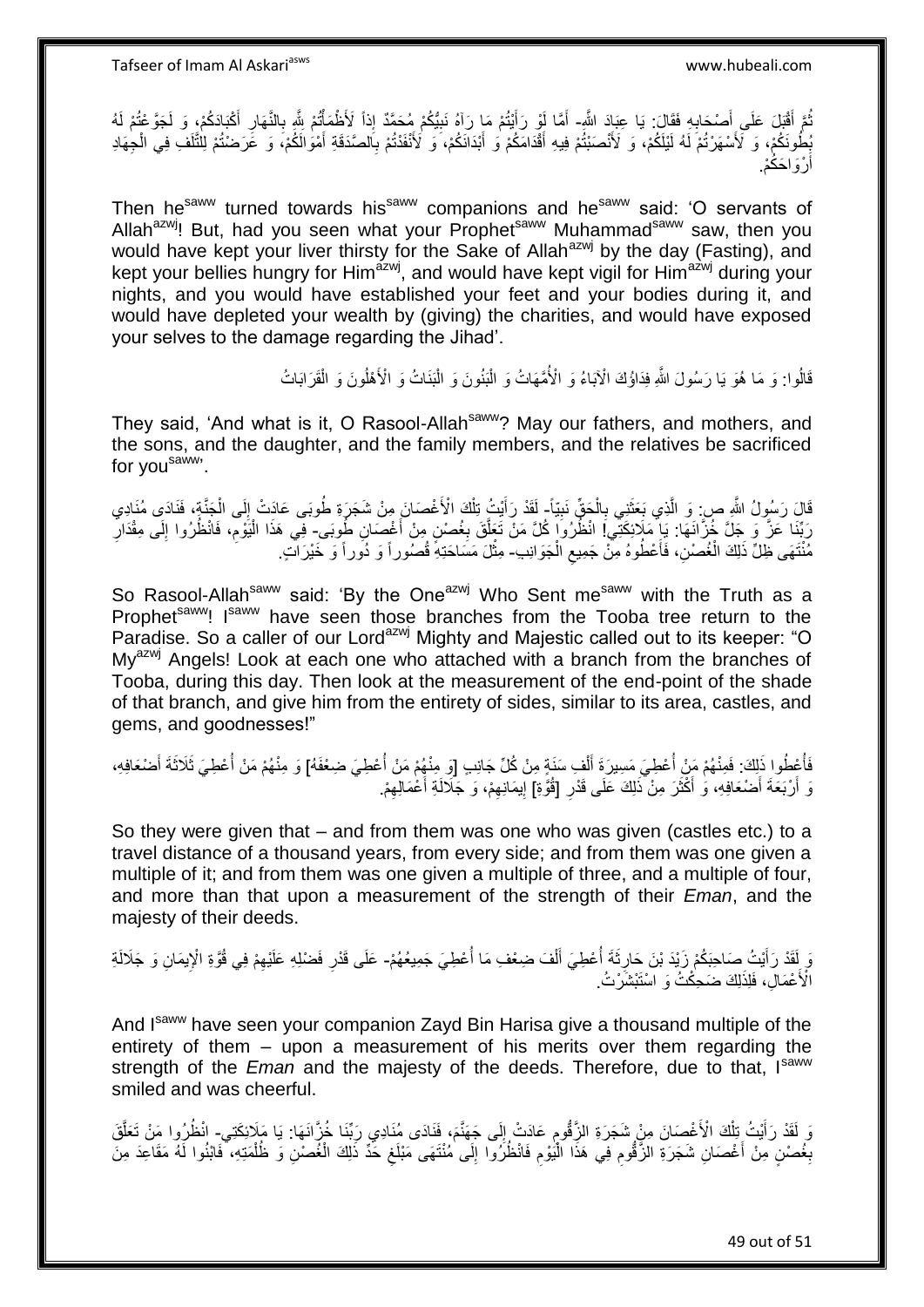النَّارِ مِنْ جَمِيعِ الْجَوَانِبِ، مِثْلَ مَسَاحَتِهِ قُصُورَ النِّيرَانِ، وَ بِقَاعَ غِيرَانٍ، وَ حَيَّاتٍ، وَ عَقَارِبَ، وَ سَلَاسِلَ وَ أَغْلَالٍ، وَ قُيُودٍ، ْ ِ ِ َ ِ **ِ** ْ وَ أَنْكَالٍ يُعَذَّبُ بِهَا. ِ َ

And I<sup>saww</sup> have seen those branches from the Zagoom tree returning to Hell. So a caller of our Lord<sup>azwj</sup> called out to its keeper: "O My<sup>azwj</sup> Angels! Look at the one who attached with a branch from the branches of the Zaqoom tree, during this day. Then look at the end-point reaching a limit of the branch and its shade. Then build for him a seat of the Fire from the entirety of the sides, like its area – castles of fires, and deep caves, and serpents, and scorpions, and chains, and shackles, and restrictions, and anklets to punish with!"

> َ فَمِنْهُمْ مَنْ أَعِدَّ لَهُ فِيهَا مَسِيرَةُ سَنَةٍ، أَوْ سَنَتَيْنِ، أَوْ مِائَةِ سَنَةٍ، أَوْ أَكْثَرَ عَلَى قَدْرِ ضَعْفِ إِيمَانِهِمْ وَ سُوءِ أَعْمَالِهِمْ. اُ ِ َ ِ יִון<br>י ِ  $\ddot{\phantom{0}}$ َ َ

So, from them was one was prepared for him therein, a travel distance of a year, or two years, or one hundred years, or more, upon a measurement of a multiple of their *Eman* and the evilness of their deeds.

وَ لَقَدْ رَأَيْتُ لِبَعْضِ الْمُنَافِقِينَ أَلْفَ ضِعْفِ مَا أُعْطِيَ جَمِيعَهُمْ عَلَى قَدْرِ زِيَادَةِ كُفْرِهِ وَ شَرِّهِ، فَلِذَلِكَ قَطَبْتُ وَ عَبَسْتُ. ْ َ ْ َ **∶ ٍ** ا<br>أ

And Isaww have seen for some of the hypocrites, a thousand multiple of what was given to the entirety of them, upon a measurement of an increase of his *Kufr* and his evil. Therefore, due to that, Isaww grimaced and frowned'.

نْمَ نَظَرَ رَسُولُ اللَّهِ ص إِلَى أَفْطَارِ الْأَرْضِ وَ أَكْنَافِهَا، فَجَعَلَ يَتَعَجَّبُ تَارَةً، وَ يَنْزَعِجُ تَارَةً، ثُمَّ أَفْبَلَ عَلَى أَصْحَابِهِ فَقَالَ: َ **∶** َ ِ ُ ِ َ َ ا<br>ا طُوبَى لِلْمُطِيعِينَ كَيْفَ يُكْرِمُهُمُ اللَّهُ بِمَلَائِكَتِهِ، ۖ وَ الْوَيْلُ لِلْفَاسِقِينَ كَيْفَ يَخْذُلُهُمُ اللَّهُ، وَ يَكِلُهُمْ إِلَى شَيَاطِينِهِمْ. ُ ْ ْ ِ ِ ْ ِ ِ ُ

Then Rasool-Allah<sup>saww</sup> looked at the countries of the earth and its fringes, so he<sup>saww</sup> went on wondering at times, and being upset at times. Then he<sup>saww</sup> faced towards his<sup>saww</sup> companions, and he<sup>saww</sup> said: 'Beatitude is for the obedient ones! How Allah<sup>azwj</sup> is Honouring them with His<sup>azwj</sup> Angels. And woe be unto the evil-doers! How Allah<sup>azwj</sup> is Abandoning them and Leaving them to their Satans<sup>la</sup>.

يَ الَّذِي بَخَتَنِي بِالْحَقِّ نَبِيِّاً- إِنِّي لَأَرَى الْمُتَعَلِّقِينَ بِأَغْصَانِ شَجَرَةِ طُوبَى كَيْفَ قَصَدَتْهُمُ الشَّيَاطِينُ لِيُغْوُوهُمْ، فَحَمَلَتْ عَلَيْهِمُ **!** ْ **∶** َ ا<br>استعمال **∶** ِّ ْ ِ ِ الْمَلَائِكَٰهُ يَقْتُلُونَّـهُمْ- وَ يُثْخِذُونَـهُمْ وَ يَطْرُدُونَـهُمْ عَنْـهُمْ، ْ

By the One<sup>azwj</sup> Who Sent me<sup>saww</sup> with the Truth as a Prophet<sup>saww</sup>! Isaww the ones attached with the branches of the Tooba tree, how the Satans<sup>1a</sup> aimed to stray them, but the Angels attacked upon them, killing them, and slaughtering them and repelling them $\mathrm{^{la}}$  from them.

فَاَدَاهُمْ مُنَادِي رَبِّنَا: يَا مَلَائِكَتِي- أَلَا فَانْظُرُوا كُلَّ مَلَكٍ فِي الْأَرْضِ- إِلَى مُنْتَهَى مَبْلَغِ نَسِيمِ هَذَا الْغُصْنِ- الَّذِي تَعَلَّقَ بِهِ<br>يَهِ يَوْمَ مَنَادِي رَبِّنَا: يَا مَلَائِكَتِي- أَلَ َ ∣∣<br>∶ ْ ِ ِ ه ه مُتَعَلِّقٌ فَقَاتِلُوا الشَّيَاطِينَ عَنْ ذَلِكَ الْمُؤْمِنِ وَ أَخِّرُوهُمْ عَنْهُ، ْ **ٔ** َ

So a caller of our Lord<sup>azwj</sup> called out to them: "O My<sup>azwj</sup> Angels! Indeed, look at every Angel in the earth – up to the end-point of the aroma of this branch which the attached one is attached with – so fight against the Satans<sup>la</sup> from that *Momin* and keep them<sup>la</sup> away from him!"

> فَإِنِّي لَأَرَى بَعْضَهُمْ، وَ قَدْ جَاءَهُ مِنَ الْأَمْلَاكِ مَنْ يَنْصُرُهُ عَلَى الشَّيَاطِينِ وَ يَدْفَعُ عَنْهُ الْمَرَدَةَ. ِ ْ